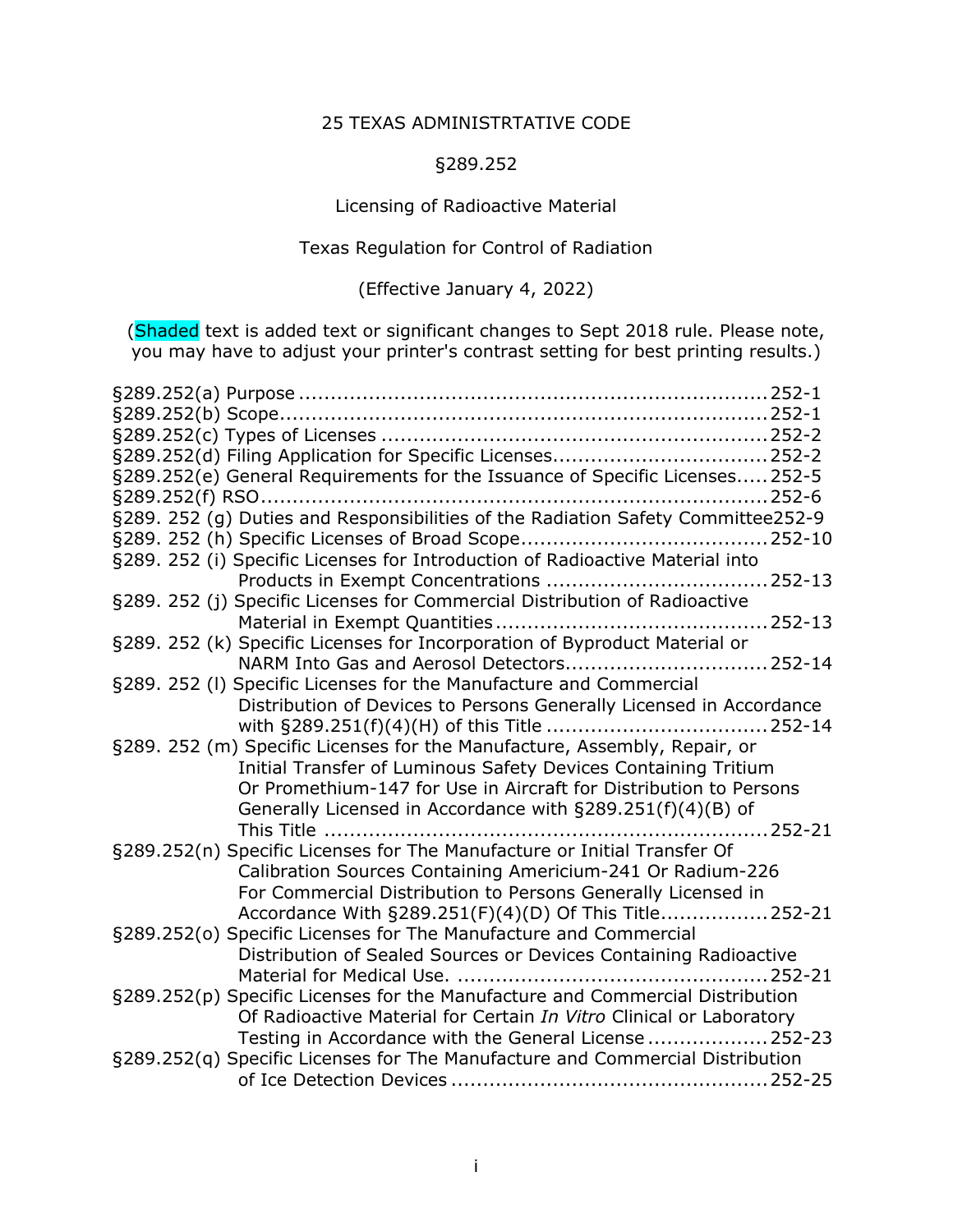| §289.252(r) Specific Licenses for the Manufacture, Preparation, or Transfer for                                                                      |
|------------------------------------------------------------------------------------------------------------------------------------------------------|
| Commercial Distribution of Radioactive Drugs Containing Radioactive                                                                                  |
| Materials for Medical Use Under §289.256 Of This Title  252-25                                                                                       |
| §289.252(s) Specific Licenses for The Manufacture and Commercial Distribution                                                                        |
| Of Products Containing Depleted Uranium for Mass-Volume                                                                                              |
|                                                                                                                                                      |
| §289.252(t) Specific Licenses for The Processing of Loose Radioactive Material                                                                       |
| For Manufacture and Commercial Distribution 252-30                                                                                                   |
| §289.252(u) Specific Licenses for Other Manufacture and Commercial Distribution                                                                      |
|                                                                                                                                                      |
|                                                                                                                                                      |
|                                                                                                                                                      |
|                                                                                                                                                      |
| §289.252(x) Specific Terms and Conditions of Licenses  252-35                                                                                        |
| §289.252(y) Expiration and Termination of Licenses and Decommissioning of                                                                            |
| Sites and Separate Buildings or Outdoor Areas 252-36                                                                                                 |
|                                                                                                                                                      |
| §289.252(aa) Amendment of Licenses at Request of Licensee  252-41                                                                                    |
| §289.252(bb) Department Action on Requests to Renew or Amend  252-41                                                                                 |
|                                                                                                                                                      |
| §289.252(dd) Modification, Suspension, And Revocation of Licenses 252-44                                                                             |
|                                                                                                                                                      |
| §289.252(ff) Preparation of Radioactive Material for Transport  252-47                                                                               |
| §289.252(gg) Financial Assurance and Record Keeping for Decommissioning252-47                                                                        |
| §289.252(hh) Emergency Plan for Responding to A Release 252-52                                                                                       |
| §289.252(ii) Physical Protection of Category 1 And Category 2 Quantities of                                                                          |
|                                                                                                                                                      |
|                                                                                                                                                      |
| §289.252(jj)(1) Subjects To Be Included In Training Courses  252-83                                                                                  |
| §289.252(jj)(2) Isotope Quantities                                                                                                                   |
| (For Use in Subsection (gg) Of This Section)  252-85                                                                                                 |
| §289.252(jj)(3) Criteria Relating to Use of Financial Tests And Parent Company                                                                       |
| Guarantees For Providing Reasonable Assurance Of Funds For                                                                                           |
|                                                                                                                                                      |
| §289.252(jj)(4) Criteria Relating to Use of Financial Tests and Self-Guarantees                                                                      |
| for Providing Reasonable Assurance of Funds for Decommissioning                                                                                      |
|                                                                                                                                                      |
| §289.252(jj)(5) Criteria Relating to Use of Financial Tests and Self-Guarantees                                                                      |
|                                                                                                                                                      |
|                                                                                                                                                      |
| for Providing Reasonable Assurance of Funds for Decommissioning                                                                                      |
| by Commercial Companies That Have No Outstanding Rated Bonds                                                                                         |
|                                                                                                                                                      |
| §289.252(jj)(6) Criteria Relating to Use of Financial Tests and Self-Guarantees                                                                      |
| For Providing Reasonable Assurance of Funds for Decommissioning                                                                                      |
| By Nonprofit Entities, Such as Colleges, Universities, and Nonprofit                                                                                 |
|                                                                                                                                                      |
| §289.252(jj)(7) Quantities of Radioactive Materials Requiring Consideration of                                                                       |
| the Need for an Emergency Plan for Responding to a Release 252-93<br>§289.252(jj)(8) Requirements for Demonstrating Financial Qualifications  252-96 |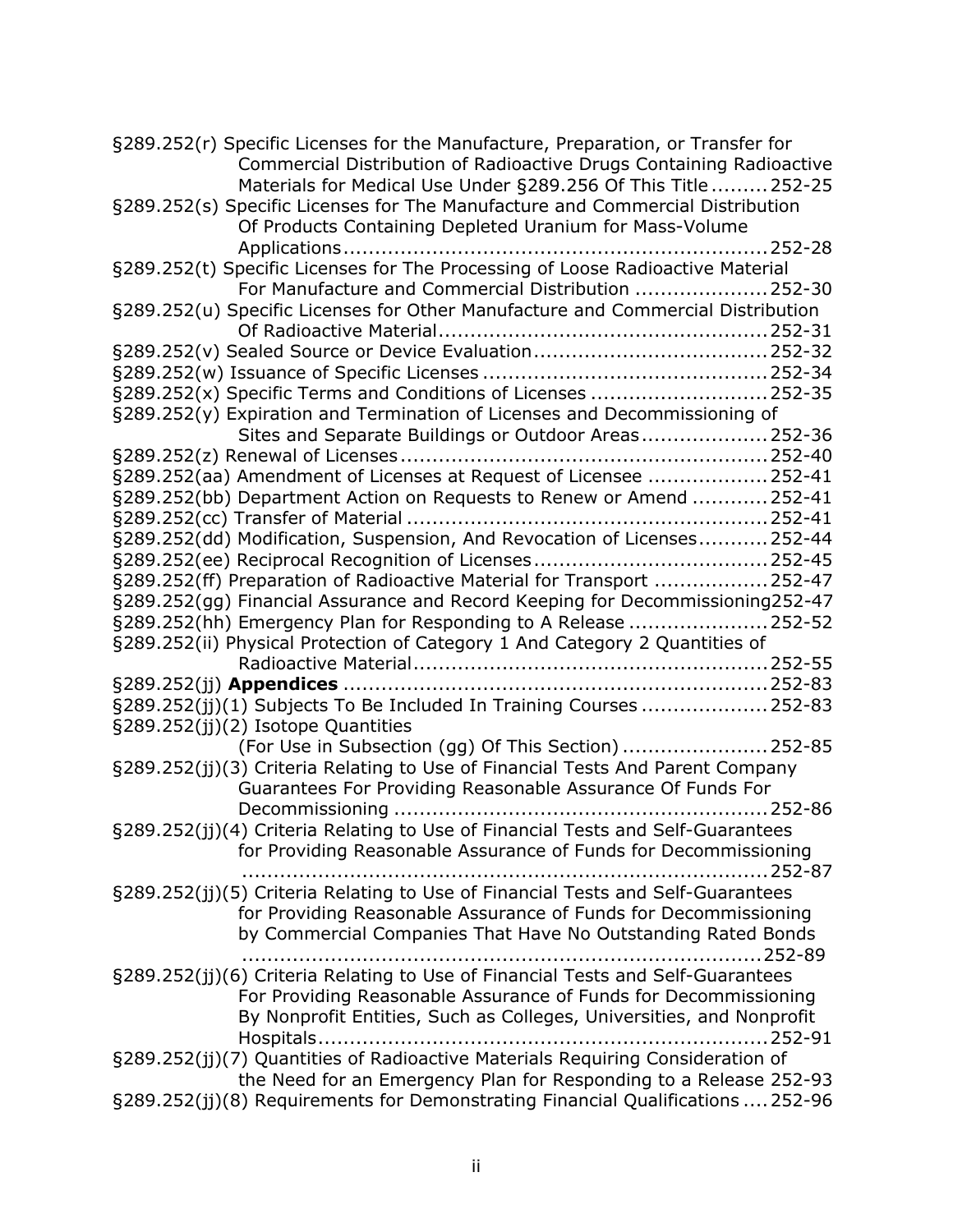| §289.252(jj)(10) broad scope license limits                                        |  |
|------------------------------------------------------------------------------------|--|
| (For Use in Subsection (h) Of This Section) 252-99                                 |  |
| §289.252(kk) Requirements for The Issuance of Specific Licenses for A Medical      |  |
| Facility or Educational Institution To Produce Positron Emission                   |  |
| Tomography (PET) Radioactive Drugs For Noncommercial Transfer To                   |  |
|                                                                                    |  |
| §289.252(II) Specific Licenses for Installation, Repair, or Maintenance of Devices |  |
| Containing Sealed Sources of Radioactive Material252-104                           |  |
|                                                                                    |  |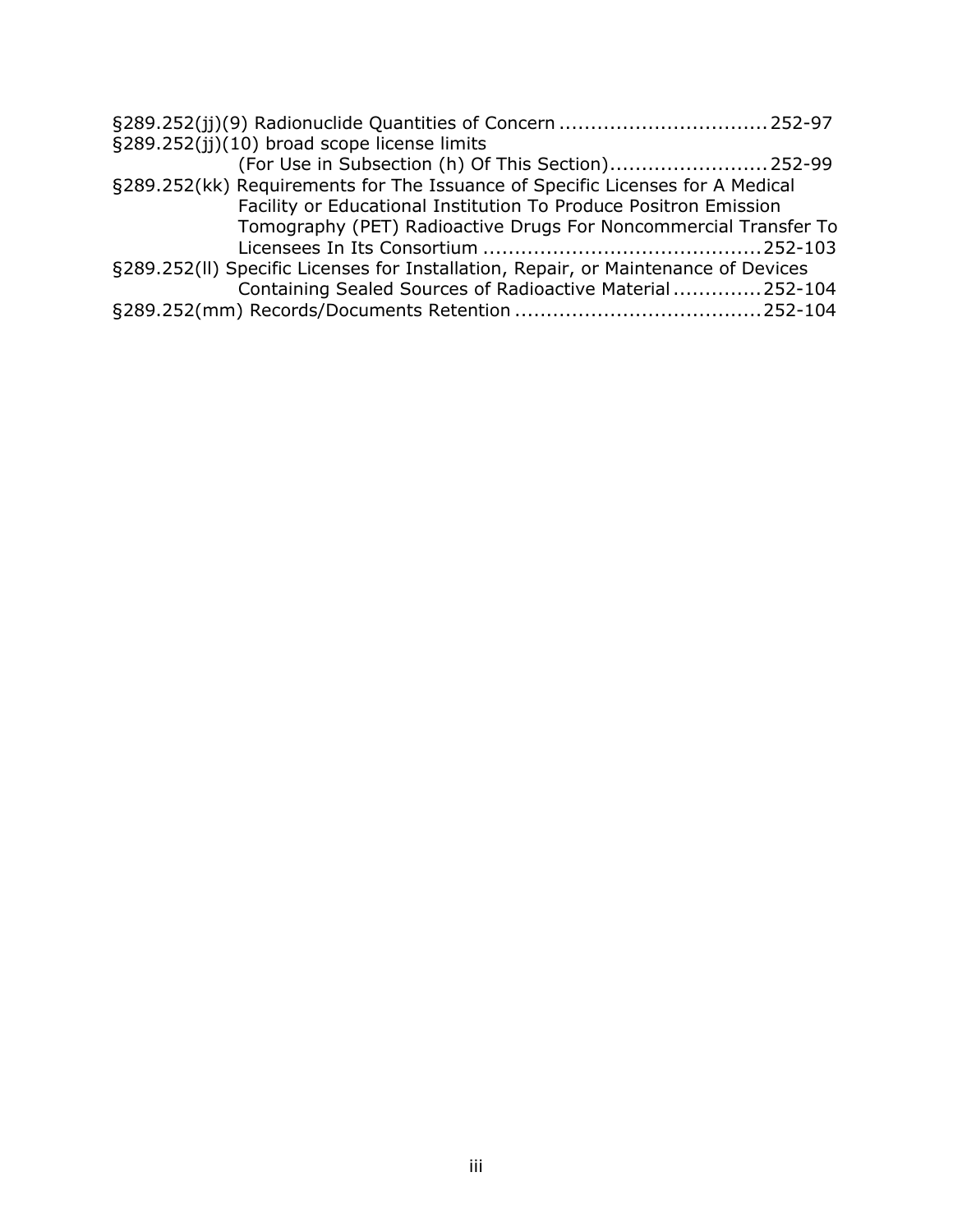<span id="page-3-0"></span>

| TITLE 25     | <b>HEALTH SERVICES</b>              |
|--------------|-------------------------------------|
| PART 1       | DEPARTMENT OF STATE HEALTH SERVICES |
| CHAPTER 289  | RADIATION CONTROL                   |
| SUBCHAPTER F | LICENSE REGULATIONS                 |

§289.252. Licensing of Radioactive Material.

(a) Purpose. The intent of this section is as follows.

(1) This section provides for the specific licensing of radioactive material.

(2) Unless otherwise exempted, no person shall manufacture, produce, receive, possess, use, transfer, own, or acquire radioactive material except as authorized by the following:

(A) a specific license issued in accordance with this section and any of the following sections:

(i) §289.253 of this title (relating to Radiation Safety Requirements for Well Logging Service Operations and Tracer Studies);

(ii) §289.255 of this title (relating to Radiation Safety Requirements and Licensing and Registration Procedures for Industrial Radiography);

(iii) §289.256 of this title (relating to Medical and Veterinary Use of Radioactive Material);

(iv) §289.258 of this title (relating to Licensing and Radiation Safety Requirements for Irradiators); or

(v) §289.259 of this title (relating to Licensing of Naturally Occurring Radioactive Material (NORM)); or

(B) a general license or general license acknowledgment issued in accordance with §289.251 of this title (relating to Exemptions, General Licenses, and General License Acknowledgements).

(3) A person who manufactures, produces, receives, possesses, uses, transfers, owns, or acquires radioactive materials before receiving a license is subject to the requirements of this chapter.

(b) Scope. In addition to the requirements of this section, the following additional requirements are applicable.

(1) All licensees, unless otherwise specified, are subject to the requirements in the following sections:

(A) §289.201 of this title (relating to General Provisions for Radioactive Material);

(B) §289.202 of this title (relating to Standards for Protection Against Radiation from Radioactive Materials)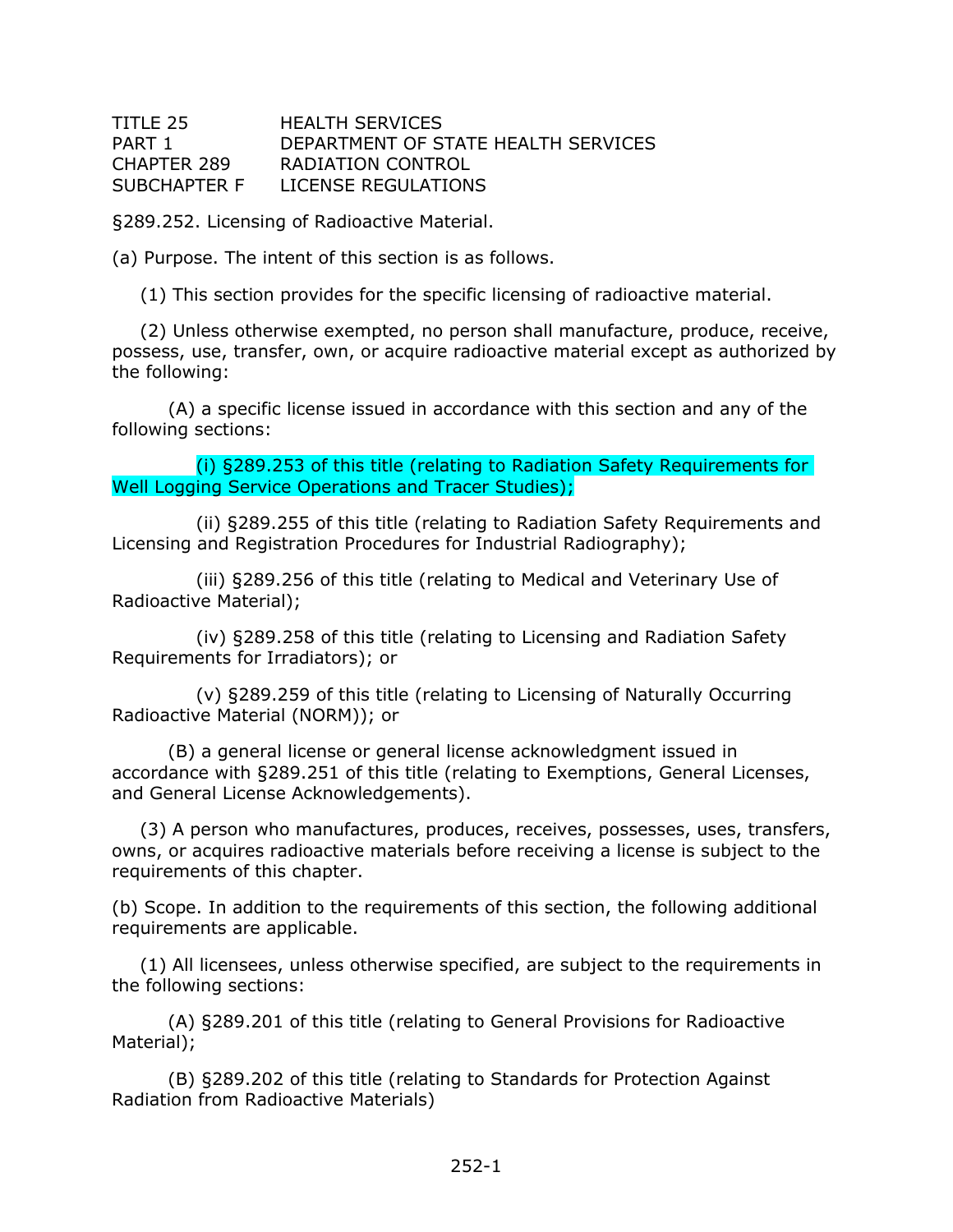<span id="page-4-0"></span>(C) §289.203 of this title (relating to Notices, Instructions, and Reports to Workers; Inspections);

(D) §289.204 of this title (relating to Fees for Certificates of Registration, Radioactive Material Licenses, Emergency Planning and Implementation, and Other Regulatory Services);

(E) §289.205 of this title (relating to Hearing and Enforcement Procedures); and

(F) §289.257 of this title (relating to Packaging and Transportation of Radioactive Material).

(2) Licensees engaged in well logging service operations and tracer studies are subject to the requirements of §289.253 of this title.

(3) Licensees engaged in industrial radiographic operations are subject to the requirements of §289.255 of this title.

(4) Licensees using radioactive material for medical or veterinary use are subject to the requirements of §289.256 of this title.

(5) Licensees using sealed sources in irradiators are subject to the requirements of §289.258 of this title.

(6) Licensees possessing or using naturally occurring radioactive material are subject to the requirements of §289.259 of this title.

(c) Types of licenses. Licenses for radioactive materials are of two types: general and specific.

(1) General licenses provided in §289.251 and §289.259 of this title are effective without the filing of applications with the department or the issuance of licensing documents to the particular persons, although the filing of an application for acknowledgement with the department may be required for a particular general license. The general licensee is subject to any other applicable portions of this chapter and any conditions or limitations of the general license.

(2) Specific licenses require the submission of an application to the department and the issuance of a licensing document by the department. The licensee is subject to all applicable portions of this chapter as well as any conditions or limitations specified in the licensing document.

(d) Filing application for specific licenses. The department may, at any time after the filing of the original application, require further statements in order to enable the department to determine whether the application should be denied or the license should be issued.

(1) Applications for specific licenses shall be filed in a manner prescribed by the department.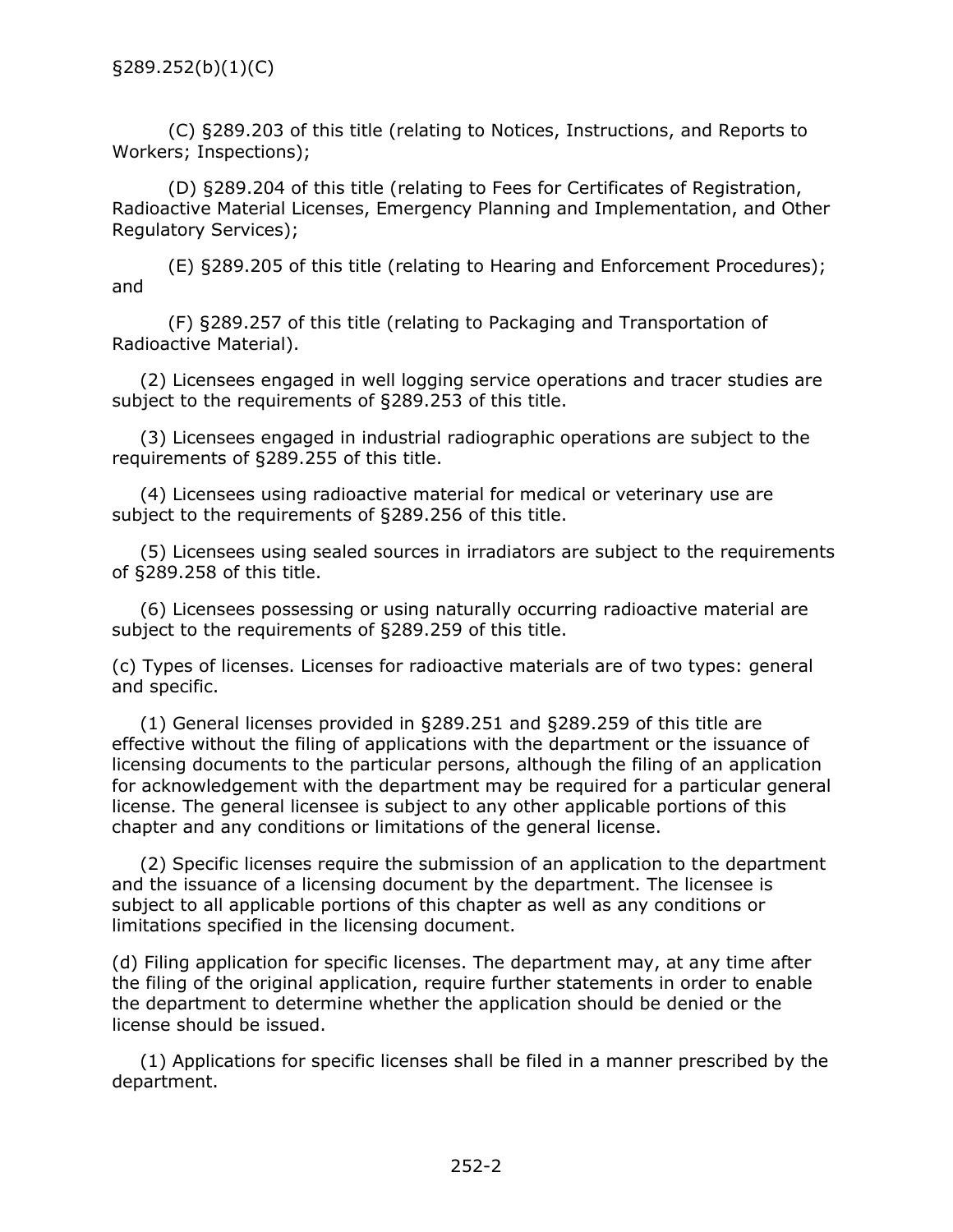(2) Each application shall be signed by the chief executive officer or other individual delegated the authority to manage, direct, or administer the licensee's activities.

(3) An application for a license may include a request for a license authorizing one or more activities. The department may require the issuance of separate specific licenses for those activities.

(4) An application for a license may include a request for more than one location of use on the license. The department may require the issuance of a separate license for additional locations that are more than 30 miles from the main site specified on a license.

(5) Each application for a specific license, other than a license exempted from §289.204 of this title, shall be accompanied by the fee prescribed in §289.204 of this title.

(6) Each application shall be accompanied by a completed RC Form 252-1 (Business Information Form).

(7) Each applicant shall demonstrate to the department that the applicant is financially qualified to conduct the activity requested for licensure, including any required decontamination, decommissioning, reclamation, and disposal before the department issues a license. Each licensee shall demonstrate to the department that it remains financially qualified to conduct the licensed activity before a license is renewed. Methods for demonstrating financial qualifications are specified in subsection (jj)(8) of this section. The requirement for demonstration of financial qualification is separate from the requirement specified in subsection (gg) of this section for certain applicants or licensees to provide financial assurance.

(8) If facility drawings submitted in conjunction with the application for a license are prepared by a professional engineer or engineering firm, those drawings shall be final and shall be signed, sealed and dated in accordance with the requirements of the Texas Board of Professional Engineers and Land Surveyors, Title 22, Part 6, Texas Administrative Code (TAC), Chapter 137.

(9) Applications for licenses shall be processed in accordance with the following time periods.

(A) The first period is the time from receipt of an application by the department to the date of issuance or denial of the license or a written notice outlining why the application is incomplete or unacceptable. This time period is 60 days.

(B) The second period is the time from receipt of the last item necessary to complete the application to the date of issuance or denial of the license. This time period is 30 days.

(C) These time periods are exclusive of any time period incident to hearings and post-hearing activities required by the Texas Government Code, Chapter 2001.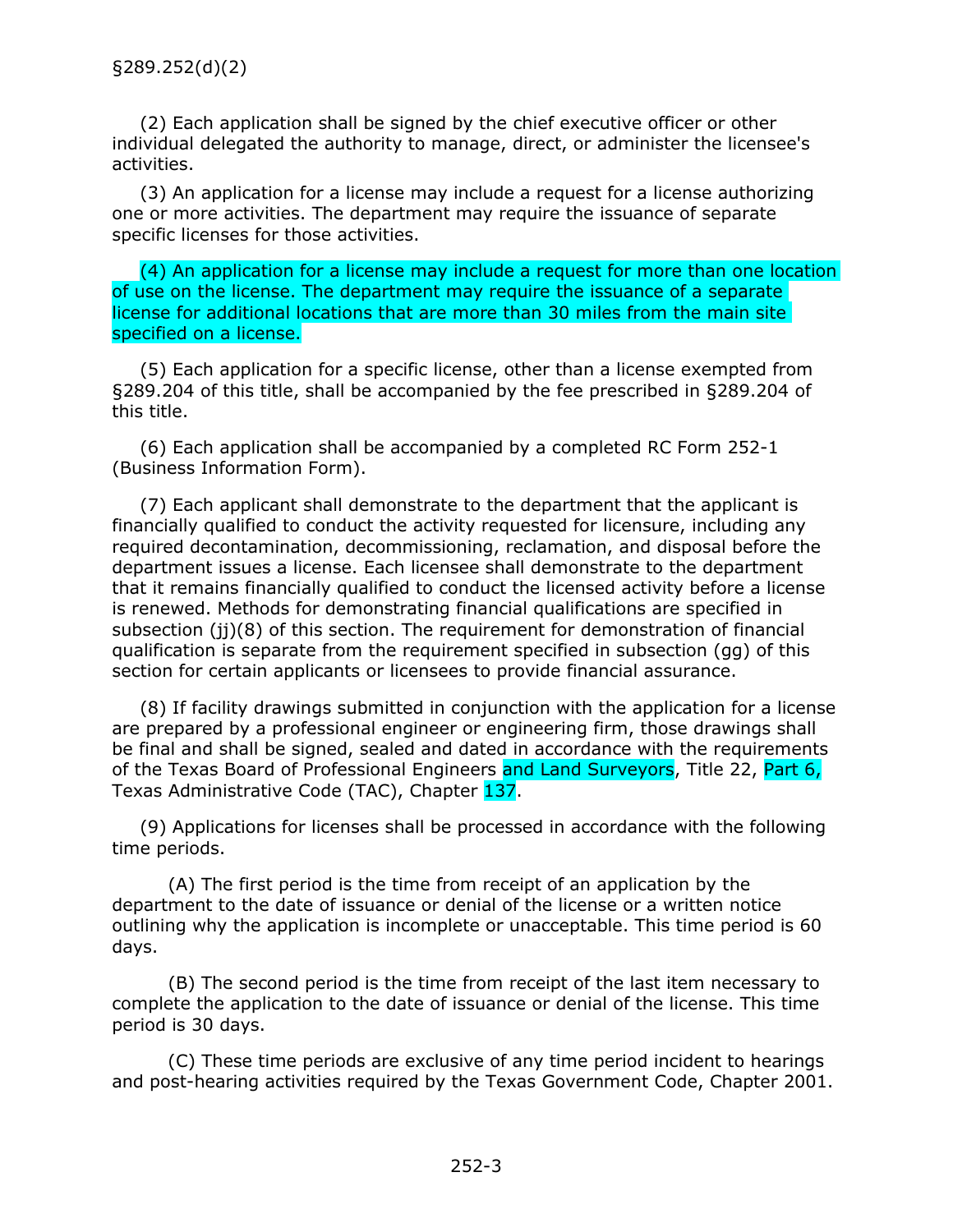(10) Except as provided in this paragraph, an application for a specific license to use radioactive material in the form of a sealed source or in a device that contains the sealed source shall:

(A) identify the source or device by manufacturer and model number as registered in accordance with subsection (v) of this section or with equivalent regulations of the United States Nuclear Regulatory Commission (NRC) or any agreement state, or for a source or a device containing radium-226 or acceleratorproduced radioactive material registered in accordance with subsection (v) of this section; or

(B) contain the information specified in subsection  $(v)(3) - (4)$  of this section.

(11) For sources or devices manufactured before October 23, 2012, that are not registered in accordance with subsection (v) of this section or with equivalent regulations of the NRC or any agreement state, and for which the applicant is unable to provide all categories of information specified in subsection  $(v)(3) - (4)$  of this section, the application shall include:

(A) all available information identified in subsection  $(v)(3) - (4)$  of this section concerning the source, and, if applicable, the device; and

(B) sufficient additional information to demonstrate that there is reasonable assurance that the radiation safety properties of the source or device are adequate to protect health and minimize danger to life and property. Such information shall include:

(i) a description of the source or device;

(ii) a description of radiation safety features;

(iii) the intended use and associated operating experience; and

(iv) the results of a recent leak test.

(12) For sealed sources and devices allowed to be distributed without registration of safety information in accordance with subsection  $(v)(8)(A)$  of this section, the applicant shall supply only the manufacturer, model number, and radionuclide and quantity.

(13) If it is not feasible to identify each sealed source and device individually, the applicant shall propose constraints on the number and type of sealed sources and devices to be used and the conditions under which they will be used, in lieu of identifying each sealed source and device.

(14) Notwithstanding the provisions of §289.204(d)(1) of this title, reimbursement of application fees may be granted in the following manner.

(A) In the event the application is not processed in the time periods as stated in paragraph (9) of this subsection, the applicant has the right to request of the director of the Radiation Control Program full reimbursement of all application fees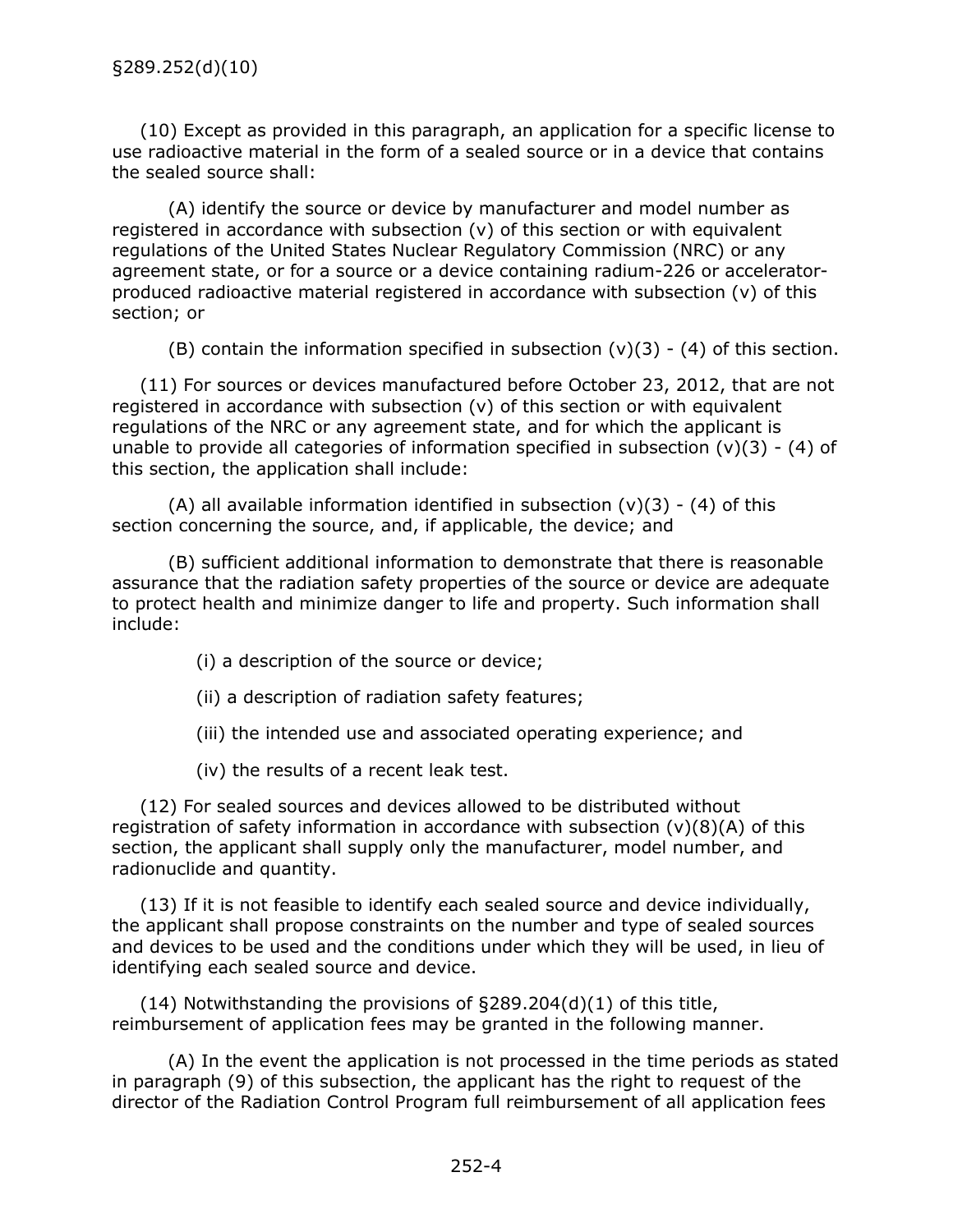<span id="page-7-0"></span>paid in that particular application process. If the director does not agree that the established periods have been violated or finds that good cause existed for exceeding the established periods, the request will be denied.

(B) Good cause for exceeding the period established is considered to exist if:

(i) the number of applications for licenses to be processed exceeds by  $15$ percent or more the number processed in the same calendar quarter the preceding year;

(ii) another public or private entity utilized in the application process caused the delay; or

(iii) other conditions existed giving good cause for exceeding the established periods.

(C) If the request for full reimbursement authorized by subparagraph (A) of this paragraph is denied, the applicant may then request a hearing by appeal to the Commissioner of Health for a resolution of the dispute. The appeal will be processed in accordance with Title 1, TAC, Chapter 155, and the Formal Hearing Procedures, §§1.21, 1.23, 1.25, and 1.27 of this title.

(15) Applications for licenses may be denied for the following reasons:

(A) any materially false statement in the application or any statement of fact required under provisions of the Texas Radiation Control Act (Act);

(B) conditions revealed by the application or statement of fact or any report, record, or inspection, or other means that would warrant the department to refuse to grant a license on an application; or

(C) failure to clearly demonstrate how the requirements in this chapter have been addressed.

(16) Action on a specific license application will be considered abandoned if the applicant does not respond within 30 days from the date of a request for any information by the department. Abandonment of such actions does not provide an opportunity for a hearing; however, the applicant retains the right to resubmit the application in accordance with paragraphs  $(1) - (8)$  of this subsection.

(e) General requirements for the issuance of specific licenses. A license application will be approved if the department determines that:

(1) the applicant and all personnel who will be handling the radioactive material are qualified by reason of training and experience to use the material in question for the purpose requested in accordance with this chapter in such a manner as to minimize danger to occupational and public health and safety, life, property, and the environment;

(2) the applicant's proposed equipment, facilities, and procedures are adequate to minimize danger to occupational and public health and safety, life, property, and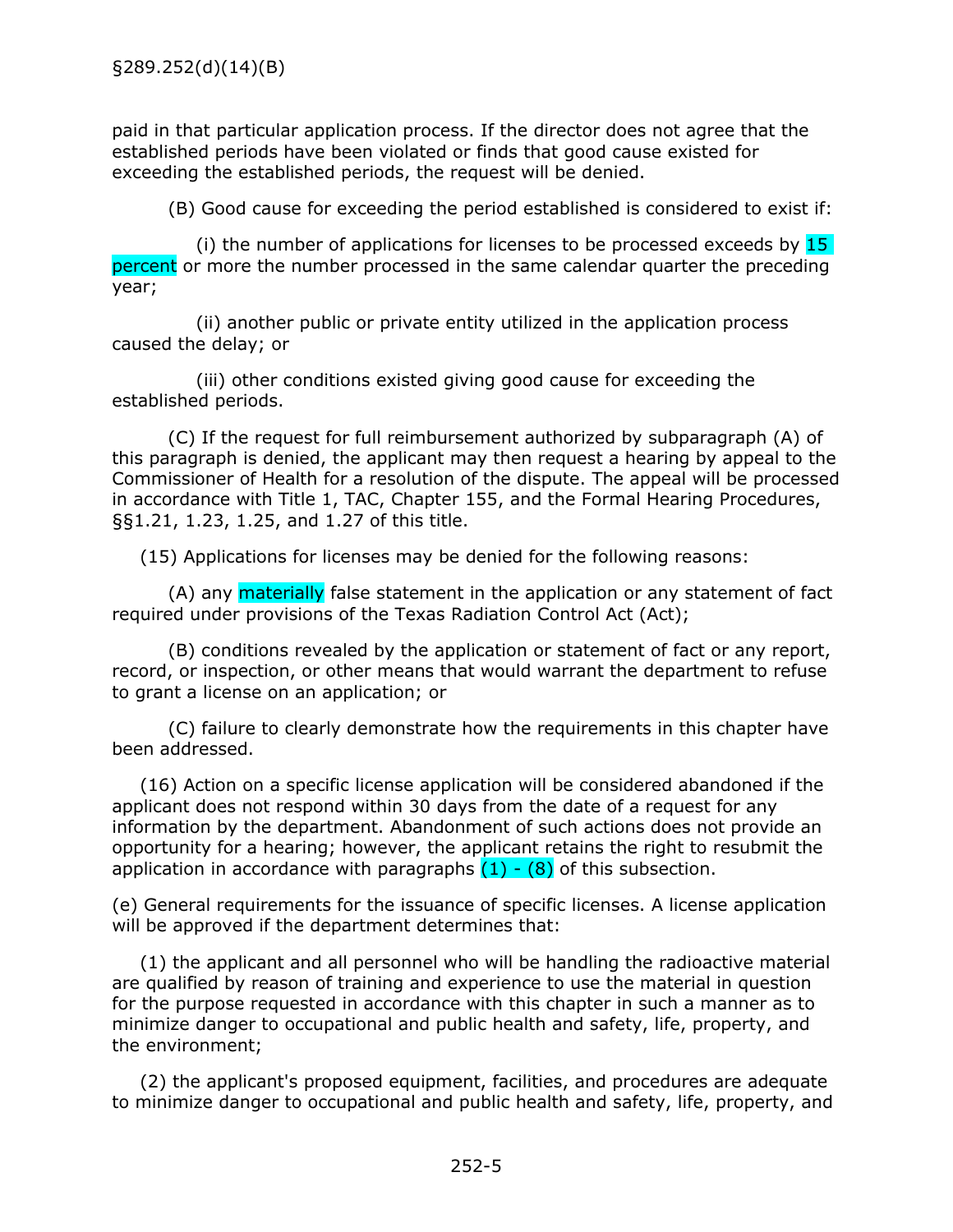<span id="page-8-0"></span>the environment;

(3) the issuance of the license will not be inimical to the health and safety of the public;

(4) the applicant satisfied any applicable special requirement in this section and other sections as specified in subsection (a)(2)(A) of this section;

(5) the radiation safety information submitted for requested sealed source(s) or device(s) containing radioactive material is in accordance with subsection  $(v)$  of this section;

(6) qualifications of the designated radiation safety officer (RSO) as specified in subsection (f) of this section are adequate for the purpose requested in the application;

(7) the applicant submitted adequate operating, safety, and emergency procedures;

(8) the applicant's permanent facility is located in Texas (if the applicant's permanent facility is not located in Texas, reciprocal recognition shall be sought as required by subsection (ee) of this section);

(9) the owner of the property is aware that radioactive material is stored or used on the property, if the proposed facility is not owned by the applicant. The applicant shall provide a written statement from the owner, or from the owner's agent, indicating such. This paragraph does not apply to property owned or held by a government entity or to property on which radioactive material is used under an authorization for temporary job site use;

(10) there is no reason to deny the license as specified in subsections  $(d)(15)$  or  $(x)(9)$  of this section; and

(11) the applicant shall have a current registration with the Secretary of State to conduct business in the state, unless the applicant is exempt. All applicants using an assumed name in their application shall file an assumed name certificate as required under the Texas Business and Commerce Code, Chapter 71.

(f) RSO.

(1) An RSO shall be designated for every license issued by the department. A single individual may be designated as RSO for more than one license if authorized by the department.

(2) The RSO's documented qualifications shall include as a minimum:

(A) possession of a high school diploma or a certificate of high school equivalency based on the GED test;

(B) completion of the training and testing requirements specified in this chapter for the activities for which the license application is submitted; and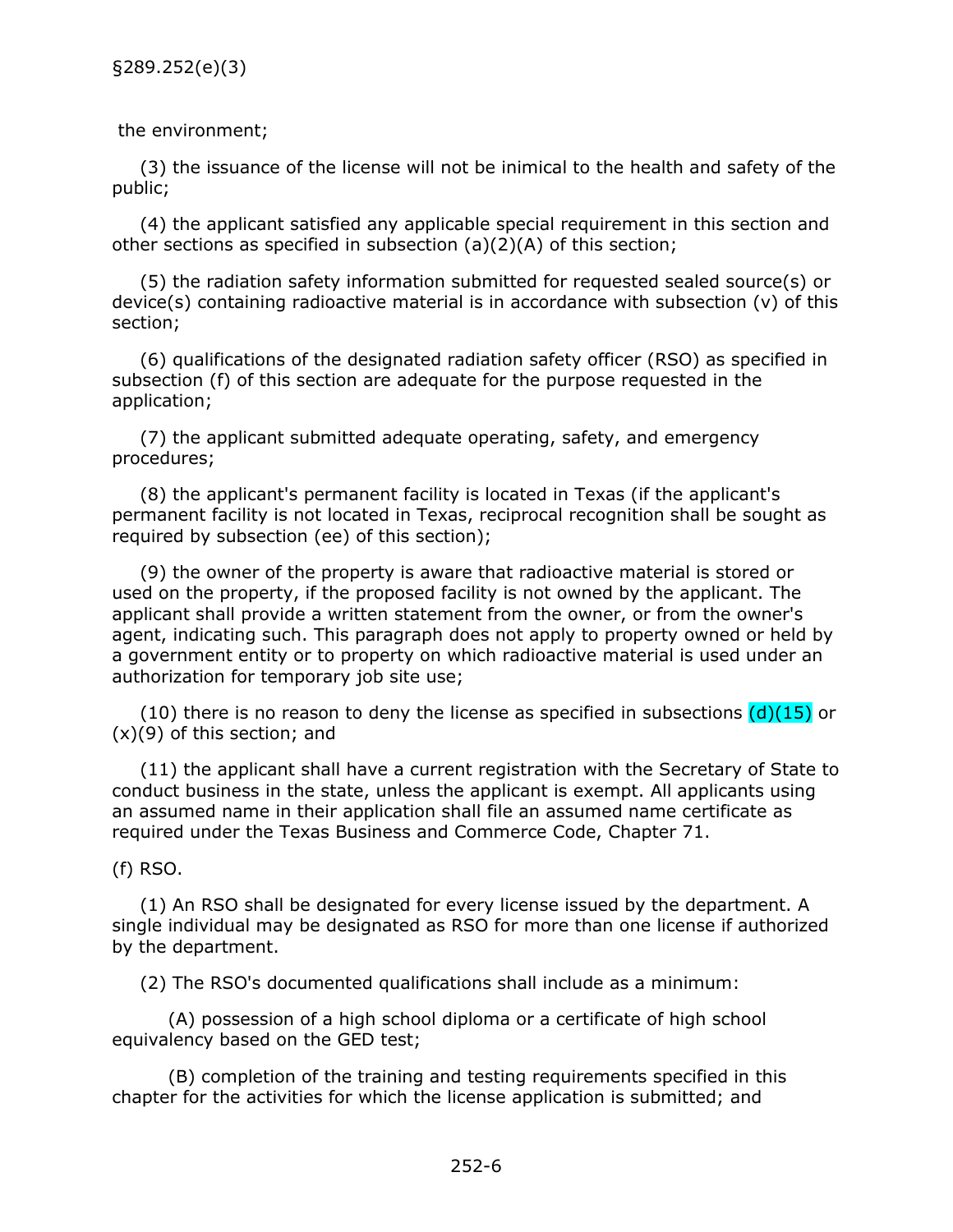(C) training and experience necessary to supervise the radiation safety aspects of the licensed activity.

(3) Every licensee shall establish in writing the authority, duties, and responsibilities of the RSO and ensure that the RSO is provided sufficient authority, organizational freedom, time, resources, and management prerogative to perform the specific duties of the RSO which include the following:

(A) to establish and oversee operating, safety, emergency, and as low as reasonably achievable (ALARA) procedures, and to review them at least annually to ensure that the procedures are current and conform with this chapter;

(B) to oversee and approve all phases of the training program for operations and personnel so that appropriate and effective radiation protection practices are taught;

(C) to ensure that required radiation surveys and leak tests are performed and documented in accordance with this chapter, including any corrective measures when levels of radiation exceed established limits;

(D) to ensure that individual monitoring devices are used properly by occupationally-exposed personnel, that records are kept of the monitoring results, and that timely notifications are made in accordance with §289.203 of this title;

(E) to investigate and cause a report to be submitted to the department for each known or suspected case of radiation exposure to an individual or radiation level detected in excess of limits established by this chapter and each theft or loss of source(s) of radiation, to determine the cause(s), and to take steps to prevent a recurrence;

(F) to investigate and cause a report to be submitted to the department for each known or suspected case of release of radioactive material to the environment in excess of limits established by this chapter;

(G) to have a thorough knowledge of management policies and administrative procedures of the licensee;

(H) to assume control and have the authority to institute corrective actions, including shutdown of operations when necessary in emergency situations or unsafe conditions;

(I) to ensure that records are maintained as required by this chapter;

(J) to ensure the proper storing, labeling, transport, use and disposal of sources of radiation, storage, and transport containers;

(K) to ensure that inventories are performed in accordance with the activities for which the license application is submitted;

(L) to perform a physical inventory of the radioactive sealed sources authorized for use on the license every 6 months and make, maintain, and retain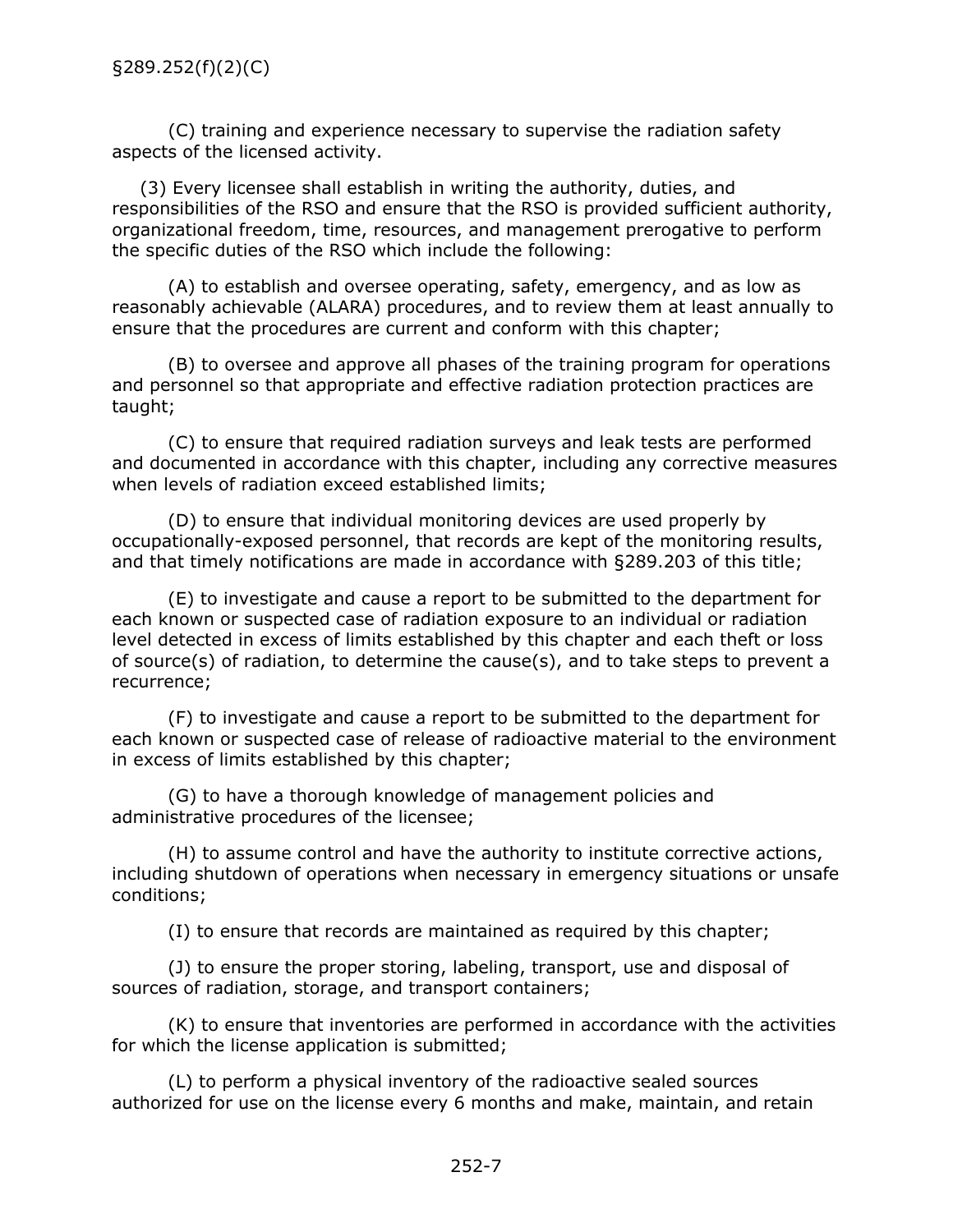records of the inventory of the radioactive sealed sources authorized for use on the license every six months, to include the following:

- (i) isotope(s);
- (ii) quantity(ies);
- (iii) activity(ies);
- (iv) date inventory is performed;
- (v) location;

(vi) unique identifying number or serial number; and

(vii) signature of person performing the inventory;

(M) to ensure that personnel are complying with this chapter, the conditions of the license, and the operating, safety, and emergency procedures of the licensee;

(N) to serve as the primary contact with the department; and

(O) to have knowledge of and ensure compliance with federal and state security measures for radioactive material.

(4) The RSO shall ensure that the duties listed in paragraph  $(3)(A) - (O)$  of this subsection are performed.

(5) The RSO shall be on site periodically, commensurate with the scope of licensed activities, to satisfy the requirements of paragraphs (3) and (4) of this subsection.

(6) The RSO, or a Site RSO designated on the license, shall be capable of physically arriving at the licensee's authorized use site(s) within a reasonable time of being notified of an emergency situation or unsafe condition. A Site RSO shall meet the qualifications in paragraph (2) of this subsection.

(7) Requirements for RSOs for specific licenses for broad scope authorization for research and development. In addition to the requirements in paragraphs (1) and (3) - (6) of this subsection, the RSO's qualifications for specific licenses for broad scope authorization for research and development shall include evidence of the following:

(A) a bachelor's degree in health physics, radiological health, physical science or a biological science with a physical science minor and 4 years of applied health physics experience in a program with radiation safety issues similar to those in the program to be managed;

(B) a master's degree in health physics or radiological health and 3 years of applied health physics experience in a program with radiation safety issues similar to those in the program to be managed;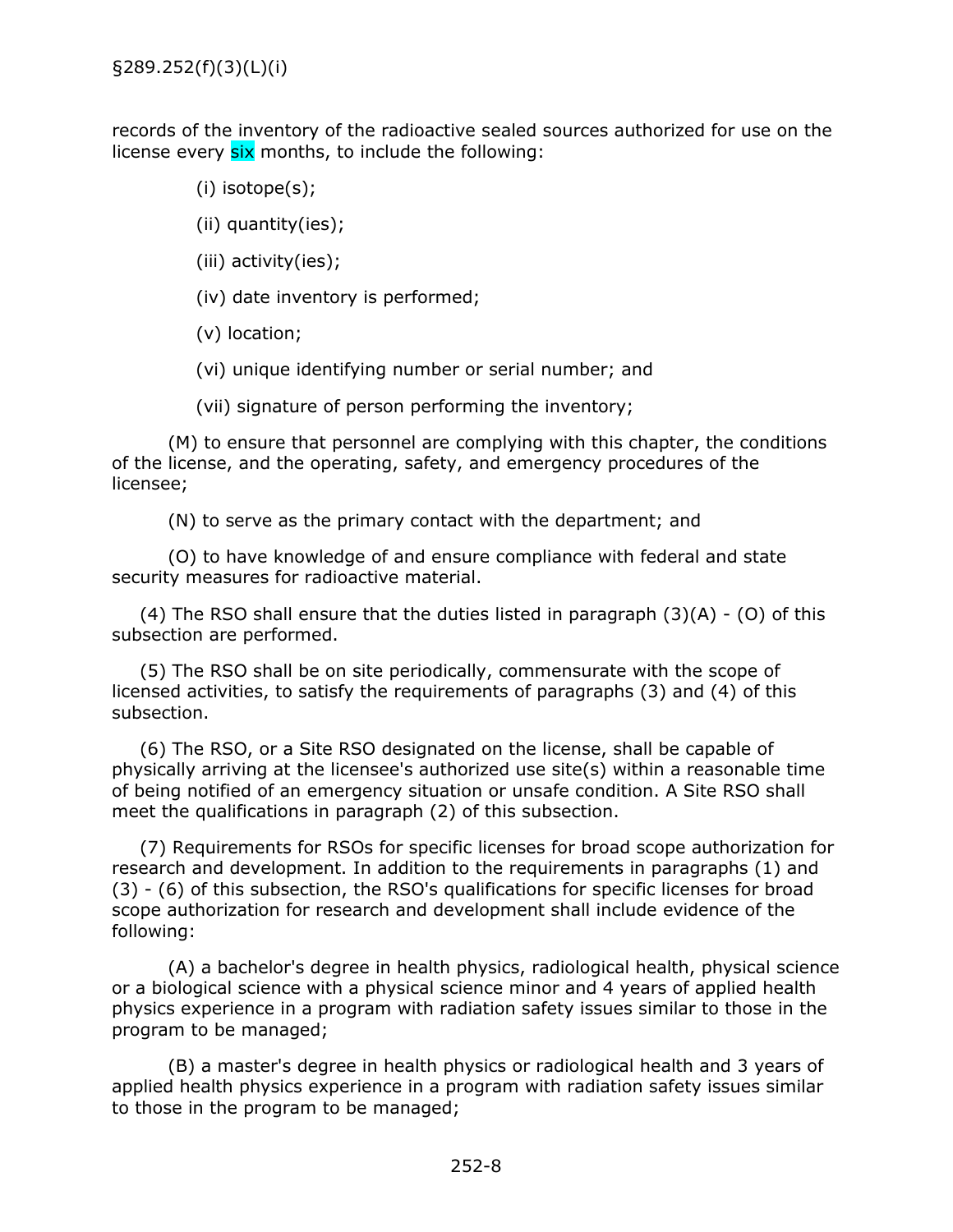<span id="page-11-0"></span>(C) 2 years of applied health physics experience in a program with radiation safety issues similar to those in the program to be managed and one of the following:

(i) doctorate degree in health physics or radiological health;

(ii) comprehensive certification by the American Board of Health Physics;

(iii) certification by the American Board of Radiology in Nuclear Medical Physics;

(iv) certification by the American Board of Science in Nuclear Medicine in Radiation Protection; or

(v) certification by the American Board of Medical Physics in Medical Health Physics; or

(D) equivalent qualifications as approved by the department.

 $(8)$  The qualifications in paragraph  $(7)(A)$  -  $(D)$  do not apply to individuals who have been adequately trained and designated as RSOs on licenses issued before October 1, 2000.

(g) Duties and responsibilities of the Radiation Safety Committee (RSC). The duties and responsibilities of the RSC include the following:

(1) meeting as often as necessary to conduct business but no less than three times a year;

(2) reviewing summaries of the following information presented by the RSO:

(A) over-exposures;

(B) significant incidents, including spills, contamination, or medical events; and

(C) items of non-compliance following an inspection;

(3) reviewing the program for maintaining doses ALARA, and providing any necessary recommendations to ensure doses are ALARA;

(4) reviewing the overall compliance status for authorized users;

(5) sharing responsibility with the RSO to conduct periodic audits of the radiation safety program;

(6) reviewing the audit of the radiation safety program and acting upon the findings;

(7) developing criteria to evaluate training and experience of new authorized user applicants;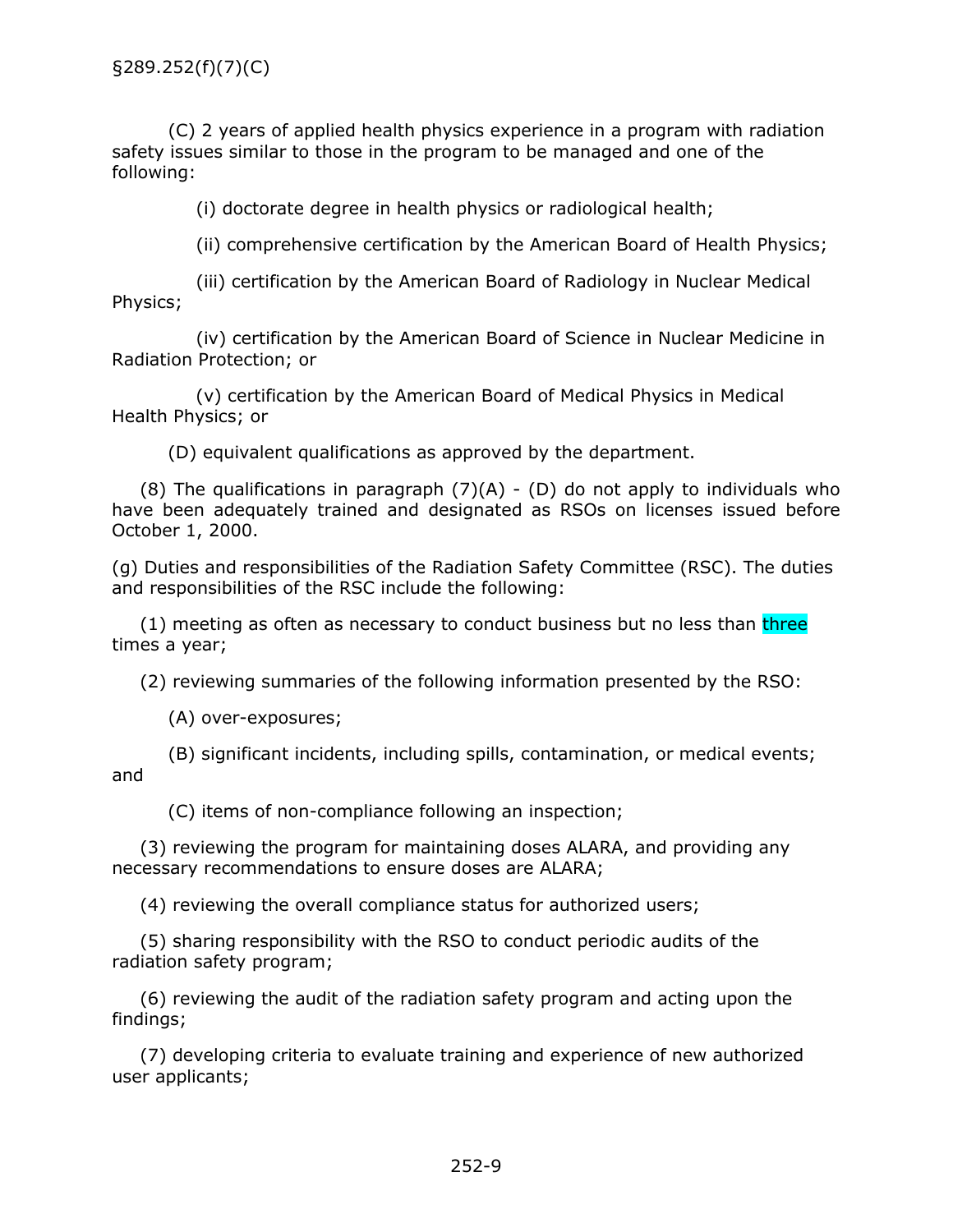<span id="page-12-0"></span>(8) evaluating and approving authorized user applicants who request authorization to use radioactive material at the facility;

(9) evaluating new uses of radioactive material;

(10) reviewing and approving permitted program and procedural changes before implementation; and

(11) having knowledge of and ensuring compliance with federal and state security measures for radioactive material.

(h) Specific licenses of broad scope.

(1) Types of specific licenses of broad scope.

(A) A "Type A specific license of broad scope" is a specific license authorizing receipt, acquisition, ownership, possession, use, and transfer of any chemical or physical form of the radioactive material specified in the license, but not exceeding quantities specified in the license. The quantities specified are usually in the multicurie range.

(B) A "Type B specific license of broad scope" is a specific license authorizing receipt, acquisition, ownership, possession, use, and transfer of any chemical or physical form of radioactive material specified in subsection (jj)(10) of this section. The possession limit for a Type B specific license of broad scope, if only one radionuclide is possessed thereunder, is the quantity specified for that radionuclide in subsection (ji)(10) of this section. If two or more radionuclides are possessed thereunder, the possession limit for each is determined as follows: For each radionuclide, determine the ratio of the quantity possessed to the applicable quantity specified in subsection (ji)(10) of this section, for that radionuclide. The sum of the ratios for all radionuclides possessed under the license shall not exceed unity.

(C) A "Type C specific license of broad scope" is a specific license authorizing receipt, acquisition, ownership, possession, use, and transfer of any chemical or physical form of radioactive material specified in subsection (jj)(10) of this section. The possession limit for a Type C specific license of broad scope, if only one radionuclide is possessed thereunder, is the quantity specified for that radionuclide in subsection (jj)(10) of this section. If two or more radionuclides are possessed thereunder, the possession limit is determined for each as follows: For each radionuclide determine the ratio of the quantity possessed to the applicable quantity specified in subsection (jj)(10) of this section, for that radionuclide. The sum of the ratios for all radionuclides possessed under the license shall not exceed unity.

(2) An application for a Type A specific license of broad scope will be approved if:

(A) the applicant satisfies the general requirements specified in subsection (e) of this section;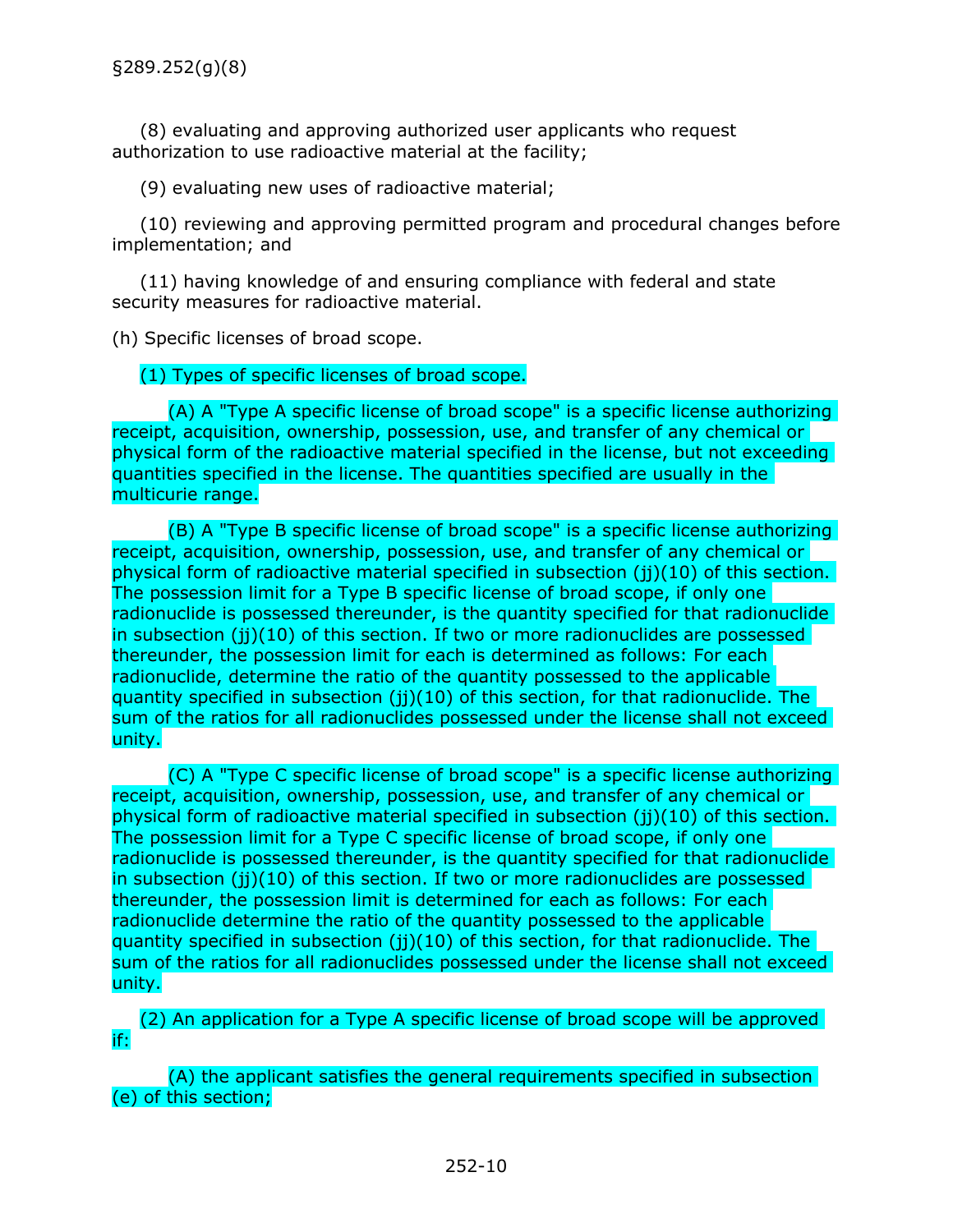(B) the applicant has engaged in a reasonable number of activities involving the use of radioactive material; and

(C) the applicant has established administrative controls and provisions relating to organization and management, procedures, record keeping, material control, and accounting and management review that are necessary to assure safe operations, including:

(i) the establishment of a RSC composed of such persons as an RSO, a representative of management, and persons trained and experienced in the safe use of radioactive materials management to fulfill the duties and responsibilities specified in subsection (g) of this section;

(ii) the appointment of a full-time RSO meeting the requirements of subsection (f)(7) or (8) of this section who is qualified by training and experience in radiation protection, and who is available for advice and assistance on radiation safety matters; and

(iii) the establishment of appropriate administrative procedures to ensure:

(I) control of procurement and use of radioactive material;

(II) completion of safety evaluations of proposed uses of radioactive material which take into consideration such matters as the adequacy of facilities and equipment, training and experience of the user, and the operating or handling procedures; and

(III) review, approval, and recording by the RSC of safety evaluations of proposed uses prepared in accordance with subclause (II) of this clause before use of the radioactive material.

(3) An application for a Type B specific license of broad scope will be approved if:

(A) the applicant satisfies the general requirements specified in subsection (e) of this section; and

(B) the applicant has established administrative controls and provisions relating to organization and management, procedures, record keeping, material control and accounting, and management review that are necessary to assure safe operations, including:

(i) the appointment of an RSO who is qualified by training and experience in radiation protection, and who is available for advice and assistance on safety matters; and

(ii) the establishment of appropriate administrative procedures to ensure:

(I) control of procurement and use of radioactive material;

(II) completion of safety evaluations of proposed uses of radioactive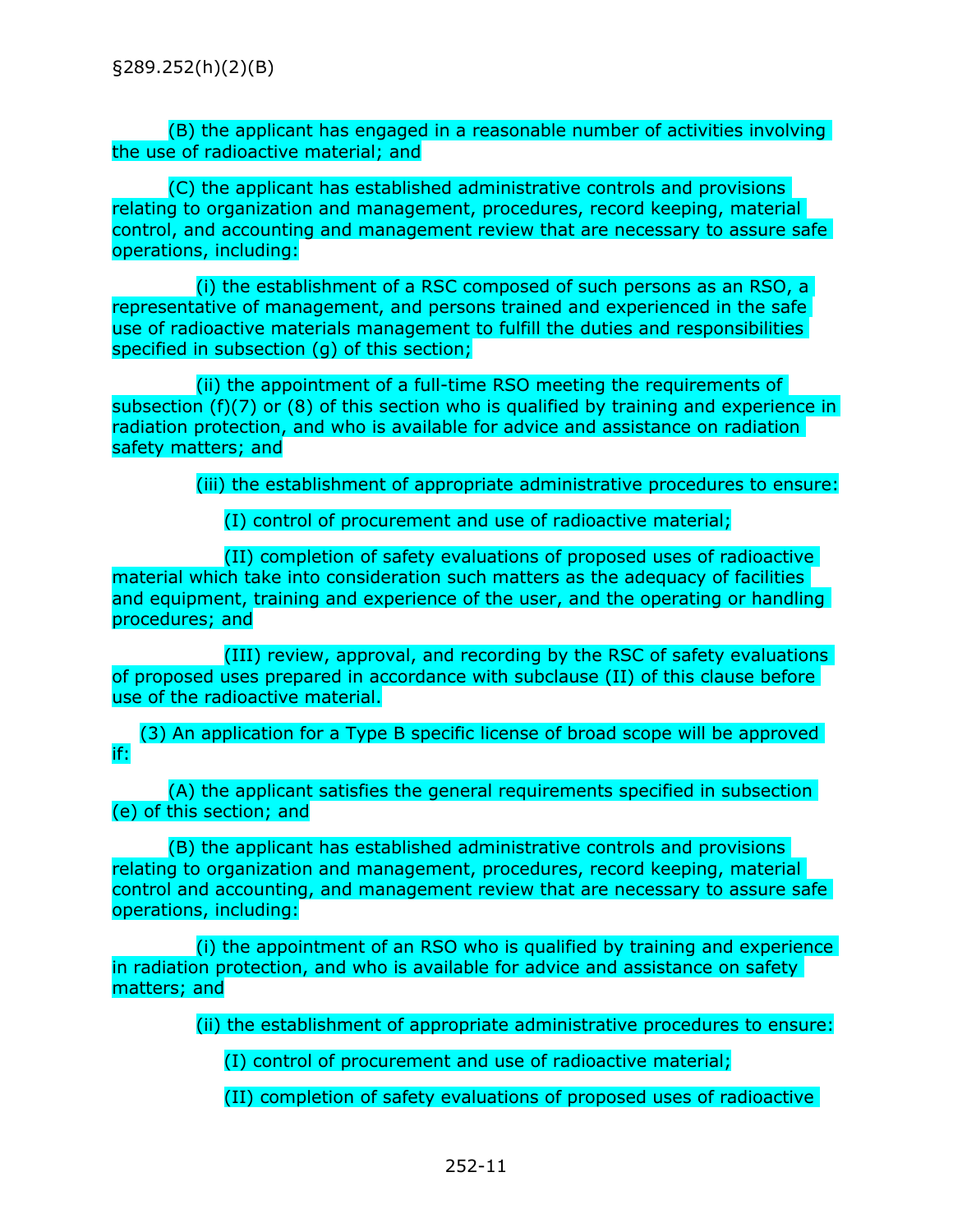material which take into consideration such matters as the adequacy of facilities and equipment, training and experience of the user, and the operating or handling procedures; and

(III) review, approval, and recording by the RSO of safety evaluations of proposed uses prepared in accordance with subclause (II) of this clause before use of the radioactive material.

(4) An application for a Type C specific license of broad scope will be approved if:

(A) the applicant satisfies the general requirements specified in subsection (e) of this section;

(B) the applicant submits a statement that radioactive material will be used only by, or under the direct supervision of, individuals who have received:

(i) a college degree at the bachelor level, or equivalent training and experience, in the physical or biological sciences or in engineering; and

(ii) at least 40 hours of training and experience in the safe handling of radioactive materials, and in the characteristics of ionizing radiation, units of radiation dose and quantities, radiation detection instrumentation, and biological hazards of exposure to radiation appropriate to the type and forms of radioactive material to be used; and

(C) the applicant has established administrative controls and provisions relating to procurement of radioactive material, procedures, record keeping, material control and accounting, and management review necessary to assure safe operations.

(5) An application filed pursuant to subsection (e) of this section for a specific license other than one of broad scope will be considered by the department as an application for a specific license of broad scope under this subsection if the applicable requirements of this subsection are satisfied.

(6) The following conditions apply to specific licenses of broad scope.

(A) Unless specifically authorized in accordance with a separate license, persons licensed under this subsection shall not:

(i) conduct tracer studies in the environment involving direct release of radioactive material;

(ii) receive, acquire, own, possess, use, transfer, or import devices containing 100,000 curies or more of radioactive material in sealed sources used for irradiation of materials;

(iii) conduct activities for which a specific license issued by the department in accordance with subsections (i) - (u) of this section and §289.255, §289.256, and §289.259 of this title as required;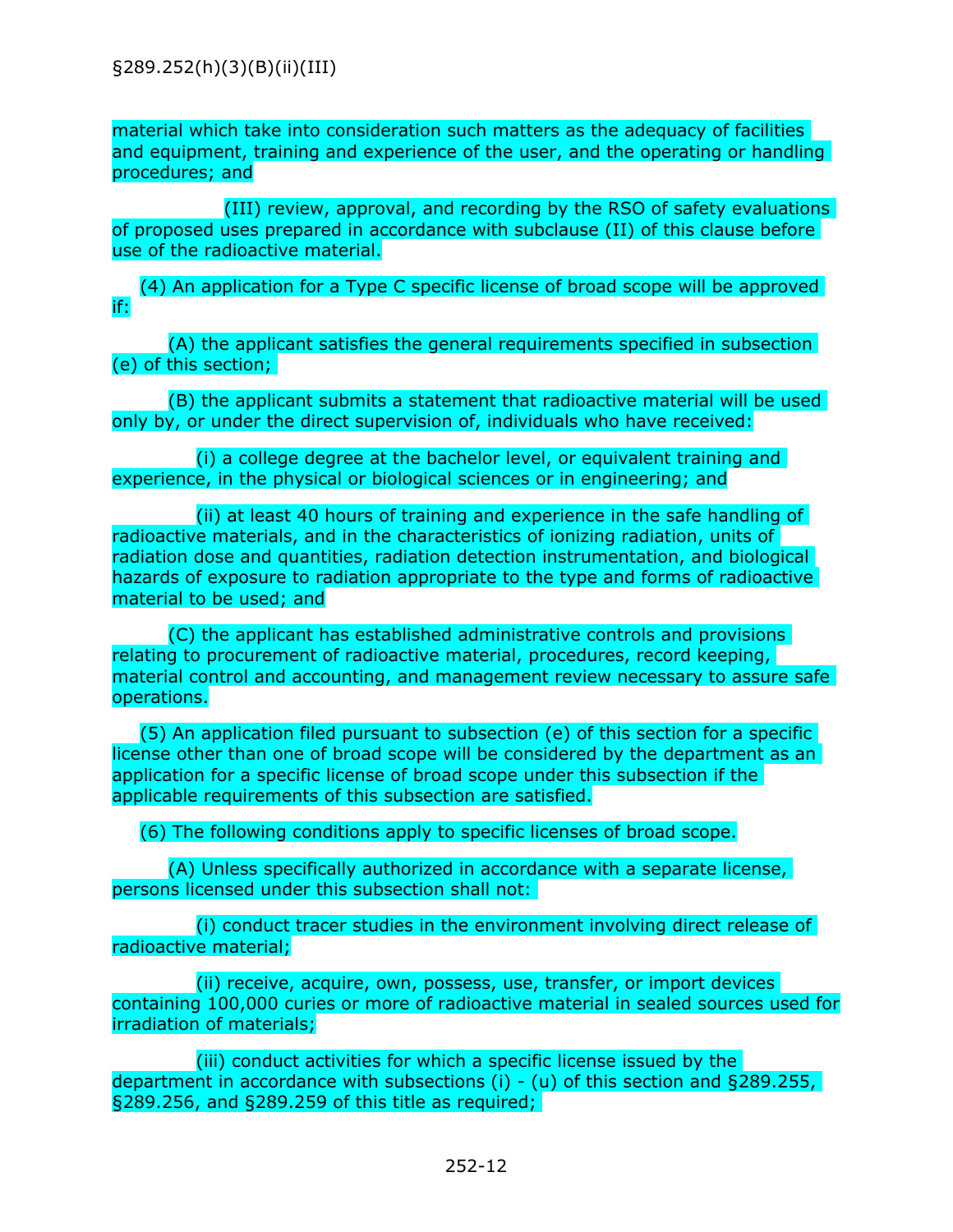<span id="page-15-0"></span>(iv) add or cause the addition of radioactive material to any food, beverage, cosmetic, drug, or other product designed for ingestion or inhalation by, or application to, a human being; or

(v) commercially distribute radioactive materials.

(B) Each Type A specific license of broad scope issued under this subsection shall be subject to the condition that radioactive material possessed under the license may only be used by, or under the direct supervision of, individuals approved by the licensee's RSC.

(C) Each Type B specific license of broad scope issued under this subsection shall be subject to the condition that radioactive material possessed under the license may only be used by, or under the direct supervision of, individuals approved by the licensee's RSO.

(D) Each Type C specific license of broad scope issued under this subsection shall be subject to the condition that radioactive material possessed under the license may only be used by, or under the direct supervision of, individuals who satisfy the requirements of paragraph (4) of this subsection.

(i) Specific licenses for introduction of radioactive material into products in exempt concentrations. No person may introduce radioactive material into a product or material knowing or having reason to believe that it will be transferred to persons exempt in accordance with §289.251 of this title except as specified with a license issued by the NRC.

(j) Specific licenses for commercial distribution of radioactive material in exempt quantities.

(1) Authority to transfer possession or control by the manufacturer, processor, or producer of any equipment, device, commodity, or other product containing source material, byproduct material, or naturally occurring and acceleratorproduced radioactive material (NARM) whose subsequent possession, use, transfer, and disposal by all other persons are exempted from regulatory requirements may be obtained only from the United States Nuclear Regulatory Commission (NRC), Washington, DC 20555 in accordance with Title 10, Code of Federal Regulations (CFR), §32.18.

(2) Licenses issued in accordance with this subsection do not authorize the following:

(A) combining of exempt quantities of radioactive material in a single device;

(B) any program advising persons to combine exempt quantity sources and providing devices for them to do so; and

(C) the possession and use of combined exempt sources, in a single unregistered device, by persons exempt from licensing in accordance with §289.251(e)(2) of this title.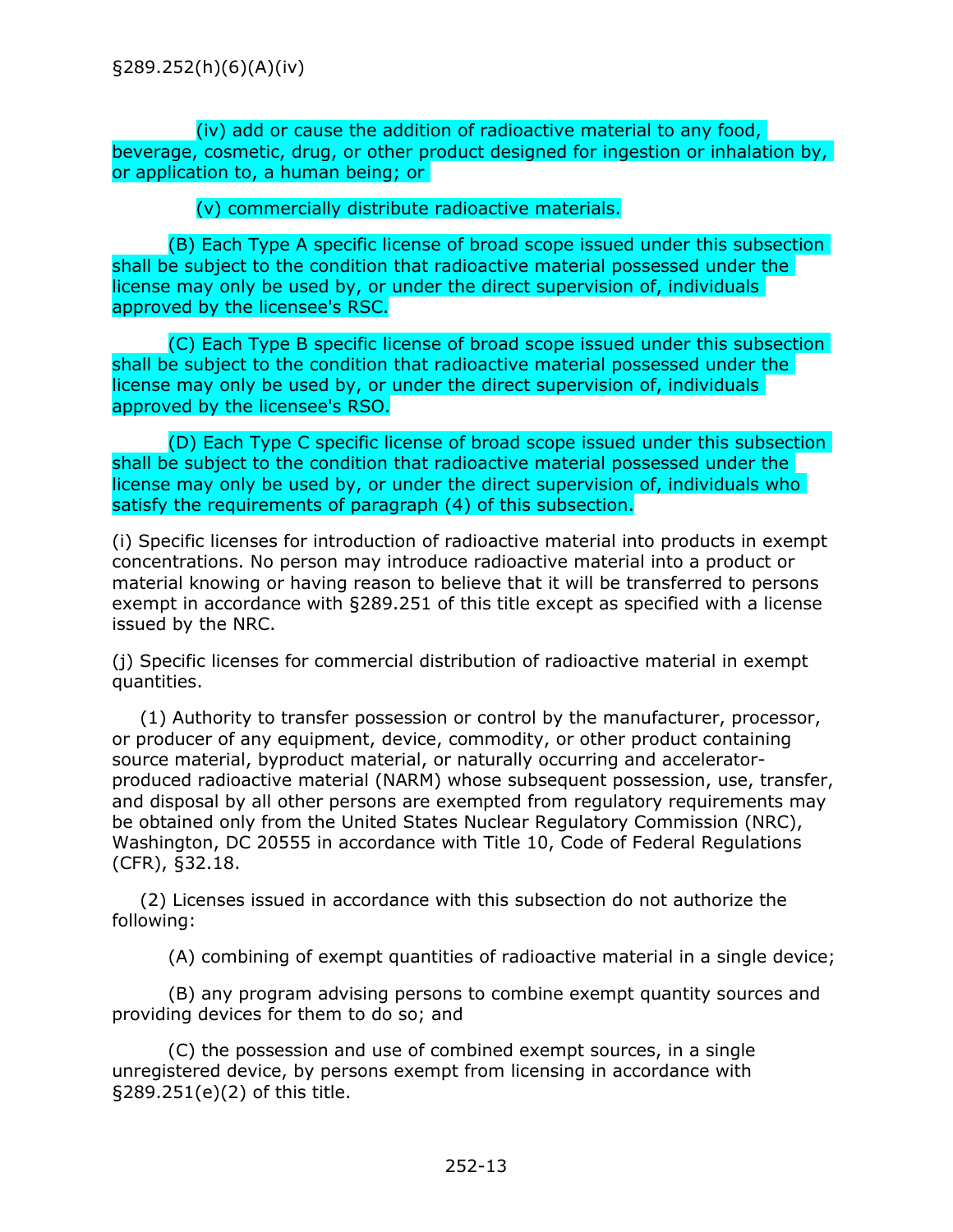<span id="page-16-0"></span>(k) Specific licenses for incorporation of byproduct material or NARM into gas and aerosol detectors. A specific license authorizing the incorporation of byproduct material or NARM into gas and aerosol detectors to be distributed to persons exempt from this chapter shall be issued only by the NRC in accordance with Title 10, CFR, §32.26.

(l) Specific licenses for the manufacture and commercial distribution of devices to persons generally licensed in accordance with §289.251(f)(4)(H) of this title.

(1) In addition to the requirements in subsection (e) of this section, a specific license to manufacture or commercially distribute devices containing radioactive material to persons generally licensed in accordance with §289.251(f)(4)(H) of this title or equivalent requirements of the NRC or any agreement state will be issued if the department approves the following information submitted by the applicant:

(A) the design, manufacture, prototype testing, quality control, labels, proposed uses, installation, servicing, leak testing, operating and safety instructions, and potential hazards of the device to provide reasonable assurance that:

(i) the device can be safely operated by persons not having training in radiological protection;

(ii) under ordinary conditions of handling, storage, and use of the device, the radioactive material contained in the device will not be released or inadvertently removed from the device, and it is unlikely that any person will receive in any period of one year a dose in excess of ten percent of the limits specified in §289.202(f) of this title; and

(iii) under accident conditions (such as fire and explosion) associated with handling, storage, and use of the device, it is unlikely that any person would receive an external radiation dose or dose commitment in excess of the following organ doses:

(I) 15 rems to the whole body; head and trunk; active blood-forming organs; gonads; or lens of eye;

(II) 200 rems to the hands and forearms; feet and ankles; localized areas of skin averaged over areas no larger than 1 square centimeter (cm<sup>2</sup>); or

(III) 50 rems to other organs;

(B) procedures for disposition of unused or unwanted radioactive material;

(C) each device bears a durable, legible, clearly visible label or labels approved by the department that contain the following in a clearly identified and separate statement:

(i) instructions and precautions necessary to assure safe installation, operation, and servicing of the device (documents such as operating and service manuals may be identified in the label and used to provide this information);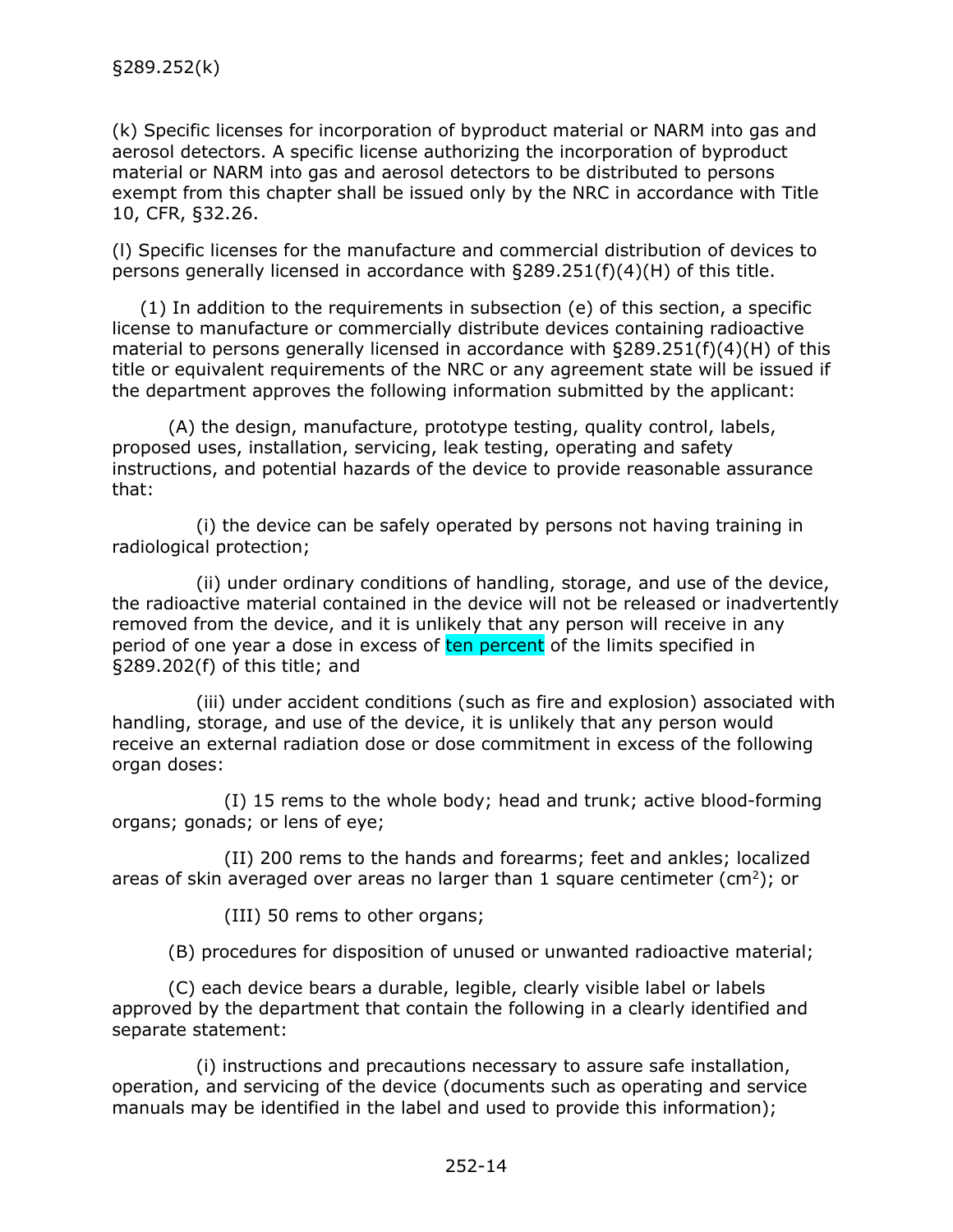(ii) the requirement, or lack of requirement, for leak testing, or for testing any "on-off" mechanism and indicator, including the maximum time interval for such testing, and the identification of radioactive material by isotope, quantity of radioactivity, and date of determination of the quantity; and

(iii) the information called for in one of the following statements, as appropriate, in the same or substantially similar form:

(I) For radioactive materials other than NARM, the following statement is appropriate:

Figure: 25 TAC §289.252(l)(1)(C)(iii)(I)

The receipt, possession, use, and transfer of this device, Model \_\_\_\_\_\_\_, Serial No. The subject to a general license or the equivalent and the regulations of the NRC or a state with which the NRC has entered into an agreement for the exercise of regulatory authority. This label shall be maintained on the device in a legible condition. Removal of this label is prohibited.

CAUTION-RADIOACTIVE MATERIAL

\_\_\_\_\_\_\_\_\_\_\_\_\_\_\_\_\_\_\_\_\_\_\_\_\_\_\_\_\_\_\_\_\_\_\_\_\_\_\_ (Name of Manufacturer or Distributor);

(II) For NARM, the following statement is appropriate:

Figure: 25 TAC §289.252(l)(1)(C)(iii)(II)

The receipt, possession, use, and transfer of this device, Model \_\_\_\_\_\_\_, Serial No. \_\_\_\_\_\_\_, are subject to a general license or an equivalent license of the agency, the NRC, or any agreement state. This label shall be maintained on the device in a legible condition. Removal of this label is prohibited.

CAUTION-RADIOACTIVE MATERIAL

\_\_\_\_\_\_\_\_\_\_\_\_\_\_\_\_\_\_\_\_\_\_\_\_\_\_\_\_\_\_\_\_\_\_\_\_\_\_\_ (Name of Manufacturer or Distributor);

(III) The model and serial number and name of manufacturer or distributor may be omitted from this label provided they are elsewhere stated in labeling affixed to the device.

(D) Each device having a separable source housing that provides the primary shielding for the source also bears, on the source housing, a durable label containing the device model number and serial numbers, the isotope and quantity, the words, "Caution-Radioactive Material," the radiation symbol described in §289.202(z) of this title, and the name of the manufacturer or initial distributor.

(E) Each device meeting the criteria of  $\S 289.251(q)(1)$  of this title, bears a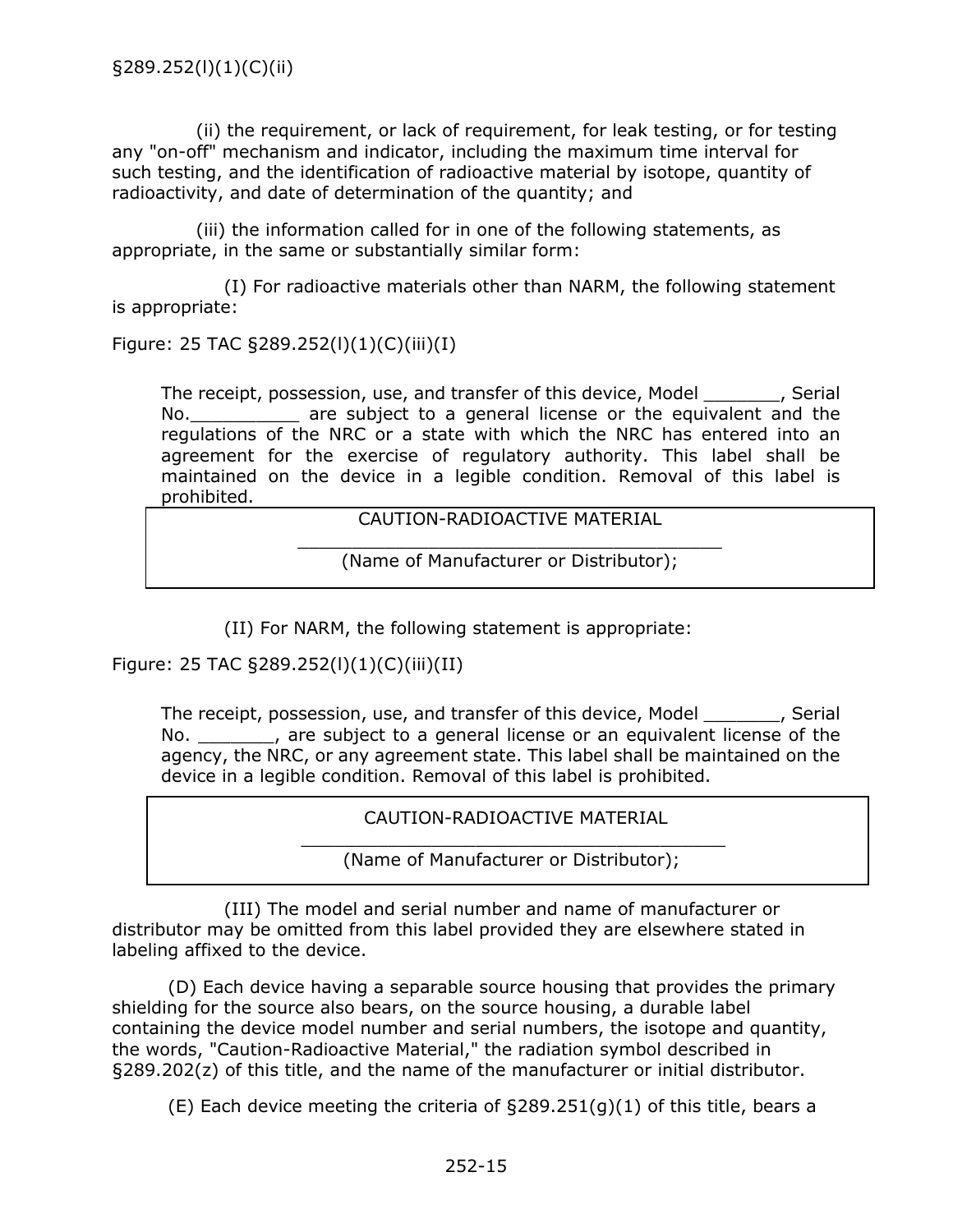permanent (for example, embossed, etched, stamped, or engraved) label affixed to the source housing if separable, or the device if the source housing is not separable, that includes the words, "Caution-Radioactive Material," and, if practicable, the radiation symbol described in §289.202(z) of this title.

(F) The device has been registered in the Sealed Source and Device Registry.

(2) In the event the applicant desires that the device be required to be tested at intervals longer than 6 months, either for proper operation of the "on-off" mechanism and indicator, if any, or for leakage of radioactive material, or for both, the applicant shall include in the application sufficient information to demonstrate that the longer interval is justified by performance characteristics of the device or similar devices and by design features that have a significant bearing on the probability or consequences of radioactive material leakage from the device or failure of the "on-off" mechanism and indicator. In determining the acceptable interval for the test for radioactive material leakage, the department will consider information that includes the following:

(A) primary containment (sealed source capsule);

(B) protection of primary containment;

(C) method of sealing containment;

(D) containment construction materials;

- (E) form of contained radioactive material;
- (F) maximum temperature withstood during prototype tests;
- (G) maximum pressure withstood during prototype tests;

(H) maximum quantity of contained radioactive material;

(I) radiotoxicity of contained radioactive material; and

(J) operating experience with identical devices or similarly designed and constructed devices.

(3) In the event the applicant desires that the general licensee in accordance with  $\S 289.251(f)(4)(H)$  of this title or in accordance with equivalent regulations of the NRC or any agreement state, be authorized to mount the device, collect the sample to be analyzed by a specific licensee for radioactive material leakage, perform maintenance of the device consisting of replacement of labels, rust and corrosion prevention, and for fixed gauges, repair and maintenance of sealed source holder mounting brackets, test the "on-off" mechanism and indicator, or remove the device from installation, the applicant shall include in the application written instructions to be followed by the general licensee, estimated annual doses associated with such activity or activities, and bases for such estimates. The submitted information shall demonstrate that performance of such activity or activities by an individual untrained in radiological protection, in addition to other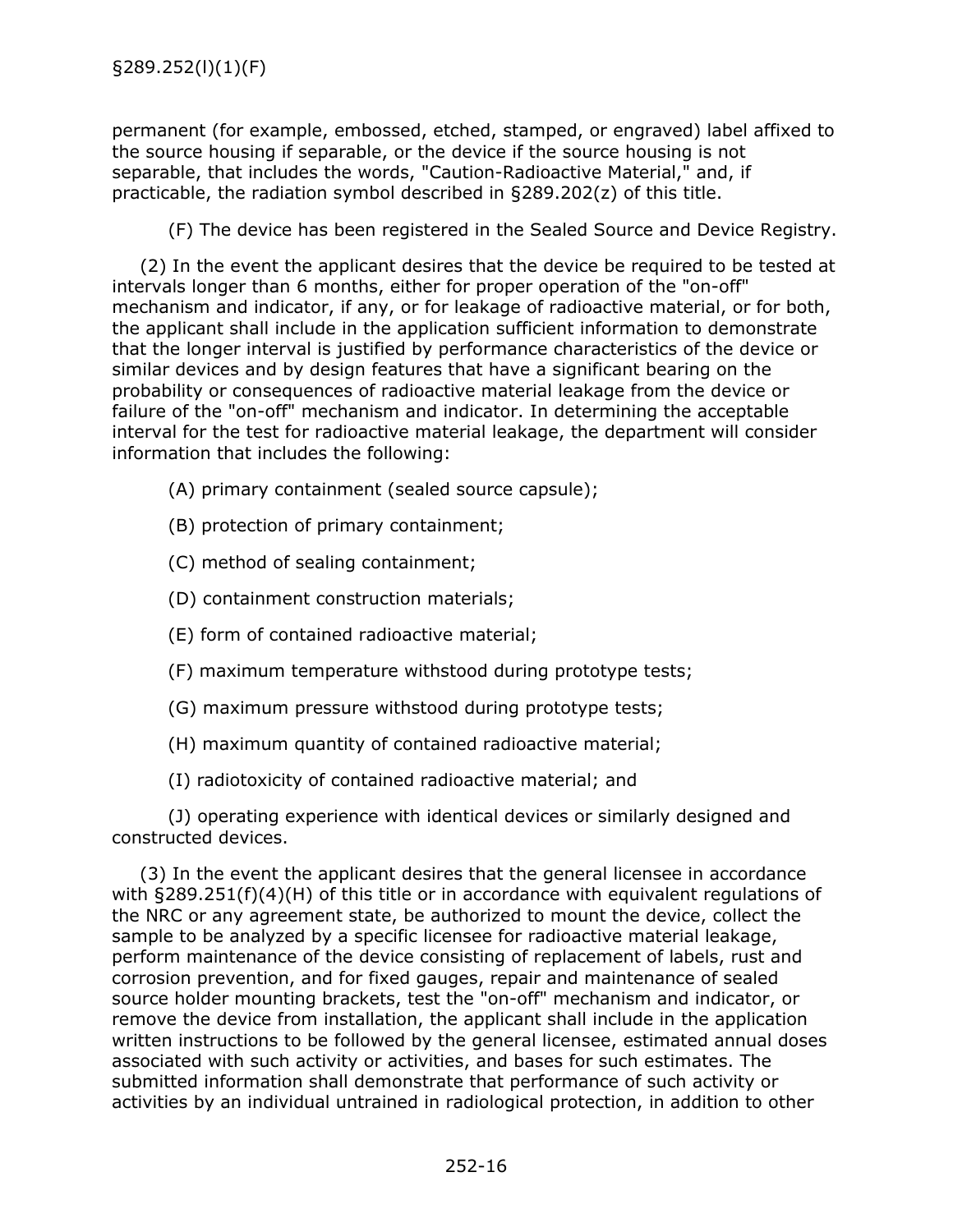handling, storage, and use of devices in accordance with the general license, is unlikely to cause that individual to receive an annual dose in excess of ten percent of the limits specified in §289.202(f) of this title.

(4) Before the device may be transferred, each person licensed in accordance with this subsection to commercially distribute devices to generally licensed persons shall furnish:

(A) a copy of the general license in  $\Sigma$ 89.251(f)(4)(H) of this title to each person to whom the licensee directly commercially distributes radioactive material in a device for use in accordance with the general license in §289.251(f)(4)(H) of this title;

(B) a copy of the general license in the NRC's or any agreement state's regulation equivalent to §289.251(f)(4)(H) of this title, or alternatively, a copy of the general license in  $\S 289.251(f)(4)(H)$  of this title to each person to whom the licensee directly commercially distributes radioactive material in a device for use in accordance with the general license of the NRC or any agreement state. If certain requirements of the regulations do not apply to the particular device, those requirements may be omitted. If a copy of the general license in  $\S 289.251(f)(4)(H)$ of this title is furnished to such a person, it shall be accompanied by an explanation that the use of the device is regulated by the NRC or any agreement state in accordance with requirements substantially the same as those in §289.251(f)(4)(H) of this title;

 $(C)$  a copy of §289.251 $(g)$  of this title;

(D) a list of the services that can only be performed by a specific licensee;

(E) information on acceptable disposal options including estimated costs of disposal;

(F) the name or position, address, and phone number of a contact person at the department, the NRC, or any agreement state, from which additional information may be obtained; and

(G) an indication that it is the NRC's policy to issue high civil penalties for improper disposal if the device is commercially distributed to a general licensee of the NRC.

(5) An alternative approach to informing customers may be submitted by the licensee for approval by the department.

(6) In the case of a transfer through an intermediate person, each licensee who commercially distributes radioactive material in a device for use in accordance with the general license in  $\S 289.251(f)(4)(H)$  of this title, shall furnish the information in paragraph (4) of this subsection to the intended user before the initial transfer to the intermediate person.

(7) Each person licensed in accordance with this subsection to commercially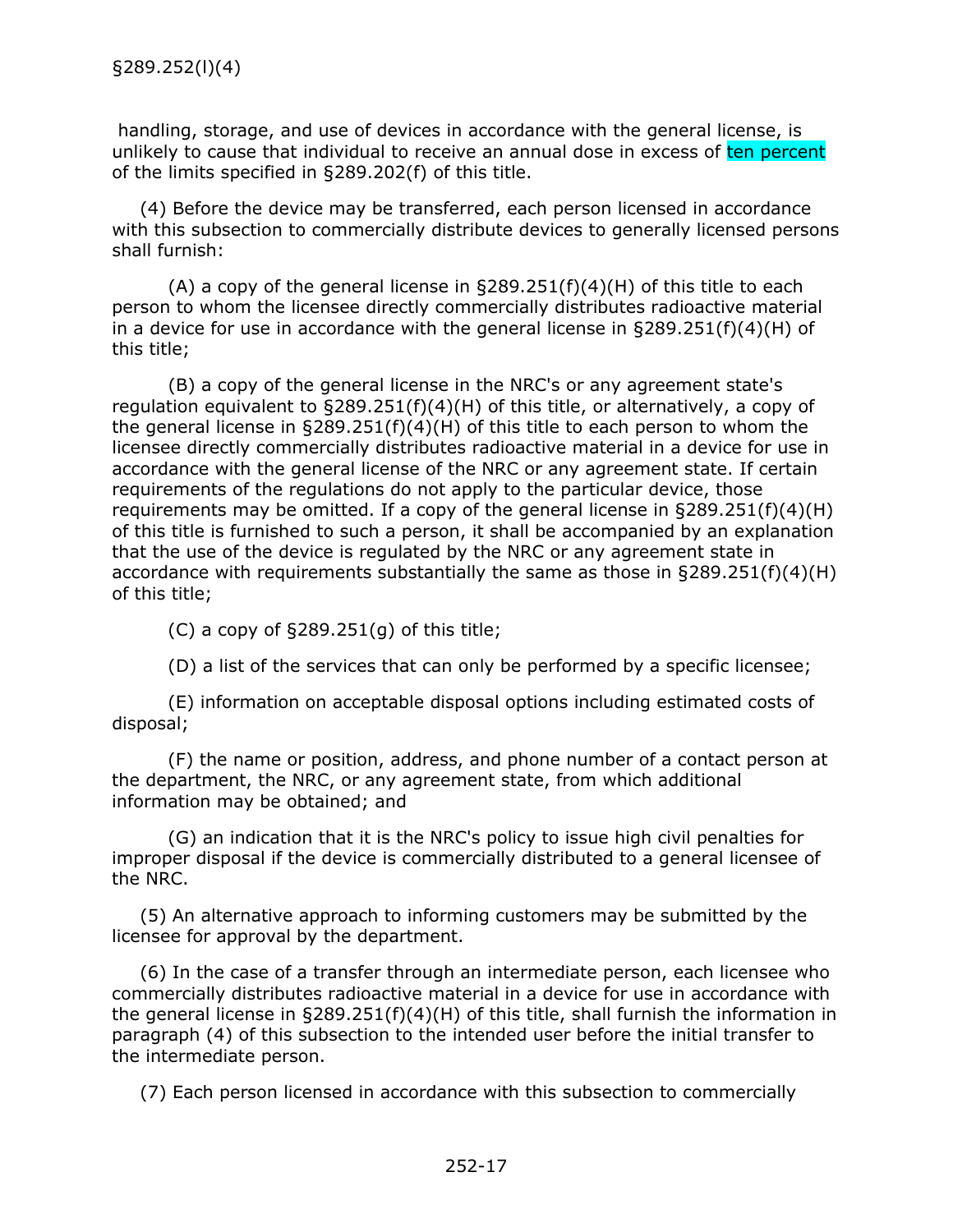distribute devices to generally licensed persons shall:

(A) report to the department all commercial distributions of devices to persons for use in accordance with the general license in §289.251(f)(4)(H) of this title and all receipts of devices from general licensees licensed in accordance with §289.251(f)(4)(H) of this title.

(i) The report shall:

(I) cover each calendar quarter;

(II) be filed within 30 days thereafter;

(III) be submitted on a form prescribed by the department or in a clear and legible report containing all of the data required by the form;

(IV) clearly indicate the period covered by the report;

(V) clearly identify the specific licensee submitting the report and include the license number of the specific licensee;

(VI) identify each general licensee by name and mailing address for the location of use; if there is no mailing address for the location of use, an alternate address for the general licensee shall be submitted along with information on the actual location of use;

(VII) identify an individual by name, title, and phone number who has knowledge of and authority to take required actions to ensure compliance with the appropriate regulations and requirements;

(VIII) identify the type, model and serial number of device, and serial number of sealed source commercially distributed;

(IX) identify the quantity and type of radioactive material contained in the device; and

(X) include the date of transfer.

(ii) If one or more intermediate persons will temporarily possess the device at the intended place of use before its possession by the user, the report shall also include the information in accordance with paragraph (7)(A)(i) of this subsection for both the intended user and each intermediate person and clearly designate the intermediate person(s).

(iii) If no commercial distributions have been made to persons generally licensed in accordance with §289.251(f)(4)(H) of this title during the reporting period, the report shall so indicate.

(iv) For devices received from a general licensee, the report shall include the identity of the general licensee by name and address, the type, model number, and serial number of the device received, the date of receipt, and, in the case of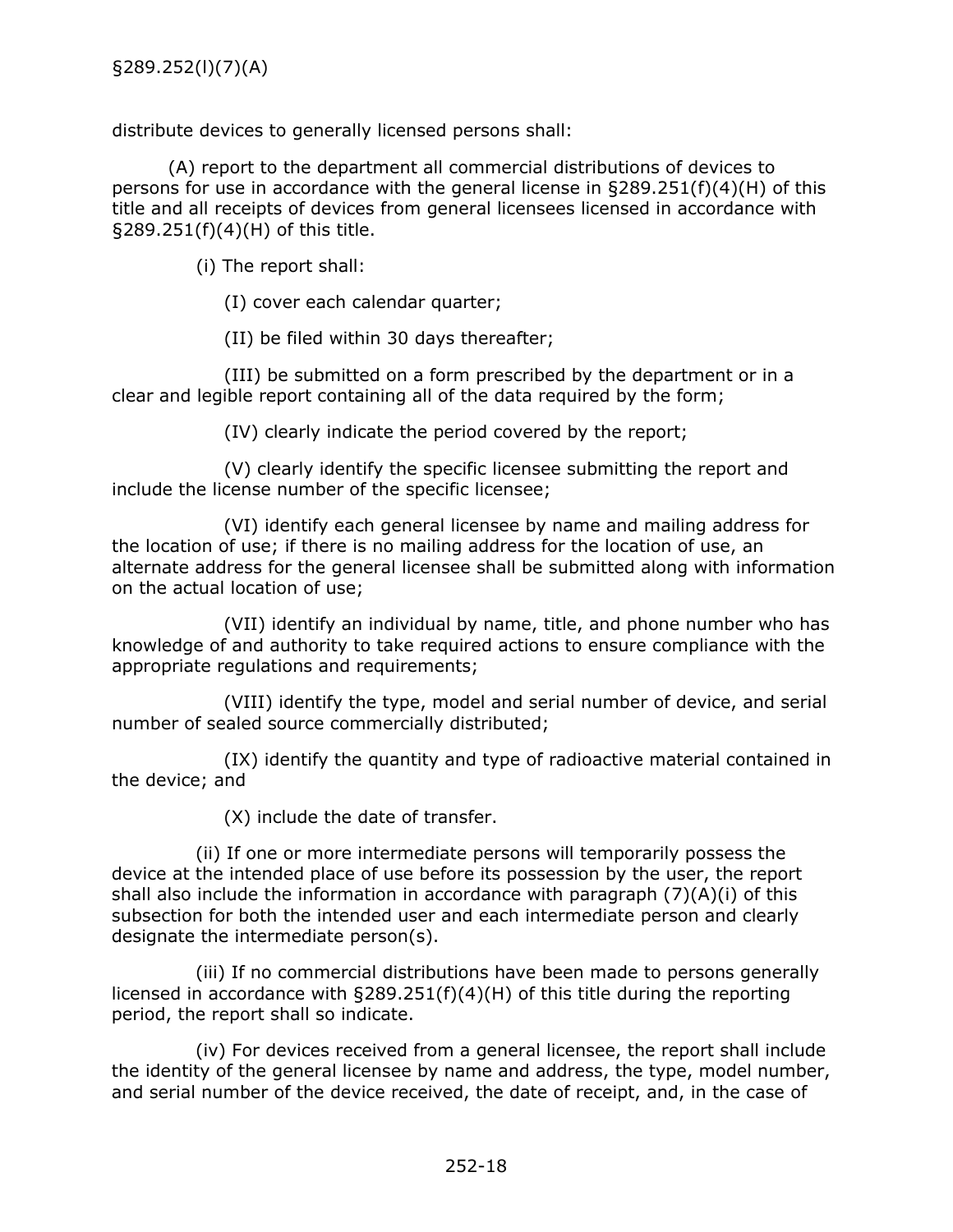devices not initially transferred by the reporting licensee, the name of the manufacturer or initial transferor.

(B) report the following to the NRC to include covering each calendar quarter to be filed within 30 days thereafter, clearly indicating the period covered by the report, the identity of the specific licensee submitting the report, and the license number of the specific licensee:

(i) all commercial distributions of such devices to persons for use in accordance with the NRC general license in Title 10, CFR, §31.5 and all receipts of devices from general licensees in areas under NRC jurisdiction including the following:

(I) identity of each general licensee by name and address;

(II) the type, model and serial number of device, and serial number of sealed source commercially distributed;

(III) the quantity and type of radioactive material contained in the device;

(IV) the date of transfer; or

(ii) if the licensee makes changes to a device possessed in accordance with the general license in §289.251(f)(4)(H) of this title, such that the label must be changed to update required information, the report shall identify the licensee, the device, and the changes to information on the device label;

(iii) in the case of devices not initially transferred by the reporting licensee, the name of the manufacturer or initial transferor;

(iv) if no commercial distributions have been made to the NRC licensees during the reporting period; the report shall so indicate;

(C) report to the department or any agreement state all transfers of devices manufactured and commercially distributed in accordance with this subsection for use in accordance with a general license in that state's requirements equivalent to §289.251(f)(4)(H) of this title and all receipts of devices from general licensees.

(i) The report shall:

(I) be submitted within 30 days after the end of each calendar quarter in which such a device is commercially distributed to the generally licensed person;

(II) clearly indicate the period covered by the report;

(III) clearly identify the specific licensee submitting the report and include the license number of the specific licensee;

(IV) identify each general licensee by name and mailing address for the location of use; if there is no mailing address for the location of use an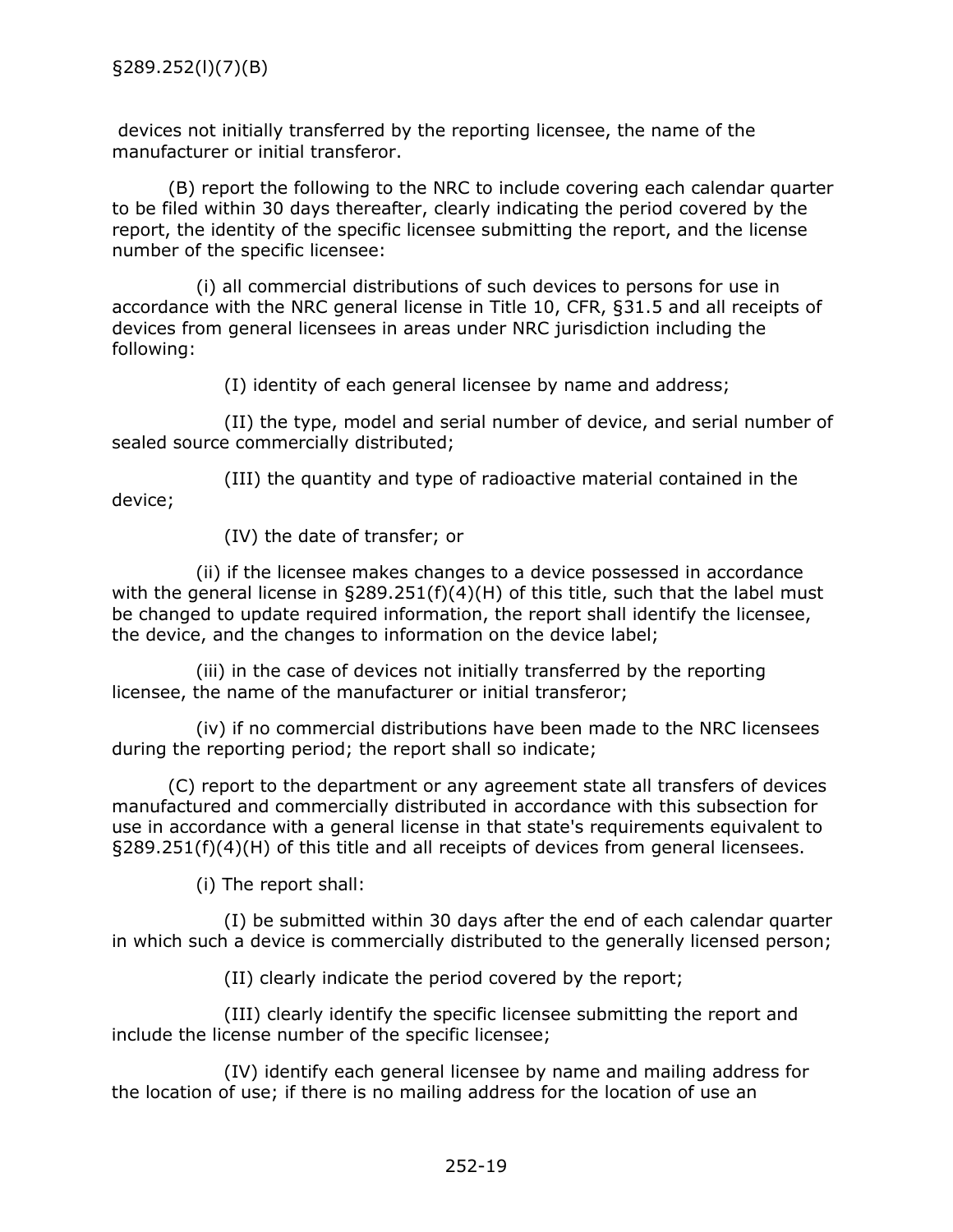alternate address for the licensee shall be submitted along with the information on the actual location of use;

(V) identify an individual by name, position, and phone number who has knowledge of and authority to take required actions to ensure compliance with the appropriate regulations and requirements;

(VI) include the type, model and serial number of the device, and serial number of sealed source commercially distributed;

(VII) include the quantity and type of radioactive material contained in the device; and

(VIII) include the date of receipt.

(ii) If one or more intermediate persons will temporarily possess the device at the intended place of use before its possession by the user, the report shall also include the same information for both the intended user and each intermediate person, and clearly designate the intermediate person(s).

(iii) If no commercial distributions have been made to persons in the agreement state during the reporting period, the report shall so indicate.

(iv) For devices received from a general licensee, the report shall include the identity of the general licensee by name and address, the type, model number, and serial number of the device received, the date of receipt, and, in the case of devices not initially transferred by the reporting licensee, the name of the manufacturer or initial transferor; and

(D) make, maintain, and retain records required by this paragraph for inspection by the department in accordance with subsection (mm) of this section, including the name, address, and the point of contact for each general licensee to whom the licensee directly or through an intermediate person commercially distributes radioactive material in devices for use in accordance with the general license provided in §289.251(f)(4)(H) of this title, or equivalent requirements of the NRC or any agreement state.

(i) The records shall include the following:

(I) the date of each commercial distribution;

(II) the isotope and the quantity of radioactivity in each device commercially distributed;

(III) the identity of any intermediate person; and

(IV) compliance with the reporting requirements of this subsection.

(ii) If no commercial distributions have been made to persons generally licensed in accordance with §289.251(f)(4)(H) of this title during the reporting period, the records shall so indicate.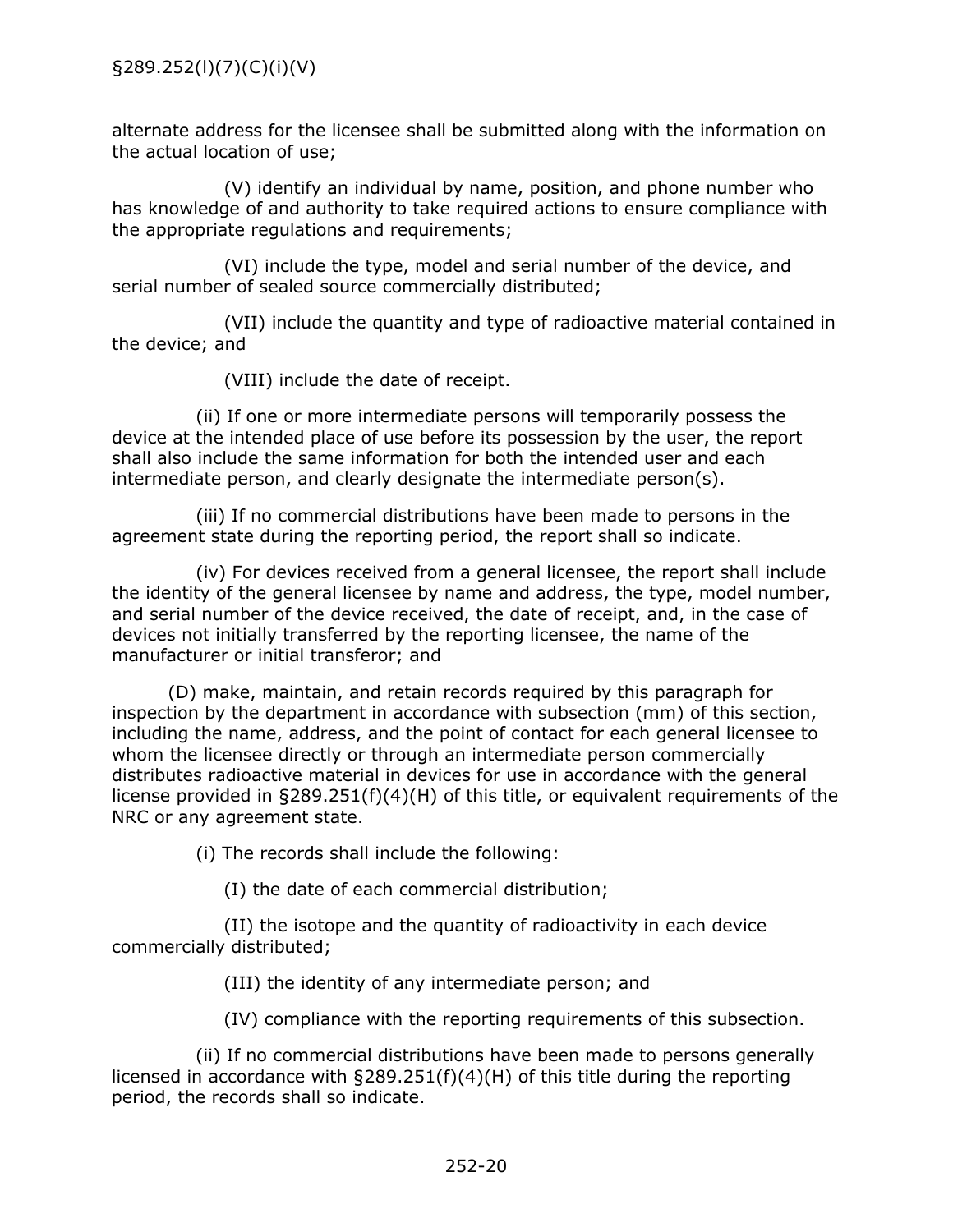<span id="page-23-0"></span>(8) If a notification of bankruptcy has been made in accordance with subsection  $(x)(6)$  of this section or the license is to be terminated, each person licensed in accordance with this subsection shall provide, upon request to the NRC and to any appropriate agreement state, records of final disposition required in accordance with subsection  $(y)(16)(A)$  of this section.

(9) Each device that is transferred after February 19, 2002, shall meet the labeling requirements in accordance with paragraph  $(1)(C)$  -  $(E)$  of this subsection.

(m) Specific licenses for the manufacture, assembly, repair, or initial transfer of luminous safety devices containing tritium or promethium-147 for use in aircraft for distribution to persons generally licensed in accordance with  $\S 289.251(f)(4)(B)$  of this title. In addition to the requirements in subsection (e) of this section, a specific license to manufacture, assemble, repair, or initially transfer luminous safety devices containing tritium or promethium-147 for use in aircraft, for distribution to persons generally licensed in accordance with  $\S 289.251(f)(4)(B)$  of this title, will be issued if the department approves the information submitted by the applicant. The information shall satisfy the requirements of Title 10, CFR, §§32.53, 32.54, 32.55, and 32.56, or their equivalent.

(n) Specific licenses for the manufacture or initial transfer of calibration sources containing americium-241 or radium-226 for commercial distribution to persons generally licensed in accordance with §289.251(f)(4)(D) of this title.

(1) In addition to the requirements in subsection (e) of this section, a specific license to manufacture or initially transfer calibration sources containing americium-241, or radium-226 to persons generally licensed in accordance with §289.251(f)(4)(D) of this title will be issued if the department approves the information submitted by the applicant. The information shall satisfy the requirements of Title 10, CFR, §§32.57, 32.58, 32.59, and §70.39 or their equivalent.

(2) Each person licensed in accordance with this subsection shall perform a dry wipe test on each source containing more than 0.1 µCi (3.7 kilobecquerels (kBq)) of americium-241 or radium-226 before transferring the source to a general licensee in accordance with  $\S 289.251(f)(4)(D)$  of this title or equivalent regulations of the NRC or any agreement state. This test shall be performed by wiping the entire radioactive surface of the source with a filter paper with the application of moderate finger pressure. The radioactivity on the filter paper shall be measured by using radiation detection instrumentation capable of detecting 0.005 µCi (0.185 kBq) of americium-241 or radium-226. If a source has been shown to be leaking or losing more than 0.005 µCi (0.185 kBq) of americium-241 or radium-226 by methods described in this paragraph, the source shall be rejected and shall not be transferred to a general licensee in accordance with  $\S 289.251(f)(4)(D)$  of this title or equivalent regulations of the NRC or any agreement state.

(o) Specific licenses for the manufacture and commercial distribution of sealed sources or devices containing radioactive material for medical use. In addition to the requirements in subsection (e) of this section, a specific license to manufacture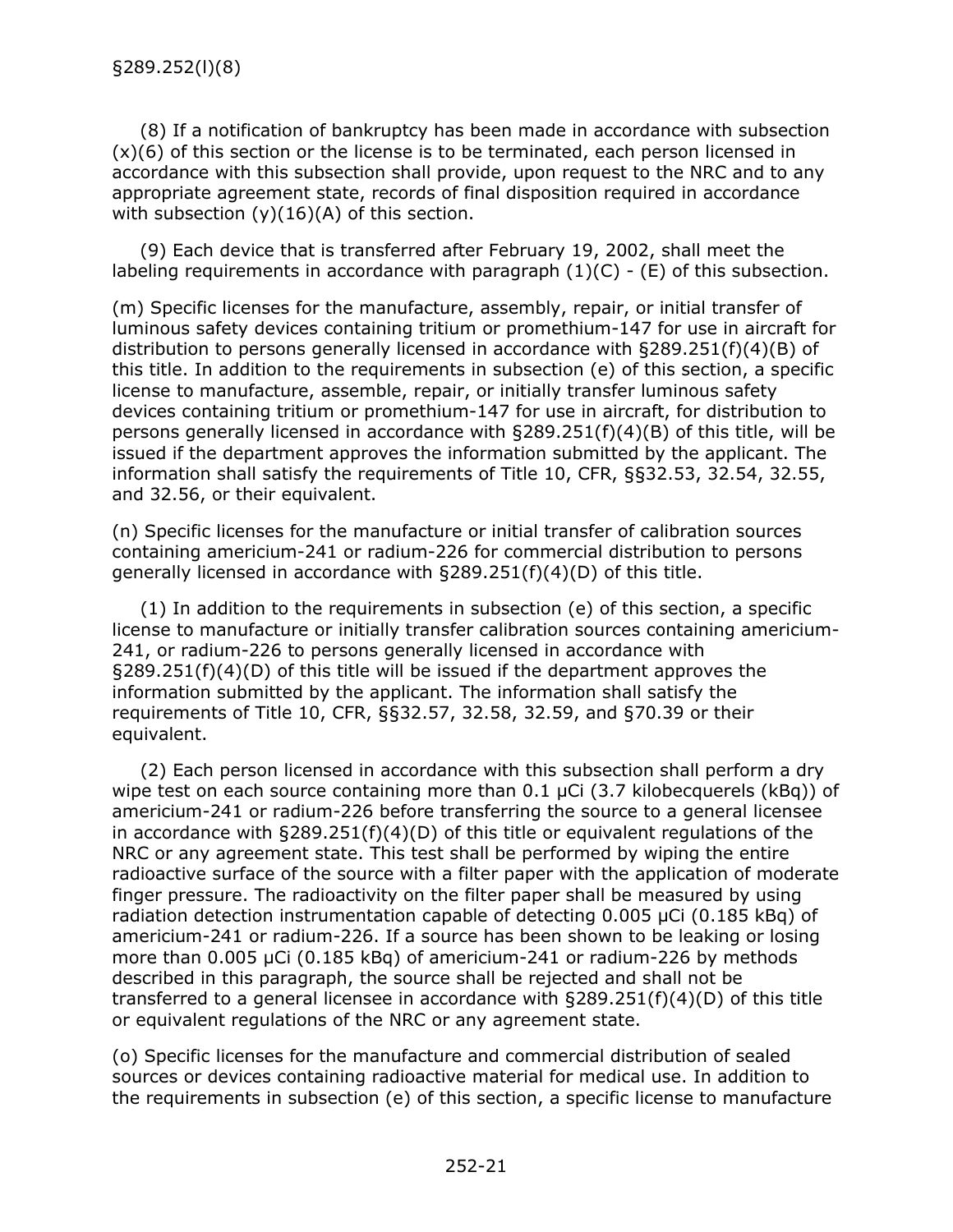and commercially distribute sealed sources and devices containing radioactive material to persons licensed in accordance with §289.256 of this title for use as a calibration, transmission, or reference source or for use of sealed sources listed in §289.256(q), (rr), (bbb), and (ddd) of this title will be issued if the department approves the following information submitted by the applicant:

(1) an evaluation of the radiation safety of each type of sealed source or device including the following:

(A) the radioactive material contained, its chemical and physical form, and amount;

(B) details of design and construction of the sealed source or device;

(C) procedures for, and results of, prototype tests to demonstrate that the sealed source or device will maintain its integrity under stresses likely to be encountered in normal use and accidents;

(D) for devices containing radioactive material, the radiation profile of a prototype device;

(E) details of quality control procedures to assure that production sources and devices meet the standards of the design and prototype tests;

(F) procedures and standards for calibrating sealed sources and devices;

(G) instructions for handling and storing the sealed source or device from the radiation safety standpoint. These instructions are to be included on a durable label attached to the sealed source or device or attached to a permanent storage container for the sealed source or device, provided that instructions that are too lengthy for the label may be summarized on the label and printed in detail on a brochure that is referenced on the label; and

(H) a legend and methods for labeling sources and devices as to their radioactive content;

(2) documentation that the label affixed to the sealed source or device, or to the permanent storage container for the sealed source or device, contains information on the radionuclide, quantity, and date of assay, and a statement that the name of the sealed source or device is licensed by the department for commercial distribution to persons licensed for use of sealed sources in the healing arts or by equivalent licenses of the NRC or any agreement state;

(3) documentation that in the event the applicant desires that the sealed source or device be required to be tested for radioactive material leakage at intervals longer than 6 months, the applicant shall include in the application sufficient information to demonstrate that the longer interval is justified by performance characteristics of the sealed source or device or similar sources or devices and by design features that have a significant bearing on the probability or consequences of radioactive material leakage from the sealed source;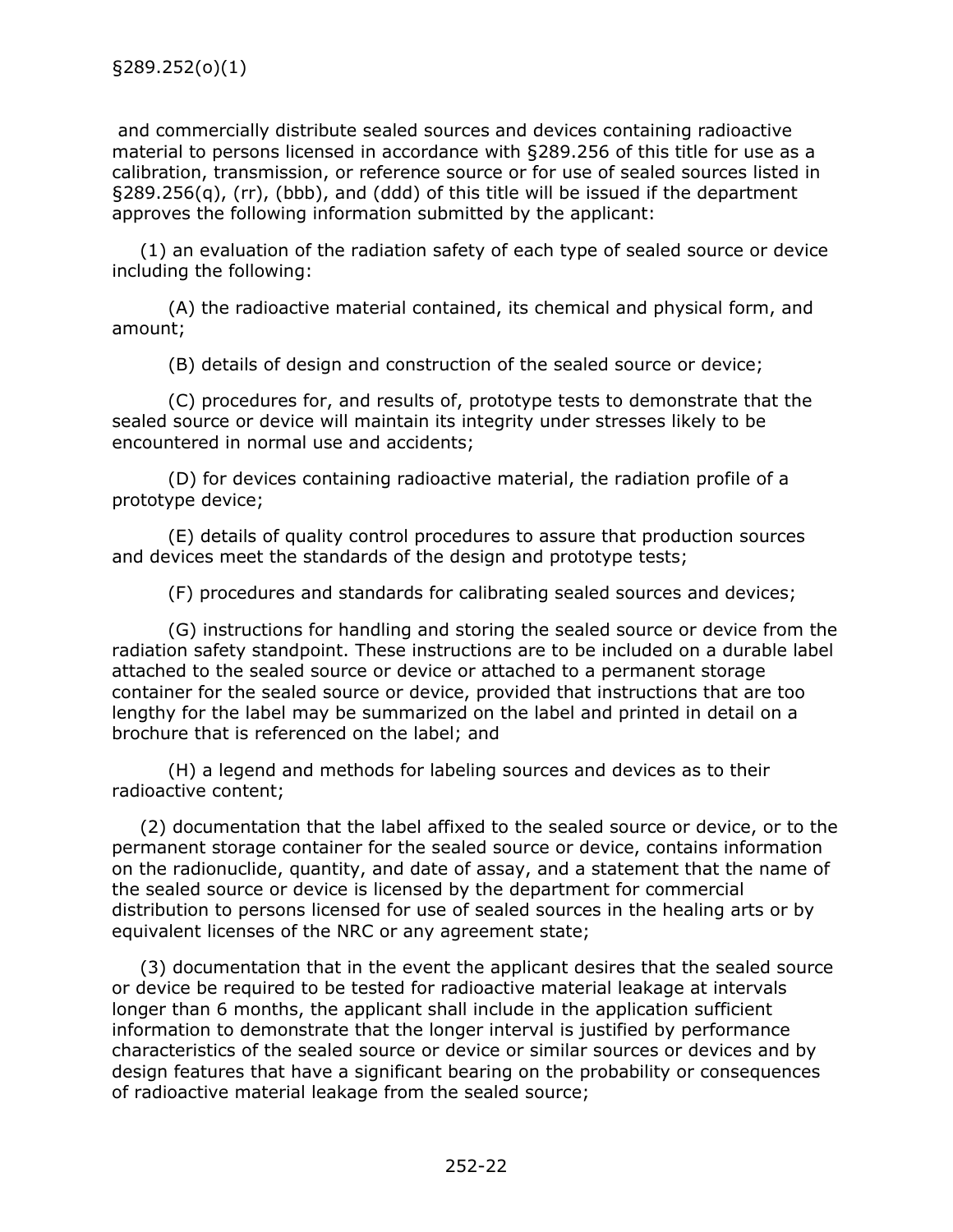§289.252(o)(4)

(4) documentation that in determining the acceptable interval for testing radioactive material leakage, information will be considered that includes the following:

(A) primary containment (sealed source capsule);

(B) protection of primary containment;

(C) method of sealing containment;

(D) containment construction materials;

(E) form of contained radioactive material;

(F) maximum temperature withstood during prototype tests;

(G) maximum pressure withstood during prototype tests;

(H) maximum quantity of contained radioactive material;

(I) radiotoxicity of contained radioactive material; and

(J) operating experience with identical sealed sources or devices or similarly designed and constructed sealed sources or devices; and

(5) the source or device has been registered in the Sealed Source and Device Registry.

(p) Specific licenses for the manufacture and commercial distribution of radioactive material for certain *in vitro* clinical or laboratory testing in accordance with the general license. In addition to the requirements in subsection (e) of this section, a specific license to manufacture or commercially distribute radioactive material for use in accordance with the general license in  $\S 289.251(f)(4)(G)$  of this title will be issued if the department approves the following information submitted by the applicant:

(1) documentation that the radioactive material will be prepared for distribution in prepackaged units of:

(A) iodine-125 in units not exceeding 10  $\mu$ Ci (0.37 megabecquerel (MBq)) each;

(B) iodine-131 in units not exceeding 10 µCi (0.37 MBq) each;

(C) carbon-14 in units not exceeding 10 µCi (0.37 MBq) each;

(D) hydrogen-3 (tritium) in units not exceeding 50 µCi (1.85 MBq) each;

(E) iron-59 in units not exceeding 20 µCi (0.74 MBq) each;

(F) cobalt-57 in units not exceeding 10 µCi (0.37 MBq) each;

(G) selenium-75 in units not exceeding 10 µCi (0.37 MBq) each; or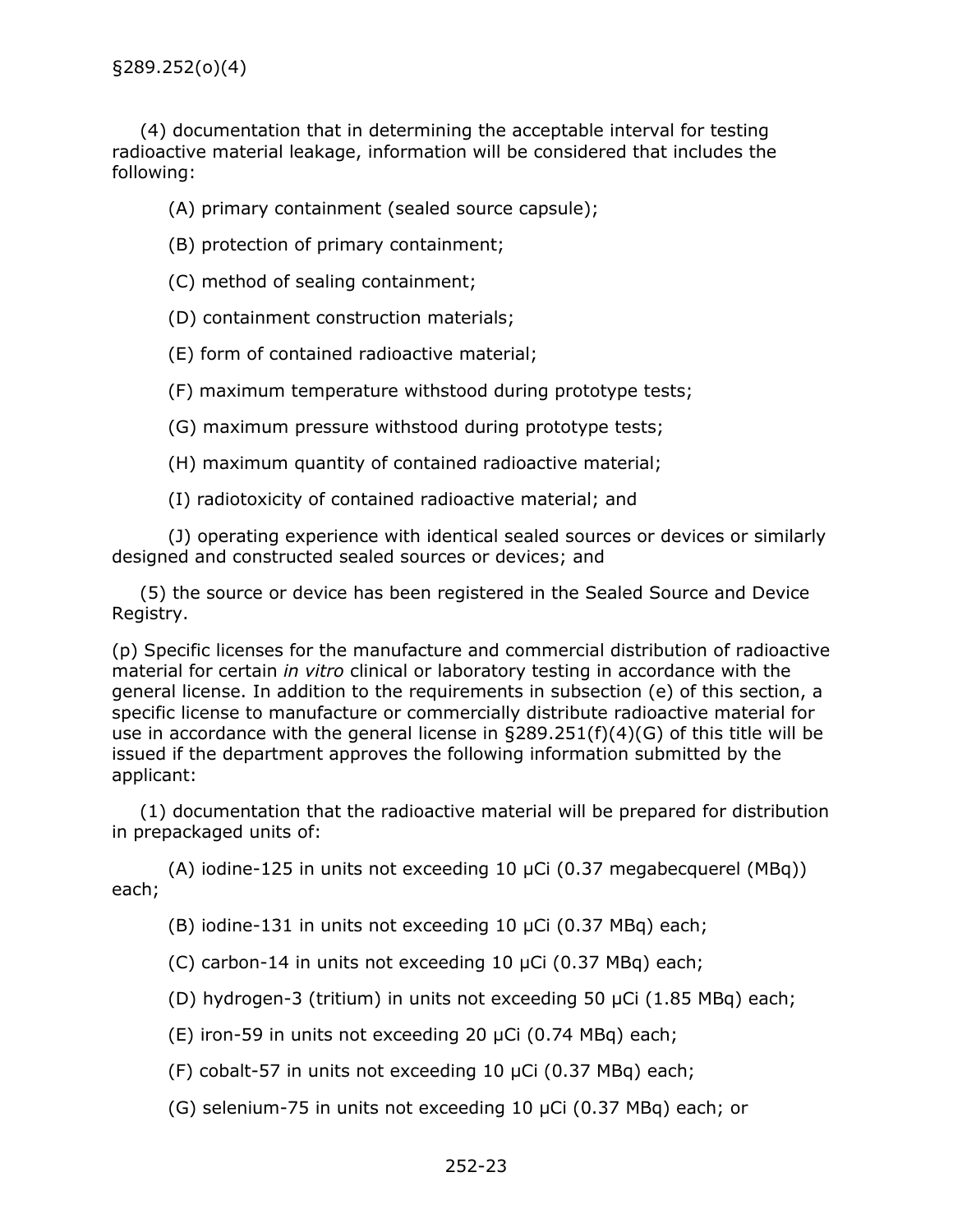(H) mock iodine-125 in units not exceeding 0.05 µCi (1.85 kBq) of iodine-129 and 0.005 µCi (0.185 kBq) of americium-241 each;

(2) evidence that each prepackaged unit will bear a durable, clearly visible label:

(A) identifying the radioactive contents as to chemical form and radionuclide, and indicating that the amount of radioactivity does not exceed 10 µCi (0.37 MBq) of iodine-125, iodine-131, carbon-14, cobalt-57, or selenium-75; 50 µCi (1.85 MBq) of hydrogen-3 (tritium); 20 µCi (0.74 MBq) of iron-59; or mock iodine-125 in units not exceeding 0.05 µCi (1.85 kBq) of iodine-129 and 0.005 µCi (0.185 kBq) of americium-241; and

(B) displaying the radiation caution symbol in accordance with §289.202(z) of this title and the words, "CAUTION, RADIOACTIVE MATERIAL," and "Not for Internal or External Use in Humans or Animals";

(3) that one of the following statements, as appropriate, or a substantially similar statement appears on a label affixed to each prepackaged unit or appears in a leaflet or brochure that accompanies the package:

(A) option 1:

Figure: 25 TAC §289.252(p)(3)(A)

This radioactive material may be received, acquired, possessed, and used only by physicians, veterinarians, clinical laboratories, or hospitals, and only for in vitro clinical or laboratory tests not involving internal or external administration of the material, or the radiation therefrom, to human beings or animals. Its receipt, acquisition, possession, use, and transfer are subject to the regulations and a general license of the NRC or of a state with which the NRC has entered into an agreement for the exercise of regulatory authority.

 $\therefore$  or

Name of Manufacturer

(B) option 2:

Figure: 25 TAC §289.252(p)(3)(B)

This radioactive material may be received, acquired, possessed, and used only by physicians, veterinarians, clinical laboratories, or hospitals and only for *in vitro* clinical or laboratory tests not involving internal or external administration of the material, or the radiation therefrom, to human beings or animals. Its receipt, acquisition, possession, use, and transfer are subject to the regulations of the agency, the NRC, or any agreement state.

> \_\_\_\_\_\_\_\_\_\_\_\_\_\_\_\_\_\_\_\_\_\_\_\_\_\_\_\_\_\_\_; and Name of Manufacturer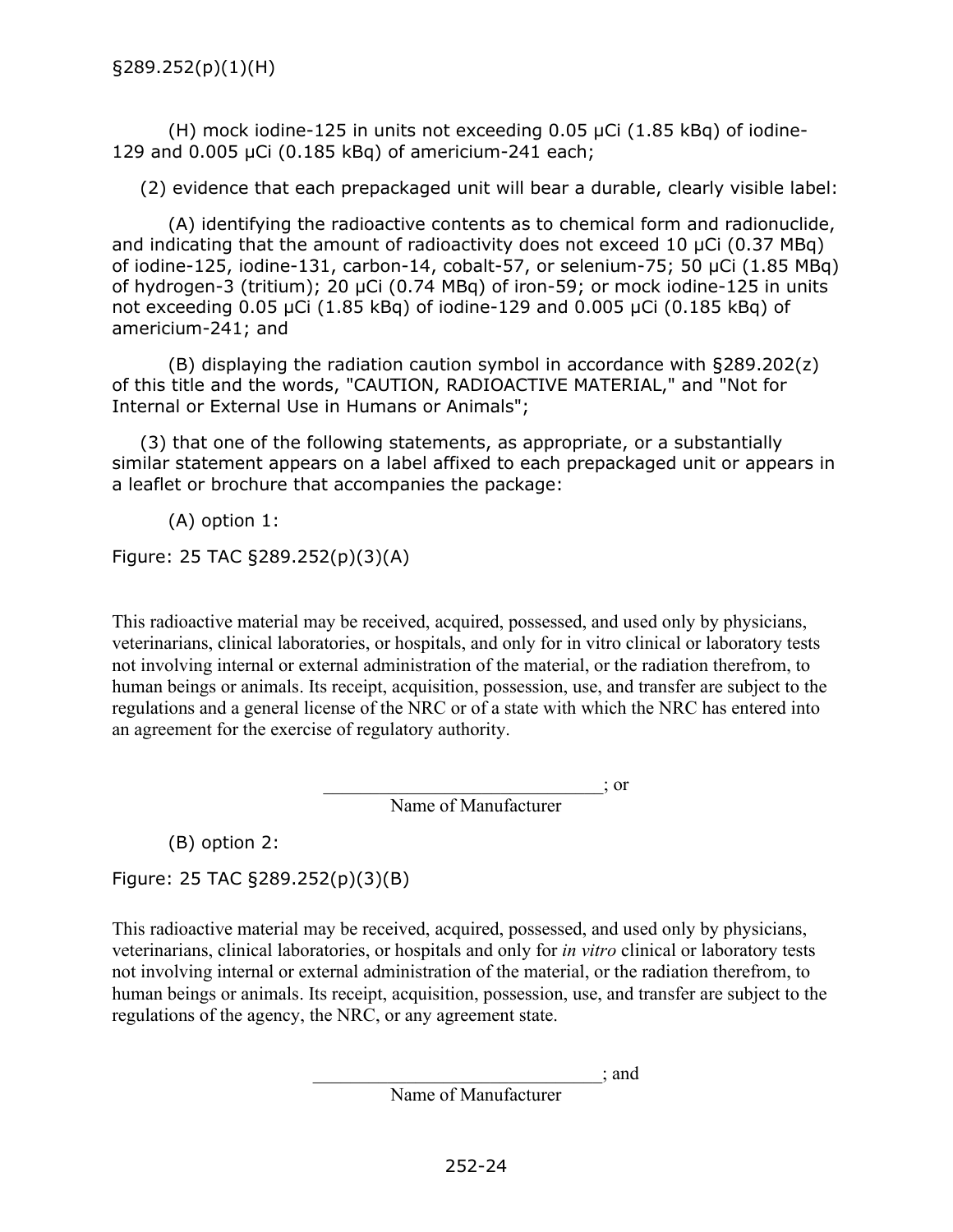<span id="page-27-0"></span>(4) that the label affixed to the unit, or the leaflet or brochure that accompanies the package, contains adequate information as to the precautions to be observed in handling and storing the radioactive material. In the case of a mock iodine-125 reference or calibration source, the information accompanying the source shall also contain directions to the licensee regarding the waste disposal requirements of §289.202(ff) of this title.

(q) Specific licenses for the manufacture and commercial distribution of ice detection devices. In addition to the requirements of subsection (e) of this section, a specific license to manufacture and commercially distribute ice detection devices to persons generally licensed in accordance with §289.251(f)(4)(E) of this title will be issued if the department approves the information submitted by the applicant. This information shall satisfy the requirements of Title 10, CFR, §§32.61 and 32.62.

(r) Specific licenses for the manufacture, preparation, or transfer for commercial distribution of radioactive drugs containing radioactive materials for medical use under §289.256 of this title.

(1) In addition to the requirements in subsection (e) of this section, a specific license to manufacture, prepare, or transfer for commercial distribution, radioactive drugs containing radioactive material for use by persons authorized in accordance with §289.256 of this title will be issued if the department approves the following information submitted by the applicant:

(A) evidence that the applicant is at least one of the following:

(i) registered with the United States Food and Drug Administration (FDA) as the owner or operator of a drug establishment that engages in the manufacture, preparation, propagation, compounding, or processing of a drug in accordance with Title 21, CFR, §207.17;

(ii) registered or licensed with a state agency as a drug manufacturer;

(iii) licensed as a pharmacy by the Texas State Board of Pharmacy;

(iv) operating as a nuclear pharmacy within a federal medical institution;

or

(v) a positron emission tomography (PET) drug production facility registered with a state agency;

(B) radionuclide data relating to the following:

(i) chemical and physical form;

(ii) maximum activity per vial, syringe, generator, or other container of the radioactive drug; and

(iii) shielding provided by the packaging to show it is appropriate for the safe handling and storage of the radioactive drugs by medical use licensees;

(C) labeling requirements including the following: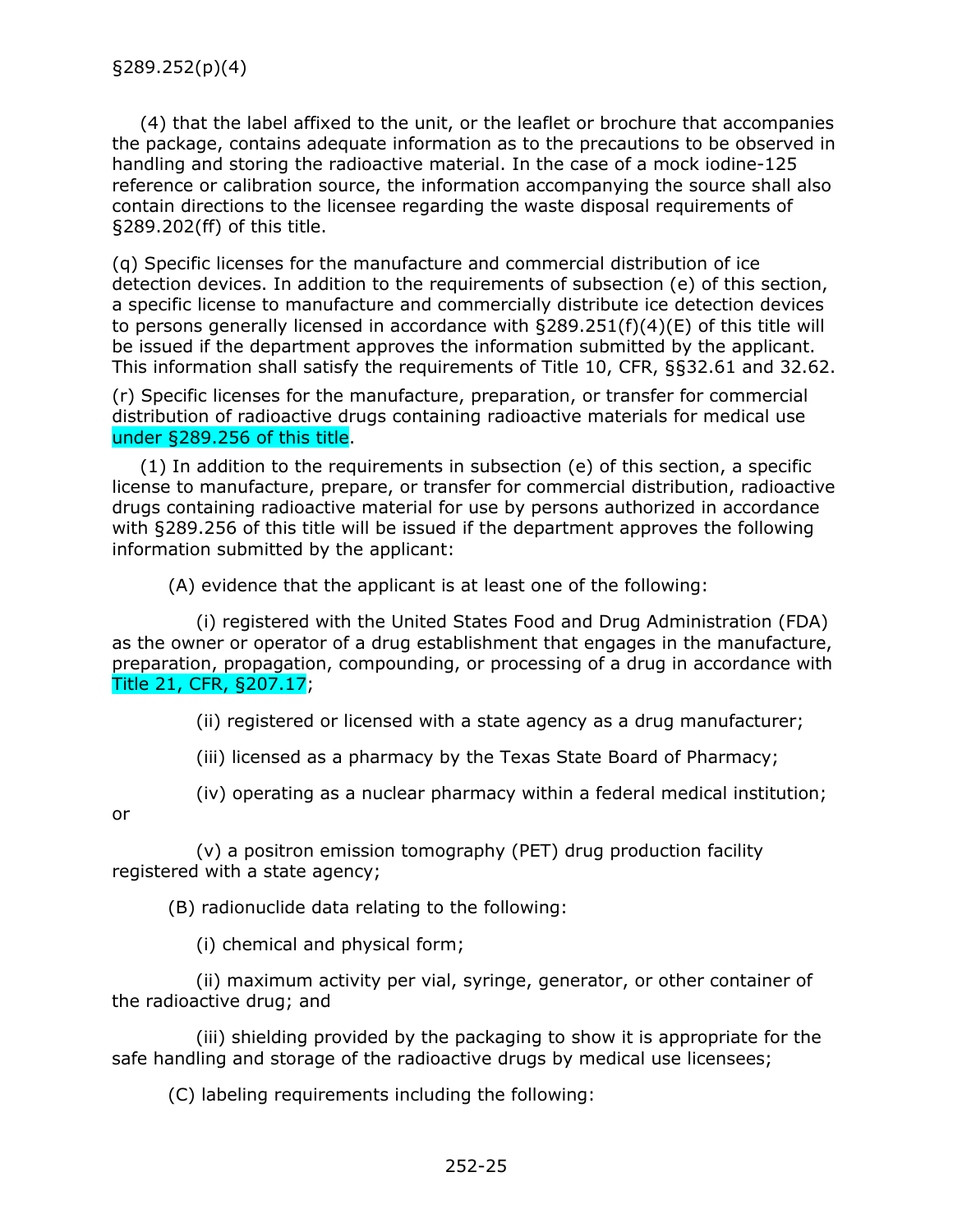(i) that each transport radiation shield, whether it is constructed of lead, glass, plastic, or other material, of a radioactive drug to be transferred for commercial distribution shall include the following:

(I) the radiation symbol and the words "CAUTION, RADIOACTIVE MATERIAL" or "DANGER, RADIOACTIVE MATERIAL;"

(II) the name of the radioactive drug or its abbreviation; and

(III) the quantity of radioactivity at a specified date and time (the time may be omitted for radioactive drugs with a half-life greater than 100 days); and

(ii) that each syringe, vial, or other container used to hold a radioactive drug to be transferred for commercial distribution shall include the following:

(I) radiation symbol and the words, "CAUTION, RADIOACTIVE MATERIAL" or "DANGER, RADIOACTIVE MATERIAL;" and

(II) an identifier that ensures that the syringe, vial, or other container can be correlated with the information on the transport radiation shield.

(2) A licensee shall possess and use instrumentation to measure the radioactivity of radioactive drugs and shall have procedures for the use of the instrumentation. The licensee shall measure, by direct measurement or by a combination of measurements and calculations, the amount of radioactivity in dosages of alpha, beta, or photon-emitting radioactive drugs before transfer for commercial distribution. In addition, the licensee shall:

(A) perform tests before initial use, periodically, and following repair, on each instrument for accuracy, linearity, and geometry dependence, as appropriate for the use of the instrument; and make adjustments when necessary;

(B) check each instrument for constancy and proper operation at the beginning of each day of use; and

(C) make, maintain, and retain records of the tests and checks required in this paragraph for inspection by the department in accordance with subsection (mm) of this section.

(3) A licensee described in paragraph  $(1)(A)(iii)$  or (iv) of this subsection shall prepare radioactive drugs for medical use as defined in §289.256 of this title with the following provisions.

(A) Radioactive drugs shall be prepared by either an authorized nuclear pharmacist, as specified in subparagraphs (B) and (D) of this paragraph, or an individual under the supervision of an authorized nuclear pharmacist as specified in §289.256(s) of this title.

(B) A pharmacist shall be allowed to work as an authorized nuclear pharmacist if: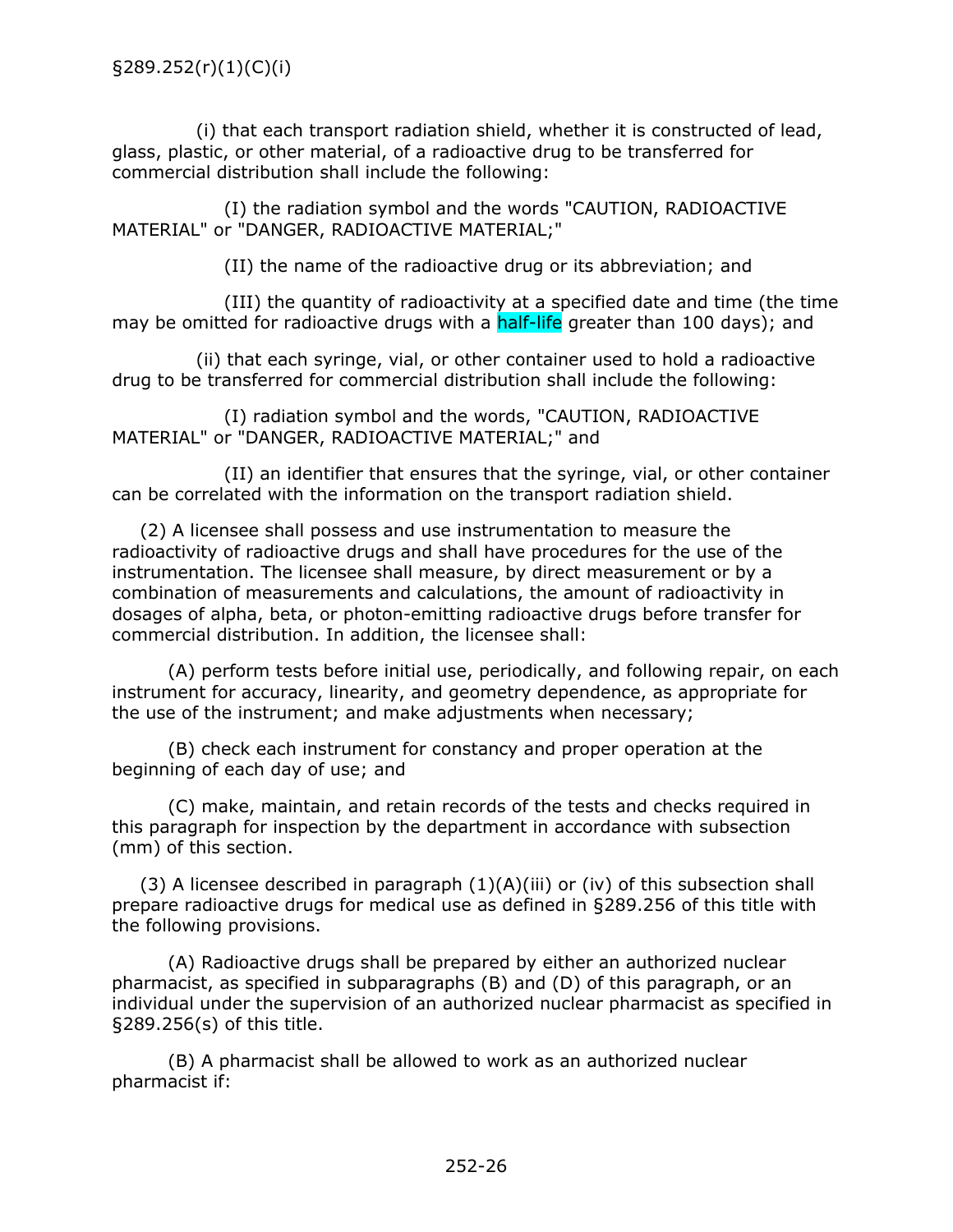(i) the individual qualifies as an authorized nuclear pharmacist as defined in §289.256 of this title;

(ii) the individual meets the requirements specified in  $\S 289.256(k)(2)$  and (m) of this title, and the licensee has received from the department, an approved license amendment identifying this individual as an authorized nuclear pharmacist; or

(iii) the individual is designated as an authorized nuclear pharmacist in accordance with subparagraph (D) of this paragraph.

(C) The actions authorized in subparagraphs (A) and (B) of this paragraph are permitted in spite of more restrictive language in license conditions.

(D) A licensee may designate a pharmacist, as defined in §289.256 of this title, as an authorized nuclear pharmacist if:

(i) the individual was a nuclear pharmacist preparing only radioactive drugs containing accelerator-produced radioactive material; and

(ii) the individual practiced at a pharmacy at a government agency or federally recognized Indian Tribe or at all other pharmacies before the effective date of this rule as noticed by the NRC or the department.

(E) The licensee shall provide the following to the department:

(i) a copy of each individual's certification by a specialty board whose certification process has been recognized by the NRC, the department, or an agreement state as specified in §289.256(k)(1) of this title; or

(ii) the department, NRC, or another agreement state license; or

(iii) the permit issued by a broad scope licensee or the authorization from a commercial nuclear pharmacy authorized to list its own authorized nuclear pharmacist; or

(iv) documentation that only accelerator-produced radioactive materials were used in the practice of nuclear pharmacy at a government agency or federally recognized Indian Tribe or at all other locations of use before the effective date of this rule as noticed by the NRC or the department; and

(v) a copy of the Texas State Board of Pharmacy licensure or registration, no later than 30 days after the date that the licensee allows, in accordance with subparagraph (B)(i) and (iii) of this paragraph, the individual to work as an authorized nuclear pharmacist.

(F) The radiopharmaceuticals for human use shall be processed and prepared according to instructions that are furnished by the manufacturer on the label attached to or in the FDA-accepted instructions in the leaflet or brochure that accompanies the generator or reagent kit.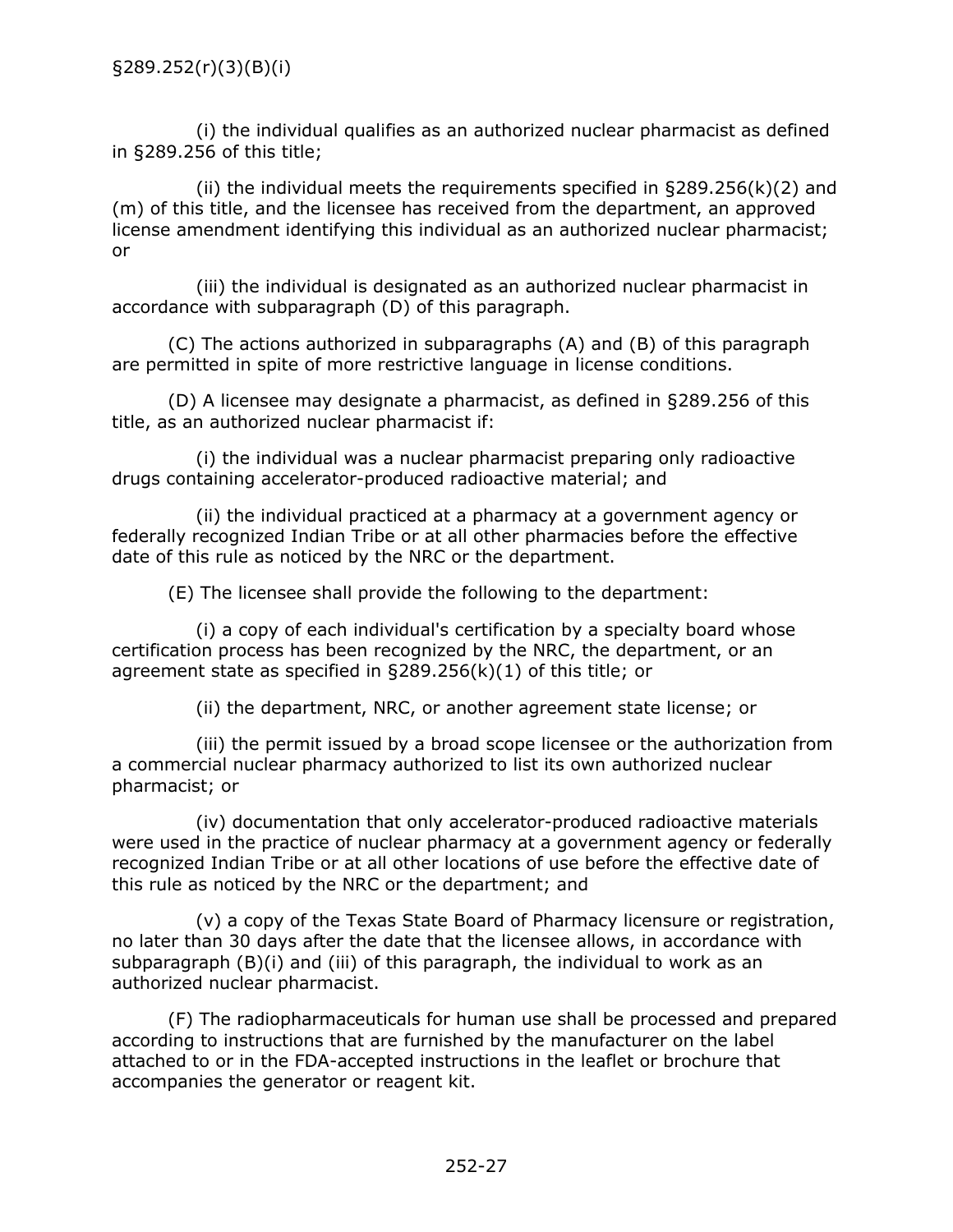<span id="page-30-0"></span>(G) If the authorized nuclear pharmacist elutes generators or processes radioactive material with the reagent kit in a manner that deviates from instructions furnished by the manufacturer on the label attached to or in the leaflet or brochure that accompanies the generator or reagent kit or in the accompanying leaflet or brochure, a complete description of the deviation shall be made and maintained for inspection by the department in accordance with subsection (mm) of this section.

(4) A licensee shall satisfy the labeling requirements in subsection  $(r)(1)(C)$  of this section.

(5) Nothing in this subsection relieves the licensee from complying with applicable FDA, or other federal and state requirements governing radioactive drugs.

(s) Specific licenses for the manufacture and commercial distribution of products containing depleted uranium for mass-volume applications.

(1) In addition to the requirements in subsection (e) of this section, a specific license to manufacture products and devices containing depleted uranium for use in accordance with §289.251(f)(3)(D) of this title or equivalent regulations of the NRC or an agreement state, will be issued if the department approves the following information submitted by the applicant:

(A) the design, manufacture, prototype testing, quality control procedures, labeling or marking, proposed uses, and potential hazards of the product or device to provide reasonable assurance that possession, use, or commercial distribution of the depleted uranium in the product or device is not likely to cause any individual to receive in any period of one year a radiation dose in excess of ten percent of the limits specified in §289.202(f) of this title; and

(B) reasonable assurance is provided that unique benefits will accrue to the public because of the usefulness of the product or device.

(2) In the case of a product or device whose unique benefits are questionable, the department will issue a specific license in accordance with paragraph (1) of this subsection only if the product or device is found to combine a high degree of utility and low probability of uncontrolled disposal and dispersal of significant quantities of depleted uranium into the environment.

(3) The department may deny any application for a specific license in accordance with this subsection if the end use(s) of the product or device cannot be reasonably foreseen.

(4) Each person licensed in accordance with paragraph (1) of this subsection shall:

(A) maintain the level of quality control required by the license in the manufacture of the product or device, and in the installation of the depleted uranium into the product or device;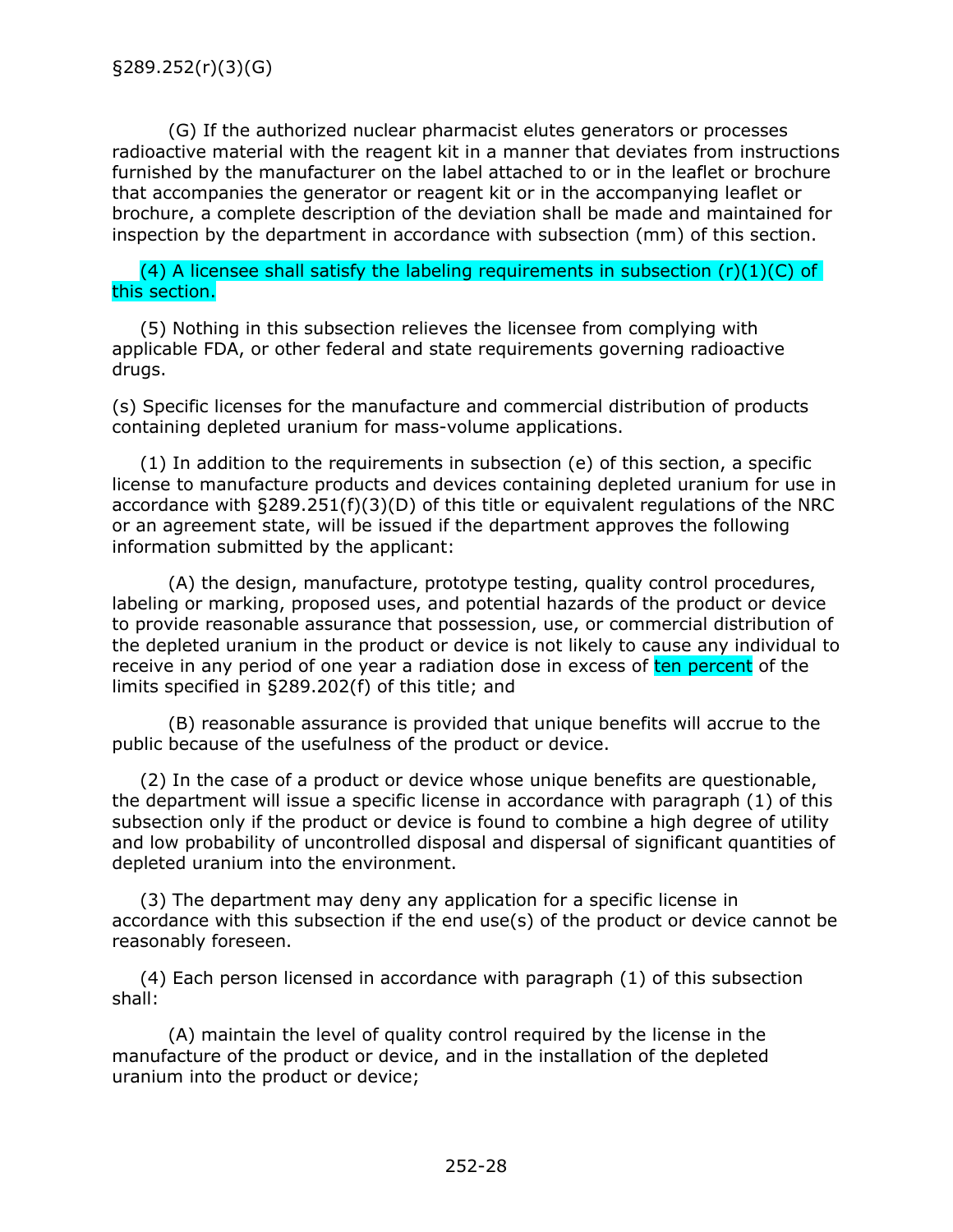(B) label or mark each unit to:

(i) identify the manufacturer of the product or device and the number of the license under which the product or device was manufactured, the fact that the product or device contains depleted uranium, and the quantity of depleted uranium in each product or device; and

(ii) state that the receipt, possession, use, and commercial distribution of the product or device are subject to a general license or the equivalent and the requirements of the NRC or of an agreement state;

(C) assure that before being installed in each product or device, the depleted uranium has been impressed with the following legend clearly legible through any plating or other covering: "Depleted Uranium";

(D) furnish a copy of the following:

(i) the general license in  $\S 289.251(f)(3)(D)$  of this title to each person to whom the licensee commercially distributes depleted uranium in a product or device for use in accordance with the general license in §289.251(f)(3)(D) of this title;

(ii) the NRC's or agreement state's requirements equivalent to the general license in §289.251(f)(3)(D) of this title and a copy of the NRC's or agreement state's certificate; or

(iii) alternately, a copy of the general license in  $\S 289.251(f)(3)(D)$  of this title to each person to whom the licensee commercially distributes depleted uranium in a product or device for use in accordance with the general license of the NRC or an agreement state;

(E) report to the department all commercial distributions of products or devices to persons for use in accordance with the general license in §289.251(f)(3)(D) of this title.

(i) The report shall be submitted within 30 days after the end of each calendar quarter in which such a product or device is commercially distributed to the generally licensed person and shall include the following:

(I) identity of each general licensee by name and address;

(II) identity of an individual by name and position who may constitute a point of contact between the department and the general licensee;

(III) the type and model number of devices commercially distributed;

and

(IV) the quantity of depleted uranium contained in the product or device.

(ii) If no commercial distributions have been made to persons generally licensed in accordance with §289.251(f)(3)(D) of this title during the reporting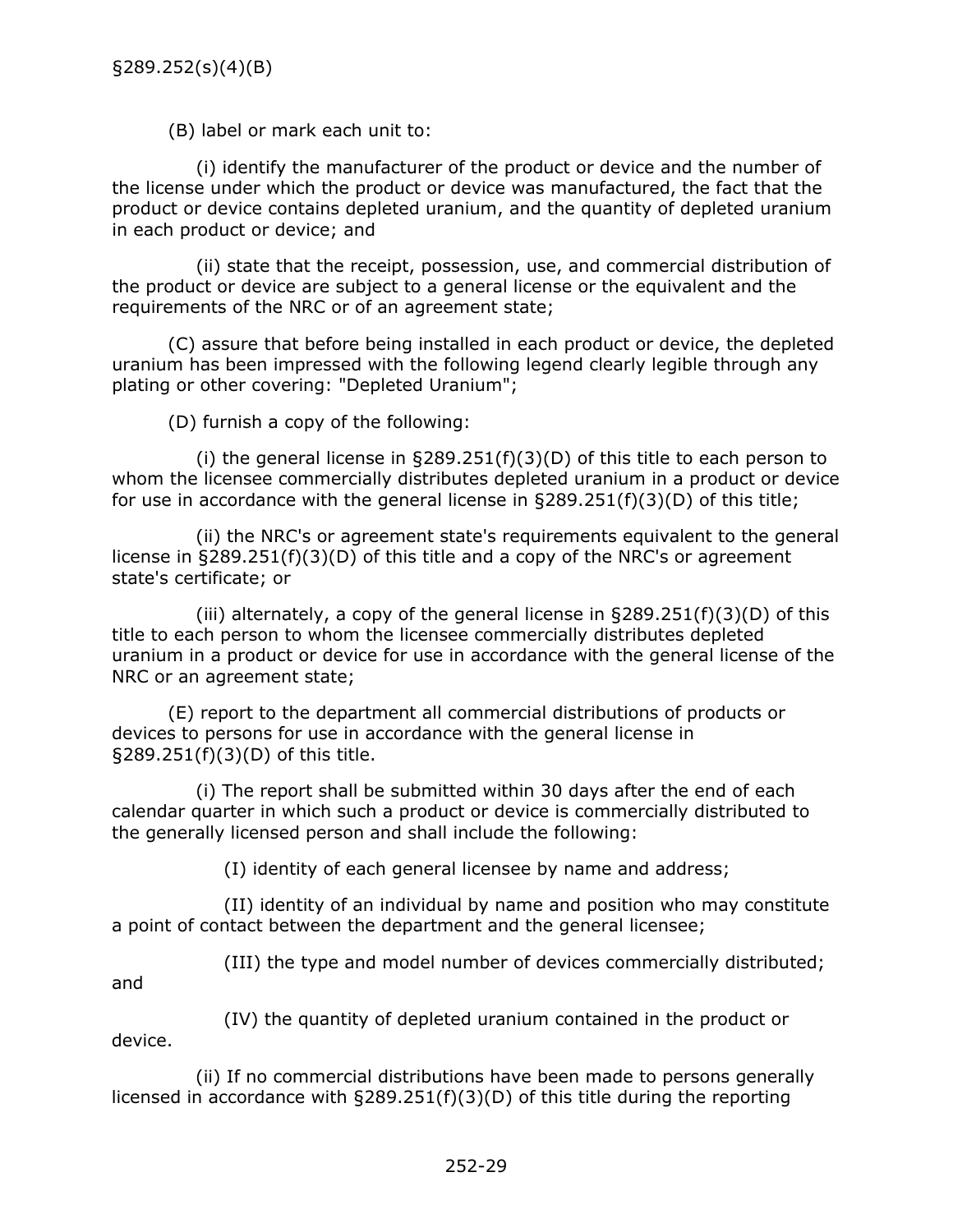<span id="page-32-0"></span>period, the report shall so indicate;

(F) report to the NRC and each responsible agreement state agency all commercial distributions of industrial products or devices to persons for use in accordance with the general license in the NRC's or agreement state's equivalent requirements to  $\S 289.251(f)(3)(D)$  of this title. The report shall meet the provisions of subparagraph (E)(i) and (ii) of this paragraph; and

(G) make, maintain, and retain records including the name, address, and point of contact for each general licensee to whom the licensee commercially distributes depleted uranium in products or devices for use in accordance with the general license provided in  $\S 289.251(f)(3)(D)$  of this title or equivalent requirements of the NRC or any agreement state. The records shall be maintained for inspection by the department in accordance with subsection (mm) of this section and shall include the date of each commercial distribution, the quantity of depleted uranium in each product or device commercially distributed, and compliance with the report requirements of this section.

(t) Specific licenses for the processing of loose radioactive material for manufacture and commercial distribution. In addition to the requirements in subsection (e) of this section, a license to process loose radioactive material for manufacture and commercial distribution of radioactive material to persons authorized to possess such radioactive material in accordance with this chapter will be issued if the department approves the following information submitted by the applicant:

(1) radionuclides to be used, including the chemical and physical form and the maximum activity of each radionuclide;

(2) intended use of each radionuclide and the sealed sources or other products to be manufactured that includes:

(A) receipt of radioactive material;

- (B) chemical or physical preparations;
- (C) sealed source construction;
- (D) final assembly or processing;
- (E) quality assurance testing;
- (F) quality control program;
- (G) leak testing;
- (H) American National Standards Institute (ANSI) testing procedures;
- (I) transportation containers;
- (J) shipping procedures; and
- (K) disposition of unwanted or unused radioactive material;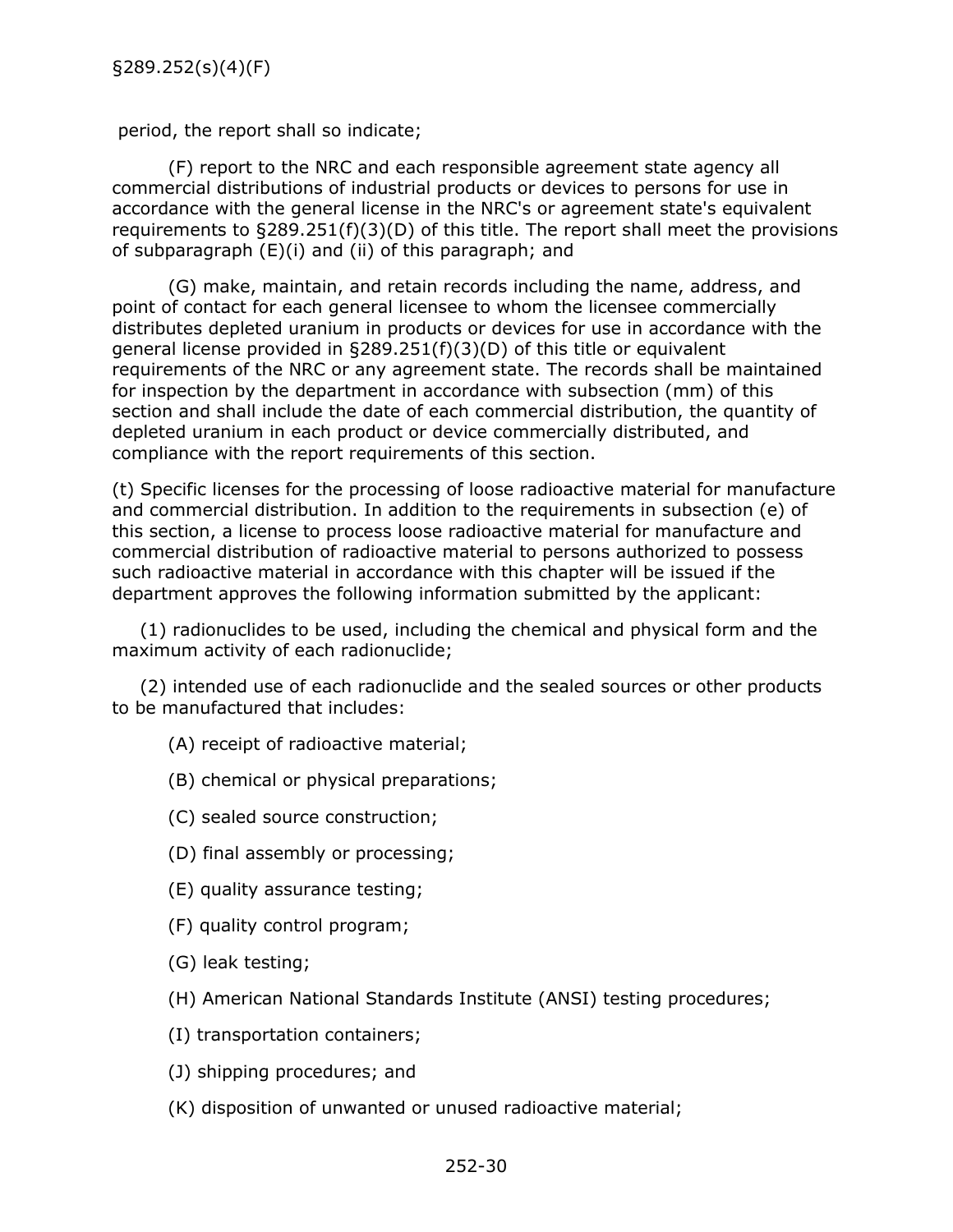<span id="page-33-0"></span>(3) scaled drawings of the facility to include:

(A) air filtration;

(B) ventilation system;

(C) plumbing; and

(D) radioactive material handling systems and, when applicable, remote handling hot cells;

(4) details of the environmental monitoring program; and

 $(5)$  documentation of training as specified in subsection  $(ii)(1)$  of this section for all personnel who will be handling radioactive materials.

(u) Specific licenses for other manufacture and commercial distribution of radioactive material. In addition to the requirements in subsection (e) of this section, a license to manufacture and commercially distribute radioactive material to persons authorized to possess such radioactive material in accordance with these requirements will be issued if the department approves the following information submitted by the applicant:

(1) the radionuclides to be used, including the chemical and physical form and the maximum activity of each radionuclide;

(2) the intended use of each radionuclide and the sealed sources or other products to be manufactured that includes:

(A) receipt of radioactive material;

- (B) chemical or physical preparations;
- (C) sealed source construction;
- (D) final assembly or processing;
- (E) quality assurance testing;
- (F) quality control program;
- (G) leak testing;
- (H) ANSI testing procedures;
- (I) transportation containers;
- (J) shipping procedures; and
- (K) disposition of unwanted or unused radioactive material;
- (3) scaled drawings of radioactive material handling systems; and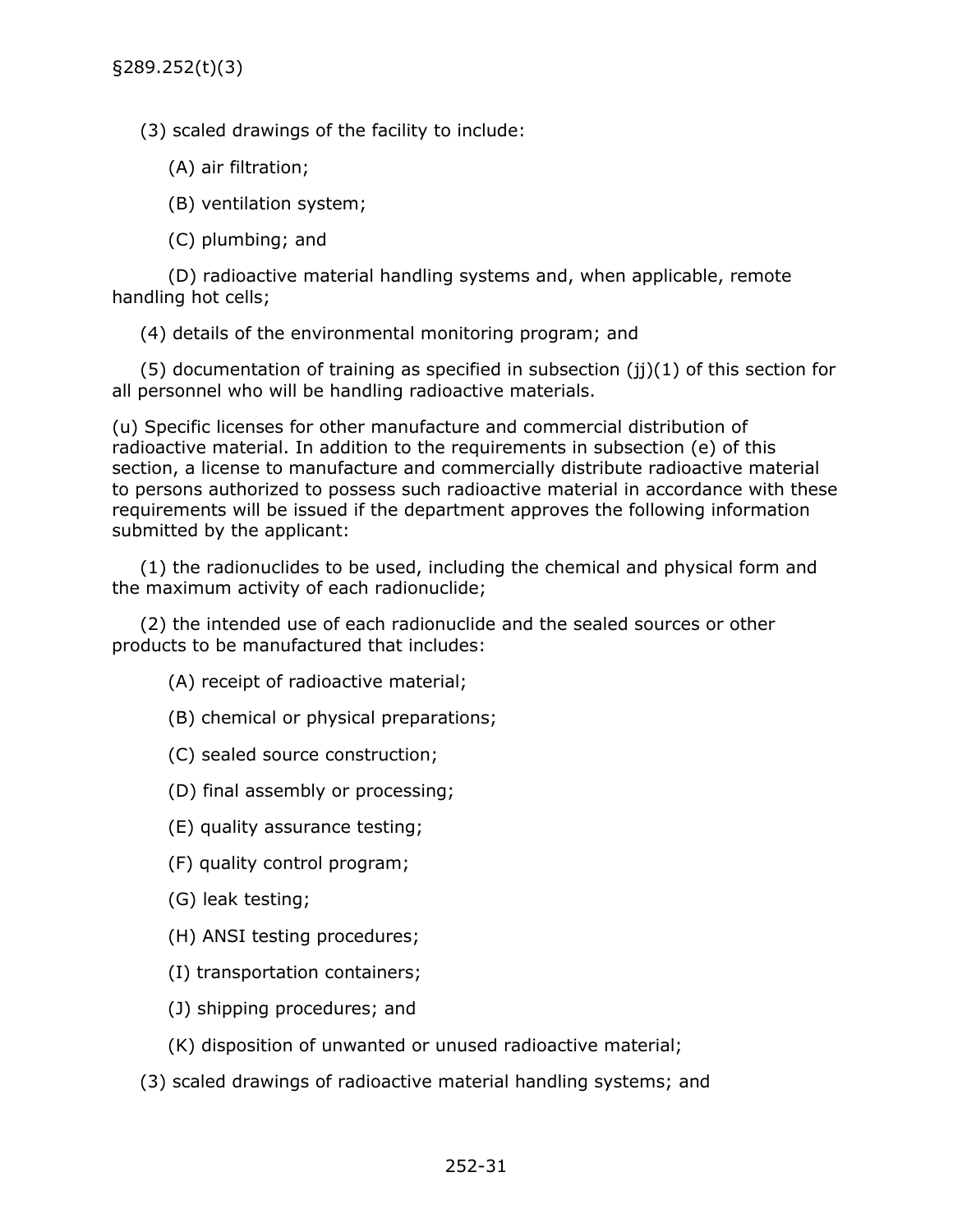<span id="page-34-0"></span> $(4)$  documentation of training as specified in subsection  $(ii)(1)$  of this section for all personnel who will be handling radioactive material.

(v) Sealed source or device evaluation.

(1) Any manufacturer or initial distributor of a sealed source or device containing a sealed source may submit a request to the department for evaluation of radiation safety information about its product and for its registration.

(2) The request for review shall be sent to the department in accordance with §289.201(k) of this title and shall be submitted in duplicate accompanied by the appropriate fee specified in §289.204 of this title.

(3) In order to provide reasonable assurance that the radiation safety properties of the source or device are adequate to protect health and minimize danger to life and property, the request for evaluation of a sealed source or device shall include sufficient information about the:

- (A) design;
- (B) manufacture;
- (C) prototype testing;
- (D) quality control program;
- (E) labeling;
- (F) proposed uses; and
- (G) leak testing.

(4) The request for evaluation of a device shall also include sufficient information about:

- (A) installation;
- (B) service and maintenance;
- (C) operating and safety instructions; and

(D) its potential hazards.

(5) The department normally evaluates a sealed source or a device using radiation safety criteria in accepted industry standards. If these standards and criteria do not readily apply to a particular case, the department formulates reasonable standards and criteria with the help of the manufacturer or distributor. The department shall use criteria and standards sufficient to ensure that the radiation safety properties of the device or sealed source are adequate to protect health and minimize danger to life and property. Section 289.251(e)(1) - (3) of this title includes specific criteria that apply to certain exempt products and §289.251(f) of this title includes specific criteria applicable to certain generally licensed devices.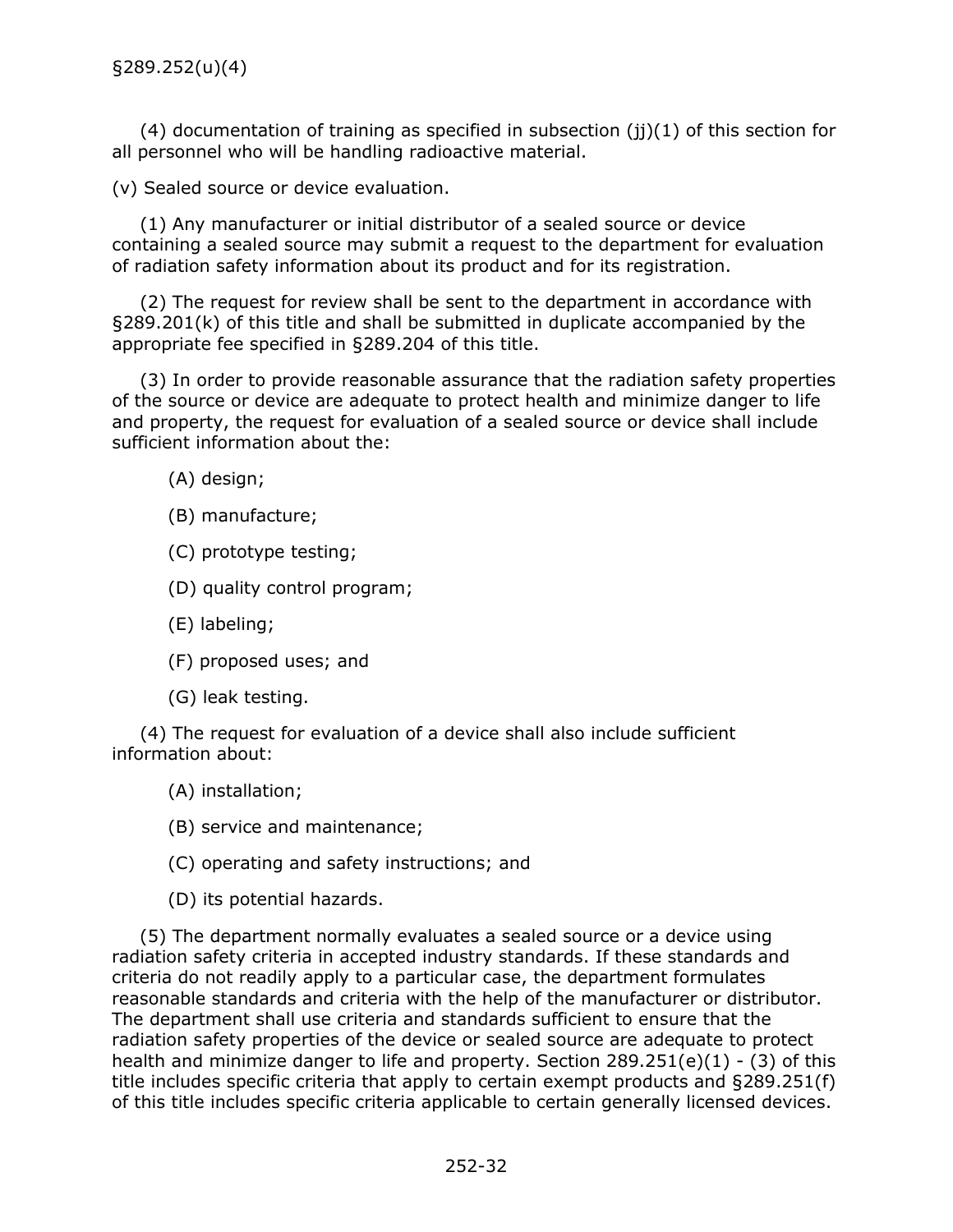This section includes specific provisions that apply to certain specifically licensed items.

(6) After completion of the evaluation, the department issues a sealed source and device (SS & D) certificate of registration to the person making the request. The SS & D certificate of registration acknowledges the availability of the submitted information for inclusion in an application for a specific license proposing use of the product, or concerning use under an exemption from licensing or general license as applicable for the category of SS & D certificate of registration.

(7) The person submitting the request for evaluation and SS & D certificate of registration of safety information about the product shall manufacture and distribute the product in accordance with:

(A) the statements and representations, including quality control program, contained in the request; and

(B) the provisions of the SS & D certificate of registration.

(8) Authority to manufacture or initially distribute a sealed source or device to specific licensees shall be provided in the license without the issuance of a SS & D certificate of registration in the following cases:

(A) calibration and reference sources shall contain no more than:

(i) 1 mCi (37 MBq) for beta and/or gamma emitting radionuclides; or

(ii) 10 µCi (0.37 MBq) for alpha emitting radionuclides; or

(B) the intended recipients are qualified by training and experience and have sufficient facilities and equipment to safely use and handle the requested quantity of radioactive material in any form in the case of unregistered sources or, for registered sealed sources contained in unregistered devices, are qualified by training and experience and have sufficient facilities and equipment to safely use and handle the requested quantity of radioactive material in unshielded form, as specified in their licenses; and

(i) the intended recipients are licensed in accordance with subsection (h) of this section, §289.256(o) of this title, or equivalent regulations of the NRC or any agreement state; or

(ii) the recipients are authorized for research and development; or

(iii) the sources and devices are to be built to the unique specifications of the particular recipient and contain no more than 20 Ci (740 GBq) of tritium or 200 mCi (7.4 GBq) of any other radionuclide.

(9) After the SS & D certificate of registration is issued, the department may conduct an additional review as it determines is necessary to ensure compliance with current regulatory standards. In conducting its review, the department will complete its evaluation in accordance with criteria specified in this section. The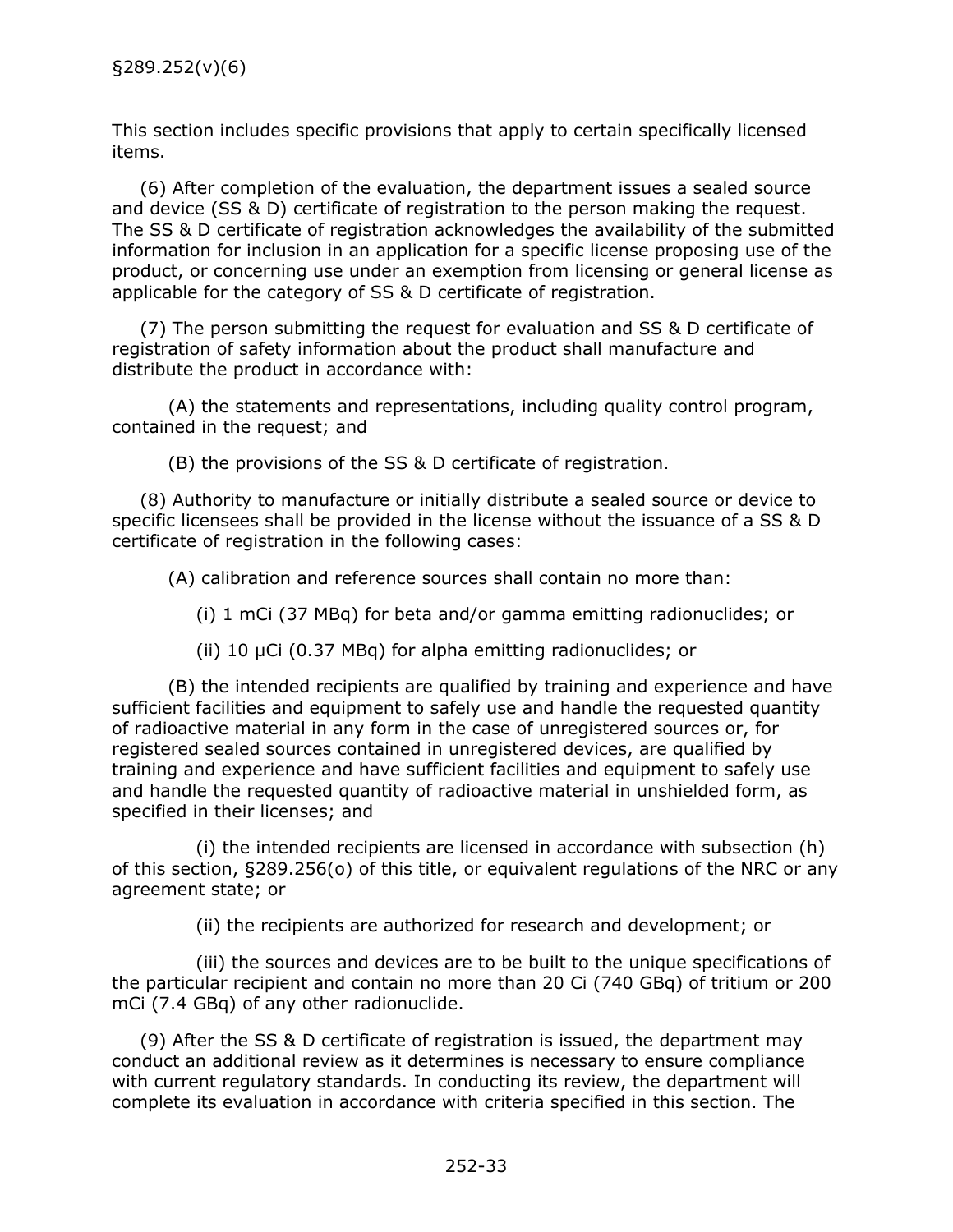department may request such additional information as it considers necessary to conduct its review and the SS & D certificate of registration holder shall provide the information as requested.

(10) Inactivation of SS & D certificate(s) of registration.

(A) An SS & D certificate of registration holder who no longer manufactures or initially transfers any of the sealed source(s) or device(s) covered by a particular SS & D certificate of registration issued by the department shall request inactivation of the SS & D certificate of registration. Such a request shall be made to the department by an appropriate method in accordance with §289.201(k) of this title and shall normally be made no later than 2 years after initial distribution of all of the source(s) or device(s) covered by the SS & D certificate of registration has ceased. However, if the SS & D certificate of registration holder determines that an initial transfer was in fact the last initial transfer more than 2 years after that transfer, the SS & D certificate of registration holder shall request inactivation of the SS & D certificate of registration within 90 days of this determination and briefly describe the circumstances of the delay.

(B) If a distribution license is to be terminated in accordance with subsection (y) of this section, the licensee shall request inactivation of its SS & D certificate of registration(s) associated with that distribution license before the department will terminate the license. Such a request for inactivation of the SS & D certificate(s) of registration shall indicate that the license is being terminated and include the associated specific license number.

(C) A specific license to manufacture or initially transfer a source or device covered only by an inactivated SS & D certificate of registration no longer authorizes the licensee to initially transfer such sources or devices for use. Servicing of devices shall be in accordance with any conditions in the SS & D certificate of registration, including in the case of an inactive SS & D certificate of registration.

(w) Issuance of specific licenses.

(1) When the department determines that an application meets the requirements of the Act and the rules of the department, the department will issue a specific license authorizing the proposed activity in such form and containing the conditions and limitations as the department deems appropriate or necessary.

(2) The department may incorporate in any license at the time of issuance, or thereafter by amendment, additional requirements and conditions with respect to the licensee's receipt, possession, use, and transfer of radioactive material subject to this section as the department deems appropriate or necessary in order to:

(A) minimize danger to occupational and public health and safety and the environment;

(B) require reports and the keeping of records, and to provide for inspections of activities in accordance with the license as may be appropriate or necessary; and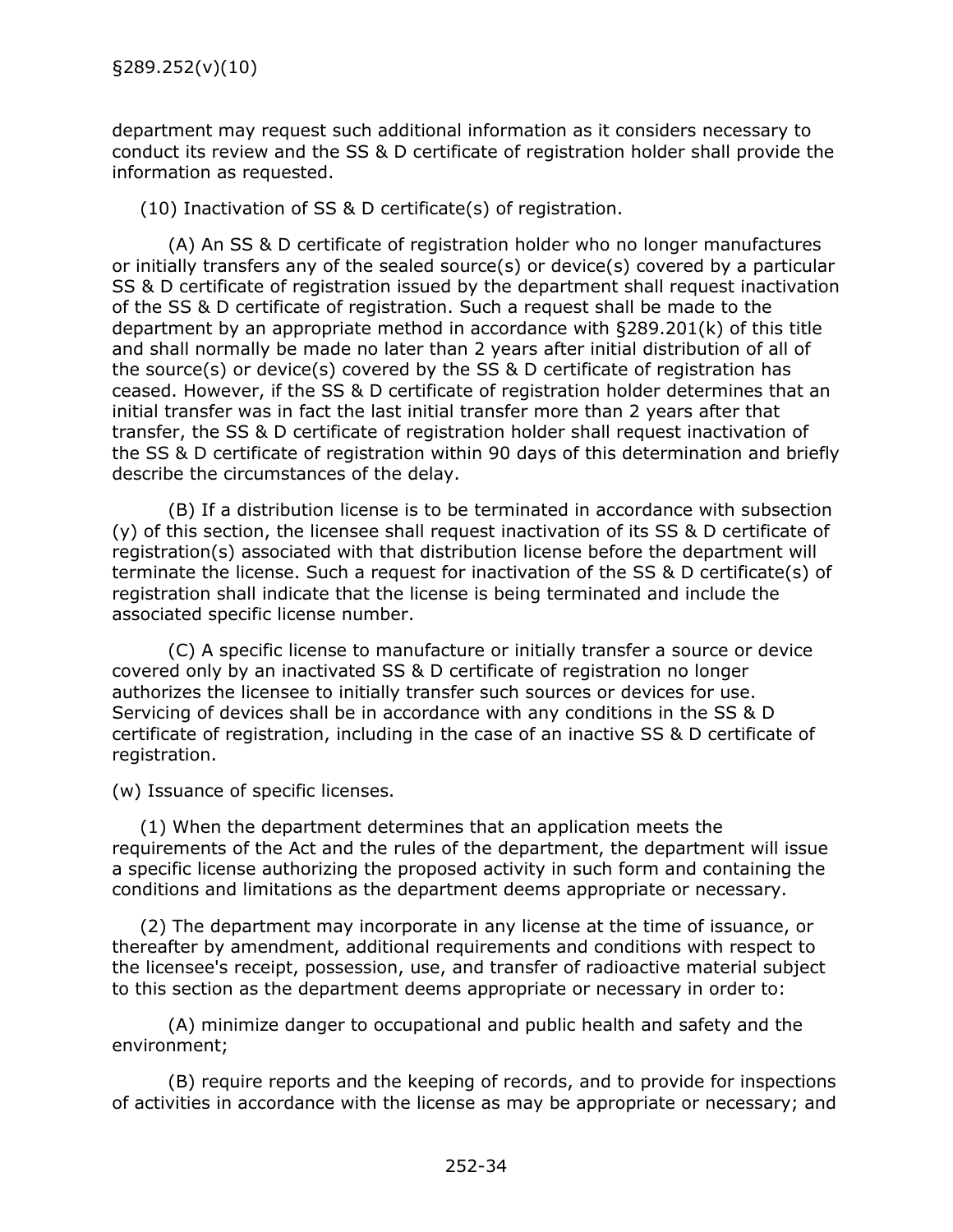(C) prevent loss or theft of radioactive material subject to this chapter.

(3) The department may request, and the licensee shall provide, additional information after the license has been issued to enable the department to determine whether the license should be modified in accordance with subsection (dd) of this section.

(x) Specific terms and conditions of licenses.

(1) Each license issued in accordance with this section shall be subject to the applicable provisions of the Act and to applicable rules, now or hereafter in effect, and orders of the department.

(2) No license issued or granted in accordance with this section and no right to possess or utilize radioactive material granted by any license issued in accordance with this section shall be transferred, assigned, or in any manner disposed of, either voluntarily or involuntarily, directly or indirectly, through transfer of control of any license to any person unless the department shall, after securing full information, find that the transfer is in accordance with the provisions of the Act and to applicable rules, now or hereafter in effect, and orders of the department, and shall give its consent in writing.

(3) An application for transfer of license shall include:

(A) the identity, technical and financial qualifications of the proposed transferee; and

(B) financial assurance for decommissioning information required by subsection (gg) of this section.

(4) Each person licensed by the department in accordance with this section shall confine use and possession of the radioactive material licensed to the locations and purposes authorized in the license. Radioactive material shall not be used or stored in residential locations unless specifically authorized by the department.

(5) The licensee shall notify the department, in writing within 15 calendar days, of any of the following changes:

(A) name;

- (B) mailing address; or
- (C) RSO.

(6) Each licensee shall notify the department, in writing, immediately following the filing of a voluntary or involuntary petition for bankruptcy by the licensee or its parent company, if the parent company is involved in the bankruptcy.

(7) The notification in paragraph (6) of this subsection shall include:

(A) the bankruptcy court in which the petition for bankruptcy was filed; and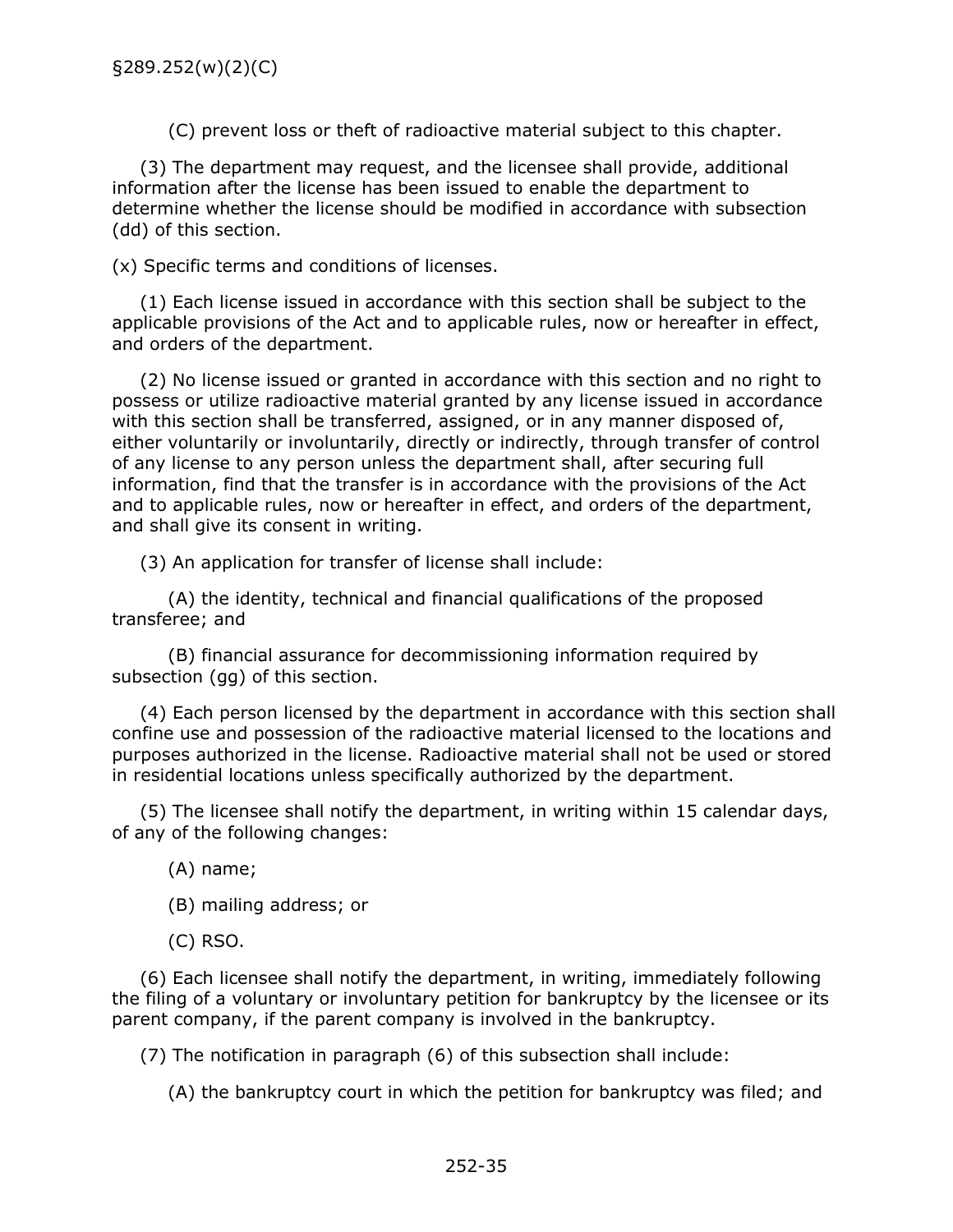(B) the date of the filing of the petition.

(8) A copy of the petition for bankruptcy shall be submitted to the department along with the written notification.

(9) In making a determination whether to grant, deny, amend, renew, revoke, suspend, or restrict a license, the department may consider the technical competence and compliance history of an applicant or holder of a license. After an opportunity for a hearing, the department may deny an application for a license, an amendment to a license, or renewal of a license if the applicant's compliance history reveals that three or more department actions have been issued against the applicant, within the previous six years, that assess administrative or civil penalties against the applicant, or that revoke or suspend the license.

(10) Each licensee preparing technetium-99m radiopharmaceuticals from molybdenum-99/technetium-99m generators or rubidium-82 from strontium-82/rubidium-82 generators shall test the generator eluates for molybdenum-99 breakthrough or strontium-82 and strontium-85 contamination, respectively, in accordance with §289.256 of this title.

(A) The licensee shall make, maintain, and retain a record of the results of each test for inspection by the department in accordance with subsection (mm) of this section.

(B) The licensee shall report the results of any test that exceeds the permissible concentration listed in §289.256(ii) of this title at the time of generator elution, in accordance with §289.256(xxx) of this title.

(11) Licensees shall not hold radioactive waste, sources, or devices not authorized for disposal by decay in storage, and that are not in use for longer than 24 months following the last principal activity use. Sources and devices kept in standby for future use may be excluded from the 24-month time limit if the department approves a plan for future use. A plan for an alternative disposal timeframe may be submitted by the licensee if the 24-month time limit cannot be met. Licensees shall submit plans to the department at least 30 days before the end of the 24 months of nonuse.

(y) Expiration and termination of licenses and decommissioning of sites and separate buildings or outdoor areas.

(1) Except as provided in paragraph (2) of this subsection and subsection  $(z)(2)$ of this section, each specific license expires at the end of the day, in the month and year stated in the license.

(2) Expiration of the specific license does not relieve the licensee of the requirements of this chapter.

(3) All license provisions continue in effect beyond the expiration date, with respect to possession of radioactive material until the department notifies the former licensee in writing that the provisions of the license are no longer binding.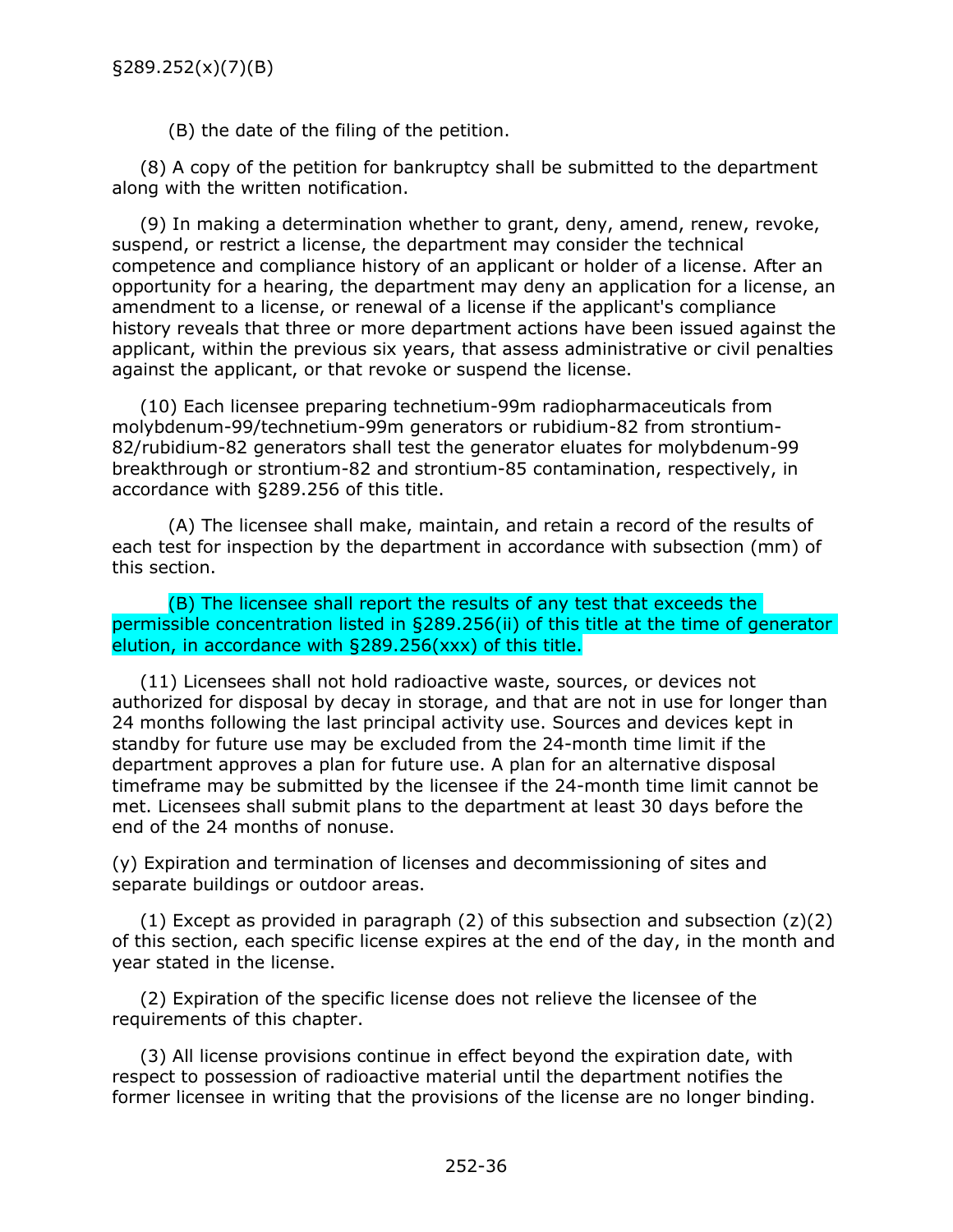During this time, the former licensee shall:

(A) be limited to actions involving radioactive material that are related to decommissioning; and

(B) continue to control entry to restricted areas until the location(s) is suitable for release for unrestricted use in accordance with the requirements in §289.202(ddd) of this title.

(4) Within 60 days of the occurrence of any of the following, each licensee shall provide notification to the department in writing and either begin decommissioning a site, or any separate building or outdoor area that contains residual radioactivity, so that the building and outdoor area is suitable for release in accordance with §289.202(eee) of this title, or submit within 12 months of notification a decommissioning plan, if required by paragraph (7) of this subsection, and begin decommissioning upon approval of that plan if:

(A) the license has expired or has been revoked in accordance with this subsection or subsection (dd) of this section;

(B) the licensee has decided to permanently cease principal activities, as defined in §289.201(b) of this title, at the entire site or in any separate building or outdoor area that contains residual radioactivity such that the building or outdoor area is unsuitable for release in accordance with department requirements;

(C) no principal activities at an entire site as specified in the license have been conducted for a period of 24 months; or

(D) no principal activities have been conducted for a period of 24 months in any separate building or outdoor area that contains residual radioactivity such that the building or outdoor area is unsuitable for release in accordance with §289.202(eee) of this title.

(5) Coincident with the notification required by paragraph (4) of this subsection, the licensee shall maintain in effect all decommissioning financial assurances established by the licensee in accordance with subsection (gg) of this section in conjunction with a license issuance or renewal or as required by this section. The amount of the financial assurance shall be increased, or may be decreased, as appropriate, with department approval, to cover the detailed cost estimate for decommissioning established in accordance with paragraph (10)(E) of this subsection.

(A) Any licensee who has not provided financial assurance to cover the detailed cost estimate submitted with the decommissioning plan shall do so in accordance with subsection (gg) of this section.

(B) Following approval of the decommissioning plan, a licensee may reduce the amount of the financial assurance as decommissioning proceeds and radiological contamination is reduced at the site, with the approval of the department.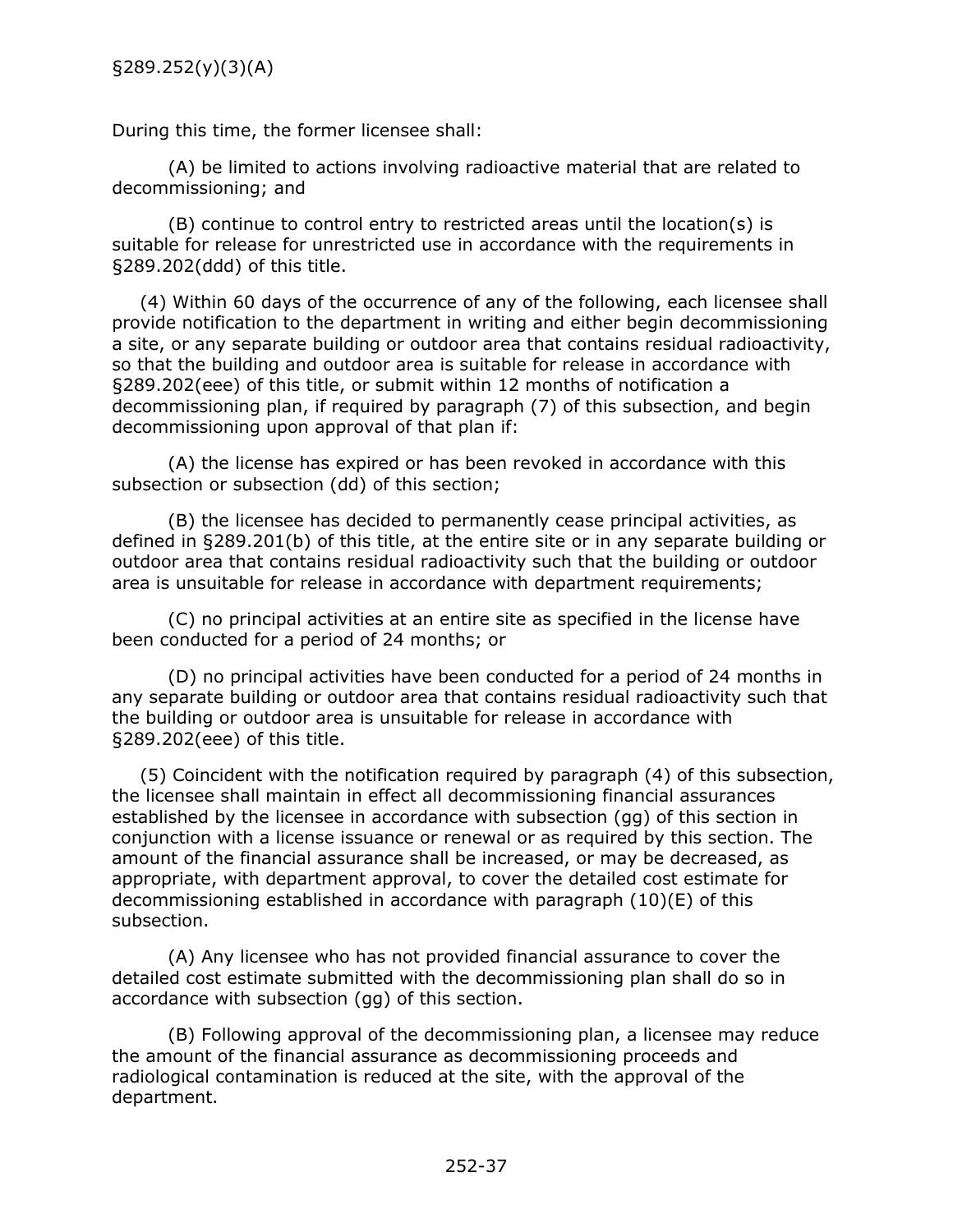(6) The department may grant a request to delay or postpone initiation of the decommissioning process if the department determines that such relief is not detrimental to the occupational and public health and safety and is otherwise in the public interest. The request shall be submitted no later than 30 days before notification in accordance with paragraph (4) of this subsection. The schedule for decommissioning set forth in paragraph (4) of this subsection may not commence until the department has made a determination on the request.

(7) A decommissioning plan shall be submitted if required by license condition or if the procedures and activities necessary to carry out decommissioning of the site or separate building or outdoor area have not been previously approved by the department and these procedures could increase potential health and safety impacts to workers or to the public, such as in any of the following cases:

(A) procedures would involve techniques not applied routinely during cleanup or maintenance operations;

(B) workers would be entering areas not normally occupied where surface contamination and radiation levels are significantly higher than routinely encountered during operation;

(C) procedures could result in significantly greater airborne concentrations of radioactive materials than are present during operation; or

(D) procedures could result in significantly greater releases of radioactive material to the environment than those associated with operation.

(8) The department may approve an alternate schedule for submittal of a decommissioning plan required in accordance with paragraph (4) of this subsection if the department determines that the alternative schedule is necessary to the effective conduct of decommissioning operations and presents no undue risk from radiation to the occupational and public health and safety and is otherwise in the public interest.

(9) The procedures listed in paragraph (7) of this subsection may not be carried out before approval of the decommissioning plan.

(10) The proposed decommissioning plan for the site or separate building or outdoor area shall include the following:

(A) a description of the conditions of the site or separate building or outdoor area sufficient to evaluate the acceptability of the plan;

(B) a description of planned decommissioning activities;

(C) a description of methods used to ensure protection of workers and the environment against radiation hazards during decommissioning;

(D) a description of the planned final radiation survey;

(E) an updated detailed cost estimate for decommissioning, comparison of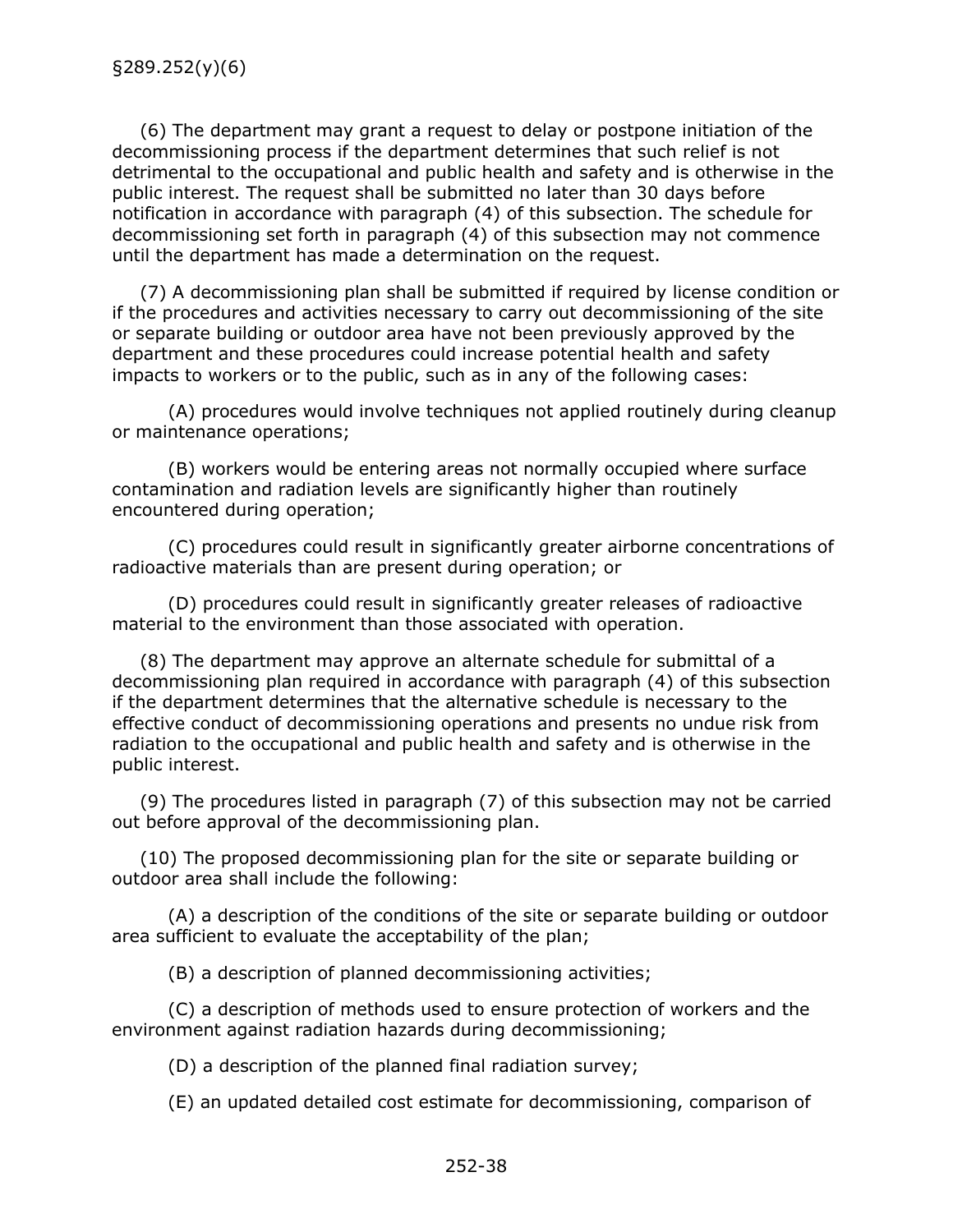that estimate with present funds set aside for decommissioning, and a plan for assuring the availability of adequate funds for completion of decommissioning; and

(F) for decommissioning plans calling for completion of decommissioning later than 24 months after plan approval, a justification for the delay based on the criteria in paragraph (15) of this subsection.

(11) The proposed decommissioning plan will be approved by the department if the information in the plan demonstrates that the decommissioning will be completed as soon as practicable and that the health and safety of workers and the public will be adequately protected.

(12) Except as provided in paragraph (14) of this subsection, licensees shall complete decommissioning of the site or separate building or outdoor areas as soon as practicable but no later than 24 months following the initiation of decommissioning.

(13) Except as provided in paragraph (14) of this subsection, when decommissioning involves the entire site, the licensee shall request license termination as soon as practicable but no later than 24 months following the initiation of decommissioning.

(14) The department may approve a request for an alternate schedule for completion of decommissioning of the site or separate building or outdoor area, and license termination if appropriate, if the department determines that the alternative is warranted by consideration of the following:

(A) whether it is technically feasible to complete decommissioning within the allotted 24-month period;

(B) whether sufficient waste disposal capacity is available to allow completion of decommissioning within the allotted 24-month period;

(C) whether a significant volume reduction in wastes requiring disposal will be achieved by allowing short-lived radionuclides to decay;

(D) whether a significant reduction in radiation exposure to workers can be achieved by allowing short-lived radionuclides to decay; and

(E) other site-specific factors that the department may consider appropriate on a case-by-case basis, such as the regulatory requirements of other government agencies, lawsuits, groundwater treatment activities, monitored natural groundwater restoration, actions that could result in more environmental harm than deferred cleanup, and other factors beyond the control of the licensee.

(15) As the final step in decommissioning, the licensee shall do the following:

(A) certify the disposition of all licensed material, including accumulated wastes; and

(B) conduct a radiation survey of the premises where the licensed activities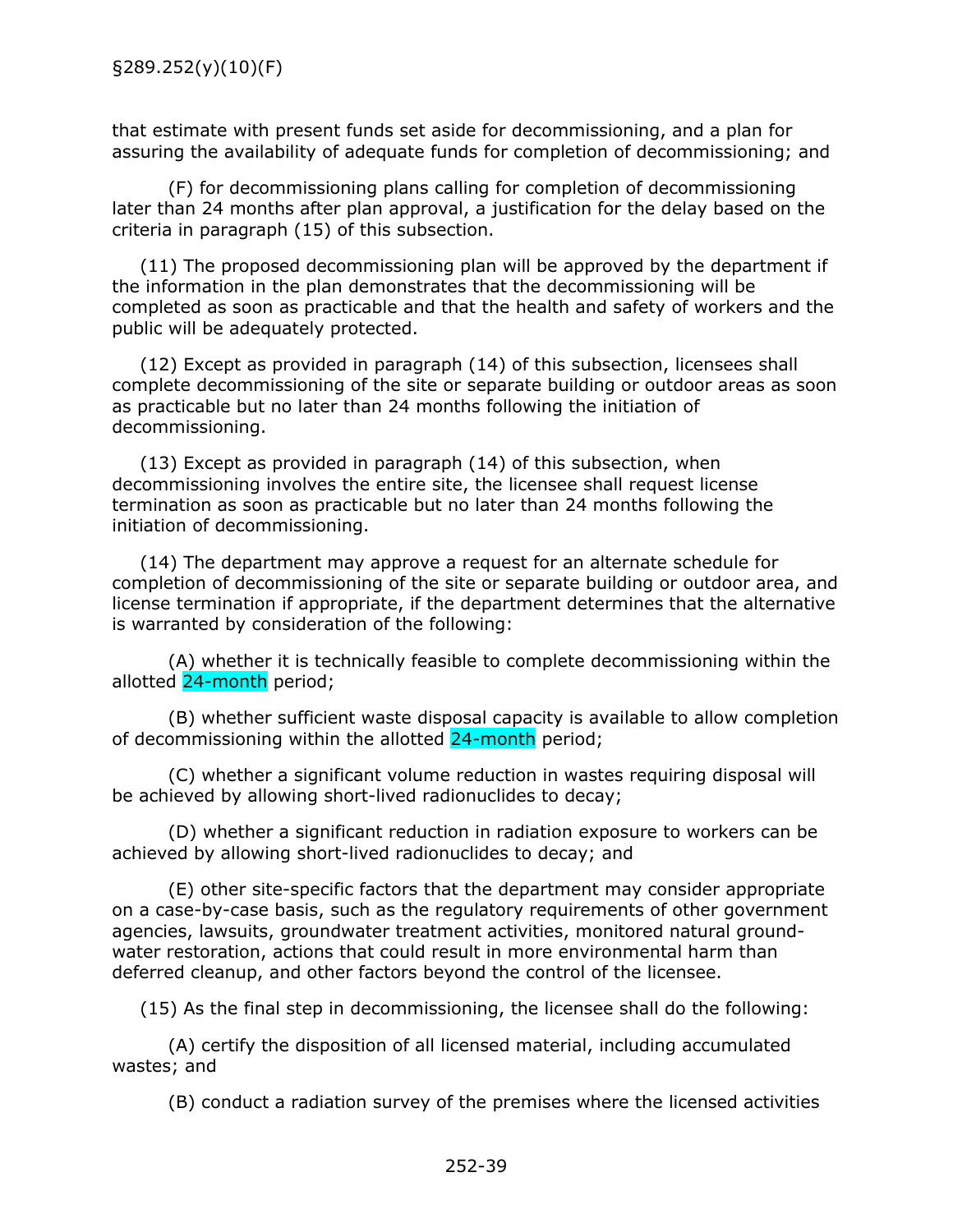were carried out and submit a report of the results of this survey unless the licensee demonstrates that the premises are suitable for release in accordance with the radiological requirements for license termination specified in §289.202(ddd) of this title. The licensee shall do the following, as appropriate:

(i) report the following levels:

(I) gamma radiation in units of microroentgen per hour (µR/hr) (millisieverts per hour (mSv/hr)) at 1 meter (m) from surfaces;

(II) radioactivity, including alpha and beta, in units of disintegrations per minute (dpm) or microcuries (µCi) (megabecquerels (MBq)) per 100 square centimeters  $(cm<sup>2</sup>)$  for surfaces;

(III) µCi (MBq) per milliliter for water; and

(IV) picocuries (pCi) (becquerels (Bq)) per gram (g) for solids such as soils or concrete; and

(ii) specify the manufacturer's name and model and serial number of survey instrument(s) used and certify that each instrument is properly calibrated in accordance with §289.202(p) of this title and tested.

(16) The department will provide written notification to specific licensees, including former licensees with provisions continued in effect beyond the expiration date in accordance with paragraph (3) of this subsection, that the provisions of the license are no longer binding. The department will provide such notification when the department determines that:

(A) radioactive material has been properly disposed;

(B) reasonable effort has been made to eliminate residual radioactive contamination, if present;

(C) a radiation survey has been performed that demonstrates that the premises are suitable for release in accordance with the radiological requirements for license termination specified in §289.202(ddd) of this title, or other information submitted by the licensee is sufficient to demonstrate that the premises are suitable for release in accordance with the radiological requirements for license termination specified in §289.202(ddd) of this title; and

(D) any outstanding fees in accordance with §289.204 of this title are paid and any outstanding notices of violations of this chapter or of license conditions are resolved.

(17) Each licensee shall submit to the department all records required by §289.202(nn)(3) of this title before the license is terminated.

(z) Renewal of licenses.

(1) Requests for renewal of specific licenses shall be filed in accordance with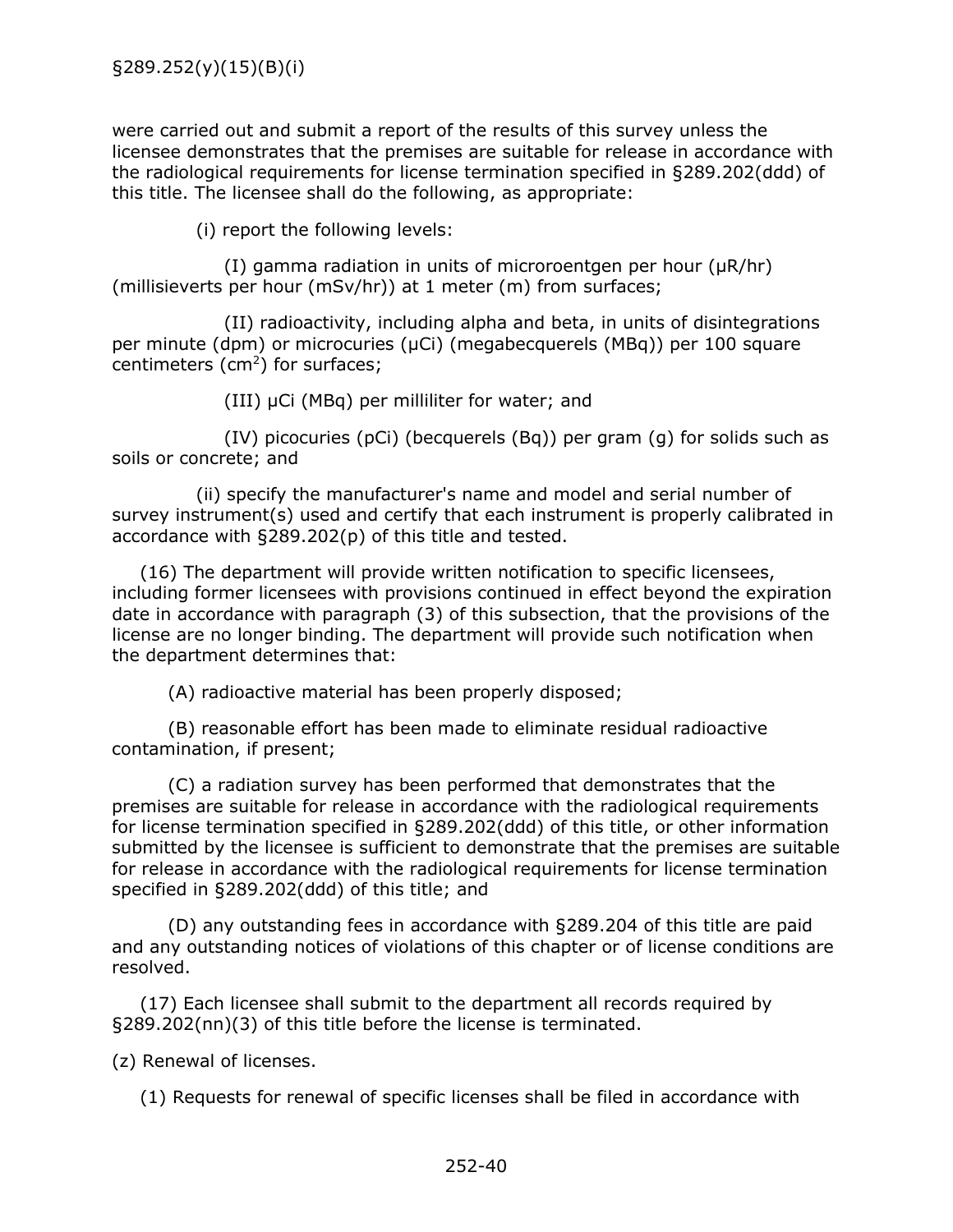subsection  $(d)(1) - (4)$  and  $(6) - (8)$  this section. In any application for renewal, the applicant may incorporate drawings by clear and specific reference (for example, title, date and unique number of drawing), if no modifications have been made since previously submitted.

(2) In any case in which a licensee, not less than 30 days before expiration of an existing license, has filed a request in proper form for renewal or for a new license authorizing the same activities, such existing license shall not expire until the request has been finally determined by the department. In any case in which a licensee, not more than 90 days after the expiration of an existing license, has filed a request in proper form for renewal or for a new license authorizing the same activities, the department may reinstate the license and extend the expiration until the request has been finally determined by the department. The requirements in this subsection are subject to the provisions of Texas Government Code, §2001.054.

(3) An application for technical renewal of a license will be approved if the department determines that the requirements of subsection (e) of this section have been satisfied.

(aa) Amendment of licenses at request of licensee.

(1) Requests for amendment of a license shall be filed in accordance with subsection  $(d)(1) - (4)$  of this section shall be signed by management or the RSO, and shall specify the respects in which the licensee desires a license to be amended and the grounds for the amendment.

(2) Requests for amendments to delete a subsite from a license shall be filed in accordance with subsections  $(d)(1)$  and  $(2)$  and  $(y)(13)$  and  $(15)$  of this section.

(bb) Department action on requests to renew or amend. In considering a request by a licensee to renew or amend a license, the department will apply the criteria in subsection (e) of this section as applicable.

(cc) Transfer of material.

(1) No licensee shall transfer radioactive material except as authorized in accordance with this chapter. This subsection does not include transfer for commercial distribution.

(2) Except as otherwise provided in a license and subject to the provisions of paragraphs (3) and (4) of this subsection, any licensee may transfer radioactive material:

(A) to the department (A licensee may transfer material to the department only after receiving prior approval from the department);

(B) to the United States Department of Energy (DOE);

(C) to any person exempt from this section to the extent permitted in accordance with such exemption;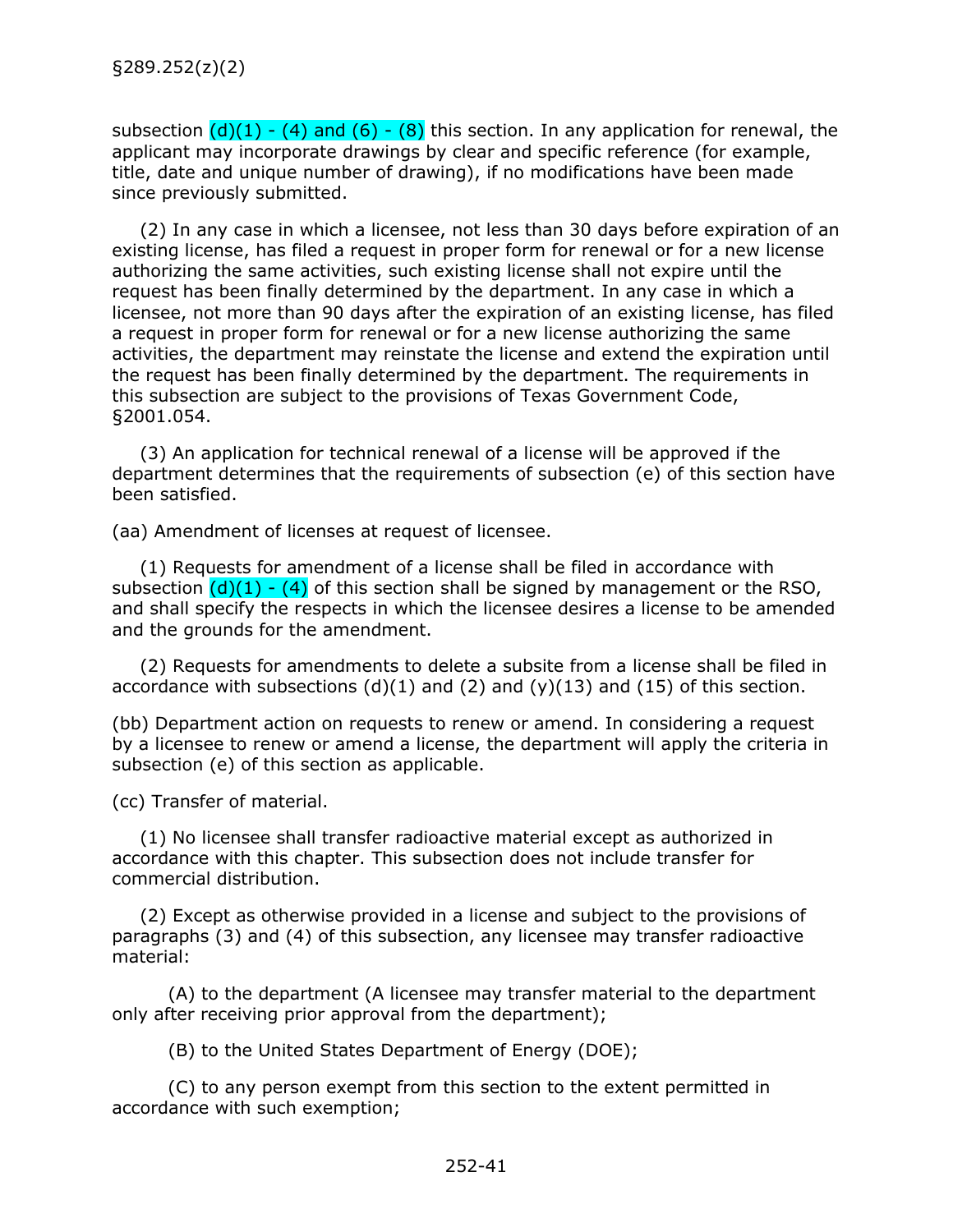(D) to any person authorized to receive such material in accordance with the terms of a general license or its equivalent, or a specific license or equivalent licensing document, issued by the department, the NRC, or any agreement state, or to any person otherwise authorized to receive such material by the federal government or any agency of the federal government, the department, or any agreement state; or

(E) as otherwise authorized by the department in writing.

(3) Before transferring radioactive material to a specific licensee of the department, the NRC, or any agreement state, or to a general licensee who is required to register with the department, the NRC, or any agreement state before receipt of the radioactive material, the licensee transferring the material shall verify that the transferee's license authorizes the receipt of the type, form, and quantity of radioactive material to be transferred.

(4) The following methods for the verification required by paragraph (3) of this subsection are acceptable.

(A) The transferor may possess and have read a current copy of the transferee's specific license.

(B) When a current copy of the transferee's specific license described in subparagraph (A) of this paragraph is not readily available or when a transferor desires to verify that information received is correct or up-to-date, the transferor may obtain and record confirmation from the department, the NRC, or any agreement state that the transferee is licensed to receive the radioactive material.

(5) Preparation for shipment and transport of radioactive material shall be in accordance with the provisions of subsection (ff) of this section.

(6) Requirements for transfer of small quantities of source material.

(A) An application for a specific license to initially transfer source material for use in accordance with §289.251(f)(3) of this title; Title 10, CFR, §40.22; or equivalent regulations of any agreement state, will be approved if:

(i) the applicant satisfies the general requirements specified in subsection (e) of this section; and

(ii) the applicant submits adequate information on, and the department approves the methods to be used for quality control, labeling, and providing safety instructions to recipients.

(B) Quality control, labeling, safety instructions, and records and reports. Each person licensed under subparagraph (A) of this paragraph shall:

(i) label the immediate container of each quantity of source material with the type of source material and quantity of material and the words, "radioactive material."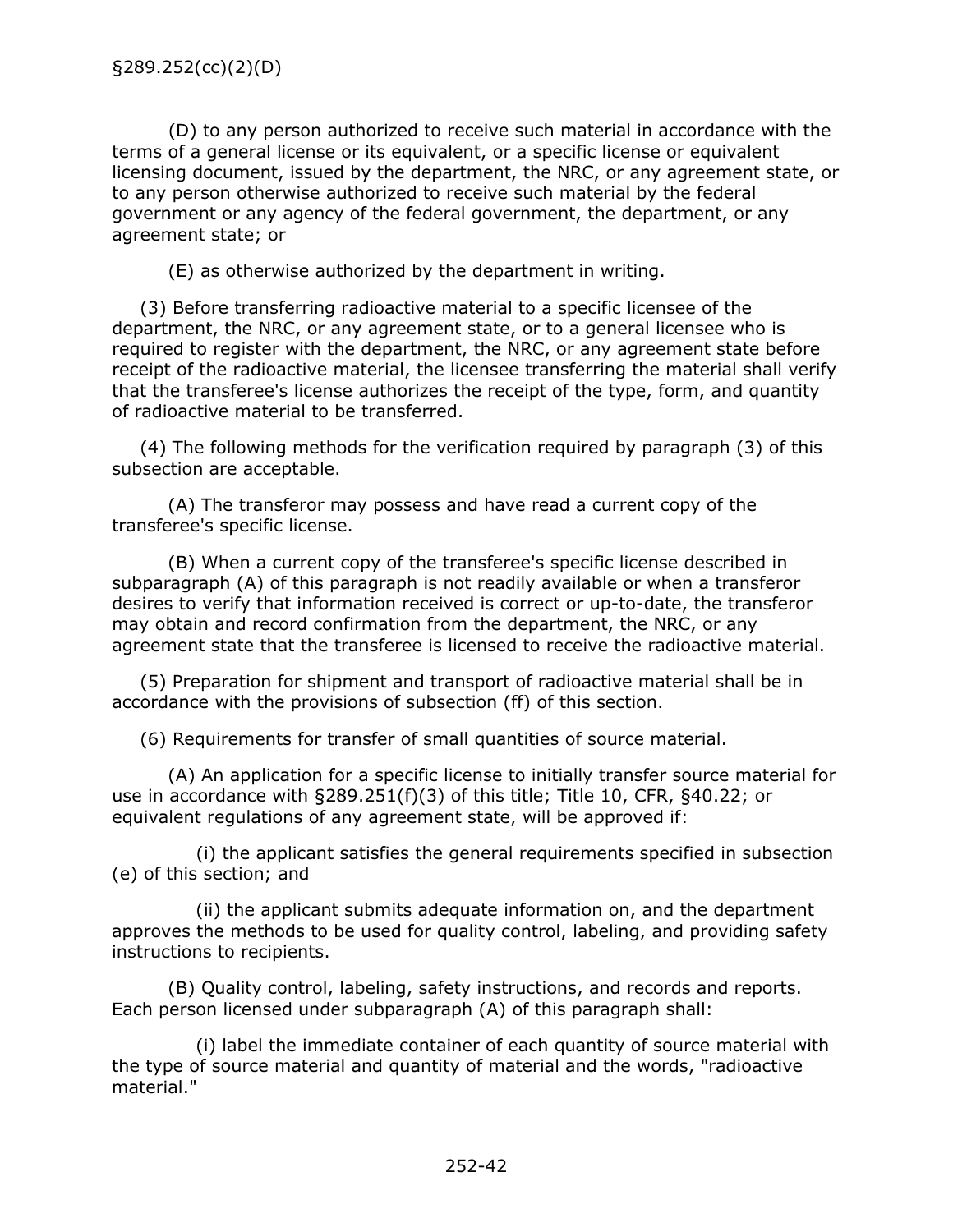(ii) ensure that the quantities and concentrations of source material are as labeled and indicated in any transfer records.

(iii) provide the information specified in this clause to each person to whom source material is transferred for use under §289.251(f)(3) of this title; Title 10, CFR, §40.22; or equivalent regulations of any agreement state. This information must be transferred before the source material is transferred for the first time in each calendar year to the particular recipient. The required information includes:

(I) a copy, as applicable, of §289.251(f)(3) of this title; Title 10, CFR, §40.22; or the equivalent agreement state regulation that applies; and of this subsection; Title 10, CFR, §40.51; or the equivalent agreement state regulations that apply; and

(II) appropriate radiation safety precautions and instructions relating to handling, use, storage, and disposal of the material.

(iv) report transfers as follows:

(I) File a report with the department and the Director, Office of Nuclear Material Safety and Safeguards, U.S. Nuclear Regulatory Commission, Washington, DC 20555. The report shall include the following information:

(-a-) the name, address, and license number of the person who transferred the source material;

(-b-) for each general licensee under §289.251(f)(3) of this title; Title 10, CFR, §40.22; or equivalent regulations of any agreement state to whom greater than 50 grams (0.11 lb) of source material has been transferred in a single calendar quarter, the name and address of the general licensee to whom source material is distributed; a responsible agent, by name and/or position and phone number, of the general licensee to whom the material was sent; and the type, physical form, and quantity of source material transferred; and

(-c-) the total quantity of each type and physical form of source material transferred in the reporting period to all such generally licensed recipients.

(II) File a report with each responsible agreement state agency that identifies all persons, operating under §289.251(f)(3) of this title; Title 10, CFR, §40.22, or equivalent regulations of any agreement state to whom greater than 50 grams (0.11 lb) of source material has been transferred within a single calendar quarter. The report shall include the following information specific to those transfers made to the agreement state being reported to:

(-a-) the name, address, and license number of the person who transferred the source material; and

(-b-) the name and address of the general licensee to whom source material was distributed; a responsible agent, by name and/or position and phone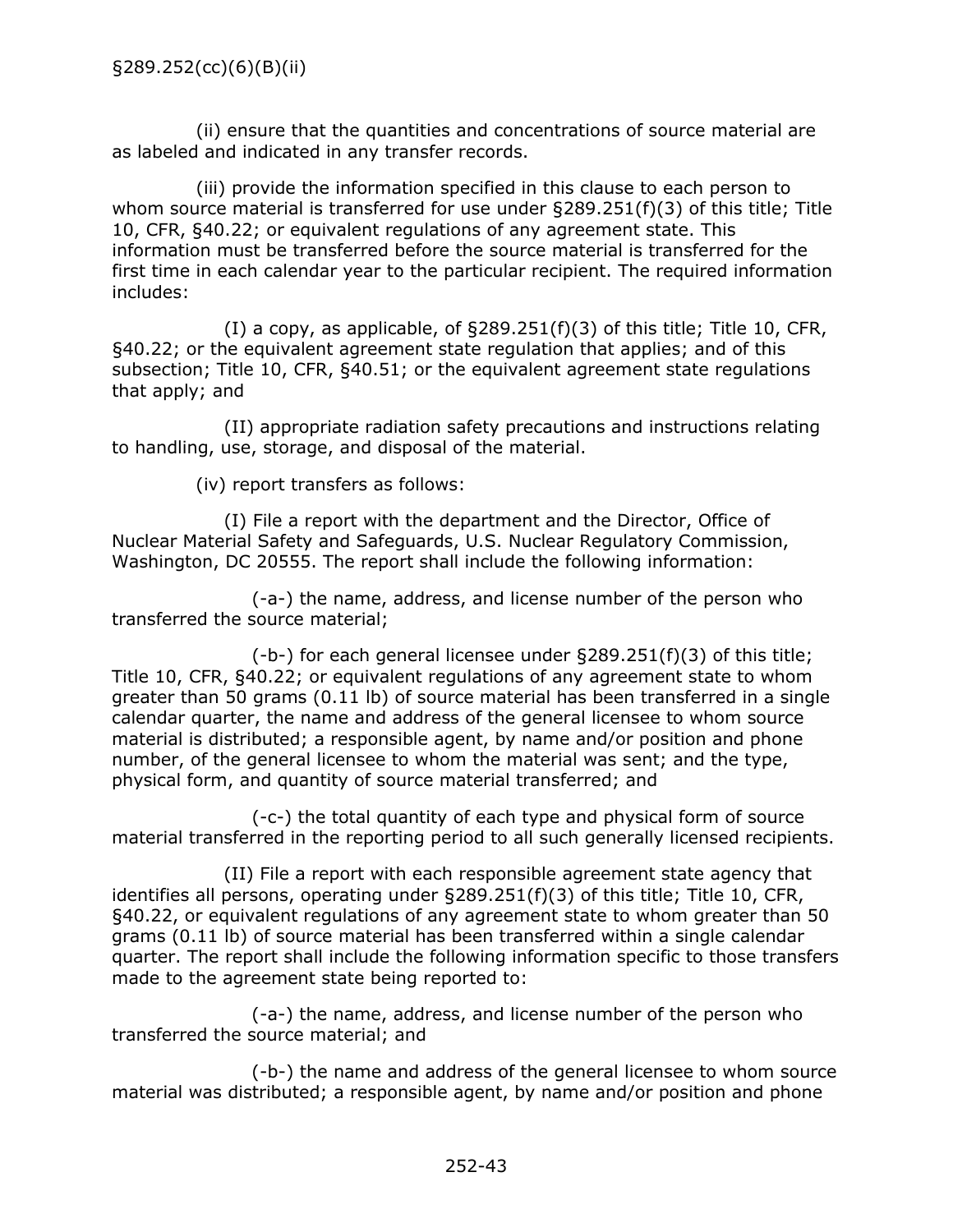number, of the general licensee to whom the material was sent; and the type, physical form, and quantity of source material transferred; and

(-c-) the total quantity of each type and physical form of source material transferred in the reporting period to all such generally licensed recipients within the agreement state.

(III) The following are to be submitted to the department by January 31 of each year:

(-a-) each report required by subclauses (I) and (II) of this clause covering all transfers for the previous calendar year;

(-b-) if no transfers were made during the current period to persons generally licensed in accordance with §289.251(f)(3) of this title; Title 10, CFR, §40.22; or equivalent regulations of any agreement state, a report to the department indicating so; and

(-c-) if no transfers have been made to general licensees in a particular agreement state during the reporting period, this information shall be reported to the responsible agreement state upon request of that agency.

(C) Records.

(i) The licensee shall maintain all information that supports the reports required by this paragraph concerning each transfer to a general licensee for inspection by the department in accordance with subsection (mm) of this section.

(ii) The licensee who transferred the material shall retain each record of transfer of radioactive material until the department terminates each license that authorizes the activity that is subject to the recordkeeping requirement.

(dd) Modification, suspension, and revocation of licenses.

(1) The terms and conditions of all licenses shall be subject to revision or modification. A license may be modified, suspended or revoked by reason of amendments to the Act, by reason of rules in this chapter, or orders issued by the department.

(2) Any license may be revoked, suspended, or modified, in whole or in part, for any of the following:

(A) any material false statement in the application or any statement of fact required under provisions of the Act;

(B) conditions revealed by such application or statement of fact or any report, record, or inspection, or other means that would warrant the department to refuse to grant a license on an original application;

(C) violation of, or failure to observe any of the terms and conditions of the Act, this chapter, the license, or order of the department; or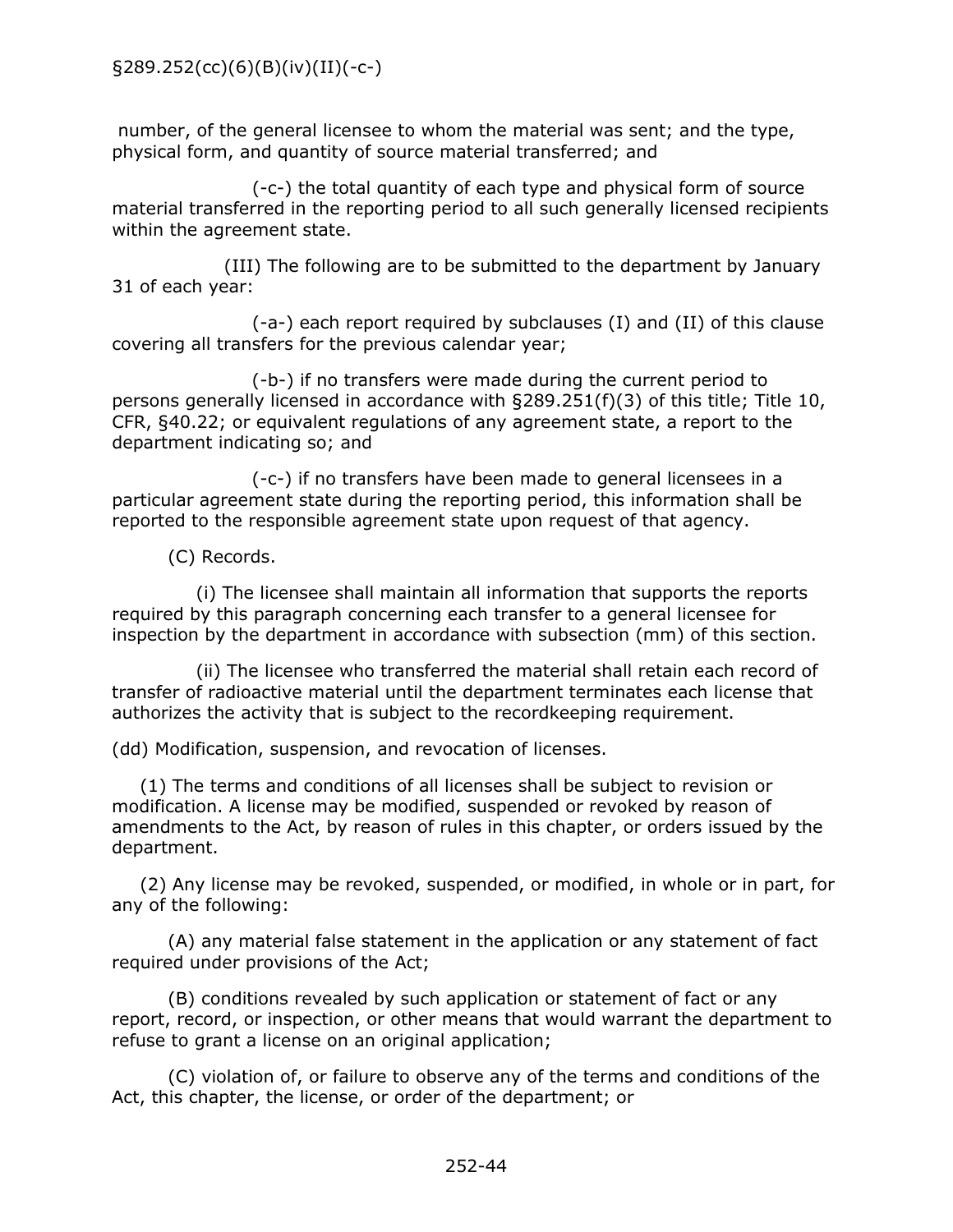(D) existing conditions that constitute a substantial threat to the public health or safety or the environment.

(3) Each specific license revoked by the department ends at the end of the day on the date of the department's final determination to revoke the license, or on the revocation date stated in the determination, or as otherwise provided by the department order.

(4) Except in cases in which the occupational and public health or safety requires otherwise, no license shall be suspended or revoked unless, before the institution of proceedings therefore, facts or conduct that may warrant such action shall have been called to the attention of the licensee in writing and the licensee shall have been afforded an opportunity to demonstrate compliance with all lawful requirements.

(ee) Reciprocal recognition of licenses.

(1) Subject to this section, any person who holds a specific license from the NRC or any agreement state, and issued by the agency having jurisdiction where the licensee maintains an office for directing the licensed activity and at which radiation safety records are normally maintained, is granted a general license to conduct the activities authorized in such licensing document within the State of Texas provided that:

(A) the licensing document does not limit the activity authorized by such document to specified installations or locations;

(B) the out-of-state licensee notifies the department in writing at least three working days before engaging in such activity. If, for a specific case, the threeworking-day period would impose an undue hardship on the out-of-state licensee, the licensee may, upon application to the department, obtain permission to proceed sooner. The department may waive the requirement for filing additional written notifications during the remainder of the calendar year following the receipt of the initial notification from a person engaging in activities in accordance with the general license provided in this subsection. Such notification shall include:

(i) the exact location, start date, duration, and type of activity to be conducted;

(ii) the identification of the radioactive material to be used;

(iii) the name(s) and in-state address(es) of the individual(s) performing the activity;

(iv) a copy of the applicant's pertinent license;

(v) a copy of the licensee's operating, safety, and emergency procedures;

(vi) a fee as specified in §289.204 of this title; and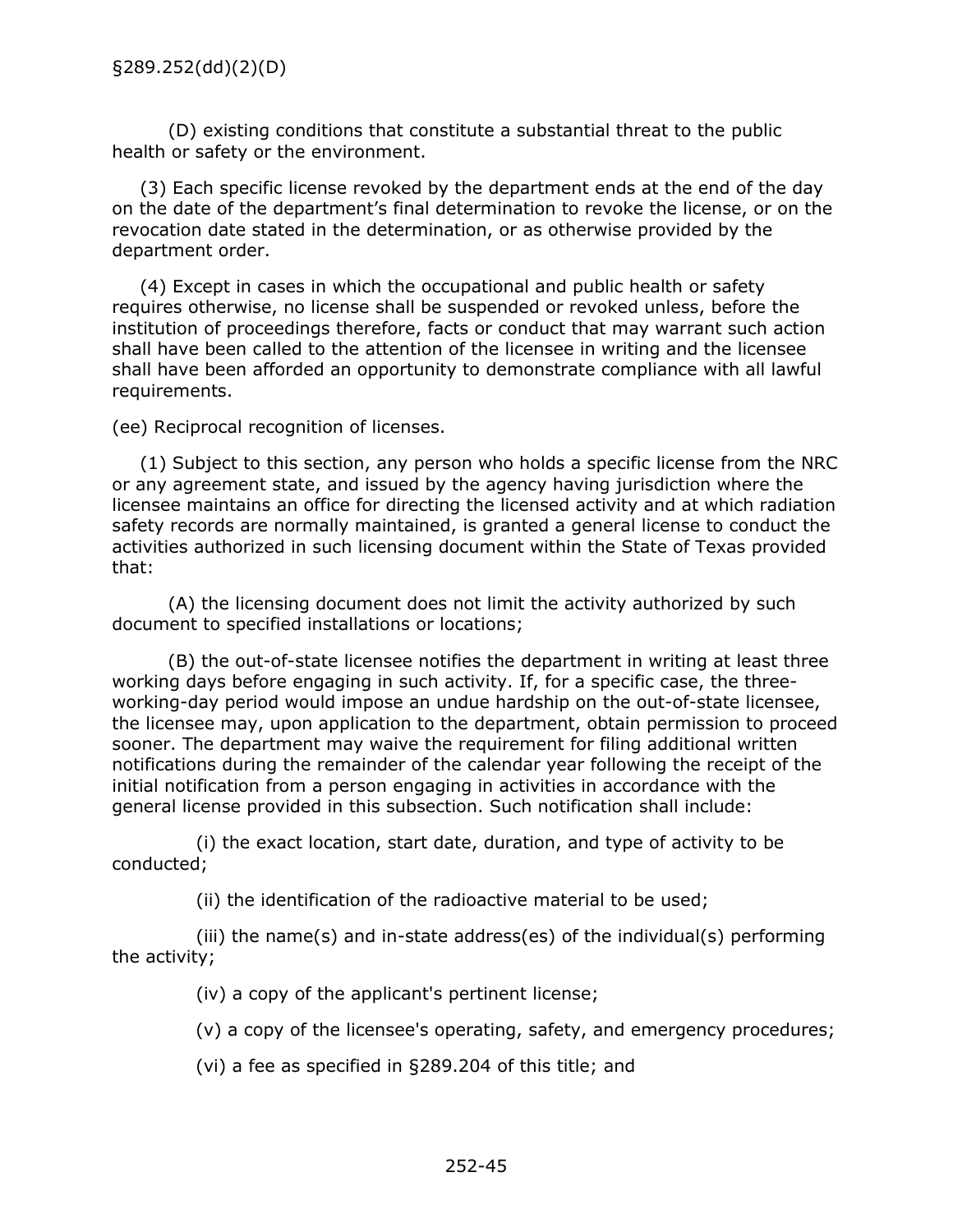(vii) a copy of the completed RC Form 252-1 (Business Information Form);

(C) the out-of-state licensee complies with all applicable rules of the department and with all the terms and conditions of the licensee's licensing document, except any such terms and conditions that may be inconsistent with applicable rules of the department;

(D) the out-of-state licensee supplies such other information as the department may request;

(E) the out-of-state licensee shall not transfer or dispose of radioactive material possessed or used in accordance with the general license provided in this subsection except by transfer to a person:

(i) specifically licensed by the department, the NRC, or any agreement state to receive such material, or

(ii) exempt from the requirements for a license for such material in accordance with §289.251(e)(1) of this title; and

(F) the out-of-state licensee shall have the following documents in their possession at all times when conducting work in Texas, and make them available for department review upon request:

(i) a copy of the department letter granting the licensee reciprocal recognition of their out-of-state license;

(ii) a copy of the licensee's operating and emergency procedures;

(iii) a copy of the licensee's radioactive material license;

(iv) a copy of all applicable sections of 25 TAC, Chapter 289; and

(v) a copy of the completed RC Form 252-3 notifying the department of the licensee's intent to work in Texas.

(2) In addition to the provisions of paragraph (1) of this subsection, any person who holds a specific license issued by the NRC or any agreement state authorizing the holder to manufacture, transfer, install, or service the device described in §289.251(f)(4)(H) of this title or in Title 10, CFR, §150.20, within areas subject to the jurisdiction of the licensing body, is granted a general license to install, transfer, demonstrate, or service the device in the State of Texas provided that:

(A) the person files a report with the department within 30 days after the end of each calendar quarter in which any device is transferred to or installed in the State of Texas. Each report shall identify by name and address, each general licensee to whom the device is transferred, the type of device transferred by manufacturer's name, model and serial number of the device, and serial number of the sealed source, and the quantity and type of radioactive material contained in the device;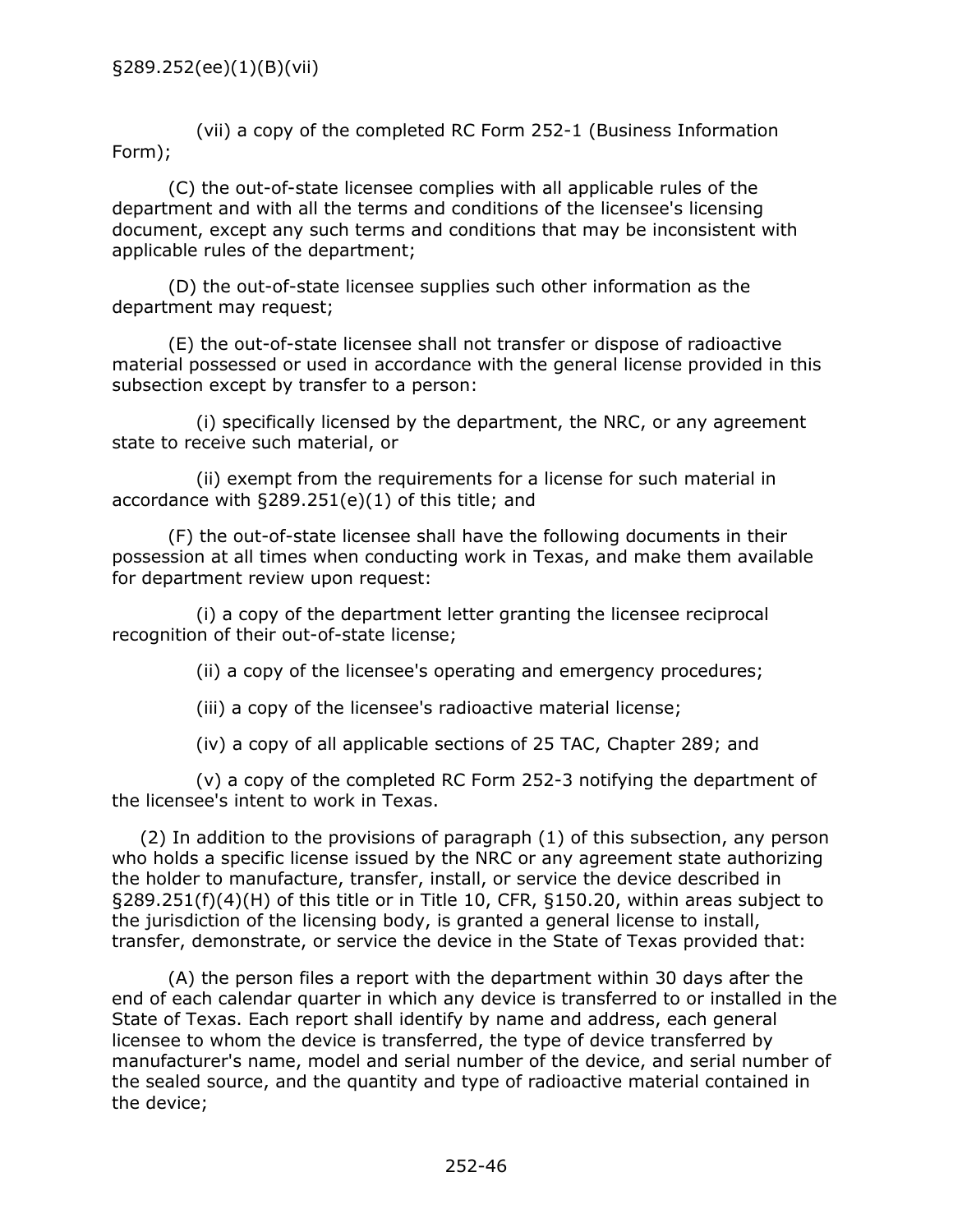(B) the device has been manufactured, labeled, installed, and serviced in accordance with applicable provisions of the specific license issued to the person by the NRC or any agreement state;

(C) the person assures that any labels required to be affixed to the device in accordance with requirements of the authority that licensed manufacture of the device bear a statement that "Removal of this label is prohibited"; and

(D) the holder of the specific license furnishes to each general licensee to whom the holder of the specific license transfers the device, or on whose premises the holder of the specific license installs the device, a copy of the general license contained in  $\S289.251(f)(4)(H)$  of this title.

(3) The department may withdraw, limit, or qualify its acceptance of any specific license or equivalent licensing document issued by another agency, or any product distributed in accordance with the licensing document, upon determining that the action is necessary in order to prevent undue hazard to occupational and public health and safety and the environment.

(ff) Preparation of radioactive material for transport. Requirements for the preparation of radioactive material for transport are specified in §289.257 of this title.

(gg) Financial assurance and record keeping for decommissioning.

(1) The applicant for a specific license or renewal of a specific license, or holder of a specific license, authorizing the possession and use of radioactive material shall submit and receive written authorization for a decommissioning funding plan as described in paragraph (4) of this subsection in an amount sufficient to allow the department to engage a third party to decommission the site(s) specified on the license for the following situations:

(A) when unsealed radioactive material requested or authorized on the license, with a half-life greater than 120 days, is in quantities exceeding  $10<sup>5</sup>$  times the applicable quantities set forth in subsection  $(i)(2)$  of this section;

(B) when a combination of the unsealed radionuclides requested or authorized on the license, with a half-life greater than 120 days, results in the R of the radionuclides divided by  $10<sup>5</sup>$  being greater than 1 (unity rule), where R is defined as the sum of the ratios of the quantity of each radionuclide to the applicable value in subsection (jj)(2) of this section;

(C) when sealed sources or plated foils requested or authorized on the license, with a half-life greater than 120 days and in quantities exceeding  $10^{12}$ times the applicable quantities set forth in subsection (jj)(2) of this section (or when a combination of isotopes is involved if R, as defined in this subsection, divided by  $10^{12}$  is greater than 1), shall submit a decommissioning funding plan as described in paragraph (4) of this subsection; or

(D) when radioactive material requested or authorized on the license is in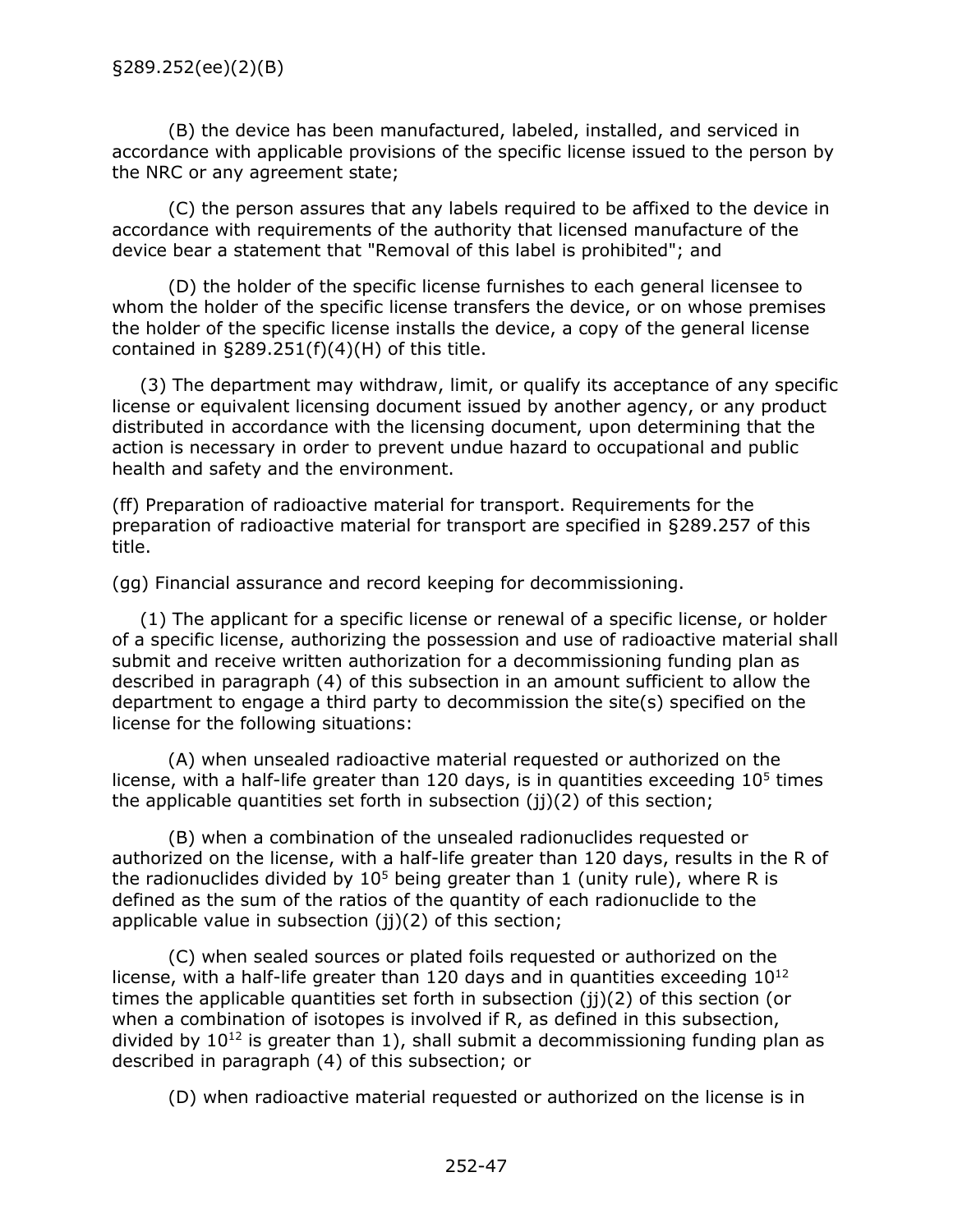quantities more than 100 mCi (3.7 gigabecquerels (GBq)) of source material in a readily dispersible form.

(2) The applicant for a specific license or renewal of a specific license or the holder of a specific license authorizing possession and use of radioactive material as specified in paragraph (3) of this subsection shall either:

(A) submit a decommissioning funding plan as described in paragraph (4) of this subsection in an amount sufficient to allow the department to engage a third party to decommission the site(s) specified on the license; or

(B) submit financial assurance for decommissioning in the amount in accordance with paragraph (3) of this subsection using one of the methods described in paragraph (6) of this subsection in an amount sufficient to allow the department to engage a third party to decommission the site(s) specified on the license.

(3) The required amount of financial assurance for decommissioning is determined by the quantity of material authorized by the license and is determined as follows:

 $(A)$  \$1,125,000 for quantities of material greater than  $10<sup>4</sup>$  but less than or equal to  $10<sup>5</sup>$  times the applicable quantities in subsection (j)(2) of this section in unsealed form. (For a combination of radionuclides, if R, as defined in paragraph (1) of this subsection, divided by  $10<sup>4</sup>$  is greater than 1 but R divided by  $10<sup>5</sup>$  is less than or equal to 1);

(B)  $$225,000$  for quantities of material greater than  $10<sup>3</sup>$  but less than or equal to  $10<sup>4</sup>$  times the applicable quantities in subsection (jj)(2) of this section in unsealed form. (For a combination of radionuclides, if R, as defined in paragraph (1) of this subsection, divided by  $10^3$  is greater than 1 but R divided by  $10^4$  if less than or equal to 1);

 $(C)$  \$113,000 for quantities of material greater than  $10^{10}$  but less than or equal to  $10^{12}$  times the applicable quantities in subsection (j)(2) of this section in sealed sources or plated foils. (For a combination of radionuclides, if R, as defined in paragraph (1) of this subsection, divided by  $10^{10}$  is greater than 1, but R divided by  $10^{12}$  is less than or equal to 1); or

(D) \$225,000 for quantities of source material greater than 10 mCi (0.37 GBq) but less than or equal to 100 mCi (3.7 GBq) in a readily dispersible form.

(4) Each decommissioning funding plan shall:

(A) be submitted for review and approval and shall contain the following:

(i) a detailed cost estimate for decommissioning in an amount reflecting:

(I) the cost of an independent contractor to perform all decommissioning activities;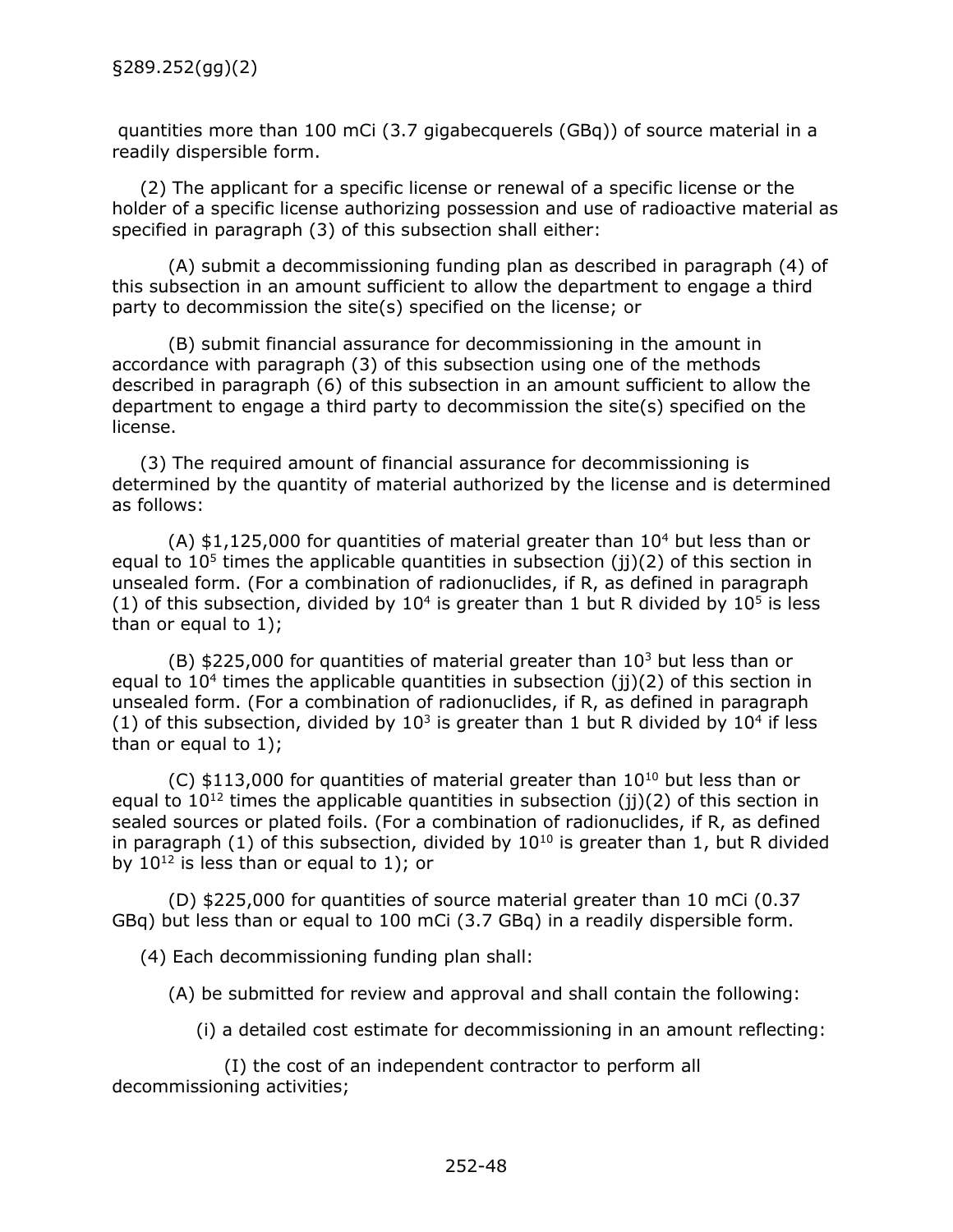(II) the cost of meeting the criteria of §289.202(ddd)(2) of this title for unrestricted use, provided that, if the applicant or licensee can demonstrate its ability to meet the provisions of §289.202(ddd)(3) of this title, the cost estimate may be based on meeting the criteria of §289.202(ddd)(3) of this title;

(III) the volume of onsite subsurface material containing residual radioactivity that will require remediation to meet the criteria for license termination; and

(IV) an adequate contingency factor.

(ii) identification of and justification for using the key assumptions contained in the detailed cost estimate;

(iii) a description of the method of assuring funds for decommissioning from paragraph  $(6)$  of this subsection, including means for adjusting cost estimates and associated funding levels periodically over the life of the facility;

(iv) a certification by the licensee that financial assurance for decommissioning has been provided in the amount of the cost estimate for decommissioning; and

(v) a signed original of the financial instrument obtained to satisfy the requirements of paragraph  $(6)$  of this subsection (unless a previously submitted and accepted financial instrument continues to cover the cost estimate for decommissioning); and

(B) at the time of license renewal and at intervals not to exceed three years, the decommissioning funding plan, be resubmitted with adjustments as necessary to account for changes in costs and the extent of contamination. If the amount of financial assurance will be adjusted downward, this cannot be done until the updated decommissioning funding plan is approved. The decommissioning funding plan shall update the information submitted with the original or prior approved plan, and shall specifically consider the effect of the following events on decommissioning costs:

(i) spills of radioactive material producing additional residual radioactivity in onsite subsurface material;

(ii) waste inventory increasing above the amount previously estimated;

(iii) waste disposal costs increasing above the amount previously estimated;

(iv) facility modifications;

(v) changes in authorized possession limits;

(vi) actual remediation costs that exceed the previous cost estimate;

(vii) onsite disposal; and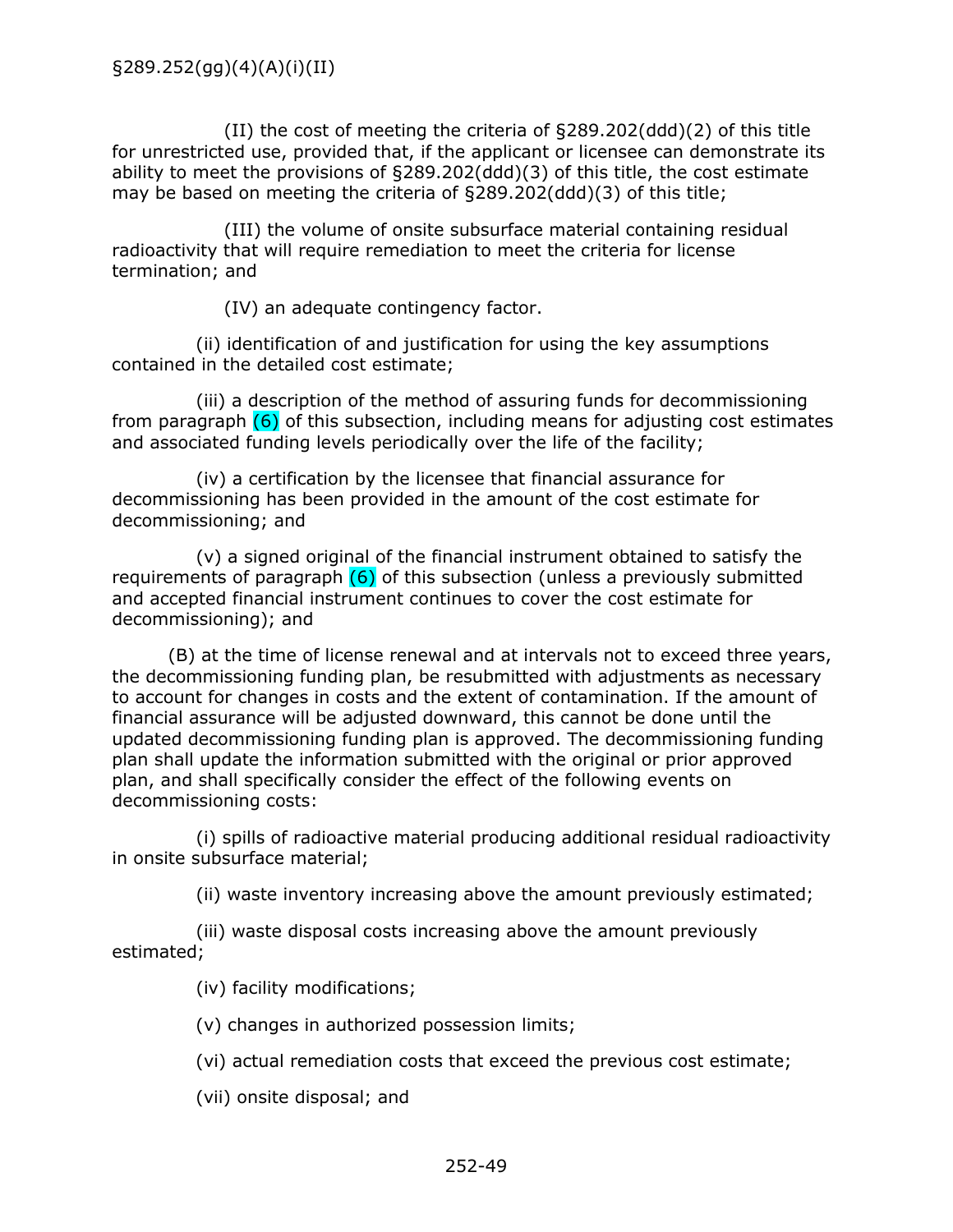(viii) use of a settling pond.

(5) Financial assurance in conjunction with a decommissioning funding plan shall be submitted as follows:

(A) for an applicant for a specific license, financial assurance as described in paragraph (6) of this subsection, may be obtained after the application has been approved and the license issued by the department, but shall be submitted to the department before receipt of licensed material; or

(B) for an applicant for renewal of a specific license, or a holder of a specific license, a signed original of the financial instrument obtained to satisfy the requirements of paragraph (6) of this subsection shall be submitted with the decommissioning funding plan.

(6) Financial assurance for decommissioning shall be provided by one or more of the following methods. The financial instrument obtained shall be continuous for the term of the license in a form prescribed by the department. The applicant or licensee shall obtain written approval of the financial instrument or any amendment to it from the department.

(A) Prepayment. Prepayment is the deposit into an account segregated from licensee assets and outside the licensee's administrative control of cash or liquid assets such that the amount of funds would be sufficient to pay decommissioning costs. Prepayment may be in the form of a trust, escrow account, government fund, certificate of deposit, or deposit of government securities.

(B) A surety method, insurance, or other guarantee method. These methods guarantee that decommissioning costs will be paid. A surety method may be in the form of a surety bond, letter of credit, or line of credit. A parent company guarantee of funds for decommissioning costs based on a financial test may be used if the guarantee and test are as contained in subsection (jj)(3) of this section. A parent company guarantee may not be used in combination with other financial methods to satisfy the requirements of this section. For commercial corporations that issue bonds, a guarantee of funds by the applicant or licensee for decommissioning costs based on a financial test may be used if the guarantee and test are as contained in subsection (ii)(4) of this section. For commercial companies that do not issue bonds, a guarantee of funds by the applicant or licensee for decommissioning costs may be used if the guarantee and test are as contained in subsection (ii)(5) of this section. For nonprofit entities, such as colleges, universities, and nonprofit hospitals, a guarantee of funds by the applicant or licensee may be used if the guarantee and test are as contained in subsection  $(i)$ (6) of this section. A quarantee by the applicant or licensee may not be used in combination with any other financial methods to satisfy the requirements of this section or in any situation where the applicant or licensee has a parent company holding majority control of the voting stock of the company. Any surety method or insurance used to provide financial assurance for decommissioning shall contain the following conditions.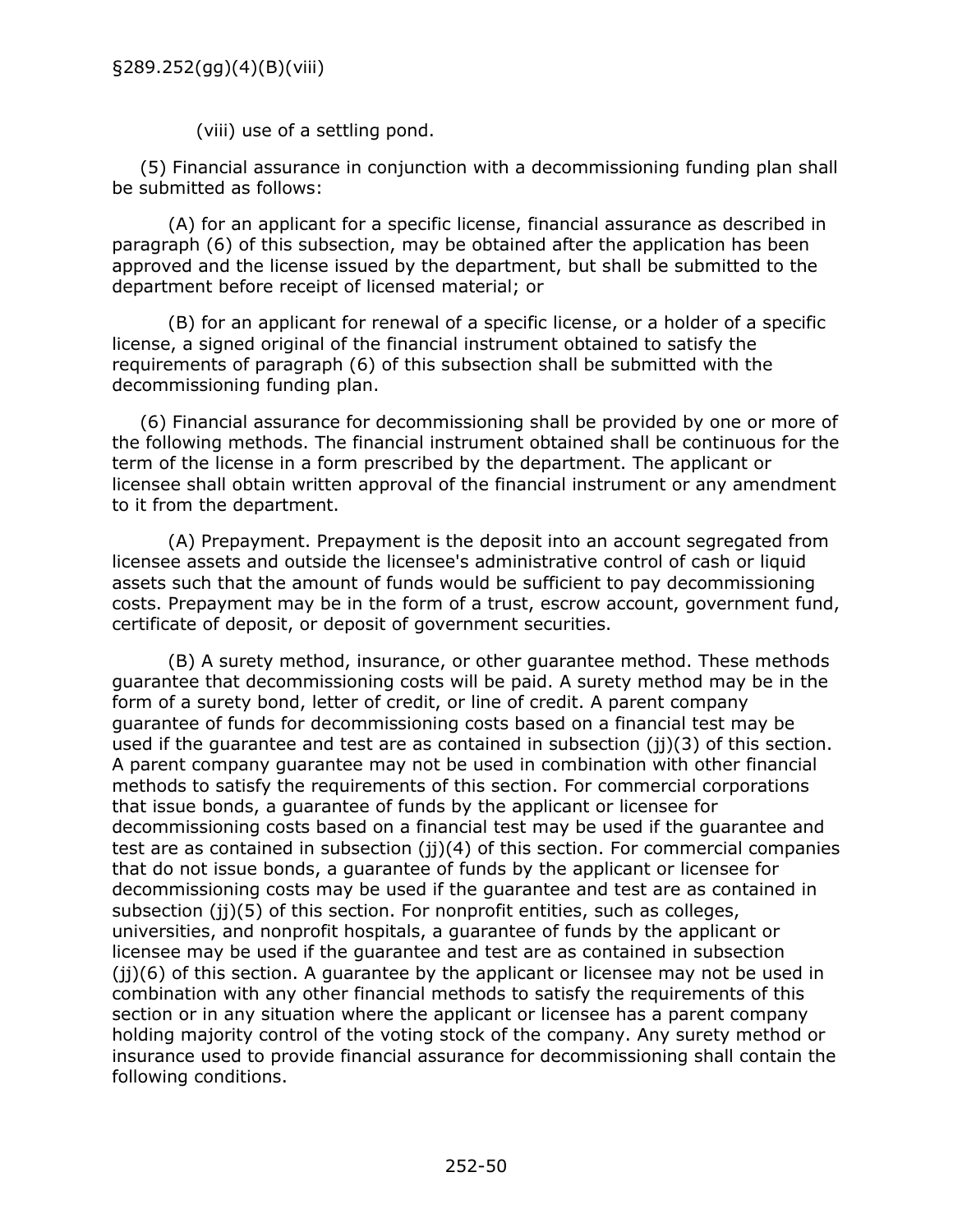(i) The surety method or insurance shall be open-ended or, if written for a specified term, such as five years, shall be renewed automatically unless 90 days or more before the renewal date, the issuer notifies the department, the beneficiary, and the licensee of its intention not to renew. The surety method or insurance shall also provide that the full face amount be paid to the beneficiary automatically before the expiration without proof of forfeiture if the licensee fails to provide a replacement acceptable to the department within 30 days after receipt of notification of cancellation.

(ii) The surety method or insurance shall be payable in the State of Texas to the Radiation and Perpetual Care Account.

(iii) The surety method or insurance shall remain in effect until the department has terminated the license.

(C) An external sinking fund in which deposits are made at least annually, coupled with a surety method or insurance, the value of which may decrease by the amount being accumulated in the sinking fund. An external sinking fund is a fund established and maintained by setting aside funds periodically in an account segregated from licensee assets and outside the licensee's administrative control in which the total amount of funds would be sufficient to pay decommissioning costs at the time termination of operation is expected. An external sinking fund may be in the form of a trust, escrow account, government fund, certificate of deposit, or deposit of government securities. The surety or insurance provisions shall be in accordance with subparagraph (B) of this paragraph.

(D) In the case of federal, state, or local government licensees, a statement of intent containing a cost estimate for decommissioning or an amount in accordance with paragraph  $(3)$  of this subsection, and indicating that funds for decommissioning will be obtained when necessary.

(E) When a governmental entity is assuming custody and ownership of a site, there shall be an arrangement that is deemed acceptable by such governmental entity.

(7) Each person licensed in accordance with this section shall make, maintain, and retain records of information important to the safe and effective decommissioning of the facility in an identified location for inspection by the department in accordance with subsection (mm) of this section. If records of relevant information are kept for other purposes, reference to these records and their locations may be used. Information the department considers important to decommissioning consists of the following:

(A) records of spills or other unusual occurrences involving the spread of contamination in and around the facility, equipment, or site. These records may be limited to instances when contamination remains after any cleanup procedures or when there is reasonable likelihood that contaminants may have spread to inaccessible areas, as in the case of possible seepage into porous materials such as concrete. These records shall include any known information on identification of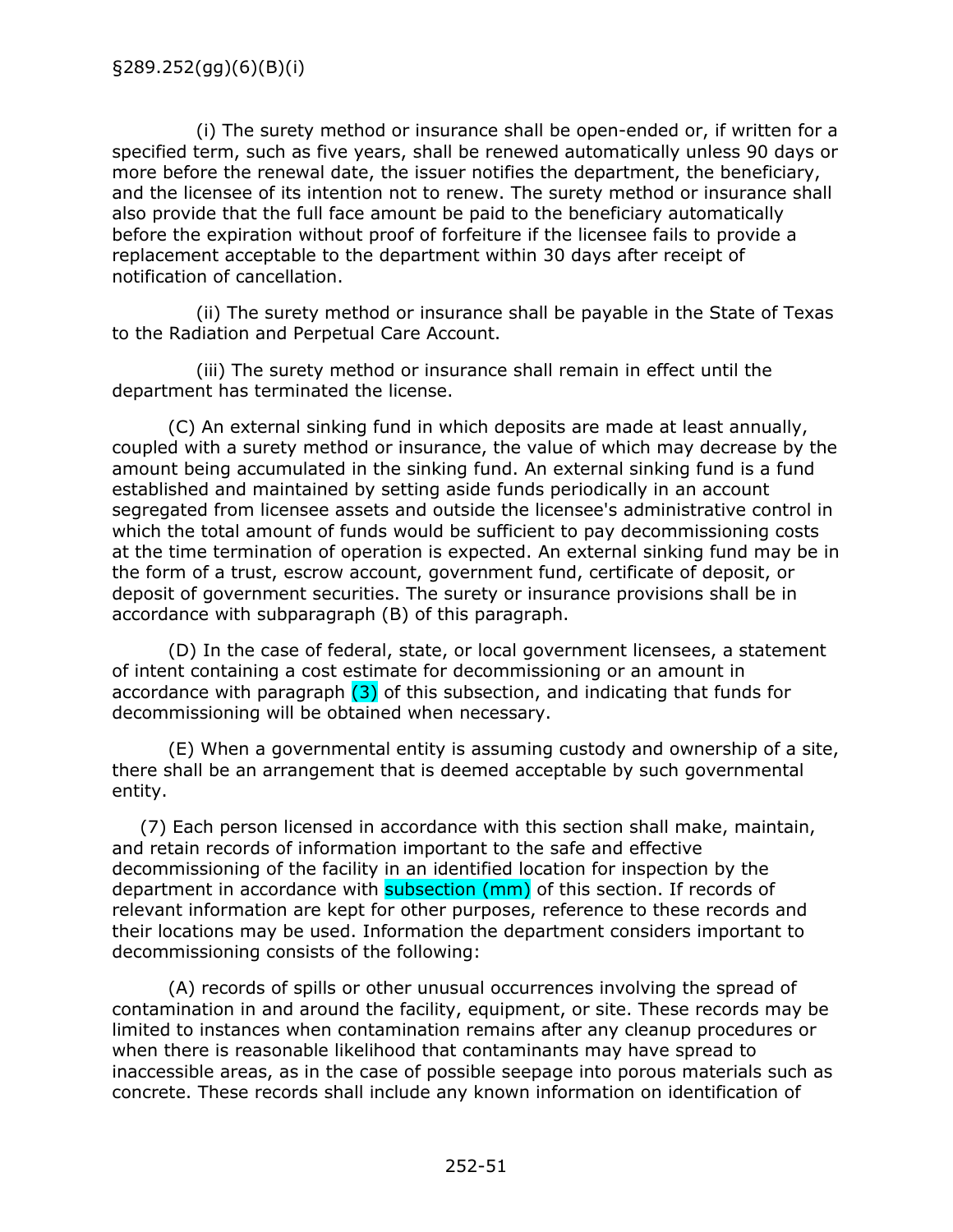involved nuclides, quantities, forms, and concentrations;

(B) as-built drawings and modifications of structures and equipment in restricted areas where radioactive materials are used or stored, and of locations of possible inaccessible contamination such as buried pipes that may be subject to contamination. If required drawings are referenced, each relevant document need not be indexed individually. If drawings are not available, the licensee shall substitute appropriate records of available information concerning these areas and locations;

(C) except for areas containing only sealed sources (provided the sealed sources have not leaked or no contamination remains after any leak) or byproduct materials having only half-lives of less than 65 days, a list contained in a single document and updated every two years, of the following:

(i) all areas designated and formerly designated as restricted areas as defined in §289.201(b) of this title;

(ii) all areas outside of restricted areas that require documentation under subparagraph (A) of this paragraph;

(iii) all areas outside of restricted areas that contain material such that, if the license expired, the licensee would be required to either decontaminate the area to meet the criteria for decommissioning in §289.202(ddd) of this title, or meet the requirements for approval of disposal under §289.202(ff) - (kk) of this title; and

(D) records of the cost estimate performed for the decommissioning funding plan or of the amount certified for decommissioning, and records of the funding method used for assuring funds.

(8) Any licensee who has submitted an application before January 1, 1995, for renewal of license in accordance with this section shall provide financial assurance for decommissioning in accordance with paragraphs (1) and (2) of this subsection.

(hh) Emergency plan for responding to a release.

(1) A new or renewal application for each specific license to possess radioactive materials in unsealed form, on foils or plated sources, or sealed in glass in excess of the quantities in subsection ( $ji)(7)$  of this section shall contain either:

(A) an evaluation showing that the maximum dose to a person offsite due to a release of radioactive material would not exceed 1 rem effective dose equivalent or 5 rems to the thyroid; or

(B) an emergency plan for responding to a release of radioactive material.

(2) One or more of the following factors may be used to support an evaluation submitted in accordance with paragraph (1)(A) of this subsection:

(A) the radioactive material is physically separated so that only a portion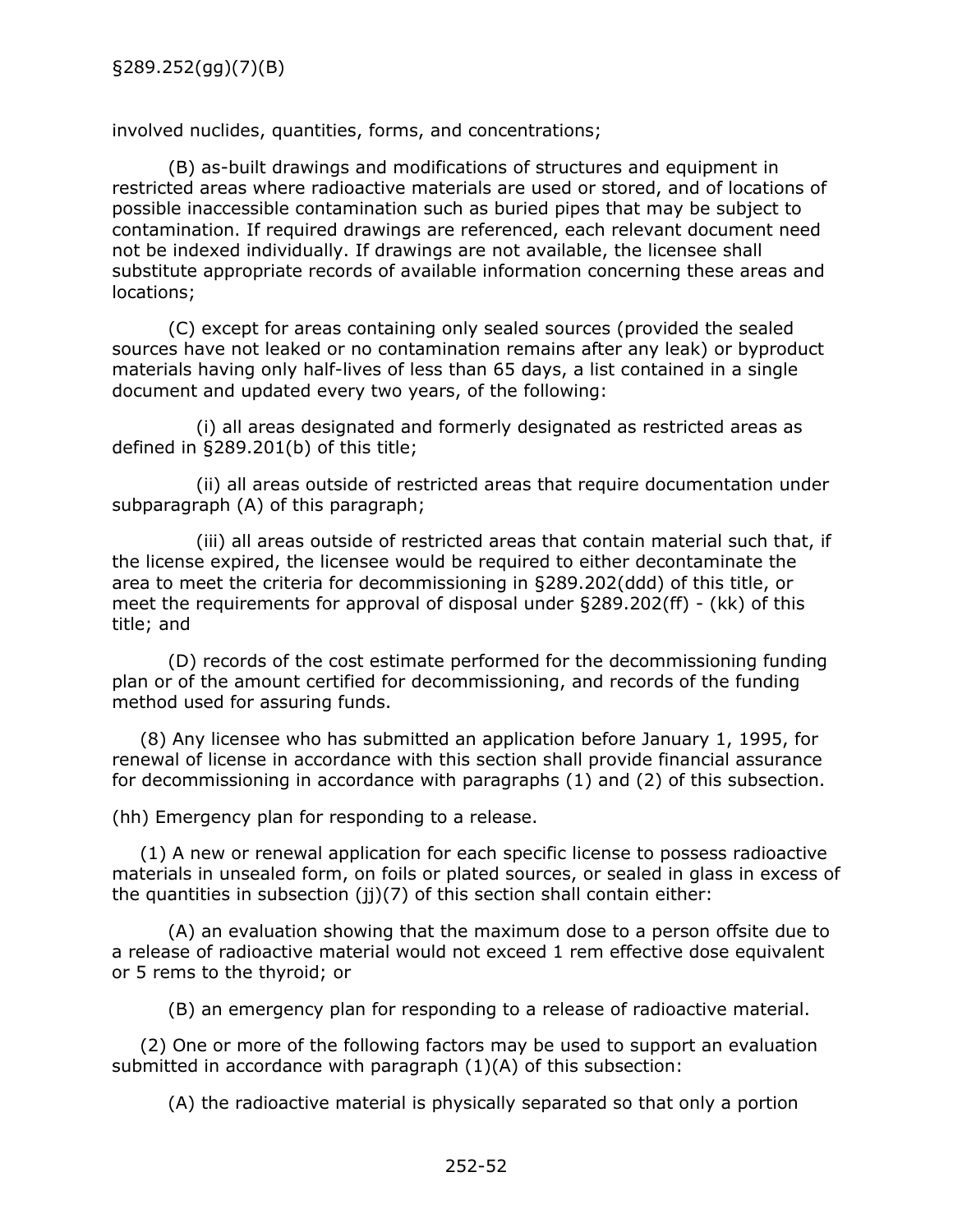could be involved in an accident;

(B) all or part of the radioactive material is not subject to release during an accident because of the way it is stored or packaged;

(C) the release fraction in the respirable size range would be lower than the release fraction in subsection (ii)(7) of this section due to the chemical or physical form of the material;

(D) the solubility of the radioactive material would reduce the dose received;

(E) facility design or engineered safety features in the facility would cause the release fraction to be lower than that in subsection (jj)(7) of this section;

(F) operating restrictions or procedures would prevent a release fraction as large as that in subsection  $(i)(7)$  of this section; or

(G) other factors appropriate for the specific facility.

(3) An emergency plan for responding to a release of radioactive material submitted in accordance with paragraph (1)(B) of this subsection shall include the following information.

(A) Facility description. A brief description of the licensee's facility and area near the site.

(B) Types of accidents. An identification of each type of radioactive materials accident for which protective actions may be needed.

(C) Classification of accidents. A classification system for classifying accidents as alerts or site area emergencies.

(D) Detection of accidents. Identification of the means of detecting each type of accident in a timely manner.

(E) Mitigation of consequences. A brief description of the means and equipment for mitigating the consequences of each type of accident, including those provided to protect workers onsite, and a description of the program for maintaining the equipment.

(F) Assessment of releases. A brief description of the methods and equipment to assess releases of radioactive materials.

(G) Responsibilities. A brief description of the responsibilities of licensee personnel should an accident occur, including identification of personnel responsible for promptly notifying offsite response organizations and the department; also, responsibilities for developing, maintaining, and updating the plan.

(H) Notification and coordination. A commitment to and a brief description of the means to promptly notify offsite response organizations and request offsite assistance, including medical assistance for the treatment of contaminated injured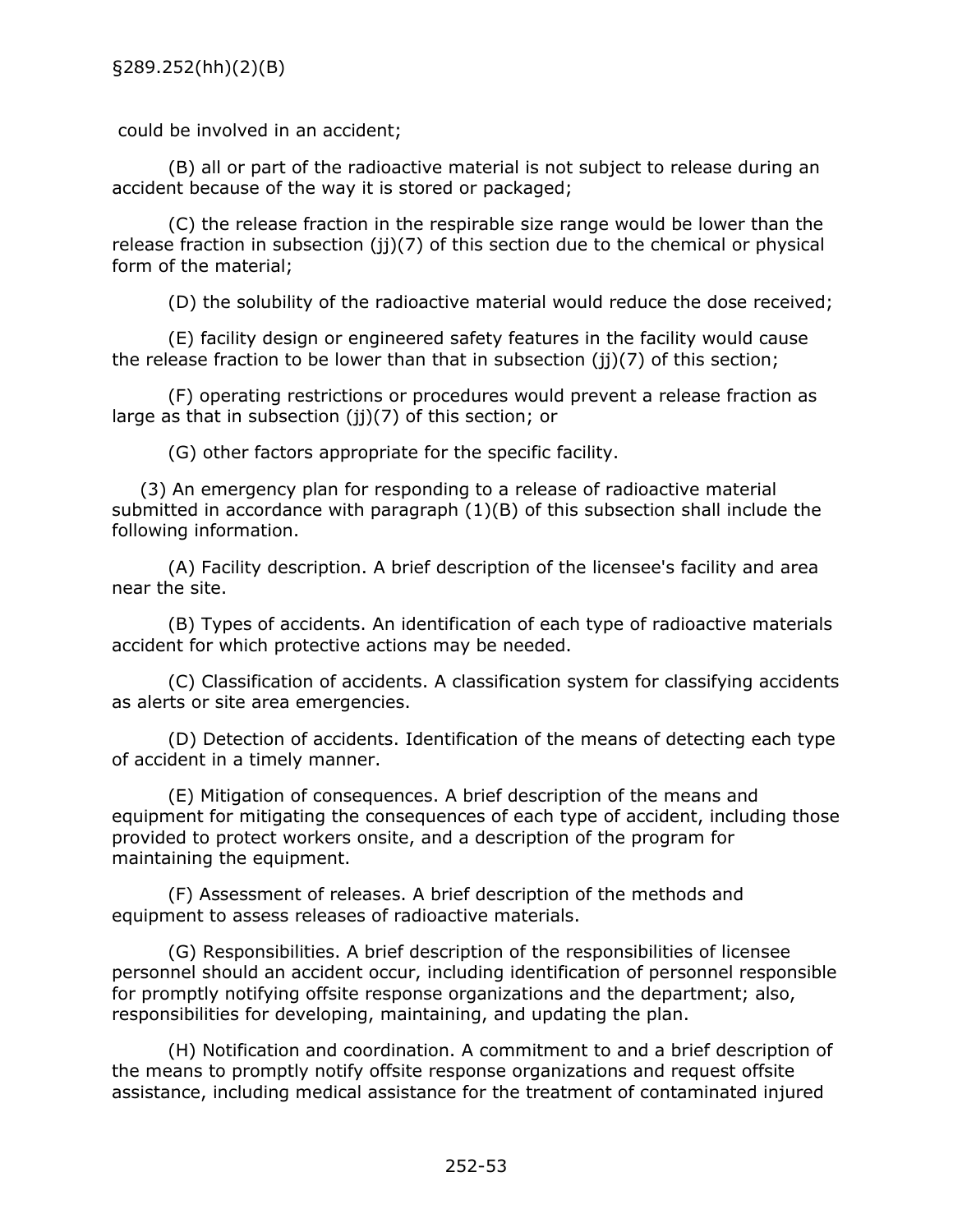onsite workers when appropriate. A control point shall be established. The notification and coordination shall be planned so that unavailability of some personnel, parts of the facility, and some equipment will not prevent the notification and coordination. The licensee shall also commit to notify the department immediately after notification of the appropriate offsite response organizations and not later than one hour after the licensee declares an emergency. These reporting requirements do not supersede or release licensees from complying with the requirements in accordance with the Emergency Planning and Community Right-to-Know-Act of 1986, Title III, Publication L. 99-499 or other state or federal reporting requirements.

(I) Information to be communicated. A brief description of the types of information on facility status, radioactive releases, and recommended protective actions, if necessary, to be given to offsite response organizations and to the department.

(J) Training. A brief description of the frequency, performance objectives, and plans for the training that the licensee will provide workers on how to respond to an emergency, including any special instructions and orientation tours the licensee would offer to fire, police, medical, and other emergency personnel. The training shall familiarize personnel with site-specific emergency procedures. Also, the training shall thoroughly prepare site personnel for their responsibilities in the event of accident scenarios postulated as most probable for the specific site, including the use of team training for such scenarios.

(K) Safe shutdown. A brief description of the means of restoring the facility to a safe condition after an accident.

(L) Exercises. Provisions for conducting quarterly communications checks with offsite response organizations at intervals not to exceed three months and biennial onsite exercises to test response to simulated emergencies. Communications checks with offsite response organizations shall include the check and update of all necessary telephone numbers. The licensee shall invite offsite response organizations to participate in the biennial exercises. Participation of offsite response organizations in biennial exercises, although recommended, is not required. Exercises shall use accident scenarios postulated as most probable for the specific site and the scenarios shall not be known to most exercise participants. The licensee shall critique each exercise using individuals not having direct implementation responsibility for the plan. Critiques of exercises shall evaluate the appropriateness of the plan, emergency procedures, facilities, equipment, training of personnel, and overall effectiveness of the response. Deficiencies found by the critiques shall be corrected.

(M) Hazardous chemicals. A certification that the applicant has met its responsibilities in accordance with the Emergency Planning and Community Rightto-Know Act of 1986, Title III, Publication L. 99-499, if applicable to the applicant's activities at the proposed place of use of the radioactive material.

(4) The licensee shall allow the offsite response organizations expected to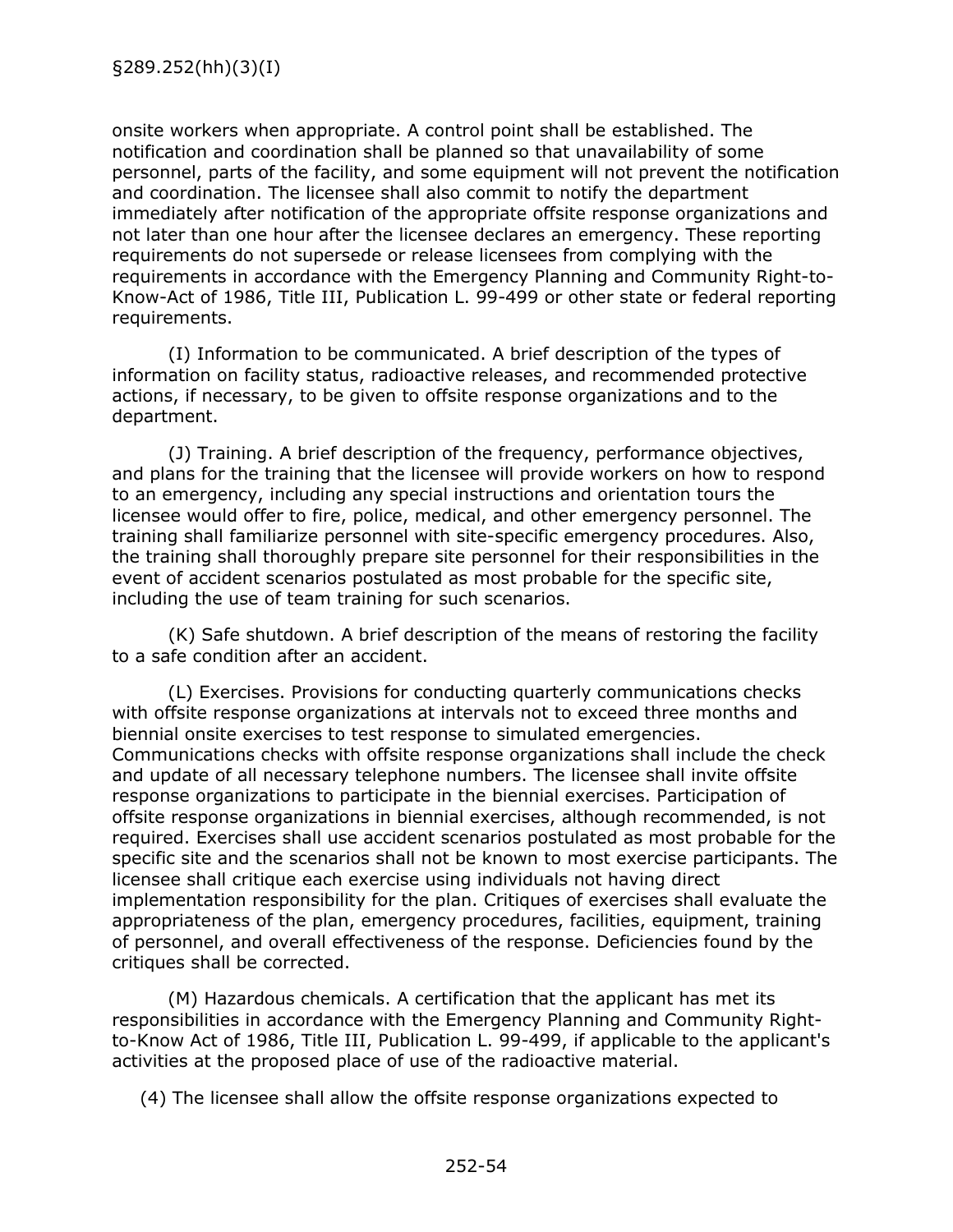respond in case of an accident 60 days to comment on the licensee's emergency plan before submitting it to the department. The licensee shall provide any comments received within the 60 days to the department with the emergency plan.

(ii) Physical protection of category 1 and category 2 quantities of radioactive material.

(1) Specific exemptions. A licensee that possesses radioactive waste that contains category 1 or category 2 quantities of radioactive material is exempt from the requirements of paragraphs  $(2) - (23)$  of this subsection, except that any radioactive waste that contains discrete sources, ion-exchange resins, or activated material that weighs less than 2,000 kilograms (4,409 pounds) is not exempt from the requirements of this subsection. The licensee shall implement the following requirements to secure the radioactive waste:

(A) use continuous physical barriers that allow access to the radioactive waste only through established access control points;

(B) use a locked door or gate with monitored alarm at the access control point;

(C) assess and respond to each actual or attempted unauthorized access to determine whether an actual or attempted theft, sabotage, or diversion occurred; and

(D) immediately notify the local law enforcement agency (LLEA) and request an armed response from the LLEA upon determination that there was an actual or attempted theft, sabotage, or diversion of the radioactive waste that contains category 1 or category 2 quantities of radioactive material.

(2) Personnel access authorization requirements for category 1 or category 2 quantities of radioactive material.

(A) General.

(i) Each licensee that possesses an aggregated quantity of radioactive material at or above the category 2 threshold shall establish, implement, and maintain its access authorization program in accordance with the requirements of this paragraph and paragraphs  $(3) - (8)$  of this subsection.

(ii) An applicant for a new license and each licensee that would become subject to the requirements of this paragraph and paragraphs (3) - (8) of this subsection upon application for modification of its license shall implement the requirements of this paragraph and paragraphs  $(3)$  -  $(8)$  of this subsection, as appropriate, before taking possession of an aggregated category 1 or category 2 quantity of radioactive material.

(iii) Any licensee that has not previously implemented the security orders or been subject to this paragraph and paragraphs  $(3)$  -  $(8)$  of this subsection shall implement the provisions of these paragraphs before aggregating radioactive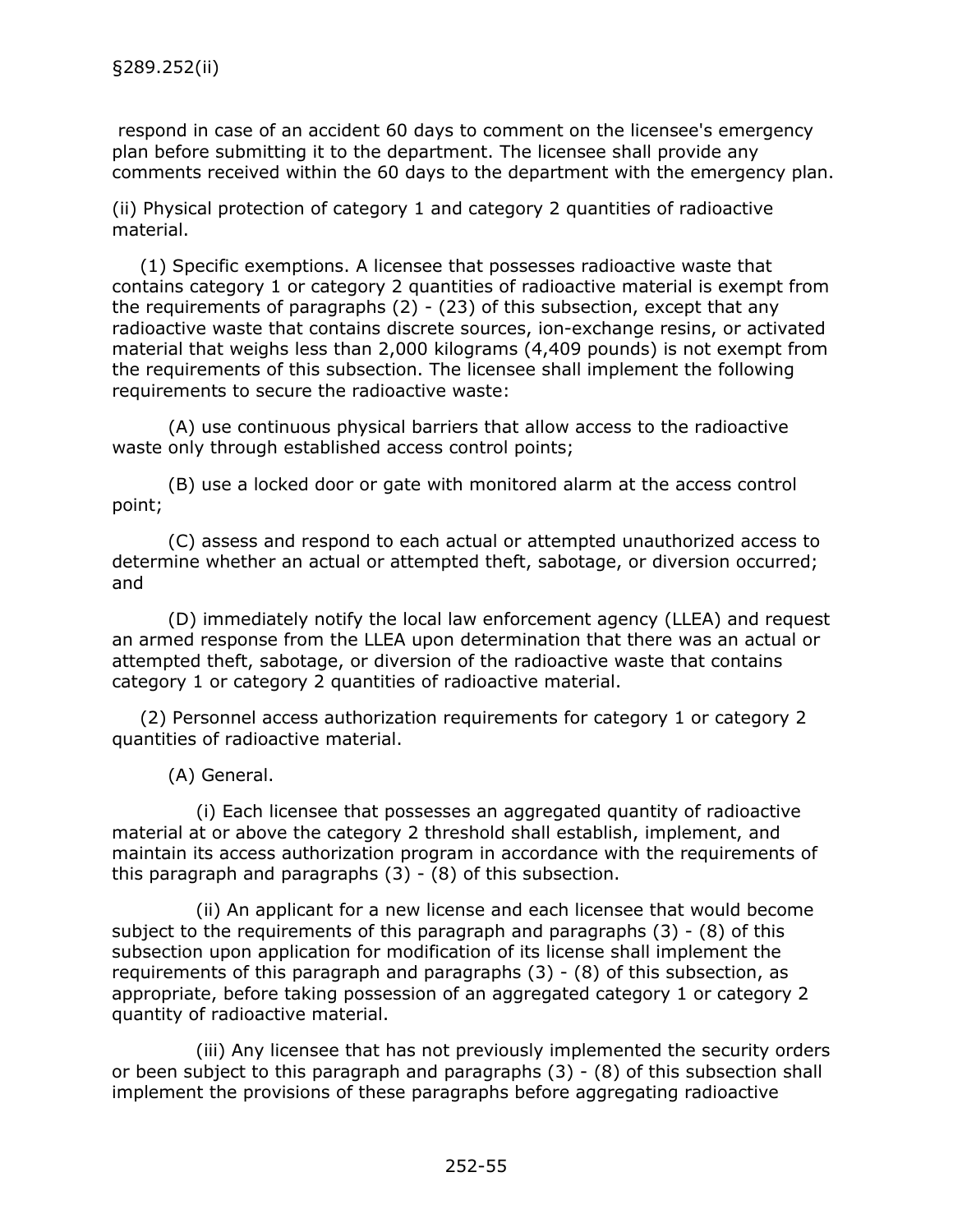material to a quantity that equals or exceeds the category 2 threshold.

(B) General performance objective. The licensee's access authorization program must ensure that the individuals specified in subparagraph (C)(i) of this paragraph are trustworthy and reliable.

(C) Applicability.

(i) Licensees shall subject the following individuals to an access authorization program:

(I) any individual whose assigned duties require unescorted access to category 1 or category 2 quantities of radioactive material or to any device that contains the radioactive material; and

(II) reviewing officials.

(ii) Licensees need not subject the categories of individuals listed in paragraph  $(6)(A)(i)$  - (xiii) of this subsection to the investigation elements of the access authorization program.

(iii) Licensees shall approve for unescorted access to category 1 or category 2 quantities of radioactive material only those individuals with job duties that require unescorted access to category 1 or category 2 quantities of radioactive material.

(iv) Licensees may include individuals needing access to safeguards information-modified handling in accordance with Title 10, CFR, Part 73, in the access authorization program under this paragraph and paragraphs (3) - (8) of this subsection.

(3) Access authorization program requirements.

(A) Granting unescorted access authorization.

(i) Licensees shall implement the requirements of paragraph (2), this paragraph, and paragraphs (4) - (8) of this subsection for granting initial or reinstated unescorted access authorization.

(ii) Individuals who have been determined to be trustworthy and reliable shall also complete the security training required by paragraph (10)(C) of this subsection before being allowed unescorted access to category 1 or category 2 quantities of radioactive material.)

(B) Reviewing officials.

(i) Reviewing officials are the only individuals who may make trustworthiness and reliability determinations that allow individuals to have unescorted access to category 1 or category 2 quantities of radioactive materials possessed by the licensee.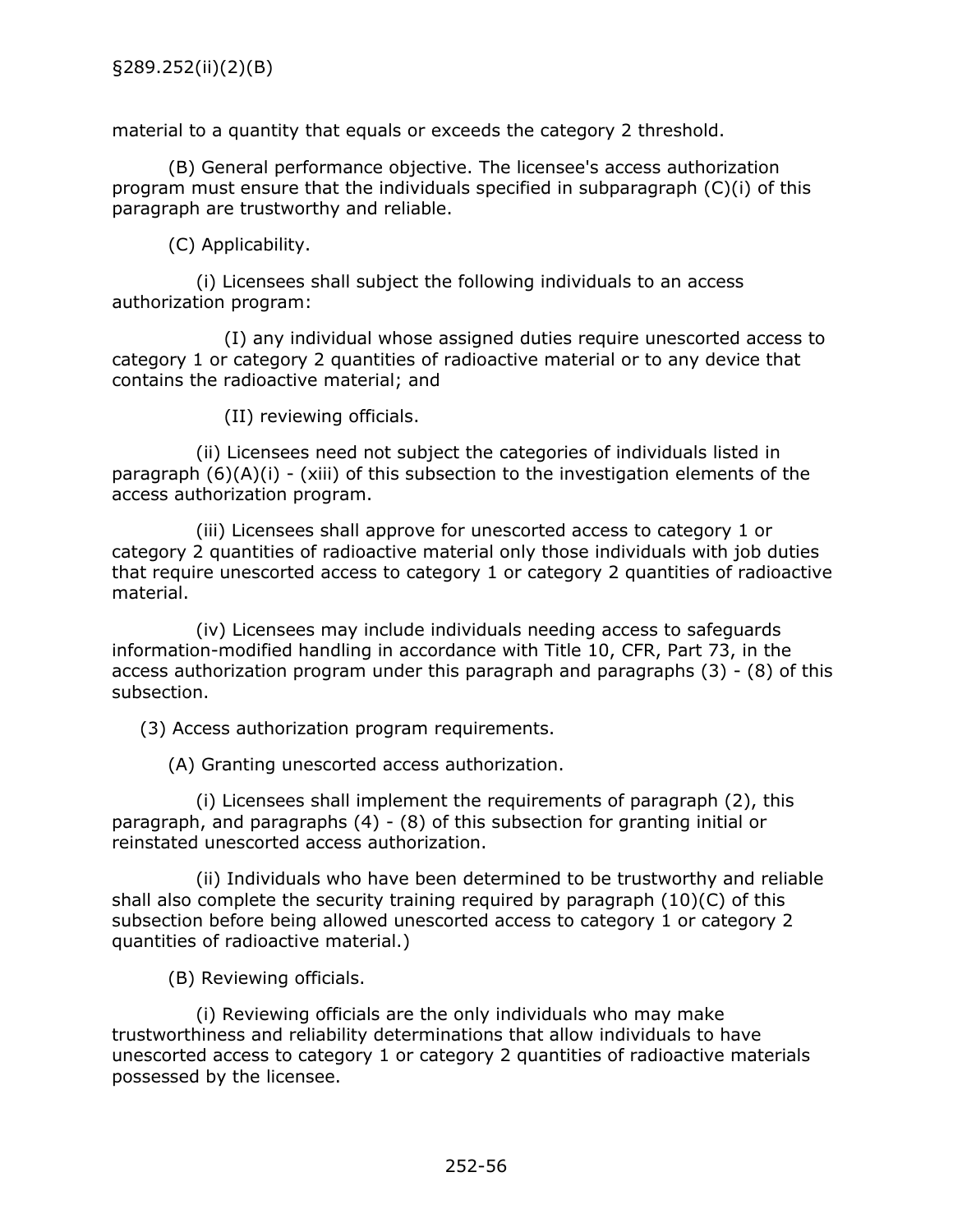(ii) Each licensee shall name one or more individuals to be reviewing officials. After completing the background investigation on the reviewing official, the licensee shall provide to the department under oath or affirmation, a certification that the reviewing official is deemed trustworthy and reliable by the licensee. The fingerprints of the named reviewing official must be taken by a law enforcement agency, federal or state agencies that provide fingerprinting services to the public, or commercial fingerprinting services authorized by a state to take fingerprints. The licensee shall recertify that the reviewing official is deemed trustworthy and reliable every 10 years in accordance with  $paragnch (4)(C)$  of this subsection.

(iii) Reviewing officials must be permitted to have unescorted access to category 1 or category 2 quantities of radioactive materials or access to safeguards information or safeguards information-modified handling, if the licensee possesses safeguards information or safeguards information-modified handling.

(iv) Reviewing officials cannot approve other individuals to act as reviewing officials.

(v) A reviewing official does not need to undergo a new background investigation before being named by the licensee as the reviewing official if:

(I) the individual has undergone a background investigation that included fingerprinting and a Federal Bureau of Investigation (FBI) criminal history records check and has been determined to be trustworthy and reliable by the licensee; or

(II) the individual is subject to a category listed in paragraph  $(6)(A)$  of this subsection.

(C) Informed consent.

(i) Licensees may not initiate a background investigation without the informed and signed consent of the subject individual. This consent must include authorization to share personal information with other individuals or organizations as necessary to complete the background investigation. Before a final adverse determination, the licensee shall provide the individual with an opportunity to correct any inaccurate or incomplete information that is developed during the background investigation. Licensees do not need to obtain signed consent from those individuals that meet the requirements of paragraph (4)(B) of this subsection. A signed consent must be obtained before any reinvestigation.

(ii) The subject individual may withdraw his or her consent at any time. Licensees shall inform the individual that:

(I) if an individual withdraws his or her consent, the licensee may not initiate any elements of the background investigation that were not in progress at the time the individual withdrew his or her consent; and

(II) the withdrawal of consent for the background investigation is sufficient cause for denial or termination of unescorted access authorization.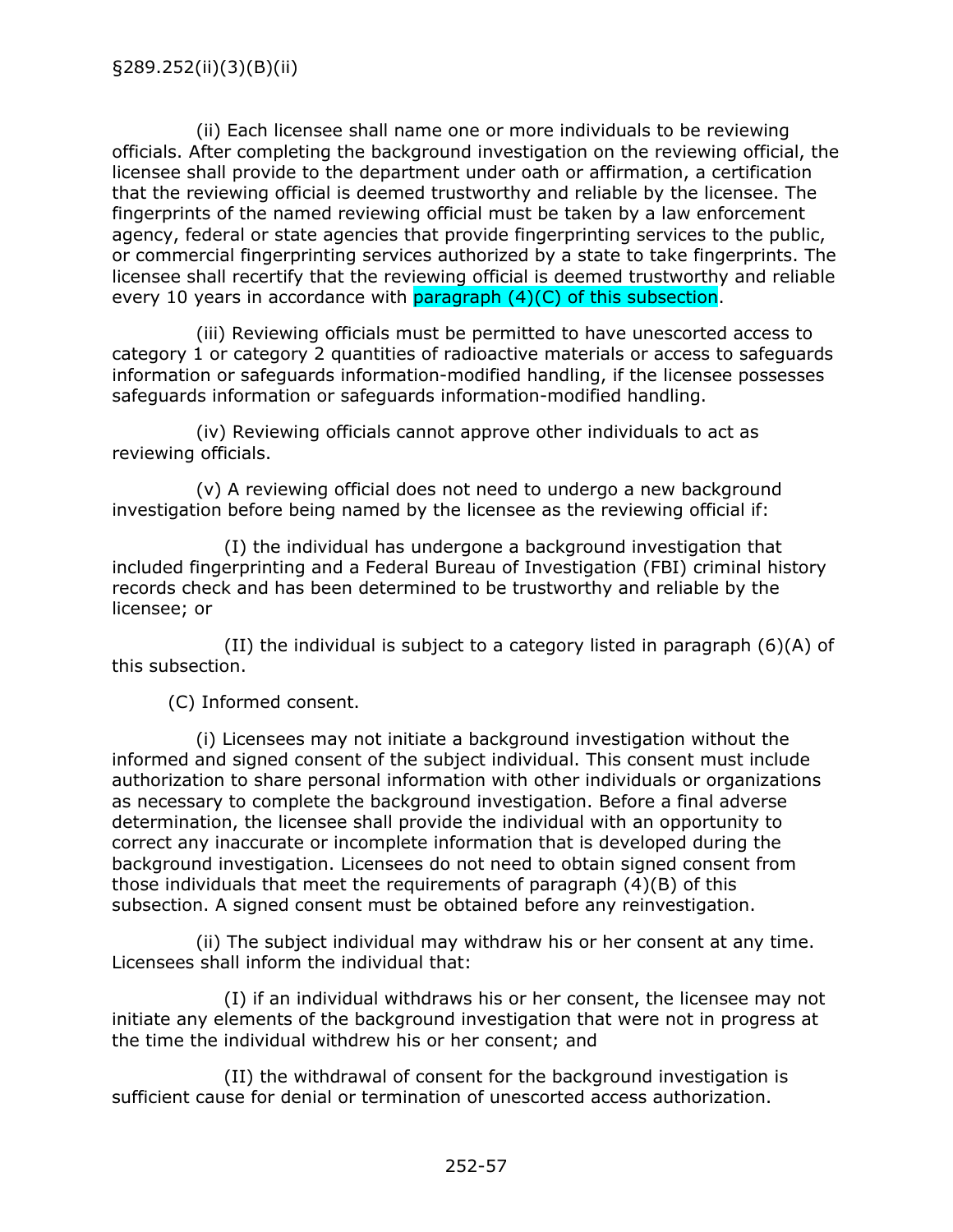(D) Personal history disclosure. Any individual who is applying for unescorted access authorization shall disclose the personal history information that is required by the licensee's access authorization program for the reviewing official to make a determination of the individual's trustworthiness and reliability. Refusal to provide, or the falsification of, any personal history information required by paragraph (2), this paragraph, and paragraphs  $(4) - (8)$  of this subsection is sufficient cause for denial or termination of unescorted access.

(E) Determination basis.

(i) The reviewing official shall determine whether to permit, deny, unfavorably terminate, maintain, or administratively withdraw an individual's unescorted access authorization based on an evaluation of all of the information collected to meet the requirements of paragraph (2), this paragraph, and paragraphs (4) - (8) of this subsection.

(ii) The reviewing official may not permit any individual to have unescorted access until the reviewing official has evaluated all of the information collected to meet the requirements of paragraph (2), this paragraph, and paragraphs (4) - (8) of this subsection and determined that the individual is trustworthy and reliable. The reviewing official may deny unescorted access to any individual based on information obtained at any time during the background investigation.

(iii) The licensee shall document the basis for concluding whether or not there is reasonable assurance that an individual is trustworthy and reliable.

(iv) The reviewing official may terminate or administratively withdraw an individual's unescorted access authorization based on information obtained after the background investigation has been completed and the individual granted unescorted access authorization.

(v) Licensees shall maintain a list of persons currently approved for unescorted access authorization. When a licensee determines that a person no longer requires unescorted access or meets the access authorization requirement, the licensee shall:

(I) remove the person from the approved list as soon as possible, but no later than 7 working days; and

(II) take prompt measures to ensure that the individual is unable to have unescorted access to the material.

(F) Procedures. Licensees shall develop, implement, and maintain written procedures for implementing the access authorization program. The procedures must:

(i) include provisions for the notification of individuals who are denied unescorted access;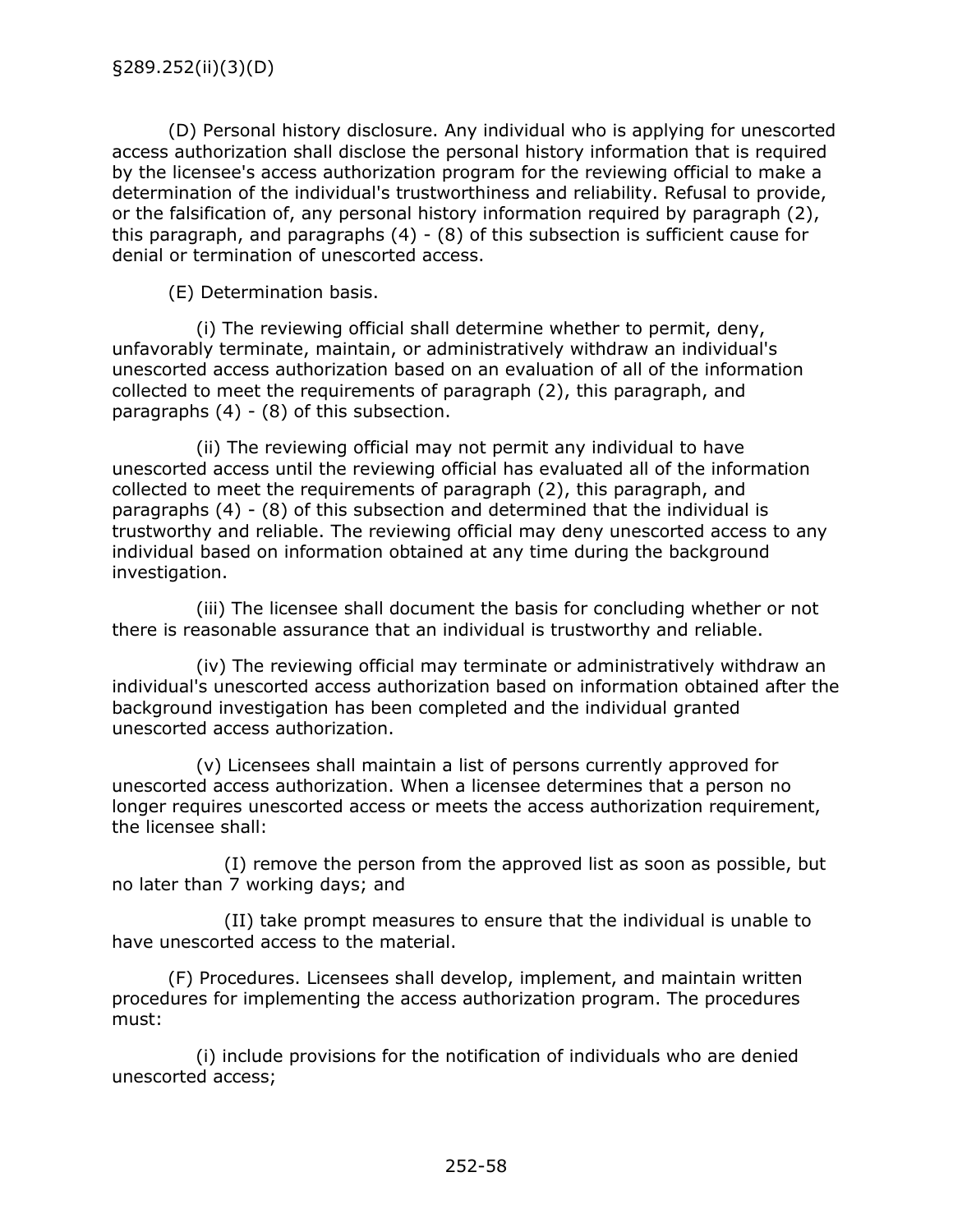(ii) include provisions for the review, at the request of the affected individual, of a denial or termination of unescorted access authorization; and

(iii) contain a provision to ensure that the individual is informed of the grounds for the denial or termination of unescorted access authorization and allow the individual an opportunity to provide additional relevant information.

(G) Right to correct and complete information.

(i) Before any final adverse determination, licensees shall provide each individual subject to paragraph  $(2)$ , this paragraph, and paragraphs  $(4)$  -  $(8)$  of this subsection with the right to complete, correct, and explain information obtained as a result of the licensee's background investigation. Confirmation of receipt by the individual of this notification must be maintained by the licensee for inspection by the department in accordance with subsection (mm) of this section.

(ii) If, after reviewing his or her criminal history record, an individual believes that it is incorrect or incomplete in any respect and wishes to change, correct, update, or explain anything in the record, the individual may initiate challenge procedures. These procedures include direct application by the individual challenging the record to the law enforcement agency that contributed the questioned information or a direct challenge as to the accuracy or completeness of any entry on the criminal history record to the Federal Bureau of Investigation, Criminal Justice Information Services (CJIS) Division, ATTN: SCU, Mod. D-2, 1000 Custer Hollow Road, Clarksburg, WV 26306 as set forth in Title 28, CFR, §§16.30 - 16.34. In the latter case, the FBI will forward the challenge to the agency that submitted the data, and will request that the agency verify or correct the challenged entry. Upon receipt of an official communication directly from the agency that contributed the original information, the FBI Identification Division makes any changes necessary in accordance with the information supplied by that agency. Licensees shall provide at least 10 days for an individual to initiate action to challenge the results of an FBI criminal history records check after the record being made available for his or her review. The licensee may make a final adverse determination based upon the criminal history records only after receipt of the FBI's confirmation or correction of the record.

(H) Records. The licensee shall make, maintain, and retain the following records/documents for inspection by the department in accordance with subsection (mm) of this section. The licensee shall maintain superseded versions or portions of the following records/documents for inspection by the department in accordance with subsection (mm) of this section:

(i) documentation regarding the trustworthiness and reliability of individual employees;

(ii) a copy of the current access authorization program procedures; and

(iii) the current list of persons approved for unescorted access authorization.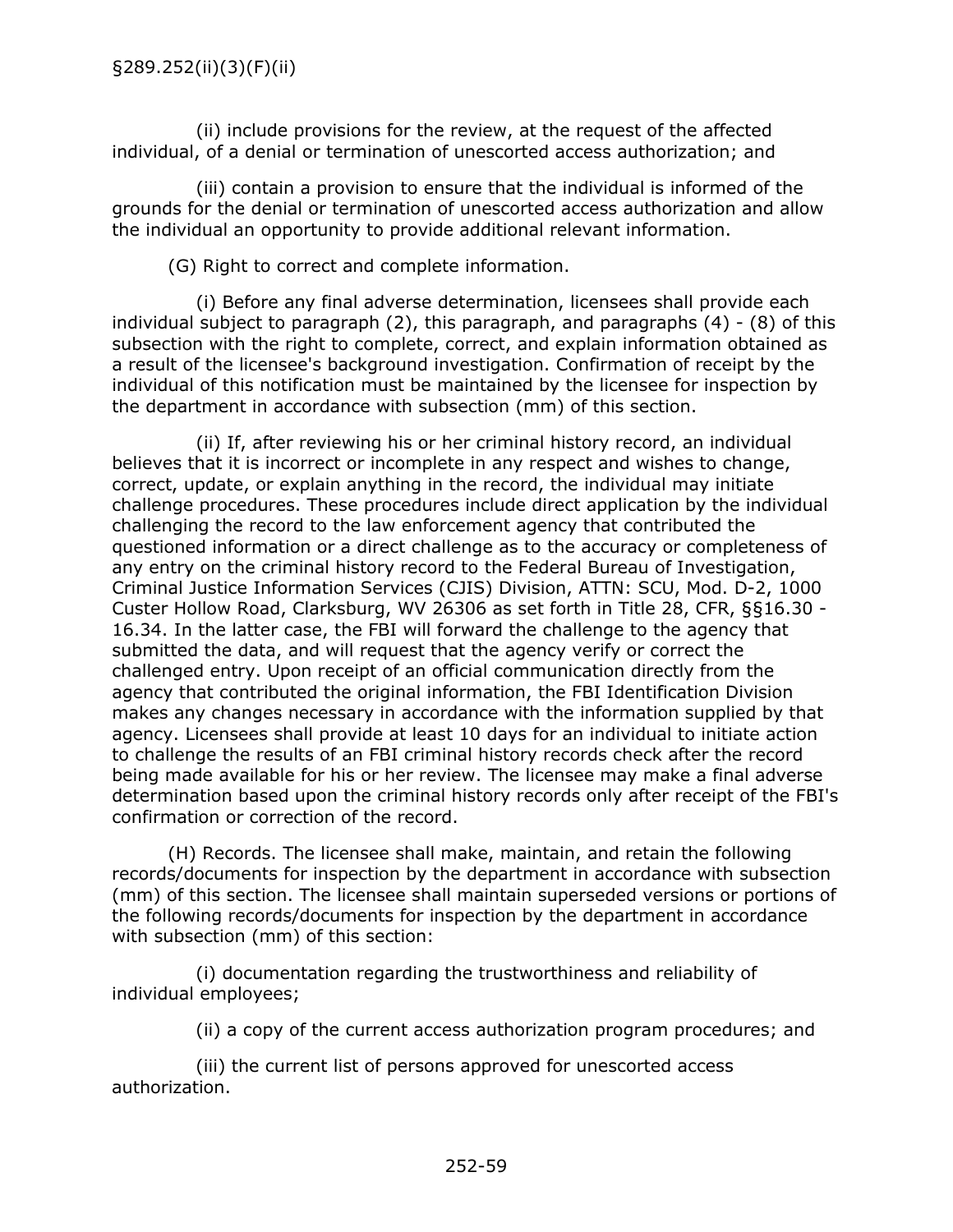(4) Background investigations.

(A) Initial investigation. Before allowing an individual unescorted access to category 1 or category 2 quantities of radioactive material or to the devices that contain the material, licensees shall complete a background investigation of the individual seeking unescorted access authorization. The scope of the investigation must encompass at least the seven years preceding the date of the background investigation or since the individual's eighteenth birthday, whichever is shorter. The background investigation must include at a minimum:

(i) fingerprinting and an FBI identification and criminal history records check in accordance with paragraph (5) of this subsection;

(ii) verification of true identity. Licensees shall:

(I) verify the true identity of the individual who is applying for unescorted access authorization to ensure that the applicant is who he or she claims to be;

(II) review official identification documents (e.g., driver's license; passport; government identification; certificate of birth issued by the state, province, or country of birth) and compare the documents to personal information data provided by the individual to identify any discrepancy in the information;

(III) document the type, expiration, and identification number of the identification document, or maintain a photocopy of identifying documents on file in accordance with paragraph (7) of this subsection;

(IV) certify in writing that the identification was properly reviewed;

and

(V) maintain the certification and all related documents for inspection by the department in accordance with subsection (mm) of this section;

(iii) employment history verification. Licensees shall:

(I) complete an employment history verification, including military history; and

(II) verify the individual's employment with each previous employer for the most recent 7 years before the date of application;

(iv) verification of education. Licensees shall verify that the individual participated in the education process during the claimed period;

(v) character and reputation determination. Licensees shall complete reference checks to determine the character and reputation of the individual who has applied for unescorted access authorization. Unless other references are not available, reference checks may not be conducted with any person who is known to be a close member of the individual's family, including the individual's spouse, parents, siblings, or children, or any individual who resides in the individual's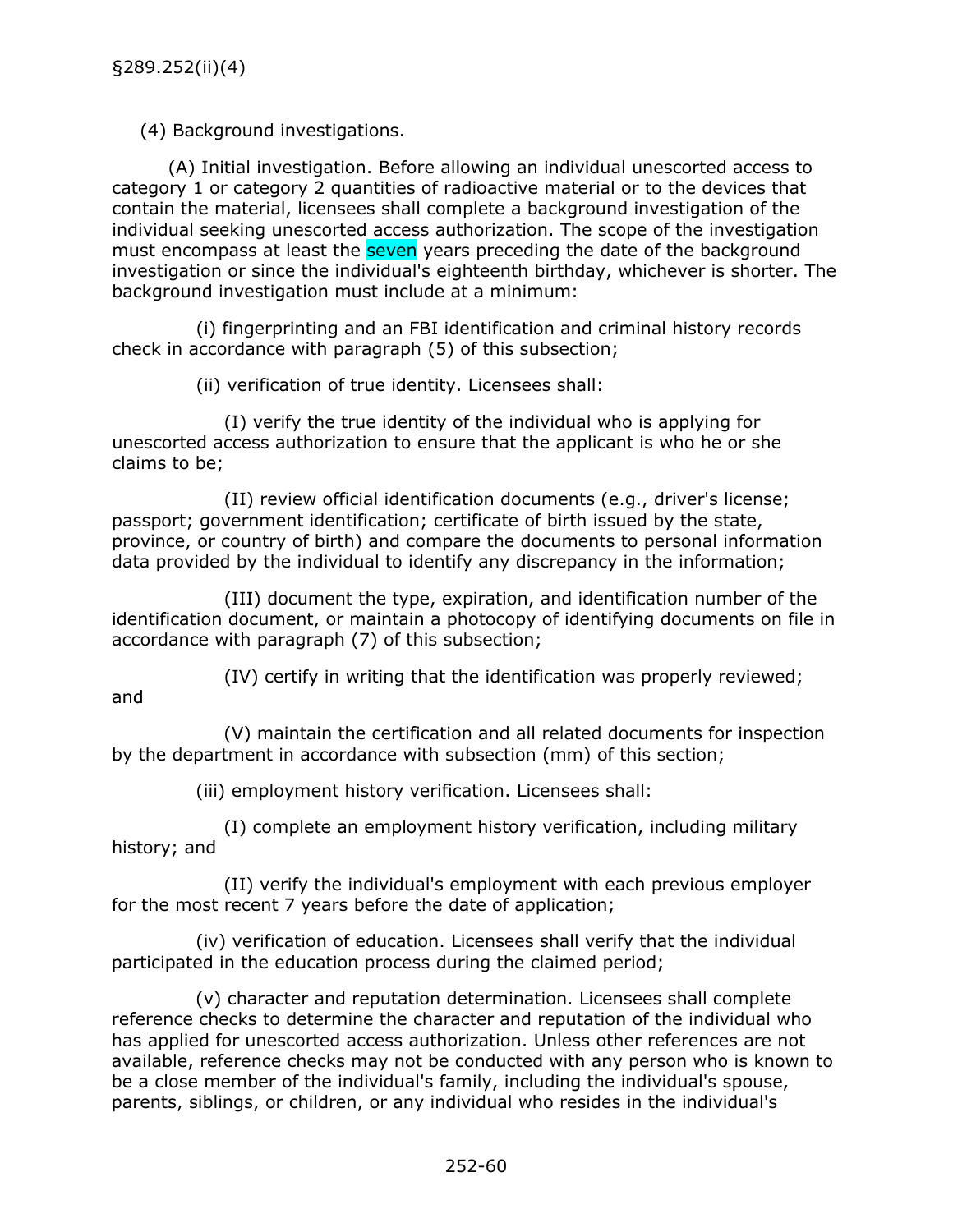permanent household. Reference checks as specified in paragraphs (2) and (3), this paragraph, and paragraphs (5) - (8) of this subsection must be limited to whether the individual has been and continues to be trustworthy and reliable;

(vi) the licensee shall also, to the extent possible, obtain independent information to corroborate that provided by the individual (e.g., seek references not supplied by the individual); and

(vii) if a previous employer, educational institution, or any other entity with which the individual claims to have been engaged fails to provide information or indicates an inability or unwillingness to provide information within a time frame deemed appropriate by the licensee but at least after 10 business days of the request or if the licensee is unable to reach the entity, the licensee shall document the refusal, unwillingness, or inability in the record of investigation; and attempt to obtain the information from an alternate source.

(B) Grandfathering.

(i) Individuals who have been determined to be trustworthy and reliable for unescorted access to category 1 or category 2 quantities of radioactive material as specified in the fingerprint orders may continue to have unescorted access to category 1 and category 2 quantities of radioactive material without further investigation. These individuals shall be subject to the reinvestigation requirement.

(ii) Individuals who have been determined to be trustworthy and reliable in accordance with Title 10, CFR, Part 73, or the security orders for access to safeguards information, safeguards information-modified handling, or risksignificant material may have unescorted access to category 1 and category 2 quantities of radioactive material without further investigation. The licensee shall document that the individual was determined to be trustworthy and reliable under Title 10, CFR, Part 73, or a security order. Security order, in this context, refers to any order that was issued by the NRC that required fingerprints and an FBI criminal history records check for access to safeguards information, safeguards informationmodified handling, or risk significant material such as special nuclear material or large quantities of uranium hexafluoride. These individuals shall be subject to the reinvestigation requirement.

(C) Reinvestigations. Licensees shall conduct a reinvestigation every 10 years for any individual with unescorted access to category 1 or category 2 quantities of radioactive material. The reinvestigation shall consist of fingerprinting and an FBI identification and criminal history records check in accordance with paragraph (5) of this subsection. The reinvestigations must be completed within 10 years of the date on which these elements were last completed.

(5) Requirements for criminal history records checks of individuals granted unescorted access to category 1 or category 2 quantities of radioactive material.

(A) General performance objective and requirements.

(i) Except for those individuals listed in paragraph (6) of this subsection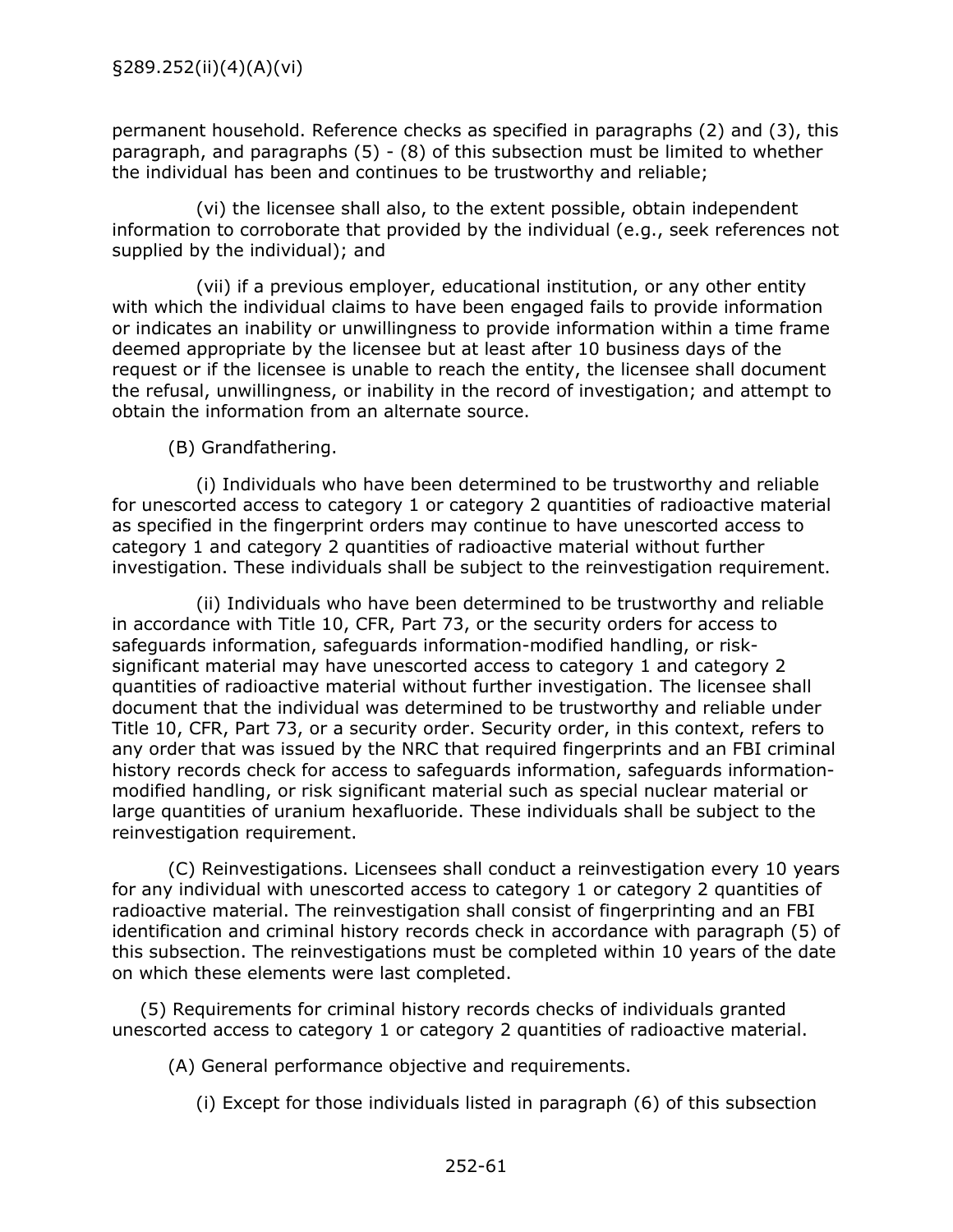and those individuals grandfathered under paragraph (4)(B) of this subsection, each licensee subject to the requirements of paragraphs (2) - (4), this paragraph, and paragraphs  $(6) - (8)$  of this subsection shall:

(I) fingerprint each individual who is to be permitted unescorted access to category 1 or category 2 quantities of radioactive material;

(II) transmit all collected fingerprints to the NRC for transmission to the FBI; and

(III) use the information received from the FBI as part of the required background investigation to determine whether to grant or deny further unescorted access to category 1 or category 2 quantities of radioactive materials for that individual.

(ii) The licensee shall notify each affected individual that his or her fingerprints will be used to secure a review of his or her criminal history record, and shall inform him or her of the procedures for revising the record or adding explanations to the record.

(iii) Fingerprinting is not required if a licensee is reinstating an individual's unescorted access authorization to category 1 or category 2 quantities of radioactive materials if:

(I) the individual returns to the same facility that granted unescorted access authorization within 365 days of the termination of his or her unescorted access authorization; and

(II) the previous access was terminated under favorable conditions.

(iv) Fingerprints do not need to be taken if an individual who is an employee of a licensee, contractor, manufacturer, or supplier has been granted unescorted access to category 1 or category 2 quantities of radioactive material, access to safeguards information, or safeguards information-modified handling by another licensee, based upon a background investigation conducted in accordance with paragraphs  $(2) - (4)$ , this paragraph, and paragraphs  $(6) - (8)$  of this subsection, the fingerprint orders, or Title 10, CFR, Part 73. An existing criminal history records check file may be transferred to the licensee asked to grant unescorted access in accordance with the requirements of paragraph (7)(C) of this subsection.

(v) Licensees shall use the information obtained as part of a criminal history records check solely for the purpose of determining an individual's suitability for unescorted access authorization to category 1 or category 2 quantities of radioactive materials, access to safeguards information, or safeguards informationmodified handling.

## (B) Prohibitions.

(i) Licensees may not base a final determination to deny an individual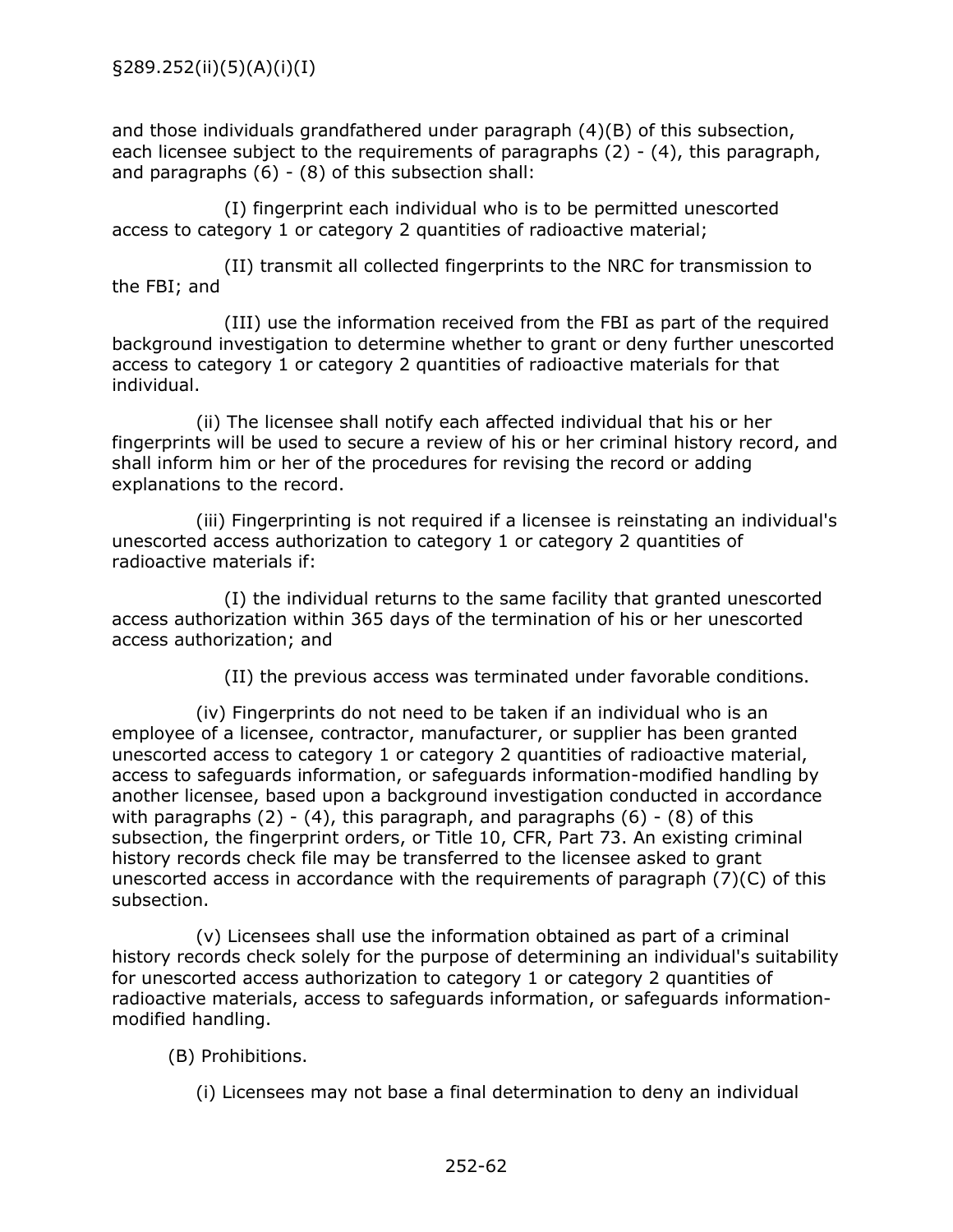unescorted access authorization to category 1 or category 2 quantities of radioactive material solely on the basis of information received from the FBI involving:

(I) an arrest more than one year old for which there is no information of the disposition of the case; or

(II) an arrest that resulted in dismissal of the charge or an acquittal.

(ii) Licensees may not use information received from a criminal history records check obtained under paragraphs (2) - (4), this paragraph, and paragraphs (6) - (8) of this subsection in a manner that would infringe upon the rights of any individual under the First Amendment to the Constitution of the United States, nor shall licensees use the information in any way that would discriminate among individuals on the basis of race, religion, national origin, gender, or age.

(C) Procedures for processing of fingerprint checks.

(i) For the purpose of complying with paragraphs  $(2) - (4)$ , this paragraph, and paragraphs (6) - (8) of this subsection, licensees shall use an appropriate method listed in Title 10, CFR, §37.7, to submit to the U.S. Nuclear Regulatory Commission, Director, Division of Physical and Cyber Security Policy, 11545 Rockville Pike, ATTN: Criminal History Program/Mail Stop T-07D04M, 11545 Rockville Pike, Rockville, Maryland 20852, one completed, legible standard fingerprint card (Form FD-258, ORIMDNRCOOOZ), electronic fingerprint scan or, where practicable, other fingerprint record for each individual requiring unescorted access to category 1 or category 2 quantities of radioactive material. Copies of these forms may be obtained by emailing *MAILSVS.Resource@nrc.gov.* Guidance on submitting electronic fingerprints can be found at https://www.nrc.gov/security/chp.html*.*

(ii) Fees for the processing of fingerprint checks are due upon application. Licensees shall submit payment with the application for the processing of fingerprints through corporate check, certified check, cashier's check, money order, or electronic payment, made payable to "U.S. NRC." (For guidance on making electronic payments, contact the Division of Physical and Cyber Security Policy by emailing *Crimhist.Resource@nrc.gov*.) Combined payment for multiple applications is acceptable. The NRC publishes the amount of the fingerprint check application fee on the NRC's public website. (To find the current fee amount, go to the Licensee Criminal History Records Checks & Firearms Background Check information page at https://www.nrc.gov/security/chp.html and see the link for How do I determine how much to pay for the request?).

(iii) The NRC will forward to the submitting licensee all data received from the FBI as a result of the licensee's application(s) for criminal history records checks.

(6) Relief from fingerprinting, identification, and criminal history records checks and other elements of background investigations for designated categories of individuals permitted unescorted access to certain radioactive materials.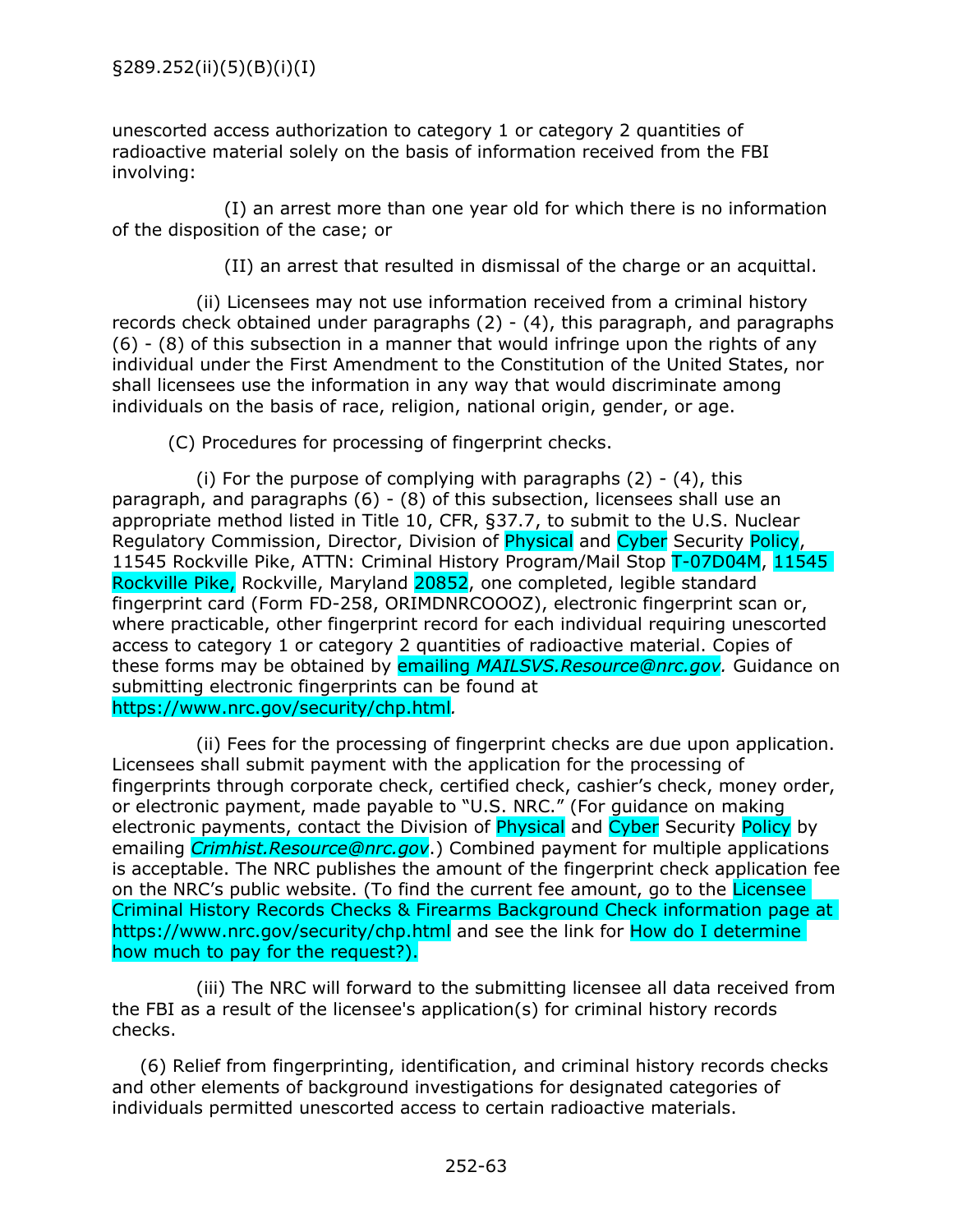(A) Fingerprinting, and the identification and criminal history records checks required by Section 149 of the Atomic Energy Act of 1954, as amended, and other elements of the background investigation are not required for the following individuals before granting unescorted access to category 1 or category 2 quantities of radioactive materials:

(i) an employee of the NRC or of the Executive Branch of the U.S. Government who has undergone fingerprinting for a prior U.S. Government criminal history records check;

(ii) a member of Congress;

(iii) an employee of a member of Congress or Congressional committee who has undergone fingerprinting for a prior U.S. Government criminal history records check;

(iv) the governor of a state or his or her designated state employee representative;

(v) federal, state, or local law enforcement personnel;

(vi) state radiation control program directors and state homeland security advisors or their designated state employee representatives;

(vii) agreement state employees conducting security inspections on behalf of the NRC under an agreement executed as specified in  $\S 274.1$  of the Atomic Energy Act;

(viii) representatives of the International Atomic Energy Agency (IAEA) engaged in activities associated with the U.S./IAEA Safeguards Agreement who have been certified by the NRC;

(ix) emergency response personnel who are responding to an emergency;

(x) commercial vehicle drivers for road shipments of category 1 and category 2 quantities of radioactive material;

(xi) package handlers at transportation facilities such as freight terminals and railroad yards;

(xii) any individual who has an active federal security clearance, provided that he or she makes available the appropriate documentation. Written confirmation from the agency/employer that granted the federal security clearance or reviewed the criminal history records check must be provided to the licensee. The licensee shall maintain this documentation for inspection by the department in accordance with subsection (mm) of this section; and

(xiii) any individual employed by a service provider licensee for which the service provider licensee has conducted the background investigation for the individual and approved the individual for unescorted access to category 1 or category 2 quantities of radioactive material. Written verification from the service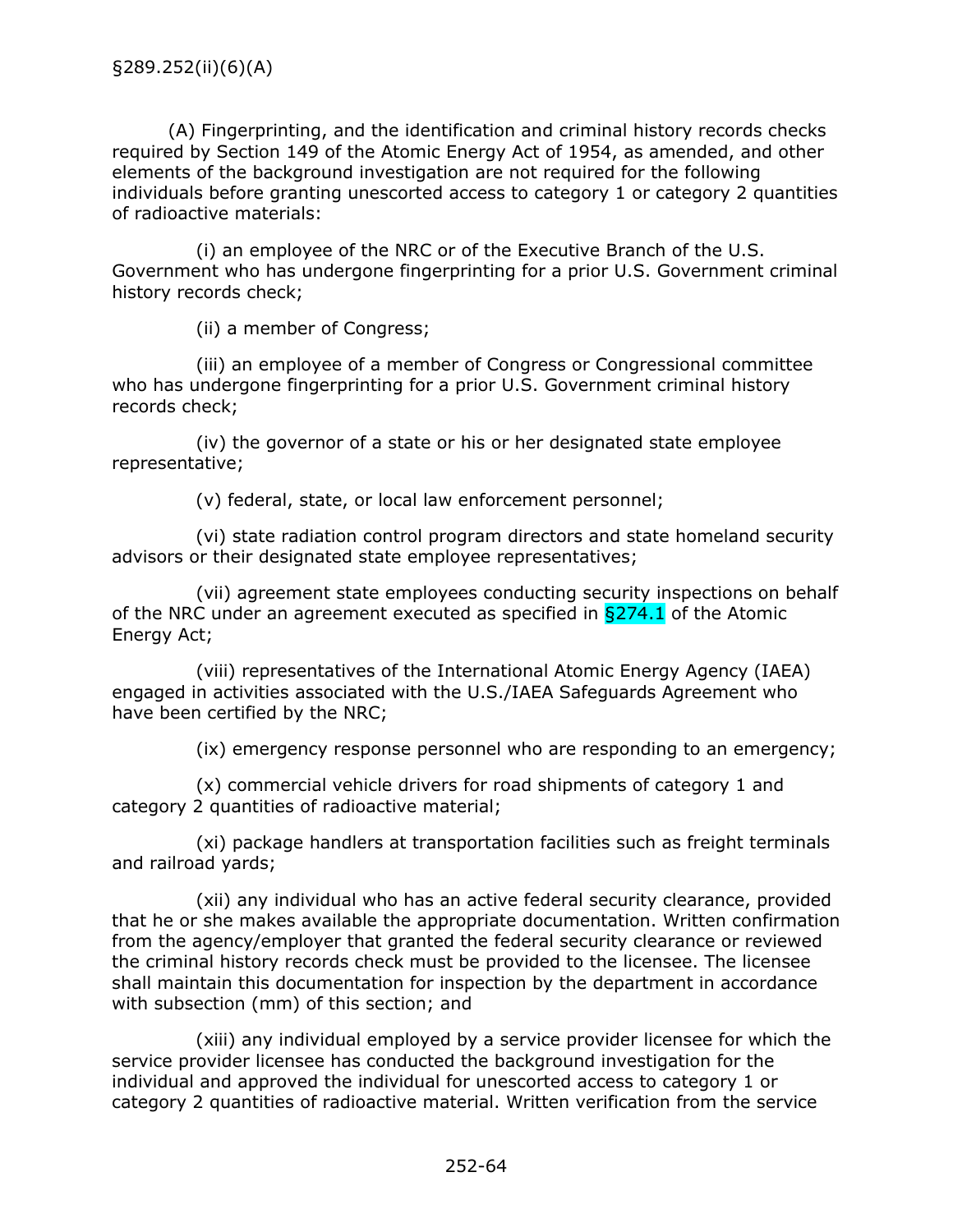provider must be provided to the licensee. The licensee shall maintain and retain the documentation for inspection by the department in accordance with subsection (mm) of this section.

(B) Fingerprinting, and the identification and criminal history records checks required by Section 149 of the Atomic Energy Act of 1954, as amended, are not required for an individual who has had a favorably adjudicated U.S. Government criminal history records check within the last 5 years, under a comparable U.S. Government program involving fingerprinting and an FBI identification and criminal history records check provided that he or she makes available the appropriate documentation. Written confirmation from the agency/employer that reviewed the criminal history records check must be provided to the licensee. The licensee shall maintain this documentation for inspection by the department in accordance with subsection (mm) of this section. These programs include:

(i) National Agency Check;

(ii) Transportation Worker Identification Credentials (TWIC) under Title 49, CFR, Part 1572;

(iii) Bureau of Alcohol, Tobacco, Firearms, and Explosives background check and clearances under Title 27, CFR, Part 555;

(iv) Health and Human Services security risk assessments for possession and use of select agents and toxins under Title 42, CFR, Part 73;

(v) Hazardous Material security threat assessment for hazardous material endorsement to commercial driver's license under Title 49, CFR, Part 1572; and

(vi) Customs and Border Protection's Free and Secure Trade (FAST) Program.

(7) Protection of information.

(A) Each licensee who obtains background information on an individual under paragraphs (2) - (6), this paragraph, or paragraph (8) of this subsection shall establish and maintain a system of files and written procedures for protection of the record and the personal information from unauthorized disclosure.

(B) The licensee may not disclose the record or personal information collected and maintained to persons other than the subject individual, his or her representative, or to those who have a need to have access to the information in performing assigned duties in the process of granting or denying unescorted access to category 1 or category 2 quantities of radioactive material, safeguards information, or safeguards information-modified handling. No individual authorized to have access to the information may disseminate the information to any other individual who does not have a need to know.

(C) The personal information obtained on an individual from a background investigation may be provided to another licensee: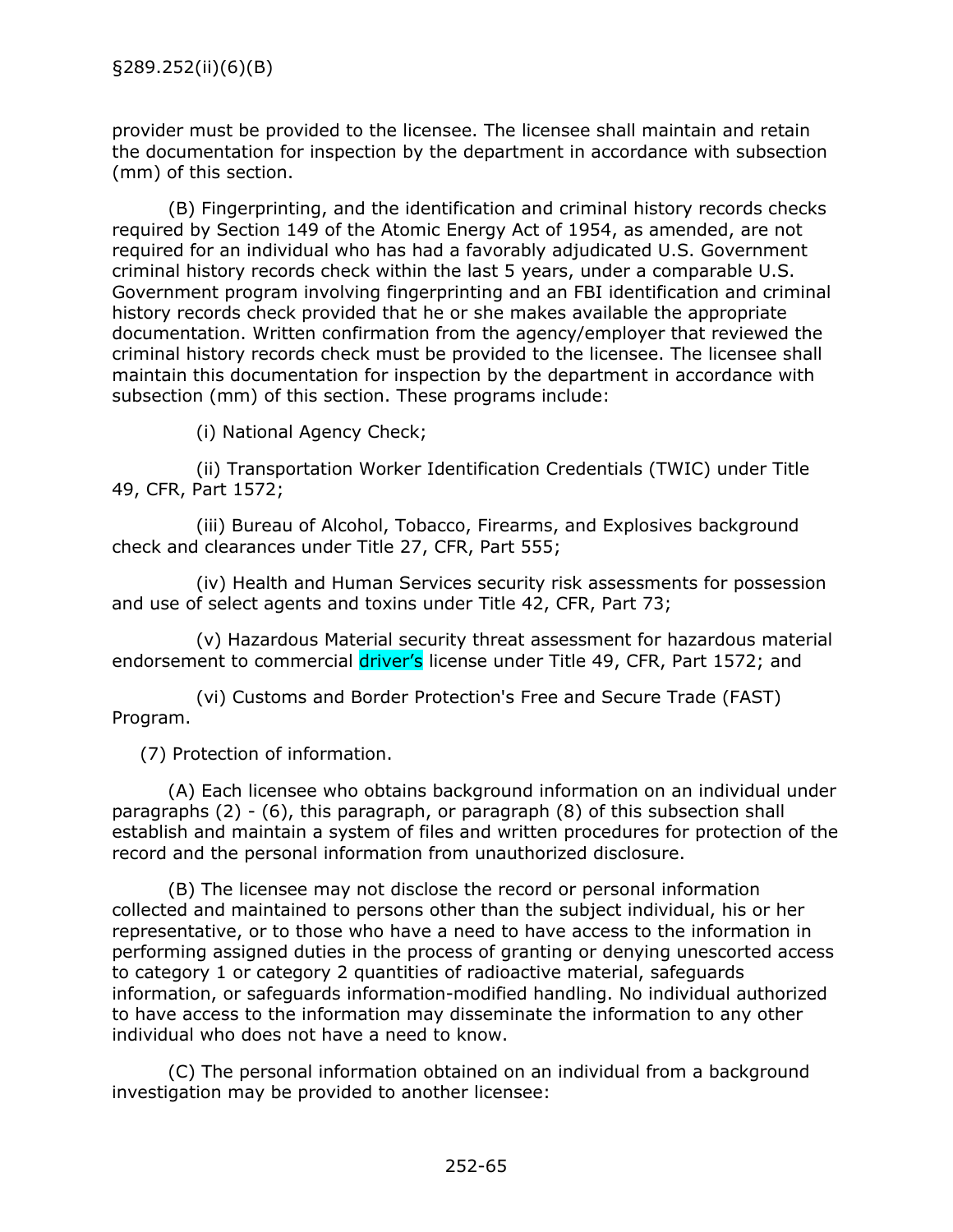(i) upon the individual's written request to the licensee holding the data to disseminate the information contained in his or her file; and

(ii) the recipient licensee verifies information such as name, date of birth, social security number, gender, and other applicable physical characteristics.

(D) The licensee shall make background investigation records obtained under paragraphs (2) - (6), this paragraph, and paragraph (8) of this subsection available for examination by an authorized representative of the department to determine compliance with the regulations and laws.

(E) The licensee shall maintain all fingerprint and criminal history records on an individual (including data indicating no record) received from the FBI, or a copy of these records if the individual's file has been transferred, for inspection by the department in accordance with subsection (mm) of this section.

(8) Access authorization program review.

(A) Each licensee shall be responsible for the continuing effectiveness of the access authorization program. Each licensee shall ensure that access authorization programs are reviewed to confirm compliance with the requirements of paragraphs (2) - (7) and this paragraph of this subsection and that comprehensive actions are taken to correct any noncompliance that is identified. The review program shall evaluate all program performance objectives and requirements. Each licensee shall review the access program content and implementation at least every 12 months.

(B) The results of the reviews, along with any recommendations, must be documented. Each review report must identify conditions that are adverse to the proper performance of the access authorization program, the cause of the condition(s), and, when appropriate, recommend corrective actions, and corrective actions taken. The licensee shall review the findings and take any additional corrective actions necessary to preclude repetition of the condition, including reassessment of the deficient areas where indicated.

(C) Review records must be maintained for inspection by the department in accordance with subsection (mm) of this section.

(9) Security program.

(A) Applicability.

(i) Each licensee that possesses an aggregated category 1 or category 2 quantity of radioactive material shall establish, implement, and maintain a security program in accordance with the requirements of this paragraph and paragraphs (10) - (17) of this subsection.

(ii) An applicant for a new license and each licensee that would become newly subject to the requirements of this paragraph and paragraphs (10) - (17) of this subsection upon application for modification of its license shall implement the requirements of this paragraph and paragraphs (10) - (17) of this subsection, as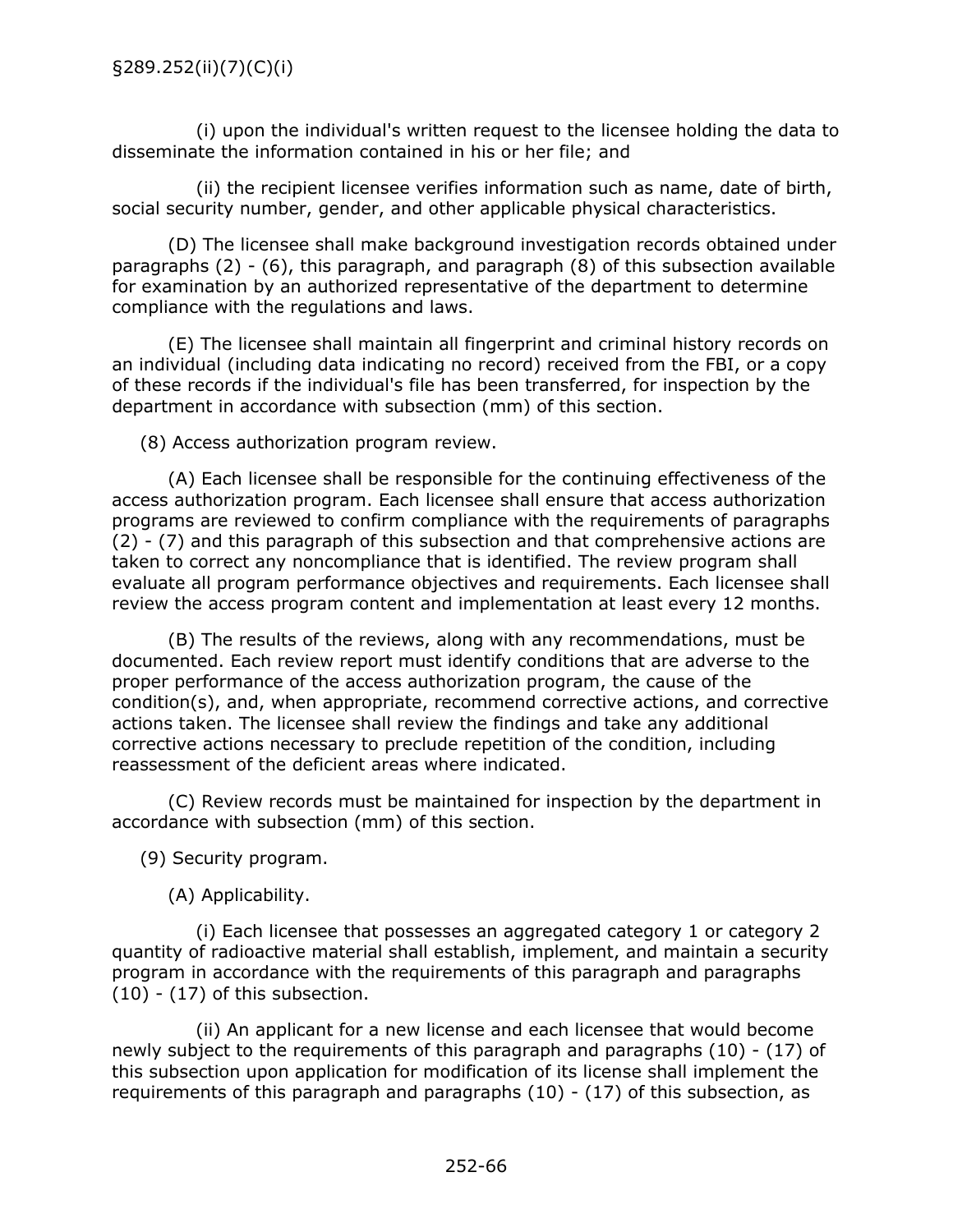appropriate, before taking possession of an aggregated category 1 or category 2 quantity of radioactive material.

(iii) Any licensee that has not previously implemented the security orders or been subject to the provisions of this paragraph and paragraphs (10) - (17) of this subsection shall provide written notification to the department at least 90 days before aggregating radioactive material to a quantity that equals or exceeds the category 2 threshold.

(B) General performance objective. Each licensee shall establish, implement, and maintain a security program that is designed to monitor and, without delay, detect, assess, and respond to an actual or attempted unauthorized access to category 1 or category 2 quantities of radioactive material.

(C) Program features. Each licensee's security program must include the program features, as appropriate, described in paragraphs (10) - (16) of this subsection.

(10) General security program requirements.

(A) Security plan.

(i) Each licensee identified in paragraph (9)(A) of this subsection shall develop a written security plan specific to its facilities and operations. The purpose of the security plan is to establish the licensee's overall security strategy to ensure the integrated and effective functioning of the security program required by paragraph (9), this paragraph, and paragraphs (11) - (17) of this subsection. The security plan must, at a minimum:

(I) describe the measures and strategies used to implement the requirements of paragraph (9), this paragraph, and paragraphs (11) - (17) of this subsection; and

(II) identify the security resources, equipment, and technology used to satisfy the requirements of paragraph (9), this paragraph, and paragraphs (11) - (17) of this subsection.

(ii) The security plan must be reviewed and approved by the individual with overall responsibility for the security program.

(iii) A licensee shall revise its security plan as necessary to ensure the effective implementation of department and NRC requirements. The licensee shall ensure that:

(I) the revision has been reviewed and approved by the individual with overall responsibility for the security program; and

(II) the affected individuals are instructed on the revised plan before the changes are implemented.

(iv) The licensee shall maintain a copy of the current security plan as a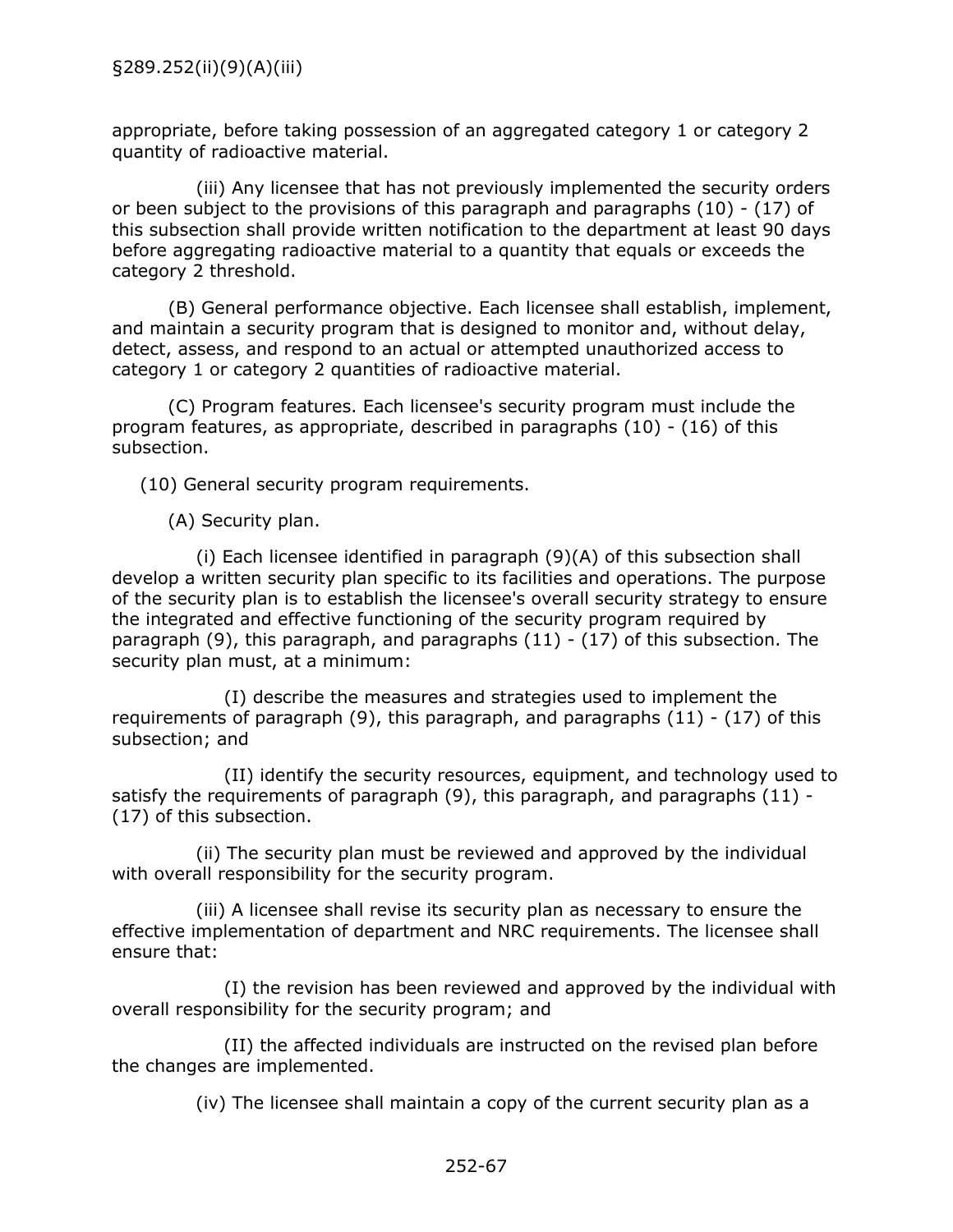record for inspection by the department in accordance with subsection (mm) of this section. If any portion of the plan is superseded, the licensee shall maintain the superseded material for inspection by the department in accordance with subsection (mm) of this section.

(B) Implementing procedures.

(i) The licensee shall develop and maintain written procedures that document how the requirements of paragraph (9), this paragraph, and paragraphs (11) - (17) of this subsection and the security plan will be met.

(ii) The implementing procedures and revisions to these procedures must be approved in writing by the individual with overall responsibility for the security program.

(iii) The licensee shall maintain a copy of the current procedure as a record for inspection by the department in accordance with subsection (mm) of this section. Superseded portions of the procedure shall be maintained for inspection by the department in accordance with subsection (mm) of this section.

(C) Training.

(i) Each licensee shall conduct training to ensure that those individuals implementing the security program possess and maintain the knowledge, skills, and abilities to carry out their assigned duties and responsibilities effectively. The training must include instruction in:

(I) the licensee's security program and procedures to secure category 1 or category 2 quantities of radioactive material, and in the purposes and functions of the security measures employed;

(II) the responsibility to report promptly to the licensee any condition that causes or may cause a violation of the requirements of the department;

(III) the responsibility of the licensee to report promptly to the local law enforcement agency and licensee any actual or attempted theft, sabotage, or diversion of category 1 or category 2 quantities of radioactive material; and

(IV) the appropriate response to security alarms.

(ii) In determining those individuals who shall be trained on the security program, the licensee shall consider each individual's assigned activities during authorized use and response to potential situations involving actual or attempted theft, diversion, or sabotage of category 1 or category 2 quantities of radioactive material. The extent of the training must be commensurate with the individual's potential involvement in the security of category 1 or category 2 quantities of radioactive material.

(iii) Refresher training must be provided at a frequency not to exceed 12 months and when significant changes have been made to the security program. This training must include: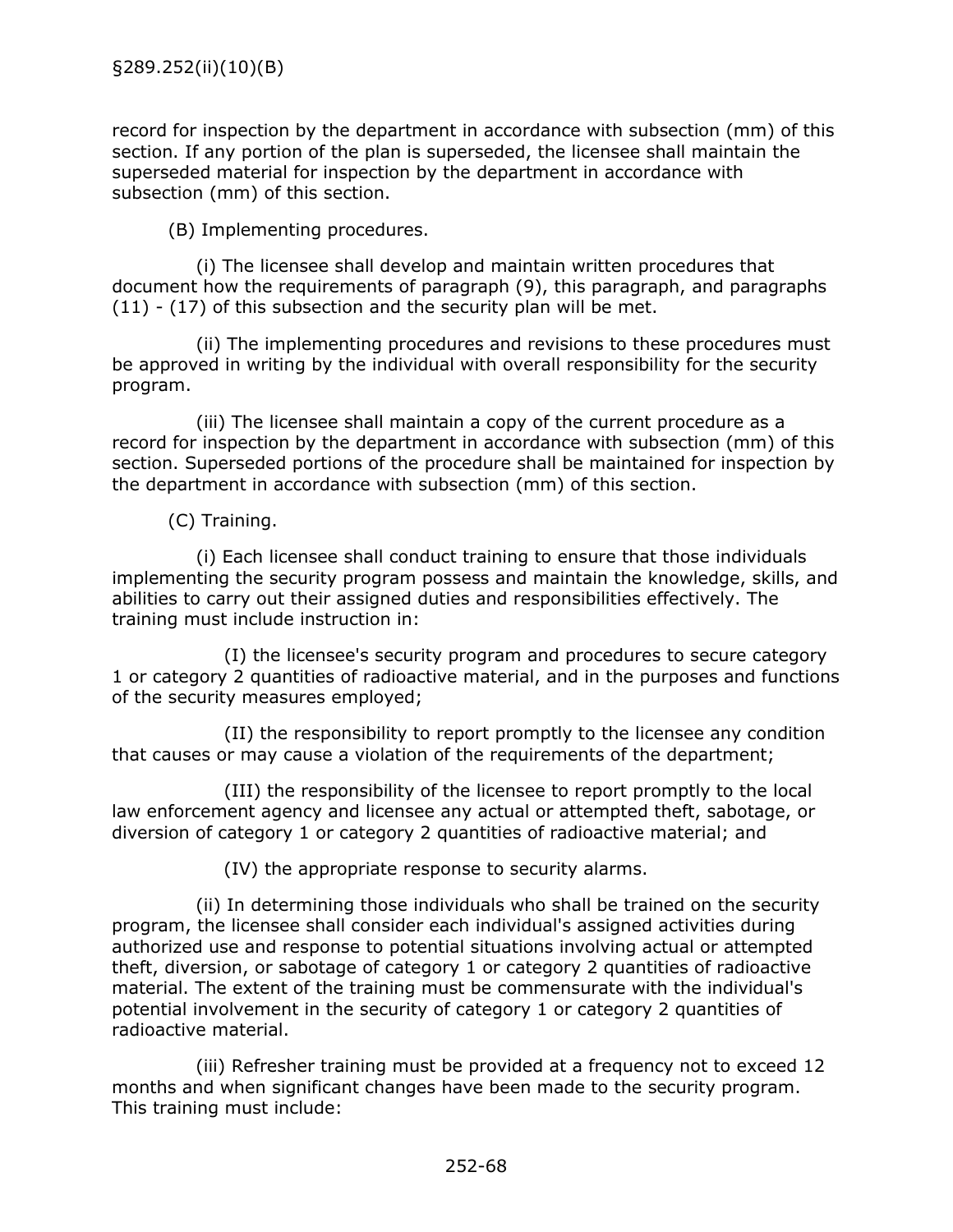(I) review of the training requirements of this subparagraph of this paragraph and any changes made to the security program since the last training;

(II) reports on any relevant security issues, problems, and lessons learned;

(III) relevant results of inspections by the department; and

(IV) relevant results of the licensee's program review and testing and maintenance.

(iv) The licensee shall maintain records of the initial and refresher training for inspection by the department in accordance with subsection (mm) of this section. The training records shall include:

(I) the dates of the training;

(II) the topics covered;

(III) a list of licensee personnel in attendance; and

(IV) any related information.

(D) Protection of information.

(i) Licensees authorized to possess category 1 or category 2 quantities of radioactive material shall limit access to and unauthorized disclosure of their security plan, implementing procedures, and the list of individuals that have been approved for unescorted access.

(ii) Efforts to limit access shall include the development, implementation, and maintenance of written policies and procedures for controlling access to, and for proper handling and protection against unauthorized disclosure of, the security plan, implementing procedures, and the list of individuals that have been approved for unescorted access.

(iii) Before granting an individual access to the security plan, implementing procedures, or the list of individuals that have been approved for unescorted access, licensees shall:

(I) evaluate an individual's need to know the security plan, implementing procedures, or the list of individuals that have been approved for unescorted access; and

(II) if the individual has not been authorized for unescorted access to category 1 or category 2 quantities of radioactive material, safeguards information, or safeguards information-modified handling, the licensee must complete a background investigation to determine the individual's trustworthiness and reliability. A trustworthiness and reliability determination shall be conducted by the reviewing official and shall include the background investigation elements contained in paragraph  $(4)(A)(ii)$  - (vii) of this subsection.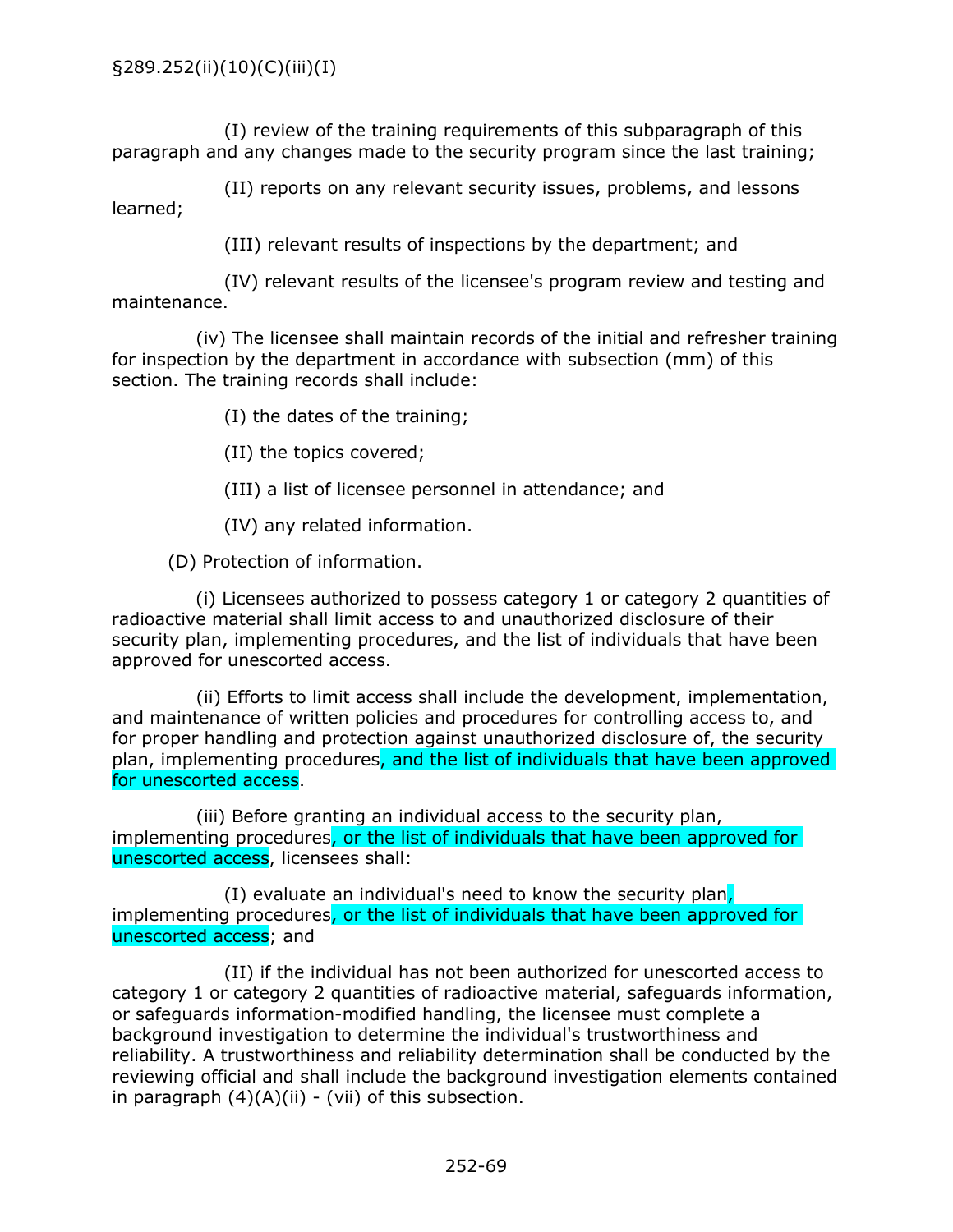(iv) Licensees need not subject the following individuals to the background investigation elements for protection of information:

(I) the categories of individuals listed in paragraph  $(6)(A)(i)$  - (xiii) of this subsection; or

(II) security service provider employees, provided written verification that the employee has been determined to be trustworthy and reliable, by the required background investigation in paragraph  $(4)(A)(ii)$  - (vii) of this subsection, has been provided by the security service provider.

(v) The licensee shall document the basis for concluding that an individual is trustworthy and reliable and should be granted access to the security plan, implementing procedures, or the list of individuals that have been approved for unescorted access.

(vi) Licensees shall maintain a list of persons currently approved for access to the security plan, implementing procedures, or the list of individuals that have been approved for unescorted access. When a licensee determines that a person no longer needs access to the security plan, implementing procedures, and the list of individuals that have been approved for unescorted access, or no longer meets the access authorization requirements for access to the information, the licensee shall:

(I) remove the person from the approved list as soon as possible, but no later than 7 working days; and

(II) take prompt measures to ensure that the individual is unable to obtain the security plan, implementing procedures, or the list of individuals that have been approved for unescorted access.

(vii) When not in use, the licensee shall store its security plan, implementing procedures, and the list of individuals that have been approved for unescorted access in a manner to prevent unauthorized access. Information stored in nonremovable electronic form shall be password protected.

(viii) The licensee shall make, maintain, and retain as a record for inspection by the department in accordance with subsection (mm) of this section:

(I) a copy of the information protection procedures; and

(II) the list of individuals approved for access to the security plan, implementing procedures, or the list of individuals that have been approved for unescorted access.

(11) LLEA coordination.

(A) A licensee subject to paragraphs (9) and (10), this paragraph, and paragraphs (12) - (17) of this subsection shall coordinate, to the extent practicable, with an LLEA for responding to threats to the licensee's facility, including any necessary armed response. The information provided to the LLEA must include: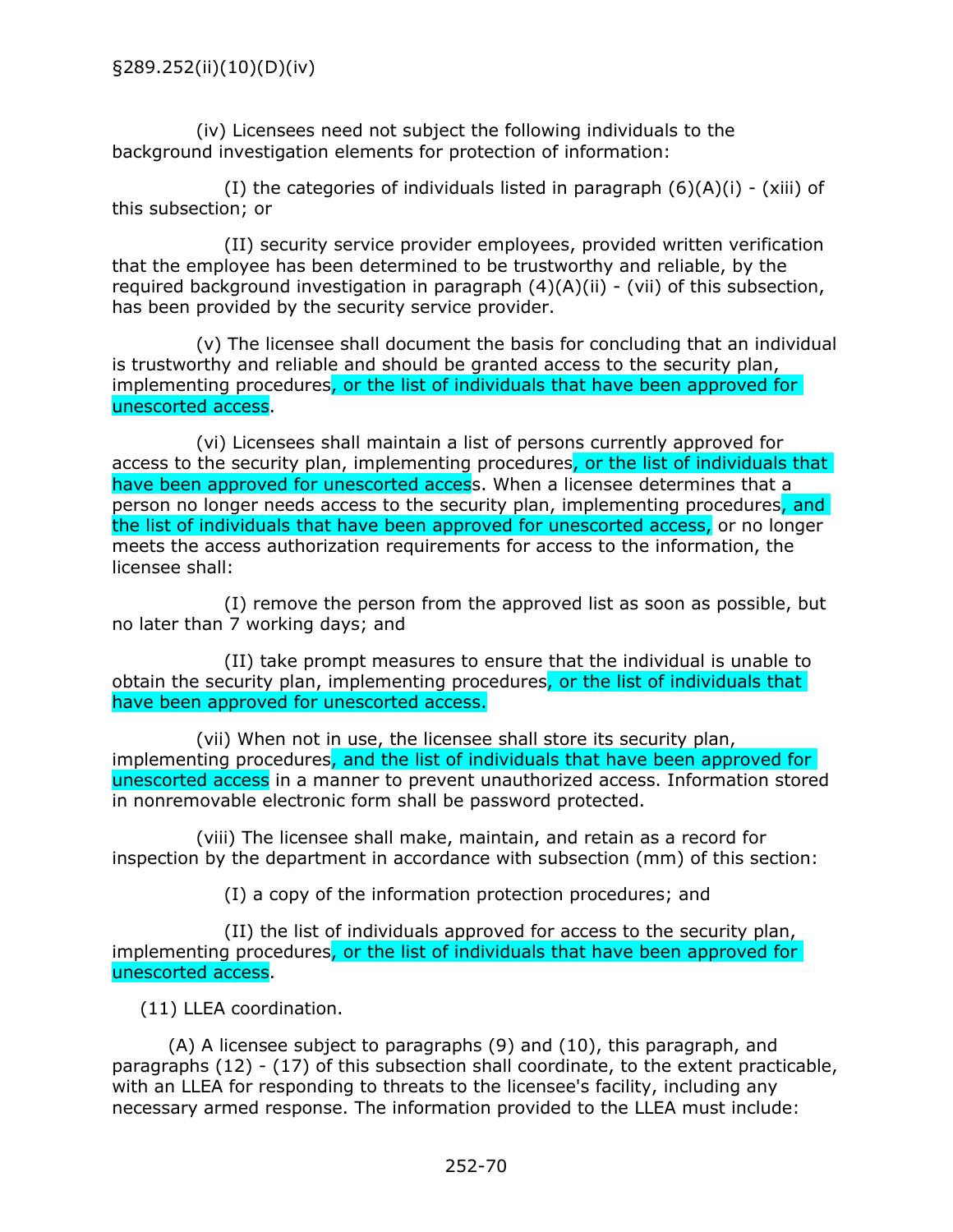(i) a description of the facilities and the category 1 and category 2 quantities of radioactive materials along with a description of the licensee's security measures that have been implemented to comply with paragraphs (9) and (10), this paragraph, and paragraphs  $(12) - (17)$  of this subsection; and

(ii) a notification that the licensee will request a timely armed response by the LLEA to any actual or attempted theft, sabotage, or diversion of category 1 or category 2 quantities of material.

(B) The licensee shall notify the department within three business days if:

(i) the LLEA has not responded to the request for coordination within 60 days of the coordination request; or

(ii) the LLEA notifies the licensee that the LLEA does not plan to participate in coordination activities.

(C) The licensee shall document its efforts to coordinate with the LLEA. The documentation must be kept for inspection by the department in accordance with subsection (mm) of this section.

(D) The licensee shall coordinate with the LLEA at least every 12 months, or when changes to the facility design or operation adversely affect the potential vulnerability of the licensee's material to theft, sabotage, or diversion.

(12) Security zones.

(A) Licensees shall ensure that all aggregated category 1 and category 2 quantities of radioactive material are used or stored within licensee established security zones. Security zones may be permanent or temporary.

(B) Temporary security zones shall be established as necessary to meet the licensee's transitory or intermittent business activities, such as periods of maintenance, source delivery, and source replacement.

(C) Security zones must, at a minimum, allow unescorted access only to approved individuals through:

(i) isolation of category 1 and category 2 quantities of radioactive materials by the use of continuous physical barriers that allow access to the security zone only through established access control points. A physical barrier is a natural or man-made structure or formation sufficient for the isolation of the category 1 or category 2 quantities of radioactive material within a security zone; or

(ii) direct control of the security zone by approved individuals at all times;

or

(iii) a combination of continuous physical barriers and direct control.

(D) For category 1 quantities of radioactive material during periods of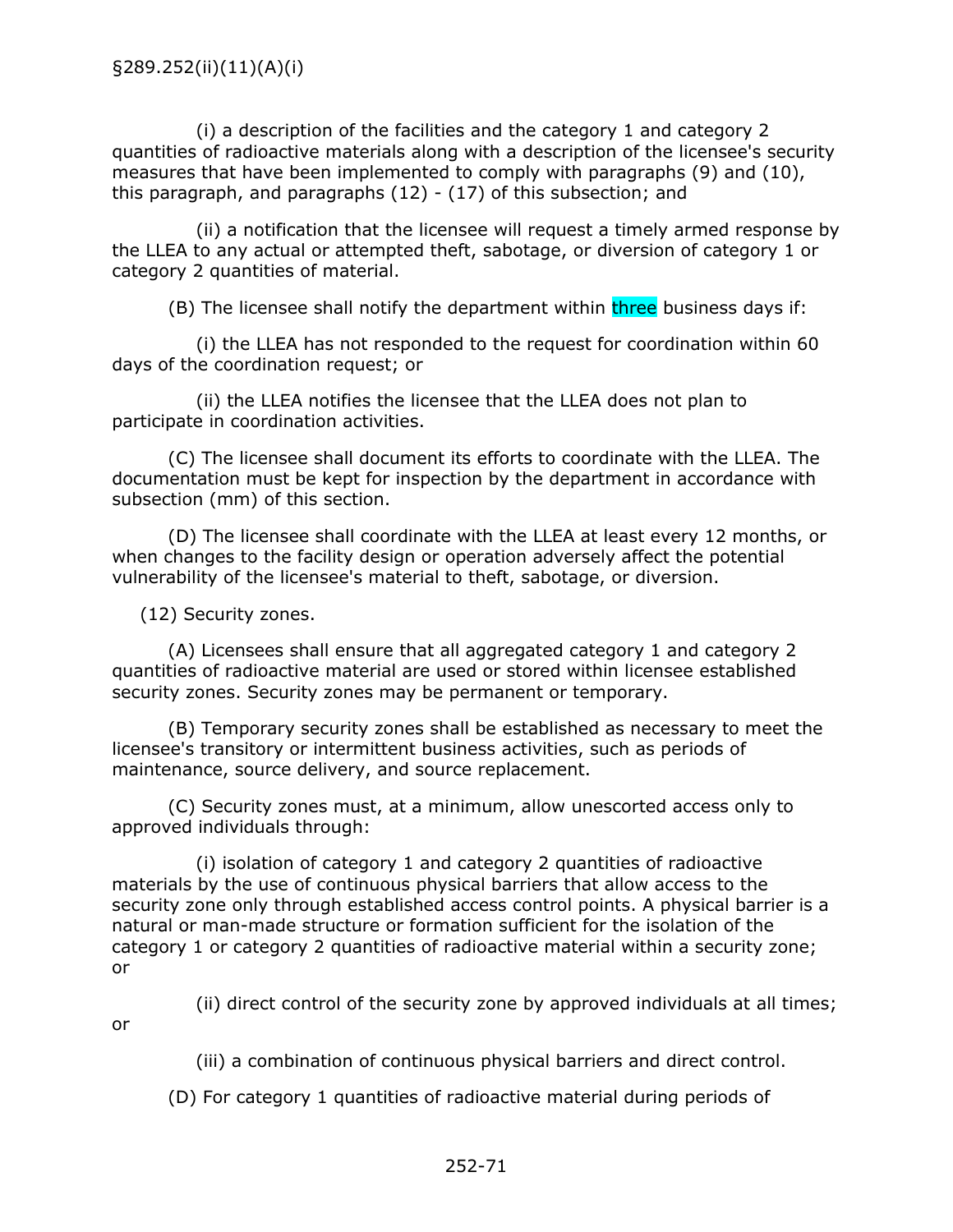maintenance, source receipt, preparation for shipment, installation, or source removal or exchange, the licensee shall, at a minimum, provide sufficient individuals approved for unescorted access to maintain continuous surveillance of sources in temporary security zones and in any security zone in which physical barriers or intrusion detection systems have been disabled to allow such activities.

(E) Individuals not approved for unescorted access to category 1 or category 2 quantities of radioactive material must be escorted by an approved individual when in a security zone.

(13) Monitoring, detection and assessment.

(A) Monitoring and detection.

(i) Licensees shall:

(I) establish and maintain the capability to continuously monitor and detect without delay all unauthorized entries into its security zones;

(II) provide the means to maintain continuous monitoring and detection capability in the event of a loss of the primary power source; or

(III) provide for an alarm and response in the event of a loss of this capability to continuously monitor and detect unauthorized entries.

(ii) Monitoring and detection must be performed by:

(I) a monitored intrusion detection system that is linked to an onsite or offsite central monitoring facility;

(II) electronic devices for intrusion detection alarms that will alert nearby facility personnel;

(III) a monitored video surveillance system;

(IV) direct visual surveillance by approved individuals located within the security zone; or

(V) direct visual surveillance by a licensee designated individual located outside the security zone.

(iii) A licensee subject to paragraphs  $(9)$  -  $(12)$ , this paragraph, and paragraphs (14) - (17) of this subsection shall also have a means to detect unauthorized removal of the radioactive material from the security zone. This detection capability must provide:

(I) for category 1 quantities of radioactive material, immediate detection of any attempted unauthorized removal of the radioactive material from the security zone. Such immediate detection capability must be provided by:

(-a-) electronic sensors linked to an alarm;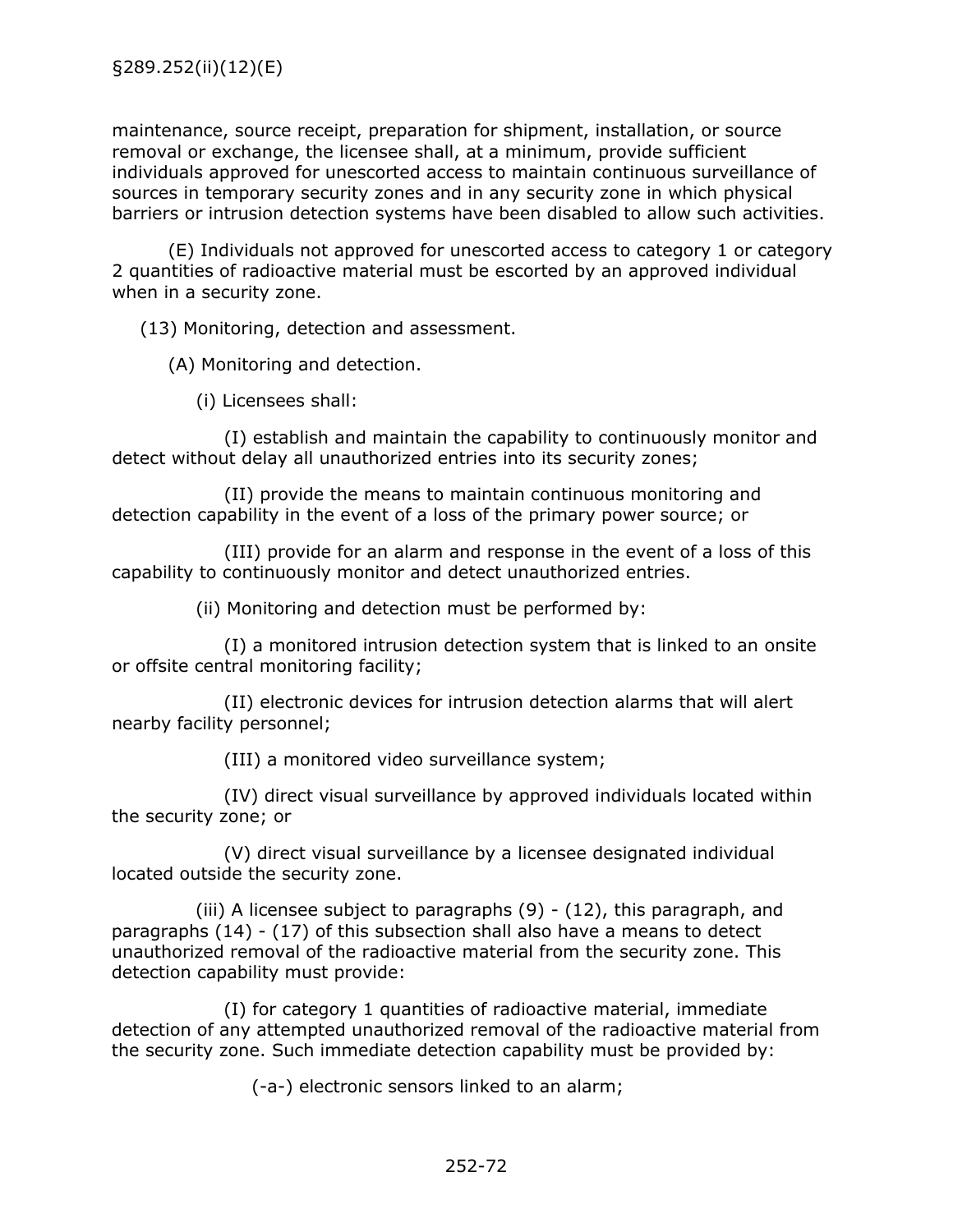(-b-) continuous monitored video surveillance; or

(-c-) direct visual surveillance; and

(II) for category 2 quantities of radioactive material, weekly verification through physical checks, tamper indicating devices, use, or other means to ensure that the radioactive material is present.

(B) Assessment. Licensees shall immediately assess each actual or attempted unauthorized entry into the security zone to determine whether the unauthorized access was an actual or attempted theft, sabotage, or diversion.

(C) Personnel communications and data transmission. For personnel and automated or electronic systems supporting the licensee's monitoring, detection, and assessment systems, licensees shall:

(i) maintain continuous capability for personnel communication and electronic data transmission and processing among site security systems; and

(ii) provide an alternative communication capability for personnel, and an alternative data transmission and processing capability, in the event of a loss of the primary means of communication or data transmission and processing. Alternative communications and data transmission systems may not be subject to the same failure modes as the primary systems.

(D) Response. Licensees shall immediately respond to any actual or attempted unauthorized access to the security zones, or actual or attempted theft, sabotage, or diversion of category 1 or category 2 quantities of radioactive material at licensee facilities or temporary job sites. For any unauthorized access involving an actual or attempted theft, sabotage, or diversion of category 1 or category 2 quantities of radioactive material, the licensee's response shall include requesting, without delay, an armed response from the LLEA.

(14) Maintenance and testing.

(A) Each licensee subject to paragraphs (9) - (13), this paragraph, and paragraphs (15) - (17) of this subsection shall implement a maintenance and testing program to ensure that intrusion alarms, associated communication systems, and other physical components of the systems used to secure or detect unauthorized access to radioactive material are maintained in operable condition and are capable of performing their intended function when needed. The equipment relied on to meet the security requirements of this subsection must be inspected and tested for operability and performance at the manufacturer's suggested frequency. If there is no suggested manufacturer's suggested frequency, the testing must be performed at least annually, not to exceed 12 months.

(B) The licensee shall maintain records on the maintenance and testing activities for inspection by the department in accordance with subsection (mm) of this section.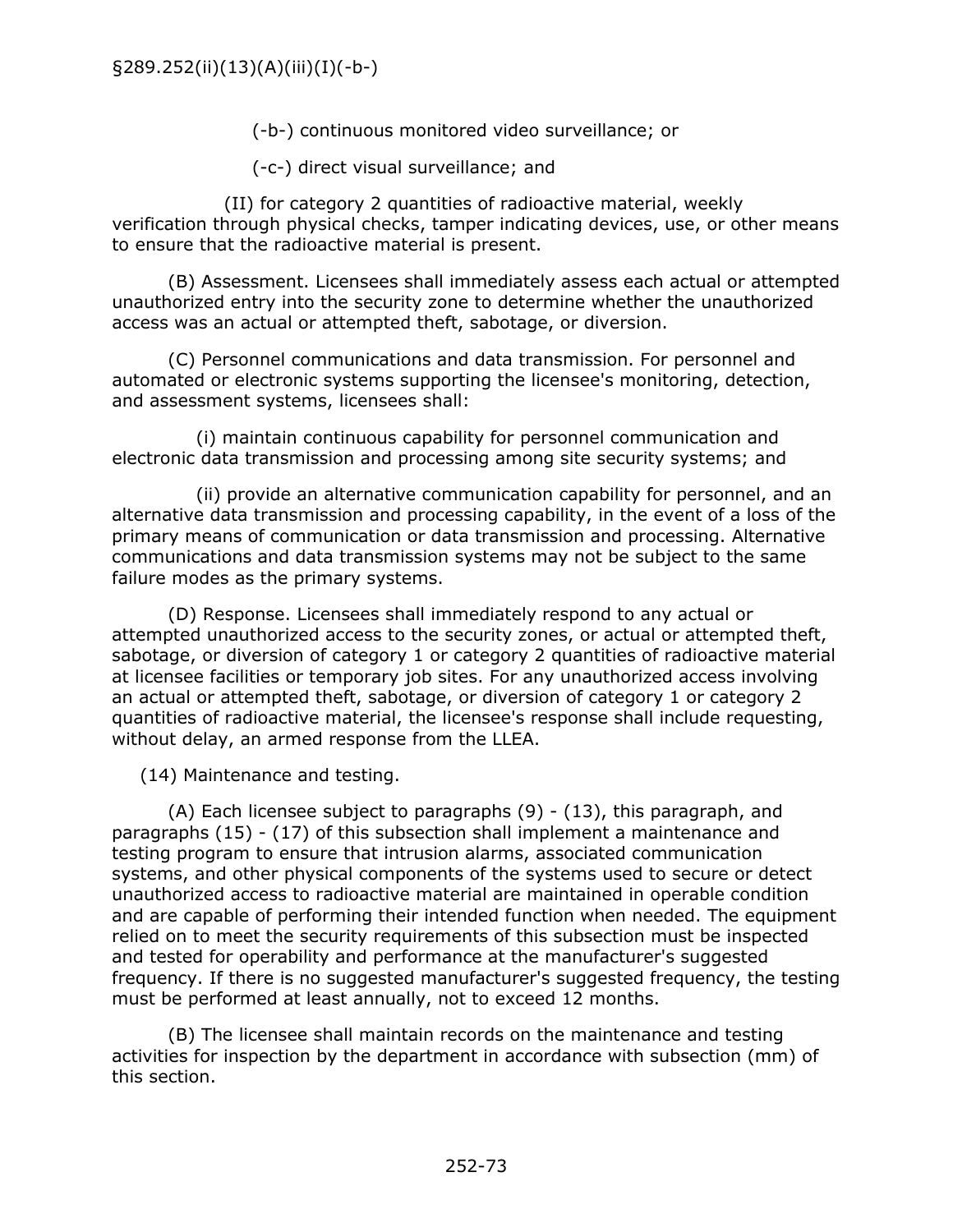(15) Requirements for mobile devices. Each licensee that possesses mobile devices containing category 1 or category 2 quantities of radioactive material shall:

(A) have two independent physical controls that form tangible barriers to secure the material from unauthorized removal when the device is not under direct control and constant surveillance by the licensee; and

(B) for devices in or on a vehicle or trailer, unless the health and safety requirements for a site prohibit the disabling of the vehicle, the licensee shall utilize a method to disable the vehicle or trailer when not under direct control and constant surveillance by the licensee. Licensees shall not rely on the removal of an ignition key to meet this requirement.

(16) Security program review.

(A) Each licensee shall be responsible for the continuing effectiveness of the security program. Each licensee shall ensure that the security program is reviewed to confirm compliance with the requirements of paragraphs  $(9) - (15)$ , this paragraph, and paragraph (17) of this subsection, and that comprehensive actions are taken to correct any noncompliance that is identified. The review shall include the radioactive material security program content and implementation. Each licensee shall review the security program content and implementation at least every 12 months.

(B) The results of the review, along with any recommendations, must be documented.

(i) Each review report must

(I) identify conditions that are adverse to the proper performance of the security program;

(II) identify the cause of the condition(s); and

(III) when applicable, recommend corrective actions, and identify and document any corrective actions taken.

(ii) The licensee shall review the findings and take any additional corrective actions necessary to preclude repetition of the condition, including reassessment of the deficient areas where indicated.

(C) The licensee shall make, maintain, and retain the documentation of the review required under subparagraph (B) of this paragraph for inspection by the department in accordance with subsection (mm) of this section.

(17) Reporting of events.

(A) The licensee shall immediately notify the LLEA after determining that an unauthorized entry resulted in an actual or attempted theft, sabotage, or diversion of a category 1 or category 2 quantity of radioactive material. As soon as possible after initiating a response, but not at the expense of causing delay or interfering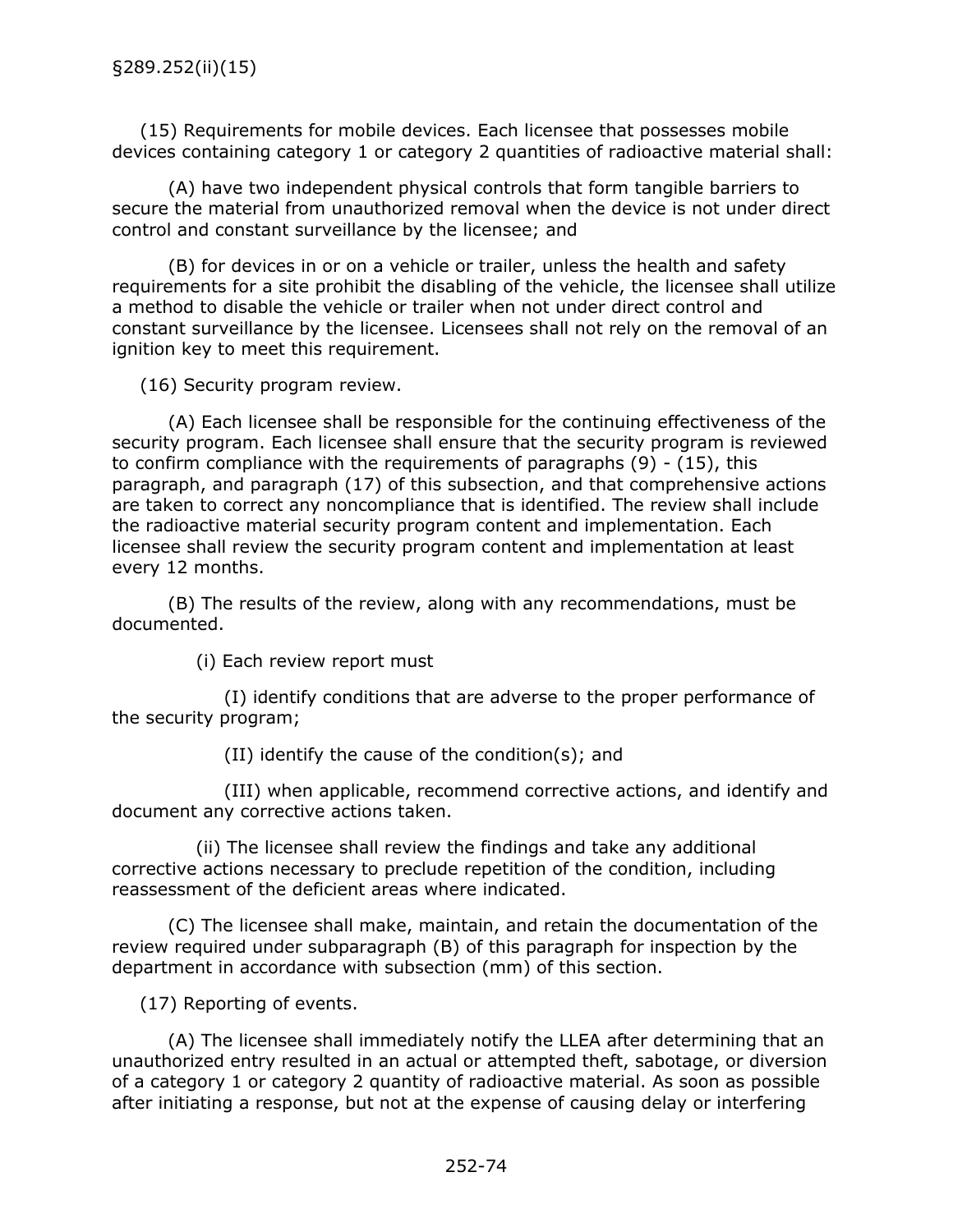with the LLEA response to the event, the licensee shall notify the department at (512) 458-7460. In no case shall the notification to the department be later than four hours after the discovery of any attempted or actual theft, sabotage, or diversion.

(B) The licensee shall assess any suspicious activity related to possible theft, sabotage, or diversion of category 1 or category 2 quantities of radioactive material and notify the LLEA as appropriate. As soon as possible but not later than 4 hours after notifying the LLEA, the licensee shall notify the department at (512) 458- 7460.

(C) Each initial telephonic notification required by subparagraphs (A) and (B) of this paragraph must be followed within a period of 30 days by a written report submitted to the department. The report must include sufficient information for department analysis and evaluation, including identification of any necessary corrective actions to prevent future instances.

(18) Additional requirements for transfer of category 1 and category 2 quantities of radioactive material. A licensee transferring a category 1 or category 2 quantity of radioactive material to a licensee of the department, the NRC, or any agreement state shall meet the license verification requirements listed below instead of those listed in subsection (cc)(4) of this section.

(A) Any licensee transferring category 1 quantities of radioactive material to a licensee of the department, the NRC, or any agreement state, before conducting such transfer, shall verify with the NRC's license verification system or the license issuing authority that the transferee's license authorizes the receipt of the type, form, and quantity of radioactive material to be transferred and that the licensee is authorized to receive radioactive material at the location requested for delivery. If the verification is conducted by contacting the license issuing authority, the transferor shall document the verification. For transfers within the same organization, the licensee does not need to verify the transfer.

(B) Any licensee transferring category 2 quantities of radioactive material to a licensee of the department, the NRC, or any agreement state, before conducting such transfer, shall verify with the NRC's license verification system or the license issuing authority that the transferee's license authorizes the receipt of the type, form, and quantity of radioactive material to be transferred. If the verification is conducted by contacting the license issuing authority, the transferor shall document the verification. For transfers within the same organization, the licensee does not need to verify the transfer.

(C) In an emergency where the licensee cannot reach the license issuing authority and the license verification system is nonfunctional, the licensee may accept a written certification by the transferee that it is authorized by license to receive the type, form, and quantity of radioactive material to be transferred.

(i) The certification must include:

(I) the license number;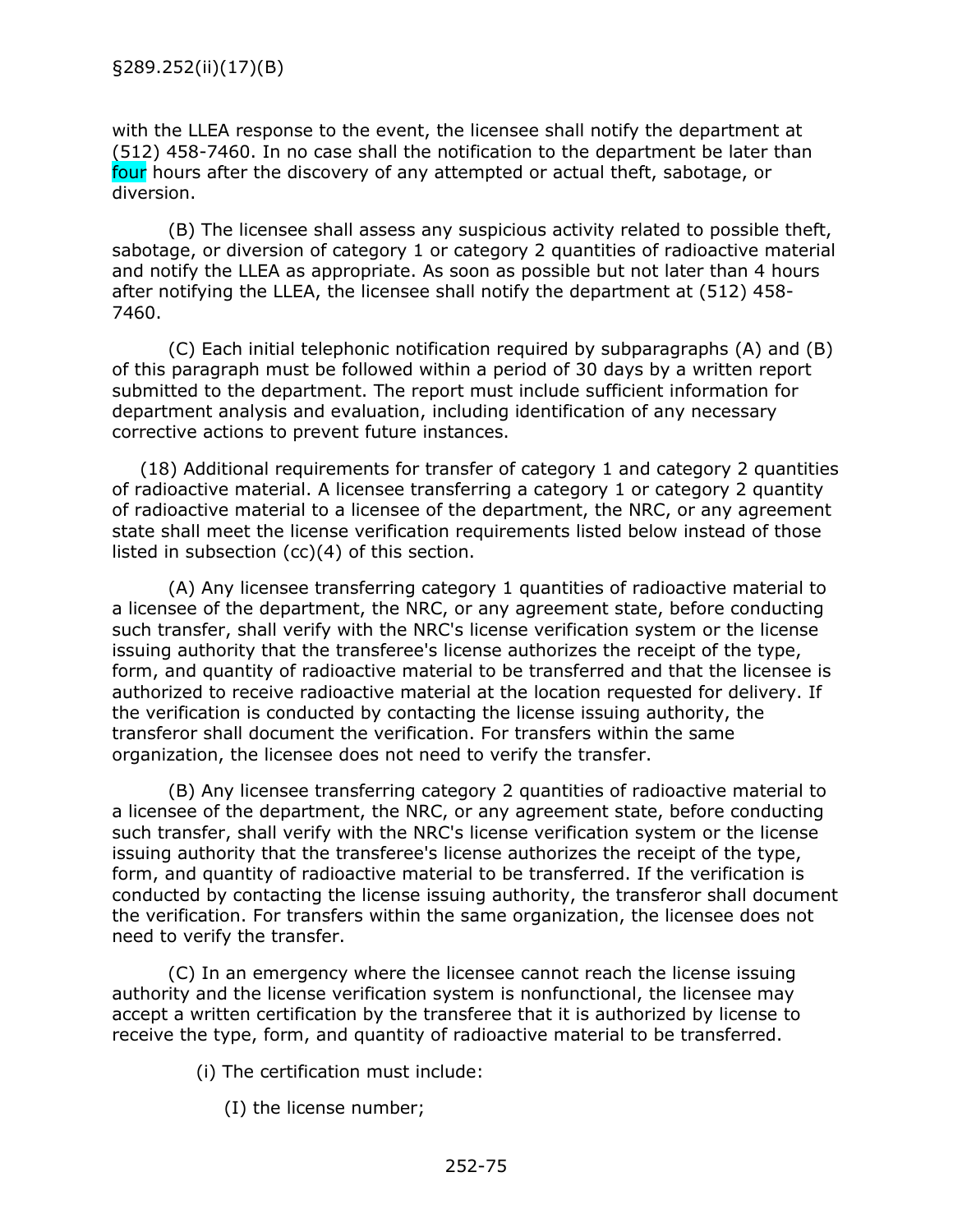(II) the current revision number;

(III) the issuing authority;

(IV) the expiration date; and

(V) for a category 1 shipment, the authorized address.

(ii) The licensee shall keep a copy of the certification.

(iii) The certification must be confirmed by use of the NRC's license verification system or by contacting the license issuing authority by the end of the next business day.

(D) The transferor shall keep a copy of the verification documentation required under this paragraph as a record for inspection by the department in accordance with subsection (mm) of this section.

(19) Applicability of physical protection of category 1 and category 2 quantities of radioactive material during transit. The shipping licensee shall be responsible for meeting the requirements of paragraph (18), this paragraph, and paragraphs (20) - (23) of this subsection unless the receiving licensee has agreed in writing to arrange for the in-transit physical protection required under this paragraph, and paragraphs (20) - (23) of this subsection.

(20) Preplanning and coordination of shipment of category 1 and category 2 quantities of radioactive material.

(A) Each licensee that plans to transport, or deliver to a carrier for transport, licensed material that is a category 1 quantity of radioactive material outside the confines of the licensee's facility or other place of use or storage shall:

(i) preplan and coordinate shipment arrival and departure times with the receiving licensee;

(ii) preplan and coordinate shipment information with the governor or the governor's designee of any state through which the shipment will pass to:

(I) discuss the state's intention to provide law enforcement escorts;

and

(II) identify safe havens; and

(iii) document the preplanning and coordination activities.

(B) Each licensee that plans to transport, or deliver to a carrier for transport, licensed material that is a category 2 quantity of radioactive material outside the confines of the licensee's facility or other place of use or storage shall coordinate the shipment no-later-than arrival time and the expected shipment arrival with the receiving licensee. The licensee shall document the coordination activities.

(C) Each licensee who receives a shipment of a category 2 quantity of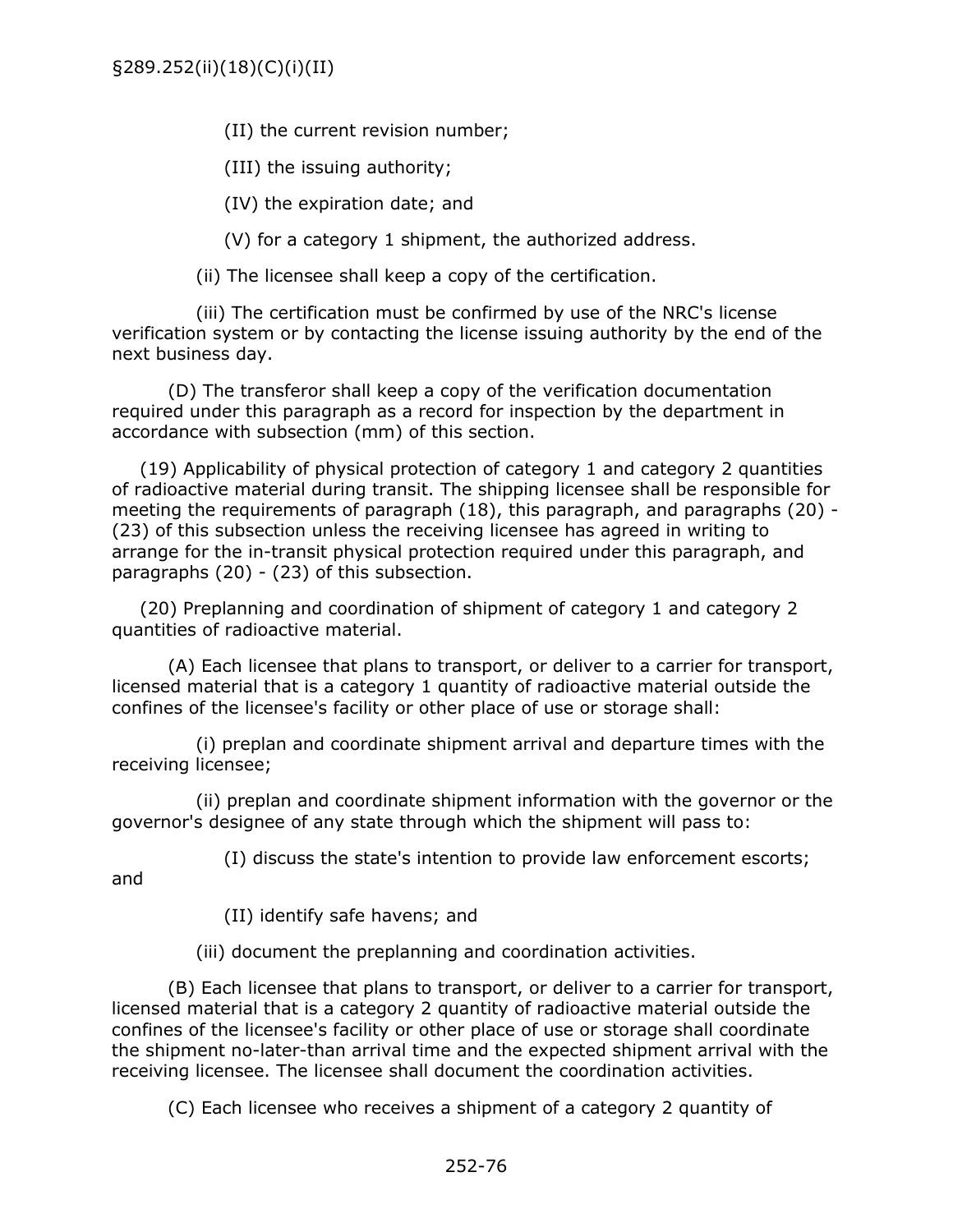radioactive material shall confirm receipt of the shipment with the originator. If the shipment has not arrived by the no-later-than arrival time, the receiving licensee shall notify the originator.

(D) Each licensee, who transports or plans to transport a shipment of a category 2 quantity of radioactive material, and determines that the shipment will arrive after the no-later-than arrival time provided pursuant to subparagraph (B) of this paragraph, shall promptly notify the receiving licensee of the new no-later-than arrival time.

(E) The licensee shall make, maintain, and retain a copy of the documentation for preplanning and coordination and any revision thereof, as a record for inspection by the department in accordance with subsection (mm) of this section.

(21) Advance notification of shipment of category 1 quantities of radioactive material. As specified in subparagraphs (A) and (B) of this paragraph, for shipments initially made by an agreement state licensee, each licensee shall provide advance notification to the Texas Department of Public Safety and the governor of the State of Texas, or the governor's designee, of the shipment of licensed material in a category 1 quantity, through or across the boundary of the state, before the transport, or delivery to a carrier for transport of the licensed material outside the confines of the licensee's facility or other place of use or storage.

(A) Procedures for submitting advance notification.

(i) The notification must be made to the Texas Department of Public Safety and to the office of each appropriate governor or governor's designee.

(I) The contact information, including telephone and mailing addresses, of governors and governors' designees, is available on the NRC's Web site at https://scp.nrc.gov/special/designee.pdf. A list of agreement state advance notification contact information is also available upon request from the Director, Division of Materials Safety, Security, State, and Tribal Programs, Office of Nuclear Material Safety and Safeguards, U.S. Nuclear Regulatory Commission, Washington, DC 20555-0001.

(II) Notifications to the Texas Department of Public Safety must be to the Director, Texas Department of Public Safety, Office of Homeland Security, P.O. Box 4087, Austin, Texas 78773 or by fax to (512) 424-5708.

(ii) A notification delivered by mail must be postmarked at least seven days before transport of the shipment commences at the shipping facility.

(iii) A notification delivered by any means other than mail must reach the Texas Department of Public Safety at least four days before the transport of the shipment commences; and

(iv) A notification delivered by any means other than mail must reach the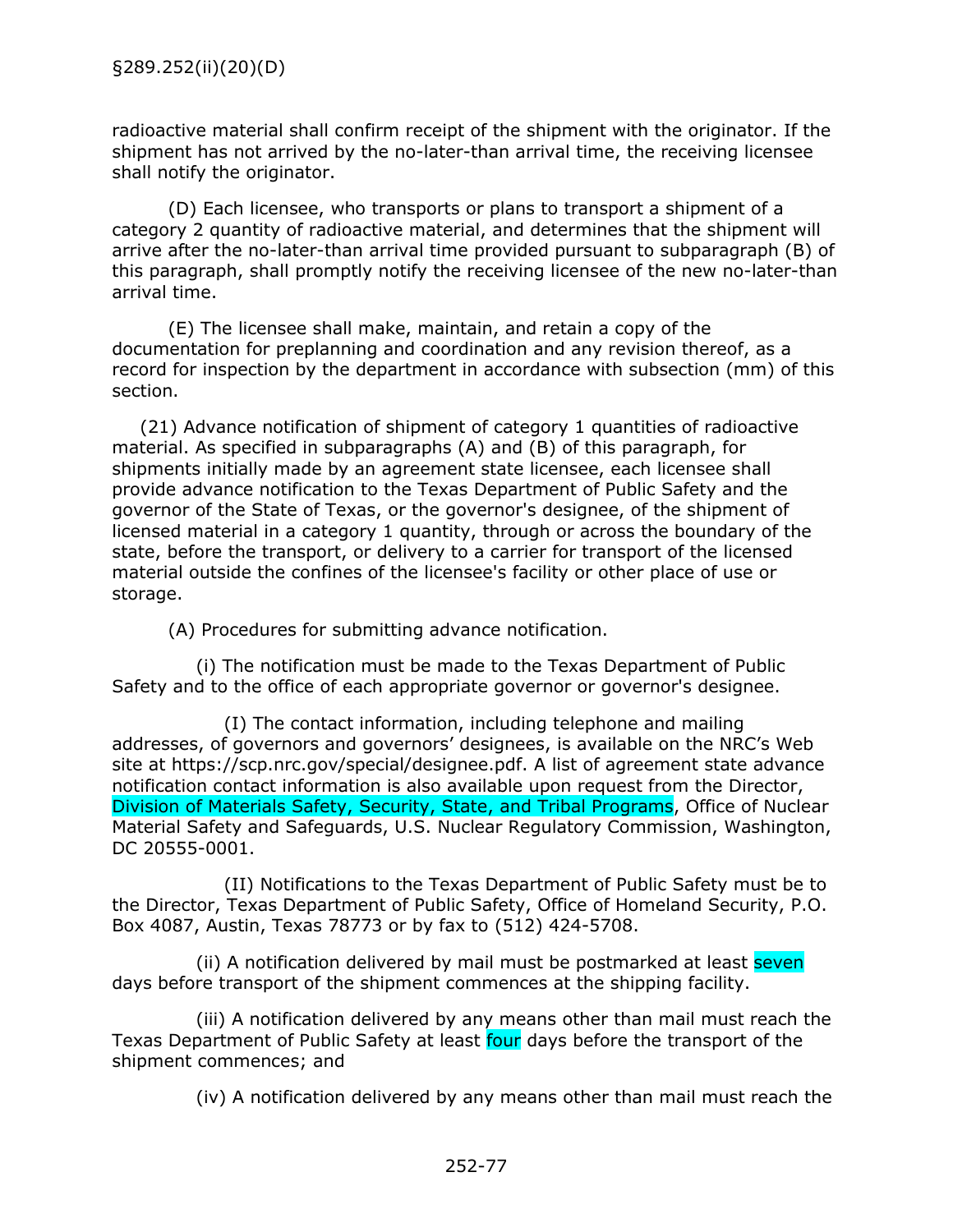office of the governor or the governor's designee at least four days before transport of a shipment within or through the state.

(B) Information to be furnished in advance notification of shipment. Each advance notification of shipment of category 1 quantities of radioactive material must contain the following information, if available at the time of notification:

(i) the name, address, and telephone number of the shipper, carrier, and receiver of the category 1 radioactive material;

(ii) the license numbers of the shipper and receiver;

(iii) a description of the radioactive material contained in the shipment, including the radionuclides and quantity;

(iv) the point of origin of the shipment and the estimated time and date that shipment will commence;

(v) the estimated time and date that the shipment is expected to enter each state along the route;

(vi) the estimated time and date of arrival of the shipment at the destination; and

(vii) a point of contact, with a telephone number, for current shipment information.

(C) Revision notice.

(i) The licensee shall provide any information not previously available at the time of the initial notification, as soon as the information becomes available but not later than commencement of the shipment, to the governor of the state or the governor's designee and to the Director, Texas Department of Public Safety, Office of Homeland Security, P.O. Box 4087, Austin, Texas 78773 or by fax to (512) 424- 5708.

(ii) A licensee shall provide notice as follows of any changes to the information provided in accordance with subparagraphs  $(B)$  and  $(C)(i)$  of this paragraph.

(I) Promptly notify the governor of the state or the governor's designee.

(II) Immediately notify the Director, Texas Department of Public Safety, Office of Homeland Security, P.O. Box 4087, Austin, Texas 78773 or by fax to (512) 424-5708.

(D) Cancellation notice.

(i) Each licensee who cancels a shipment for which advance notification has been sent shall send a cancellation notice to: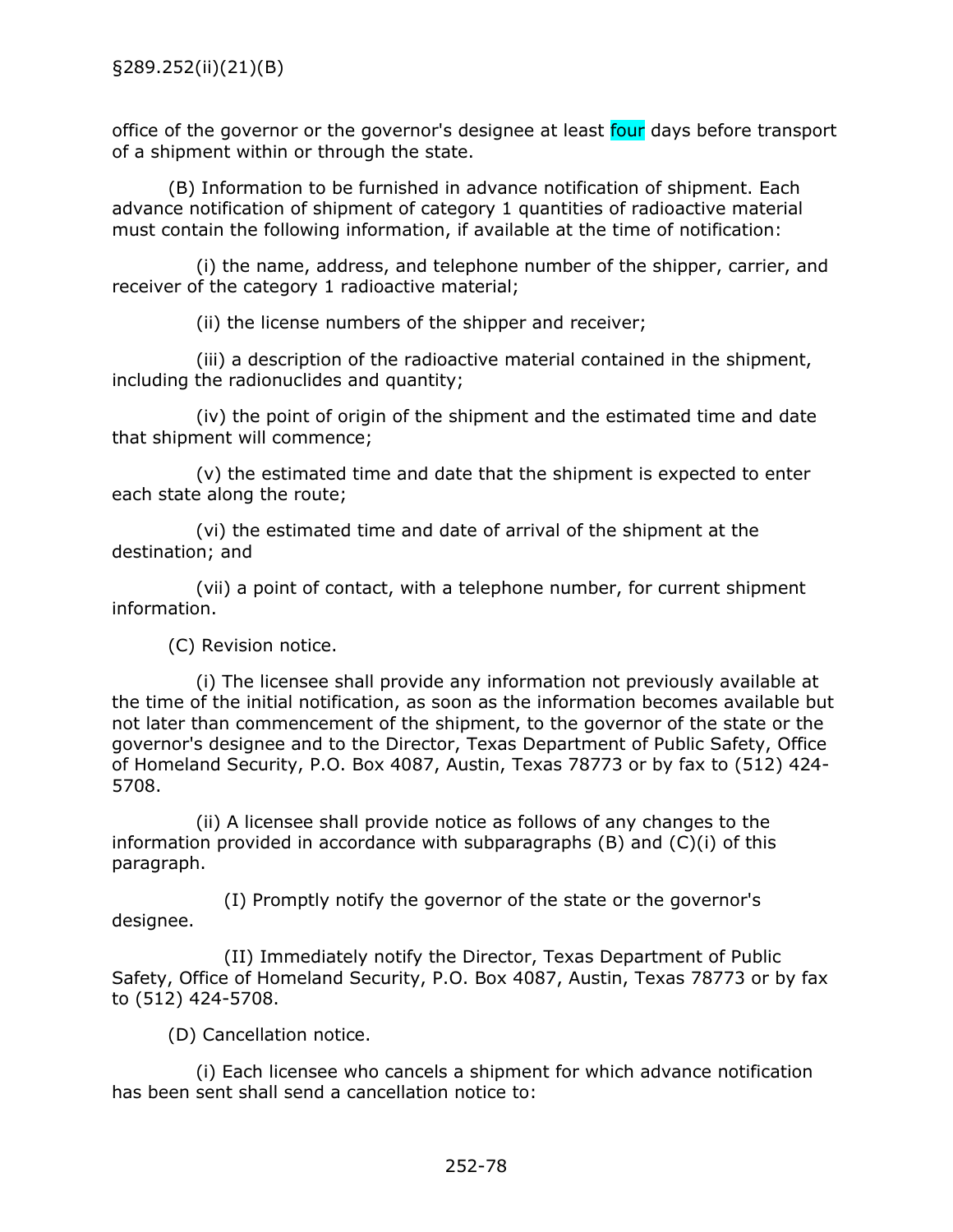(I) the governor of each state or to the governor's designee previously notified; and

(II) the Director, Texas Department of Public Safety, Office of Homeland Security, P.O. Box 4087, Austin, Texas 78773 or by fax to (512) 424- 5708.

(ii) The licensee shall send the cancellation notice before the shipment would have commenced or as soon thereafter as possible.

(iii) The licensee shall state in the notice that it is a cancellation and identify the advance notification that is being cancelled.

(E) Records. The licensee shall make, maintain, and retain a copy of the advance notification and any revision and cancellation notices as a record for inspection by the department in accordance with subsection (mm) of this section.

(F) Protection of information. State officials, state employees, and other individuals, whether or not licensees of the department, the NRC, or any agreement state, who receive schedule information of the kind specified in subparagraph (B) of this paragraph shall protect that information against unauthorized disclosure as specified in paragraph (10)(D) of this subsection.

(22) Requirements for physical protection of category 1 or category 2 quantities of radioactive material during shipment.

(A) Shipments by road.

(i) Each licensee who transports, or delivers to a carrier for transport, in a single shipment, a category 1 quantity of radioactive material shall:

(I) ensure that movement control centers are established that maintain position information from a remote location. These control centers shall monitor shipments 24 hours a day, 7 days a week, and have the ability to communicate immediately, in an emergency, with the appropriate law enforcement agencies;

(II) ensure that redundant communications are established that allow the transport to contact the escort vehicle (when used) and movement control center at all times. Redundant communications may not be subject to the same interference factors as the primary communication;

(III) ensure that shipments are continuously and actively monitored by a telemetric position monitoring system or an alternative tracking system reporting to a movement control center. A movement control center shall provide positive confirmation of the location, status, and control over the shipment. The movement control center must be prepared to promptly implement preplanned procedures in response to deviations from the authorized route or a notification of actual, attempted, or suspicious activities related to the theft, loss, or diversion of a shipment. These procedures will include the identification of and contact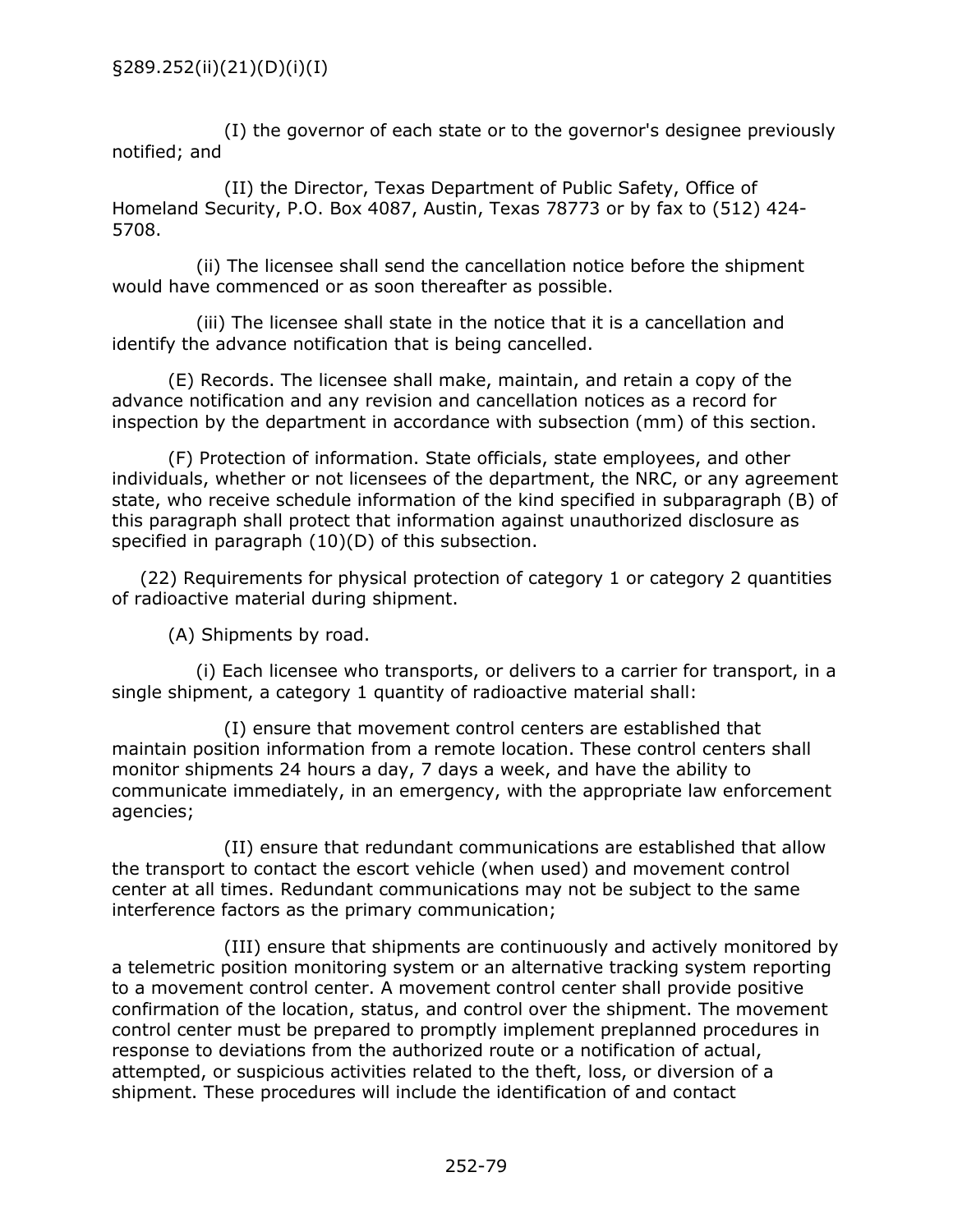information for the appropriate LLEA along the shipment route;

(IV) provide an individual to accompany the driver for those highway shipments with a driving time period greater than the maximum number of allowable hours of service in a 24-hour duty day as established by the Department of Transportation Federal Motor Carrier Safety Administration. The accompanying individual may be another driver; and

(V) develop written normal and contingency procedures to address:

(-a-) notifications to the communication center and law enforcement agencies;

(-b-) communication protocols, which must include a strategy for the use of authentication codes and duress codes and provisions for refueling or other stops, detours, and locations where communication is expected to be temporarily lost;

(-c-) loss of communications; and

(-d-) responses to an actual or attempted theft or diversion of a

shipment.

(ii) Each licensee who makes arrangements for the shipment of category 1 quantities of radioactive material shall ensure that drivers, accompanying personnel, and movement control center personnel have access to the normal and contingency procedures.

(iii) Each licensee that transports category 2 quantities of radioactive material shall maintain constant control and/or surveillance during transit and have the capability for immediate communication to summon appropriate response or assistance.

(iv) Each licensee who delivers to a carrier for transport, in a single shipment, a category 2 quantity of radioactive material shall:

(I) use carriers that have established package tracking systems. An established package tracking system is a documented, proven, and reliable system routinely used to transport objects of value. In order for a package tracking system to maintain constant control and/or surveillance, the package tracking system must allow the shipper or transporter to identify when and where the package was last and when it should arrive at the next point of control;

(II) use carriers that maintain constant control and/or surveillance during transit and have the capability for immediate communication to summon appropriate response or assistance; and

(III) use carriers that have established tracking systems that require an authorized signature before releasing the package for delivery or return.

(B) Shipments by rail.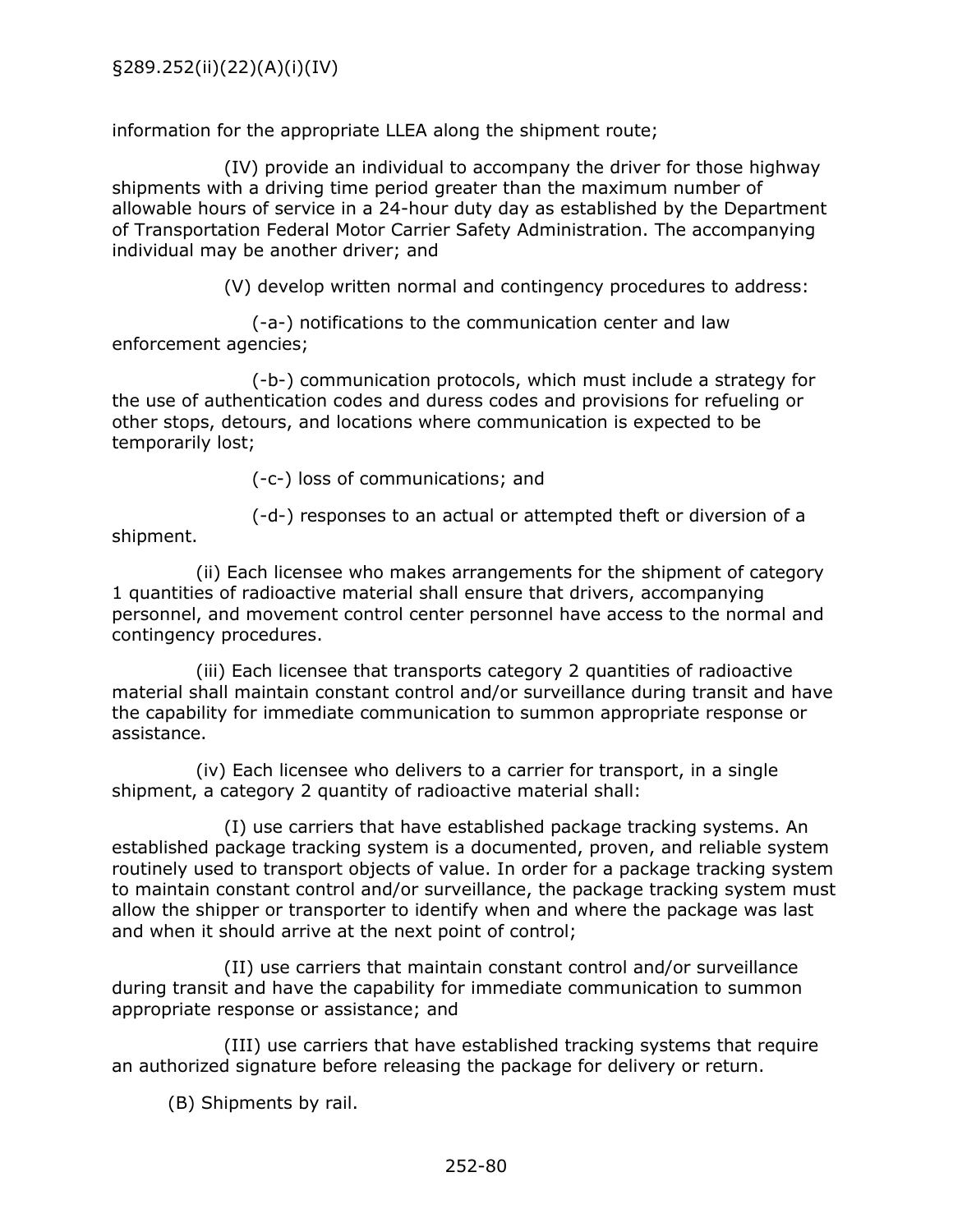(i) Each licensee who transports, or delivers to a carrier for transport, in a single shipment, a category 1 quantity of radioactive material shall:

(I) ensure that rail shipments are monitored by a telemetric position monitoring system or an alternative tracking system reporting to the licensee, third-party, or railroad communications center. The communications center shall provide positive confirmation of the location of the shipment and its status. The communications center shall implement preplanned procedures in response to deviations from the authorized route or to a notification of actual, attempted, or suspicious activities related to the theft or diversion of a shipment. These procedures will include the identification of and contact information for the appropriate LLEA along the shipment route; and

(II) ensure that periodic reports to the communications center are made at preset intervals.

(ii) Each licensee who transports, or delivers to a carrier for transport, in a single shipment, a category 2 quantity of radioactive material shall:

(I) use carriers that have established package tracking systems. An established package tracking system is a documented, proven, and reliable system routinely used to transport objects of value. In order for a package tracking system to maintain constant control and/or surveillance, the package tracking system must allow the shipper or transporter to identify when and where the package was last and when it should arrive at the next point of control;

(II) use carriers that maintain constant control and/or surveillance during transit and have the capability for immediate communication to summon appropriate response or assistance; and

(III) use carriers that have established tracking systems that require an authorized signature before releasing the package for delivery or return.

(C) Investigations.

(i) Each licensee who makes arrangements for the shipment of category 1 quantities of radioactive material shall immediately conduct an investigation upon the discovery that a category 1 shipment is lost or missing.

(ii) Each licensee who makes arrangements for the shipment of category 2 quantities of radioactive material shall immediately conduct an investigation, in coordination with the receiving licensee, of any shipment that has not arrived by the designated no-later-than arrival time.

(23) Reporting of events during shipment.

(A) The shipping licensee shall notify the appropriate LLEA and shall notify the department at (512) 458-7460 within one hour of its determination that a shipment of category 1 quantities of radioactive material is lost or missing. The appropriate LLEA would be the law enforcement agency in the area of the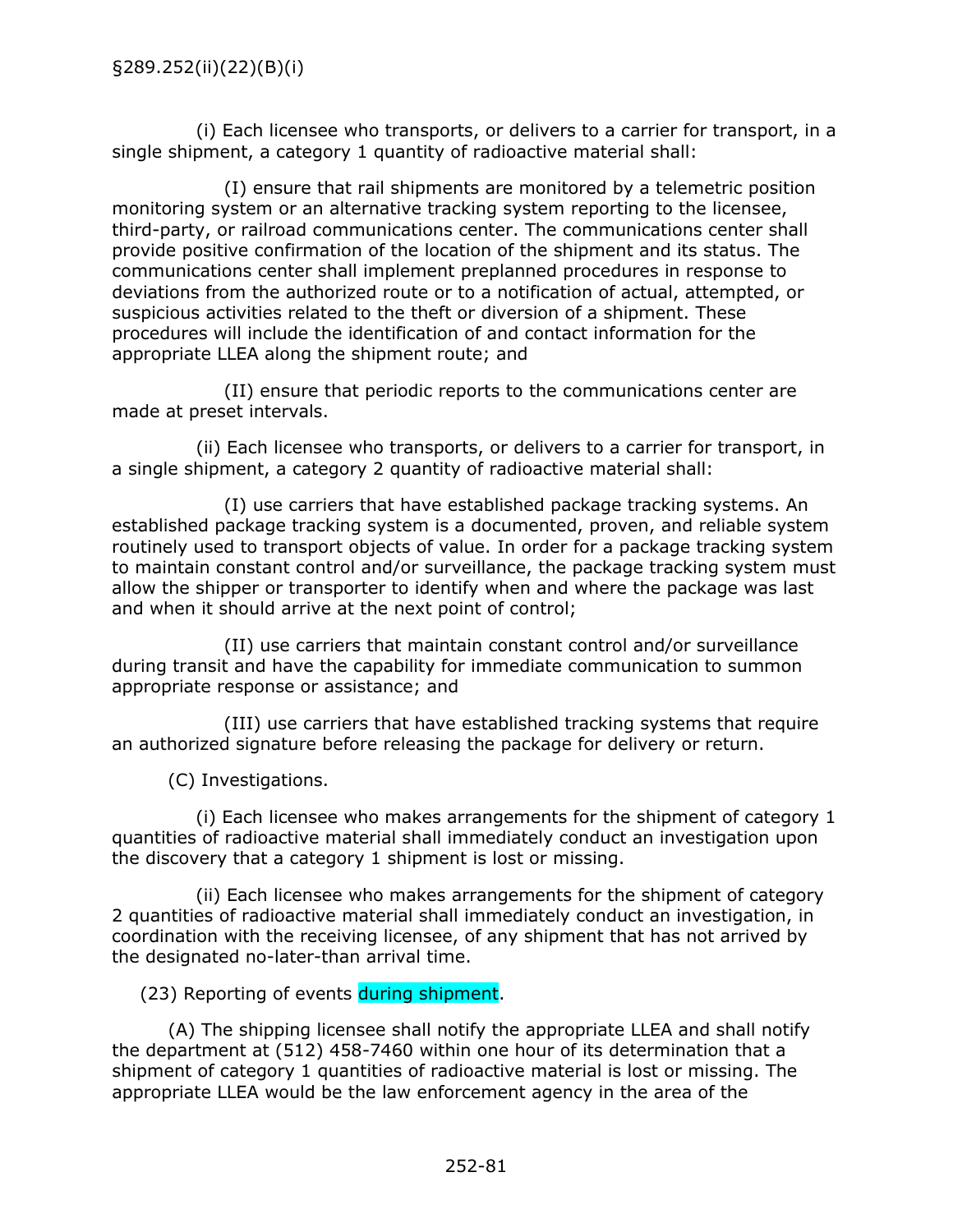shipment's last confirmed location. During the investigation required by paragraph  $(22)(C)$  of this subsection, the shipping licensee will provide agreed upon updates to the department on the status of the investigation.

(B) The shipping licensee shall notify the department at (512) 458-7460 within four hours of its determination that a shipment of category 2 quantities of radioactive material is lost or missing. If, after 24 hours of its determination that the shipment is lost or missing, the radioactive material has not been located and secured, the licensee shall immediately notify the department.

(C) The shipping licensee shall notify the designated LLEA along the shipment route as soon as possible upon discovery of any actual or attempted theft or diversion of a shipment or suspicious activities related to the theft or diversion of a shipment of a category 1 quantity of radioactive material. As soon as possible after notifying the LLEA, the licensee shall notify the department at (512) 458-7460 upon discovery of any actual or attempted theft or diversion of a shipment, or any suspicious activity related to the shipment of category 1 radioactive material.

(D) The shipping licensee shall notify the department at (512) 458-7460 as soon as possible upon discovery of any actual or attempted theft or diversion of a shipment, or any suspicious activity related to the shipment, of a category 2 quantity of radioactive material.

(E) The shipping licensee shall notify the department at (512) 458-7460 and the LLEA as soon as possible upon recovery of any lost or missing category 1 quantities of radioactive material.

(F) The shipping licensee shall notify the department at (512) 458-7460 as soon as possible upon recovery of any lost or missing category 2 quantities of radioactive material.

(G) The initial telephonic notification required by subparagraphs (A) - (D) of this paragraph must be followed within a period of 30 days by a written report submitted to the department. A written report is not required for notifications on suspicious activities required by subparagraphs (C) and (D) of this paragraph. The report must set forth the following information:

(i) a description of the licensed material involved, including kind, quantity, and chemical and physical form;

(ii) a description of the circumstances under which the loss or theft occurred;

(iii) a statement of disposition, or probable disposition, of the licensed material involved;

(iv) actions that have been taken, or will be taken, to recover the material; and

(v) procedures or measures that have been, or will be, adopted to ensure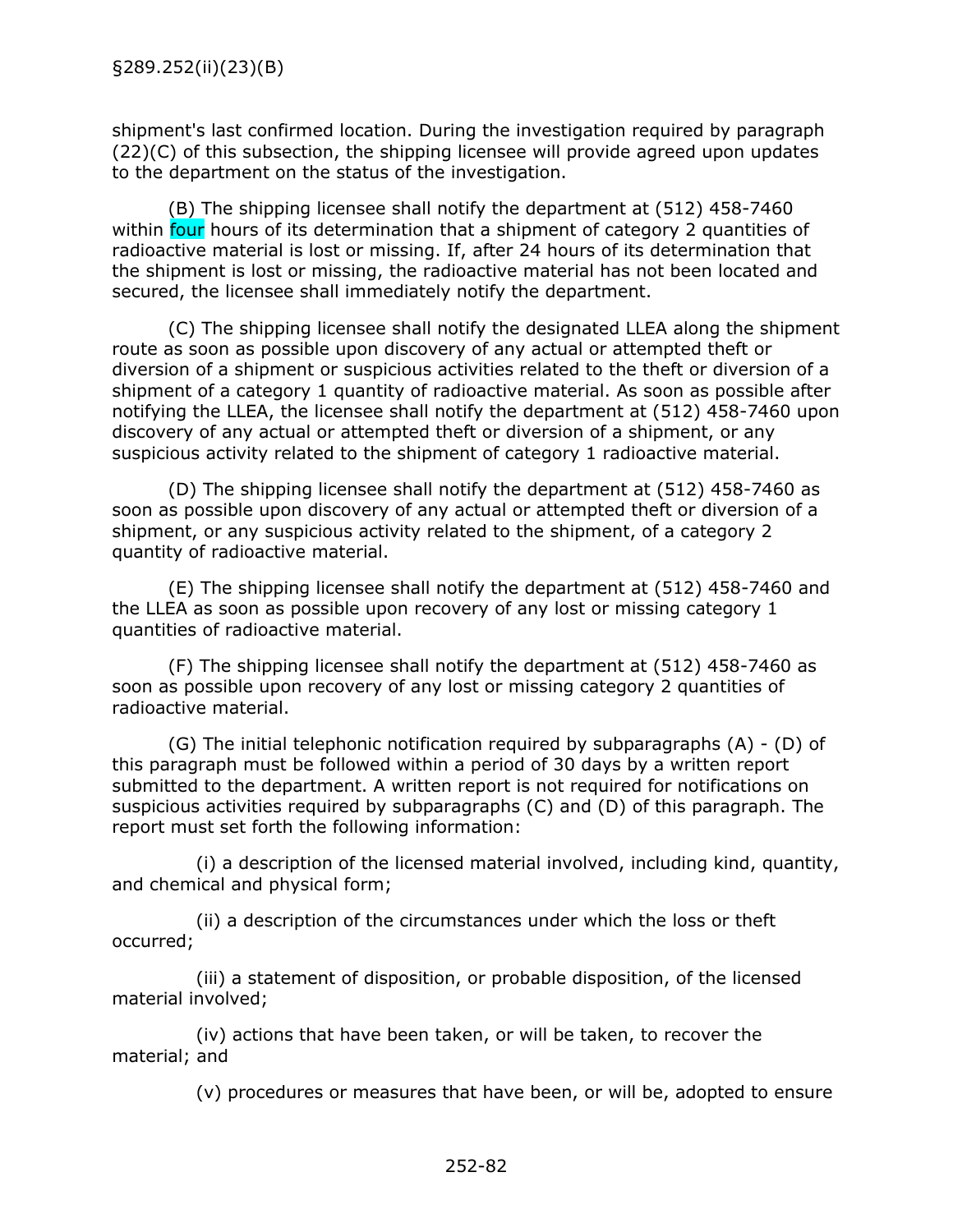against a recurrence of the loss or theft of licensed material.

(H) Subsequent to filing the written report, the licensee shall also report any additional substantive information on the loss or theft within 30 days after the licensee learns of such information.

(24) Form of records. Each record required by this subsection shall be legible throughout the retention period specified in the department's rules. The record may be the original or a reproduced copy or a microform, provided that the copy or microform is authenticated by authorized personnel and that the microform is capable of producing a clear copy throughout the required retention period. The record may also be stored in electronic media with the capability for producing legible, accurate, and complete records during the required retention period. Records such as letters, drawings, and specifications, must include all pertinent information such as stamps, initials, and signatures. The licensee shall maintain adequate safeguards against tampering with and loss of records.

(25) Record retention. All records/documents referenced in this subsection shall be made and maintained by the licensee for inspection by the department in accordance with subsection (mm) of this section. If a retention period is not otherwise specified, these records must be retained until the department terminates the facility's license. All records related to this subsection may be destroyed upon department termination of the facility license.

- (ii) Appendices.
	- (1) Subjects to be included in training courses:
		- (A) fundamentals of radiation safety:
			- (i) characteristics of radiation;
			- (ii) units of radiation dose (rem) and activity of radioactivity (curie);
			- (iii) significance of radiation dose;
				- (I) radiation protection standards; and
				- (II) biological effects of radiation;
			- (iv) levels of radiation from sources of radiation;
			- (v) methods of controlling radiation dose;
				- (I) time;
				- (II) distance; and
				- (III) shielding;

(vi) radiation safety practices, including prevention of contamination and methods of decontamination; and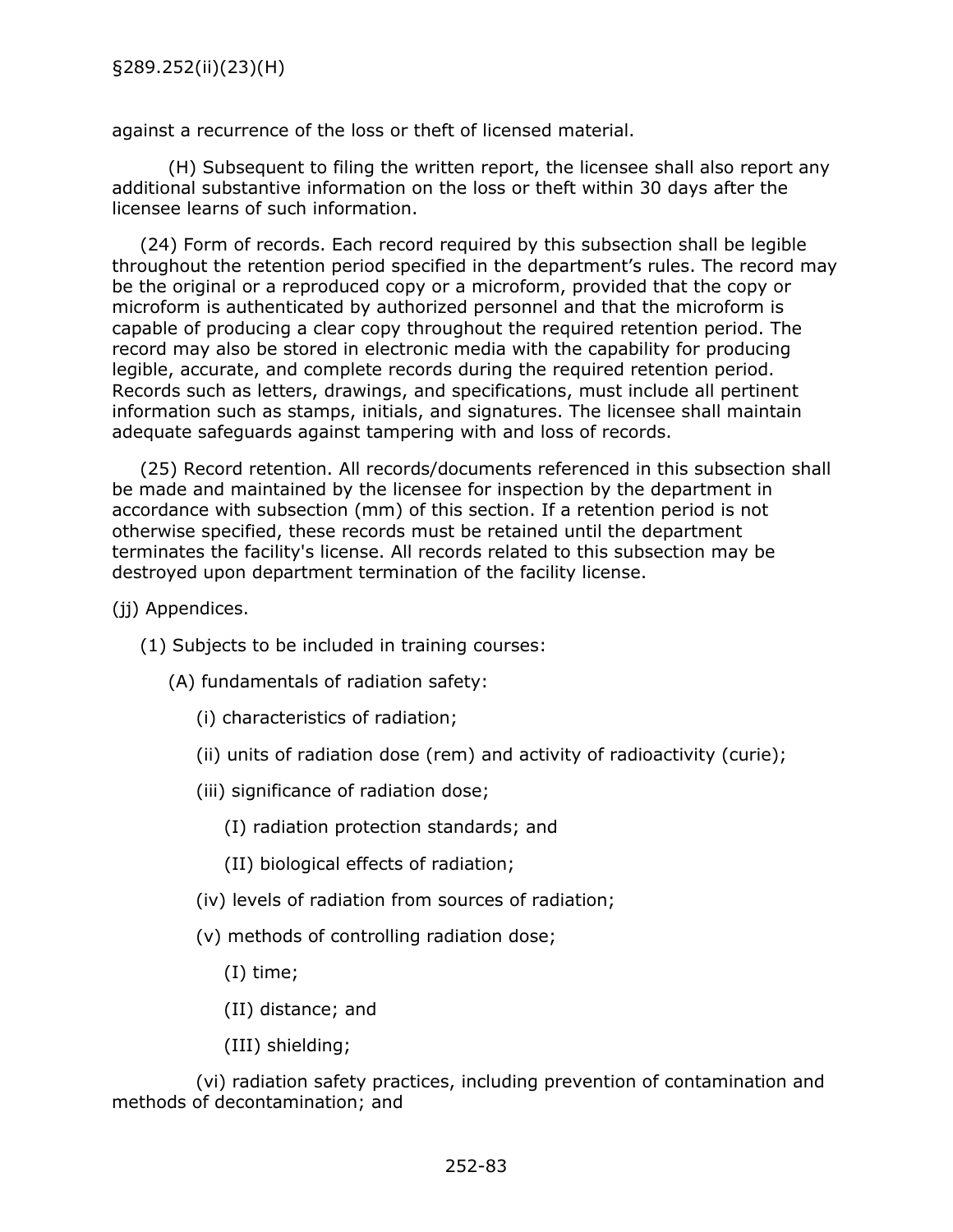- (vii) discussion of internal exposure pathways;
- (B) radiation detection instrumentation to be used:
	- (i) radiation survey instruments:
		- (I) operation;
		- (II) calibration; and
		- (III) limitations;
	- (ii) survey techniques; and
	- (iii) individual monitoring devices;

(C) equipment to be used:

- (i) handling equipment and remote handling tools;
- (ii) sources of radiation;

(iii) storage, control, disposal, and transport of equipment and sources of radiation;

(iv) operation and control of equipment; and

- (v) maintenance of equipment;
- (D) the requirements of pertinent federal and state regulations;
- (E) the licensee's written operating, safety, and emergency procedures; and
- (F) the licensee's record keeping procedures.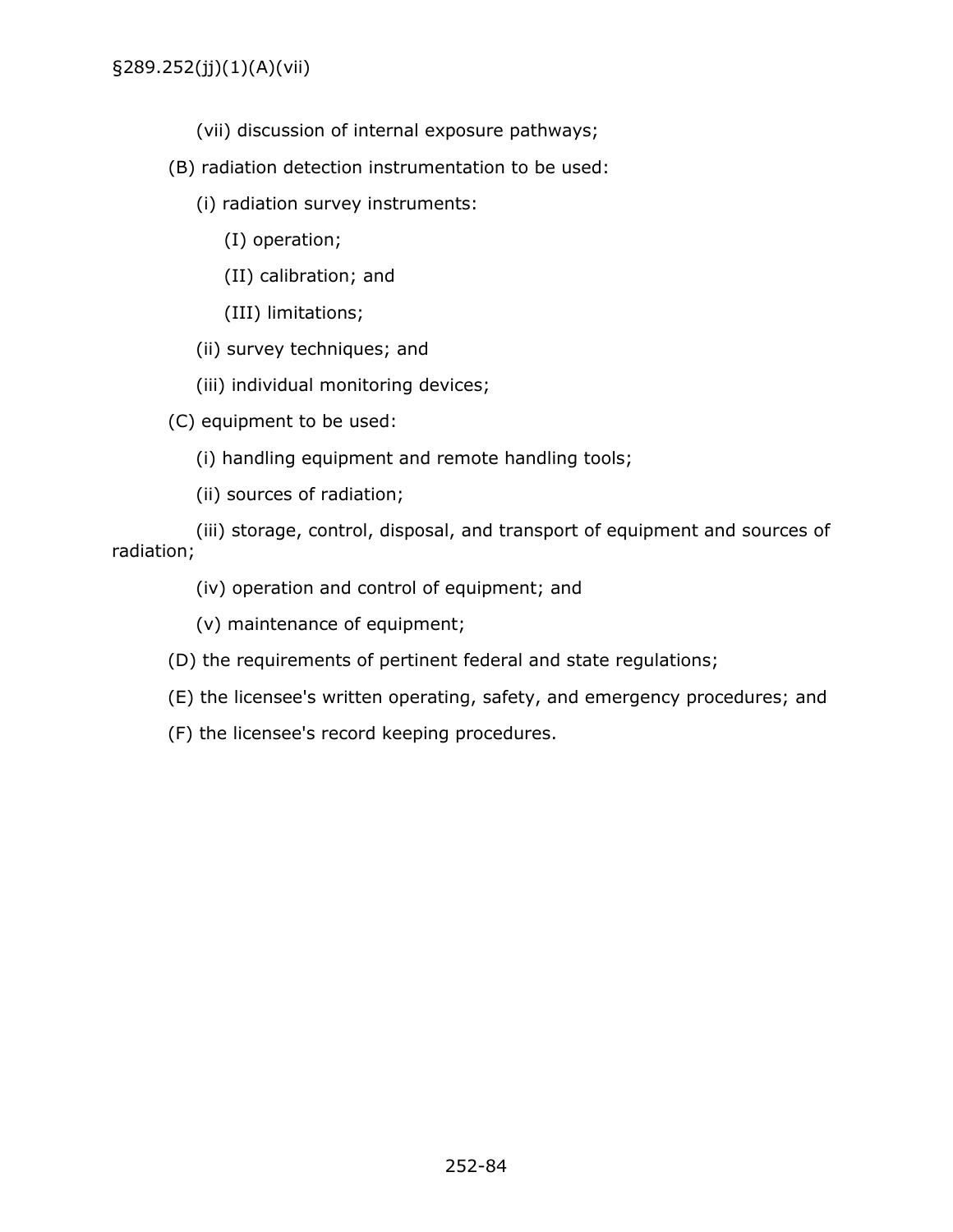(2) Isotope quantities (for use in subsection (gg) of this section).

## Figure: 25 TAC §289.252(jj)(2)

|                      |                     |                                                            |          |                            |                                                                          | Unsealed      |          | Sealed          | Sources         |                 |           |           |
|----------------------|---------------------|------------------------------------------------------------|----------|----------------------------|--------------------------------------------------------------------------|---------------|----------|-----------------|-----------------|-----------------|-----------|-----------|
| <b>RADIONUCLIDES</b> |                     |                                                            |          | Limit                      |                                                                          | Sources       |          |                 |                 |                 |           |           |
|                      |                     |                                                            |          |                            |                                                                          |               |          | 10 <sup>3</sup> | 10 <sup>4</sup> | 10 <sup>5</sup> | $10^{10}$ | $10^{12}$ |
| $Pr-141$             |                     |                                                            |          |                            | Gd-152 Bi-209m U-232 Pu-240 Cm-245 Cf-252Ce-142                          |               | 0.01     | $0.01$ mCi      | $0.1$ mCi       | $1.0$ mCi       | 100 Ci    | 10 kCi    |
|                      |                     | Dy-154 Po-208 U-233 Pu-241                                 |          | $Cm-246$                   | Es-254Nd-144 Dy-156                                                      |               | $\mu$ Ci |                 |                 |                 |           |           |
|                      |                     | Po-209 U-234 Pu-242 Cm-247                                 |          |                            |                                                                          |               |          |                 |                 |                 |           |           |
|                      |                     | Nd-145 Tb-159 Po-210 U-235 Pu-244 Cm-248Sm-146             |          |                            |                                                                          |               |          |                 |                 |                 |           |           |
|                      | Ho-165 Ra-226       | $U-236$                                                    |          | Am-241 Bk-247Sm-147 Hf-174 |                                                                          |               |          |                 |                 |                 |           |           |
|                      |                     | Ac-227 Np-235 Am-242m Bk-249Sm-148 W-180 Th-228            |          |                            |                                                                          |               |          |                 |                 |                 |           |           |
|                      |                     | Np-237 Am-243 Cf-248 Gd-148 Pt-190 Th-229                  |          |                            | Pu-236                                                                   |               |          |                 |                 |                 |           |           |
|                      |                     | Cm-242 Cf-249Gd-150 Pb-210 Th-230 Pu-238 Cm-243            |          |                            |                                                                          |               |          |                 |                 |                 |           |           |
|                      | Cf-250Gd-151 Bi-209 | Pa-231                                                     | Pu-239   | $Cm-244$                   | $Cf$ -                                                                   |               |          |                 |                 |                 |           |           |
| 251                  |                     |                                                            |          |                            |                                                                          |               |          |                 |                 |                 |           |           |
|                      |                     |                                                            |          |                            | and any alpha-emitting radionuclide not listed above or mixtures of      |               |          |                 |                 |                 |           |           |
|                      |                     | alpha emitters of unknown composition.                     |          |                            |                                                                          |               |          |                 |                 |                 |           |           |
| $Be-10$              | $Fe-60$             | Rh-102                                                     | Te-123   | $Sm-145$                   | Lu-175                                                                   | Ir-199m       | 0.1      | $0.1$ mCi       | $1.0$ m $Ci$    | $10$ mCi        | 1.0 kCi   | 100 kCi   |
| $Al-26$              | $Zn-70$             | Pd-107                                                     | Te-130   | Nd-150                     | $Lu-176$                                                                 | Pt-192        | $\mu$ Ci |                 |                 |                 |           |           |
| $Si-32$              | $Ge-68$             | Ag- $108m$                                                 | $I-129$  | $Eu-150$                   | $Lu-177m$                                                                | $Pt-198$      |          |                 |                 |                 |           |           |
| $Ar-39$              | $Ge-76$             | $Cd-113m$                                                  | $La-137$ | $Tb-157$                   | $Hf-172$                                                                 | Hg-194        |          |                 |                 |                 |           |           |
| $K-40$               | $Kr-81$             | $Cd-116$                                                   | $La-138$ | $Tb-158$                   | Hf-182                                                                   | Pb-202        |          |                 |                 |                 |           |           |
| $Ar-42$              | $Sr-90$             | $Sn-121m$                                                  | $Ce-139$ | Dy-159                     | Ta-179                                                                   | $Pb-205$      |          |                 |                 |                 |           |           |
| $Ca-48$              | $Zr-96$             | $Sn-123$                                                   | $Pm-143$ | $Ho-166m$                  | Re-184m Bi-208                                                           |               |          |                 |                 |                 |           |           |
| $Ti-44$              | $Mo-100$            | $Sn-124$                                                   | $Pm-144$ | $Lu-173$                   | Re-187                                                                   | Ra-228        |          |                 |                 |                 |           |           |
| $V-49$               | $Tc-98$             | $Sn-126$                                                   | $Pm-145$ | $Lu-174$                   | Re-189                                                                   | $Np-236$      |          |                 |                 |                 |           |           |
| $V-50$               | Rh-101              |                                                            |          | Te-121m Pm-146 Lu-174m     | $Os-194$                                                                 | <b>Bk-248</b> |          |                 |                 |                 |           |           |
|                      |                     |                                                            |          |                            | and any radionuclide other than alpha-emitting radionuclides, not listed |               |          |                 |                 |                 |           |           |
|                      |                     | above or mixtures of beta emitters of unknown composition. |          |                            |                                                                          |               |          |                 |                 |                 |           |           |
| $Na-22$              | Ru-106              | $Cs-134$                                                   | $Eu-152$ | $Bi-210$                   | U (natural)                                                              |               | 1.0      | $1.0$ mCi       | 10 mCi          | $100$ mCi       | 10 kCi    | 1 MCi     |
| $Co-60$              | Ag-110m Ce-144      |                                                            | $Eu-154$ | Th (natural)               |                                                                          |               | $\mu$ Ci |                 |                 |                 |           |           |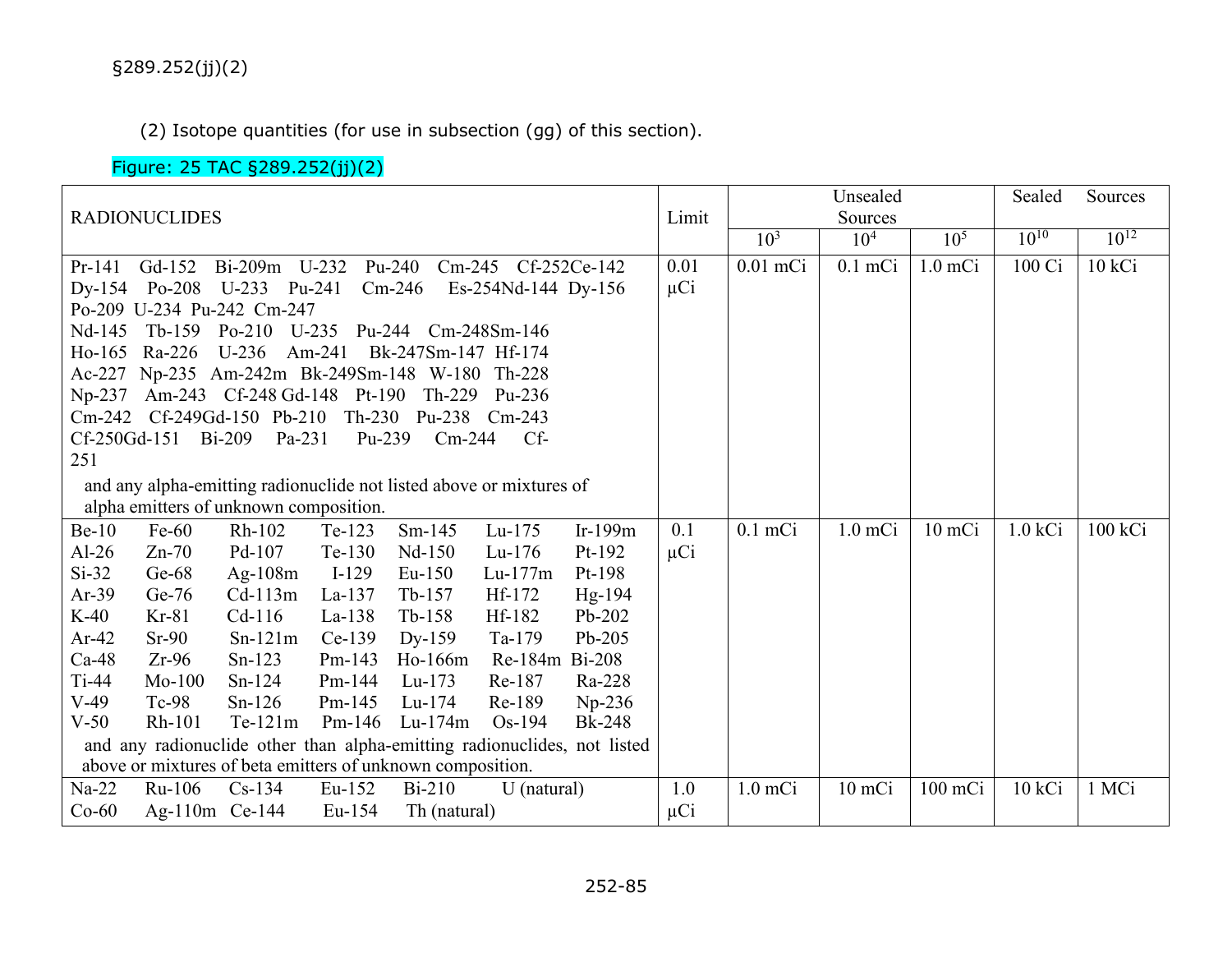(3) Criteria relating to use of financial tests and parent company guarantees for providing reasonable assurance of funds for decommissioning.

(A) Introduction. An applicant or licensee may provide reasonable assurance of the availability of funds for decommissioning based on obtaining a parent company guarantee that funds will be available for decommissioning costs and on a demonstration that the parent company passes a financial test. This paragraph establishes criteria for passing the financial test and for obtaining the parent company guarantee.

(B) Financial test.

(i) To pass the financial test, the parent company shall meet the criteria of either subclause (I) or (II) of this clause.

(I) The parent company shall have:

(-a-) two of the following three ratios:

(-1-) a ratio of total liabilities to net worth less than 2.0;

(-2-) a ratio of the sum of net income plus depreciation, depletion, and amortization to total liabilities greater than 0.1; and

(-3-) a ratio of current assets to current liabilities greater than

1.5;

(-b-) net working capital and tangible net worth each at least six times the current decommissioning cost estimates for the total of all facilities or parts thereof (or prescribed amount if a certification is used);

(-c-) tangible net worth of at least \$10 million; and

(-d-) assets located in the United States amounting to at least 90 percent of total assets or at least six times the current decommissioning cost estimates for the total of all facilities or parts thereof (or prescribed amount if a certification is used.)

(II) The parent company shall have:

(-a-) a current rating for its most recent bond issuance of AAA, AA, A, or BBB as issued by Standard and Poor's or Aaa, Aa, A, or Baa as issued by Moody's;

(-b-) tangible net worth each at least six times the current decommissioning cost estimate for the total of all facilities or parts thereof (or prescribed amount if a certification is used);

(-c-) tangible net worth of at least \$10 million; and

 $(-d)$  assets located in the United States amounting to at least  $90$ percent of total assets or at least six times the current decommissioning cost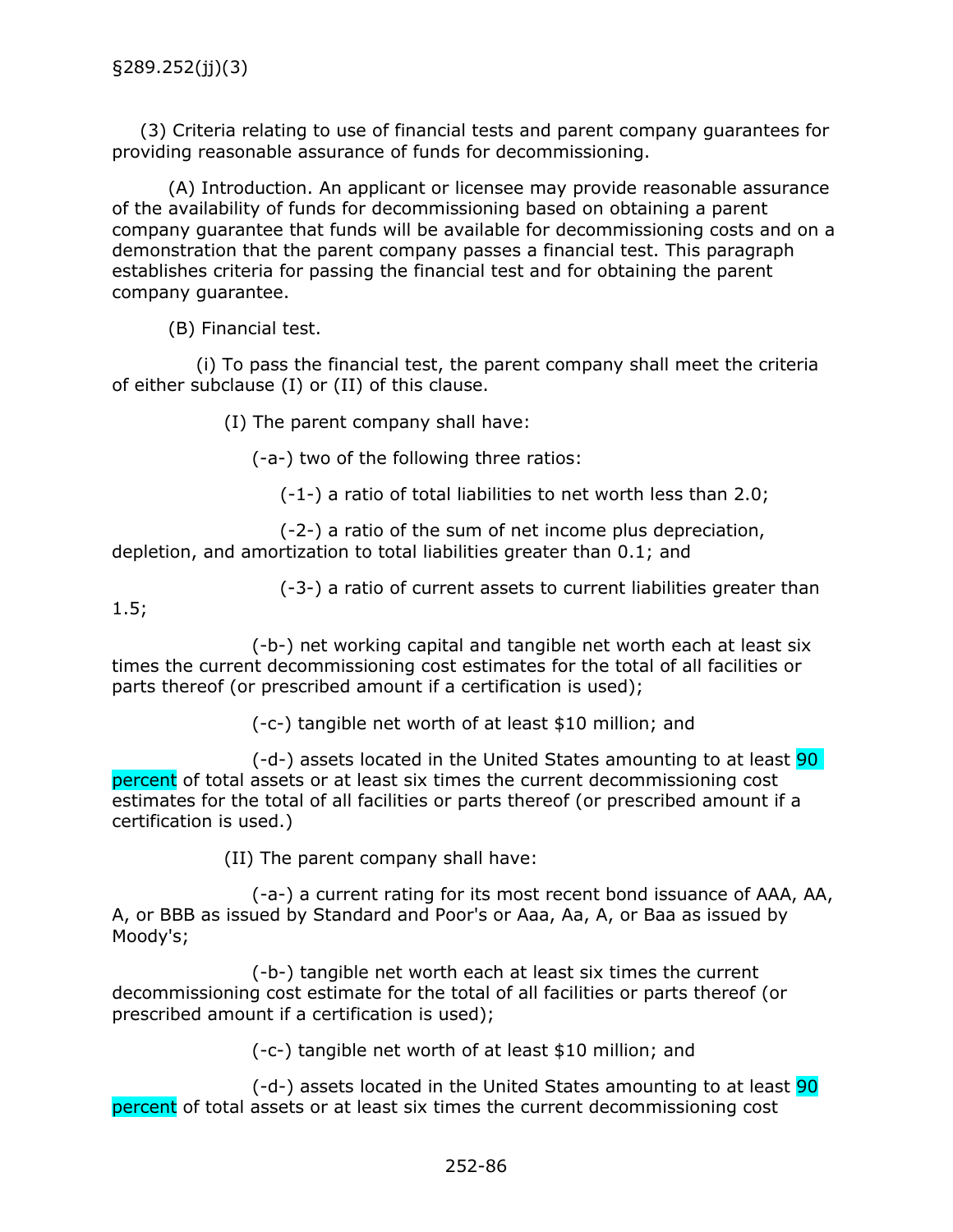estimates for the total of all facilities or parts thereof (or prescribed amount if certification is used).

(ii) The parent company's independent certified public accountant shall have compared the data used by the parent company in the financial test, which is derived from the independently audited, year-end financial statements for the latest fiscal year, with the amounts in such financial statement. In connection with that procedure, the licensee shall inform the department within 90 days of any matters coming to the auditor's attention that cause the auditor to believe that the data specified in the financial test should be adjusted and that the company no longer passes the test.

(iii) After the initial financial test, the parent company shall repeat the passage of the test within 90 days after the close of each succeeding fiscal year.

(iv) If the parent company no longer meets the requirements of clause (i) of this subparagraph, the licensee shall send notice to the department of intent to establish alternate financial assurance as specified in the department's regulations. The notice shall be sent by certified mail within 90 days after the end of the fiscal year for which the year-end financial data show that the parent company no longer meets the financial test requirements. The licensee shall provide alternate financial assurance within 120 days after the end of such fiscal year.

(C) Parent company guarantee. The terms of a parent company guarantee that an applicant or licensee obtains shall provide that:

(i) the parent company guarantee will remain in force unless the guarantor sends notice of cancellation by certified mail to the licensee and the department. Cancellation may not occur, however, during the 120 days beginning on the date of receipt of the notice of cancellation by both the licensee and the department, as evidenced by the return receipts;

(ii) if the licensee fails to provide alternate financial assurance as specified in the department's rules within 90 days after receipt by the licensee and the department of a notice of cancellation of the parent company guarantee from the guarantor, the guarantor will provide such alternative financial assurance in the name of the licensee;

(iii) the parent company guarantee and financial test provisions shall remain in effect until the department has terminated the license; and

(iv) if a trust is established for decommissioning costs, the trustee and trust shall be acceptable to the department. An acceptable trustee includes an appropriate state or federal government agency or an entity that has the authority to act as a trustee and whose trust operations are regulated and examined by a federal or state agency.

(4) Criteria relating to use of financial tests and self-quarantees for providing reasonable assurance of funds for decommissioning.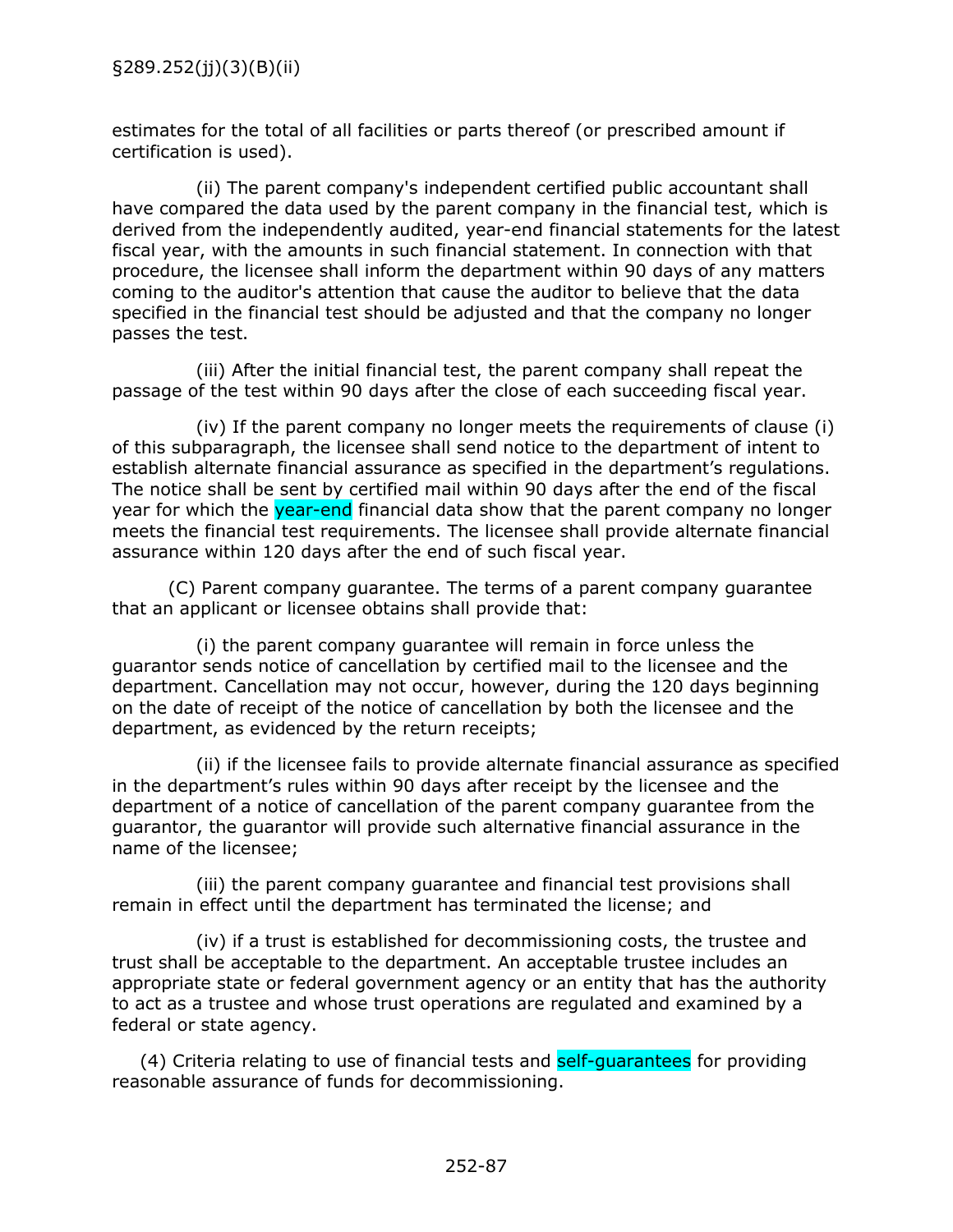(A) Introduction. An applicant or licensee may provide reasonable assurance of the availability of funds for decommissioning based on furnishing its own guarantee that funds will be available for decommissioning costs and on a demonstration that the company passes a financial test of subparagraph (B) of this paragraph. Subparagraph (B) of this paragraph establishes criteria for passing the financial test for the self-guarantee and establishes the terms for a self-guarantee.

(B) Financial test.

(i) To pass the financial test, a company shall meet all of the following criteria:

(I) tangible net worth at least 10 times the total current decommissioning cost estimate for the total of all facilities or parts thereof (or the current amount required if certification is used for all decommissioning activities for which the company is responsible as self-quaranteeing licensee and as parentguarantor);

(II) assets located in the United States amounting to at least 90 percent of total assets or at least 10 times the total current decommissioning cost estimate (or the current amount required if certification is used for all decommissioning activities for which the company is responsible as selfguaranteeing licensee and as parent-guarantor); and

(III) a current rating for its most recent bond issuance of AAA, AA, A as issued by Standard and Poor's, or Aaa, Aa, A as issued by Moody's.

(ii) To pass the financial test, a company shall meet all of the following additional criteria:

(I) the company shall have at least one class of equity securities registered under the Securities Exchange Act of 1934;

(II) the company's independent certified public accountant shall have compared the data used by the company in the financial test that is derived from the independently audited year-end financial statements, based on United States generally accepted accounting practices, for the latest fiscal year, with the amounts in such financial statement. In connection with that procedure, the licensee shall inform the department within 90 days of any matters coming to the auditor's attention that cause the auditor to believe that the data specified in the financial test should be adjusted and that the company no longer passes the test; and

(III) after the initial financial test, the company shall repeat the passage of the test within 90 days after the close of each succeeding fiscal year.

(iii) If the licensee no longer meets the criteria of clause (i) of this subparagraph, the licensee shall send immediate notice to the department of its intent to establish alternate financial assurance as specified in the department's rules within 120 days of such notice.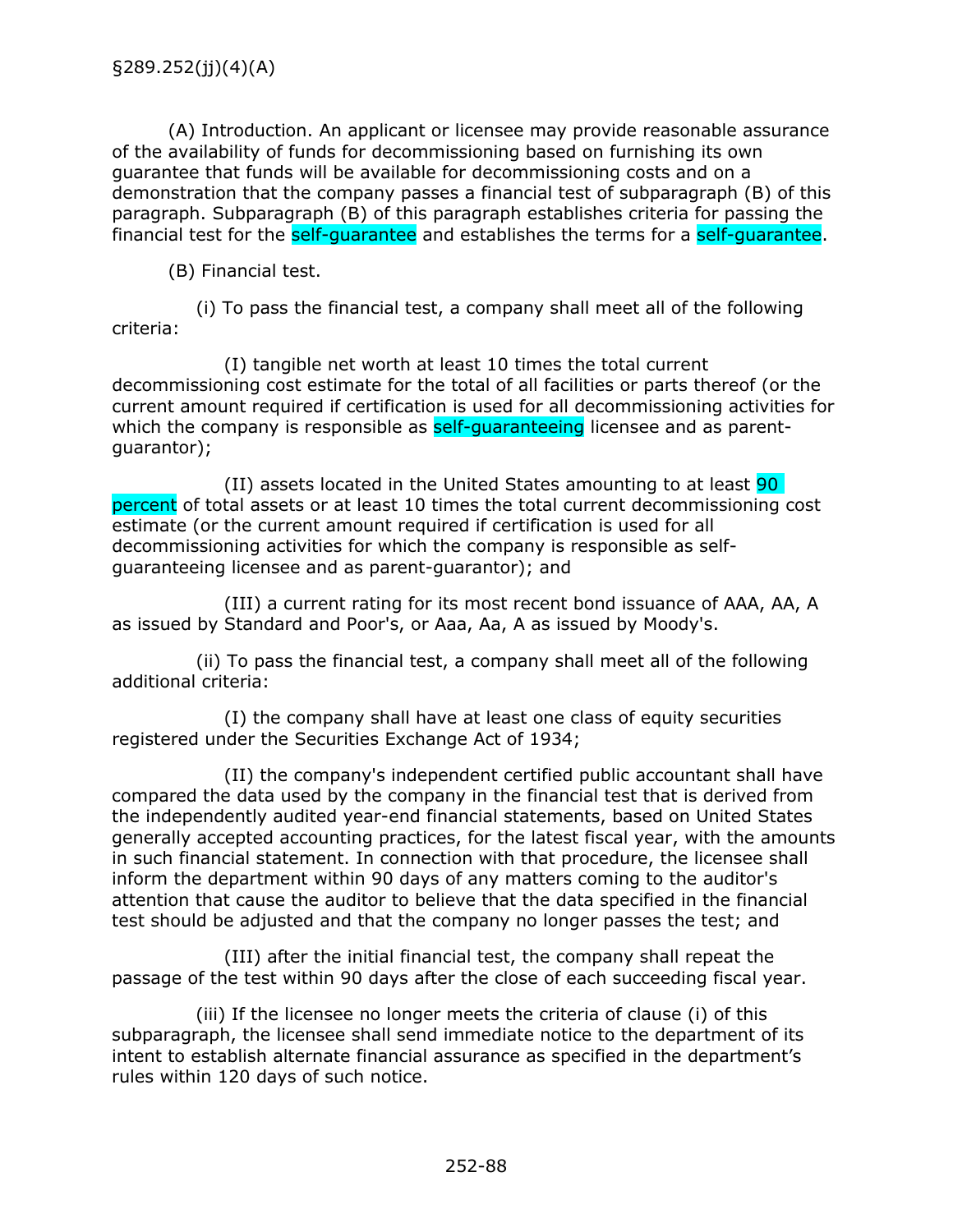(C) Company self-guarantee. The terms of a self-guarantee that an applicant or licensee furnishes shall provide that:

(i) the company guarantee will remain in force unless the licensee sends notice of cancellation by certified mail to the department. Cancellation may not occur, however, during the 120 days beginning on the date of receipt of the notice of cancellation by the department, as evidenced by the return receipt.

(ii) the licensee shall provide alternate financial assurance as specified in the department's rules within 90 days following receipt by the department of a notice of cancellation of the guarantee;

(iii) the guarantee and financial test provisions shall remain in effect until the department has terminated the license or until another financial assurance method acceptable to the department has been put in effect by the licensee;

(iv) the licensee will promptly forward to the department and the licensee's independent auditor all reports covering the latest fiscal year filed by the licensee with the Securities and Exchange Commission in accordance with the requirements of the Securities and Exchange Act of 1934, §13;

(v) if, at any time, the licensee's most recent bond issuance ceases to be rated in any category of "A" or above by either Standard and Poor's or Moody's, the licensee will provide notice in writing of such fact to the department within 20 days after publication of the change by the rating service. If the licensee's most recent bond issuance ceases to be rated in any category of A or above by both Standard and Poor's and Moody's, the licensee no longer meets the criteria of subparagraph (B)(i) of this paragraph; and

(vi) the applicant or licensee shall provide to the department a written guarantee (a written commitment by a corporate officer) that states that the licensee will fund and carry out the required decommissioning activities or, upon issuance of an order by the department, the licensee will set up and fund a trust in the amount of the current cost estimates for decommissioning.

(5) Criteria relating to use of financial tests and self-quarantees for providing reasonable assurance of funds for decommissioning by commercial companies that have no outstanding rated bonds.

(A) Introduction. An applicant or licensee may provide reasonable assurance of the availability of funds for decommissioning based on furnishing its own guarantee that funds will be available for decommissioning costs and on a demonstration that the company passes the financial test of subparagraph (B) of this paragraph. The terms of the self-guarantee are in subparagraph (C) of this paragraph. This paragraph establishes criteria for passing the financial test for the self-guarantee and establishes the terms for a self-guarantee.

(B) Financial test.

(i) To pass the financial test a company shall meet the following criteria: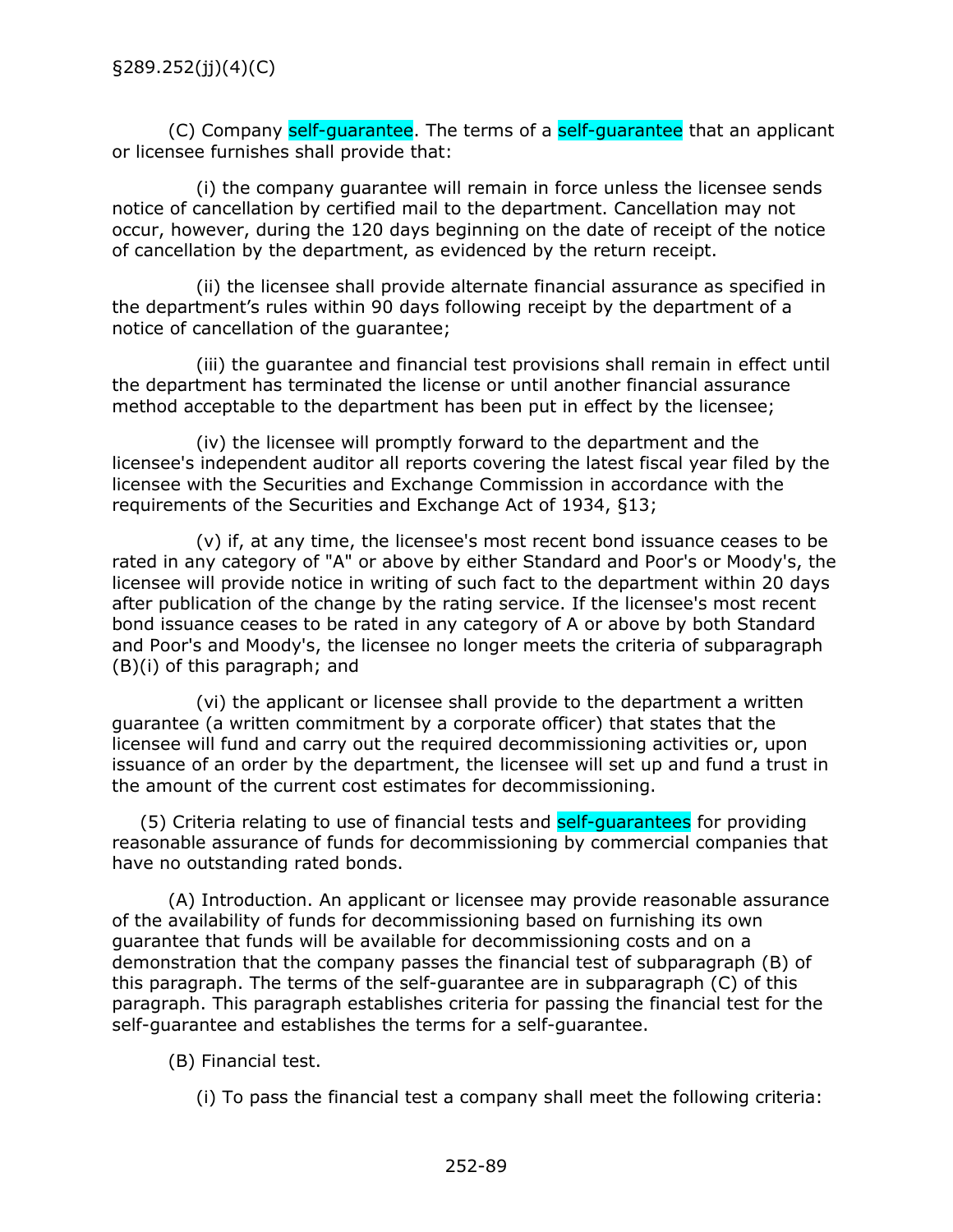(I) tangible net worth greater than \$10 million, or at least 10 times the total current decommissioning cost estimate (or the current amount required if certification is used), whichever is greater, for all decommissioning activities for which the company is responsible as self-guaranteeing licensee and as parentguarantor;

(II) assets located in the United States amounting to at least 90 percent of total assets or at least 10 times the total current decommissioning cost estimate (or the current amount required if certification is used) for all decommissioning activities for which the company is responsible as selfguaranteeing licensee and as parent-guarantor; and

(III) a ratio of cash flow divided by total liabilities greater than 0.15 and a ratio of total liabilities divided by net worth less than 1.5.

(ii) In addition, to pass the financial test, a company shall meet all of the following requirements:

(I) the company's independent certified public accountant shall have compared the data used by the company in the financial test, that is required to be derived from the independently audited year-end financial statement based on United States generally accepted accounting practices for the latest fiscal year, with the amounts in the financial statement. In connection with that procedure, the licensee shall inform the department within 90 days of any matters that may cause the auditor to believe that the data specified in the financial test should be adjusted and that the company no longer passes the test;

(II) after the initial financial test, the company shall repeat passage of the test within 90 days after the close of each succeeding fiscal year; and

(III) if the licensee no longer meets the requirements of subparagraph (B)(i) of this paragraph, the licensee shall send notice to the department of its intent to establish alternative financial assurance as specified in the department's rules. The notice shall be sent by certified mail, return receipt requested, within 90 days after the end of the fiscal year for which the **year-end** financial data show that the licensee no longer meets the financial test requirements. The licensee shall provide alternative financial assurance within 120 days after the end of such fiscal year.

(C) Company self-guarantee. The terms of a self-guarantee that an applicant or licensee furnishes shall provide the following.

(i) The guarantee shall remain in force unless the licensee sends notice of cancellation by certified mail, return receipt requested, to the department. Cancellation may not occur until an alternative financial assurance mechanism is in place.

(ii) The licensee shall provide alternative financial assurance as specified in the department's rules within 90 days following receipt by the department of a notice of cancellation of the guarantee.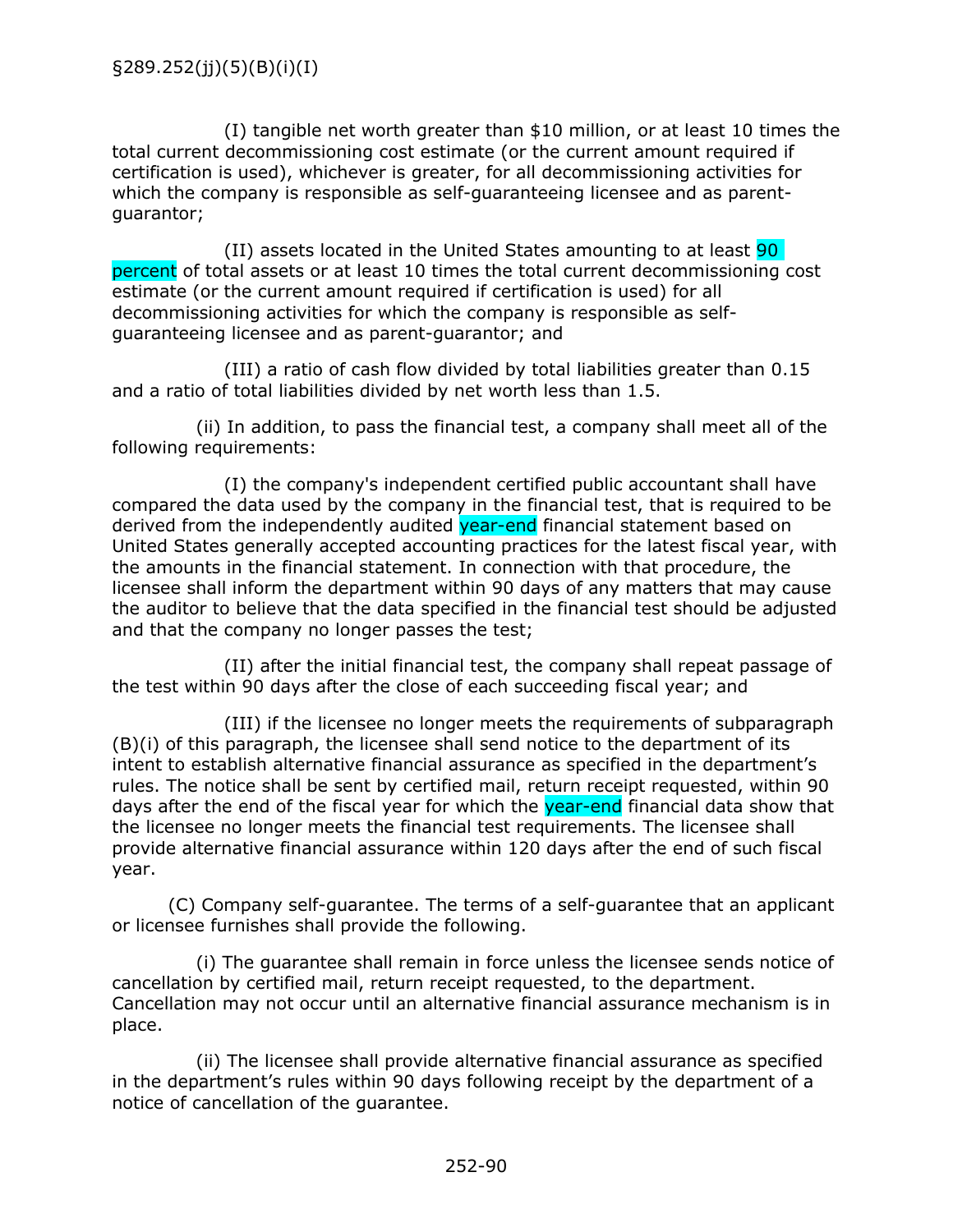(iii) The guarantee and financial test provisions shall remain in effect until the department has terminated the license or until another financial assurance method acceptable to the department has been put in effect by the licensee.

(iv) The applicant or licensee shall provide to the department a written guarantee (a written commitment by a corporate officer) that states that the licensee will fund and carry out the required decommissioning activities or, upon issuance of an order by the department, the licensee will set up and fund a trust in the amount of the current cost estimates for decommissioning.

(6) Criteria relating to use of financial tests and self-guarantees for providing reasonable assurance of funds for decommissioning by nonprofit entities, such as colleges, universities, and nonprofit hospitals.

(A) Introduction. An applicant or licensee may provide reasonable assurance of the availability of funds for decommissioning based on furnishing its own guarantee that funds will be available for decommissioning costs and on a demonstration that the applicant or licensee passes the financial test of subparagraph (B) of this paragraph. The terms of the self-guarantee are in subparagraph (C) of this paragraph. This paragraph establishes criteria for passing the financial test for the self-guarantee and establishes the terms for a selfguarantee.

(B) Financial test.

(i) To pass the financial test, a college or university shall meet the criteria of subclause (I) or (II) of this clause. The college or university shall meet one of the following:

(I) for applicants or licensees that issue bonds, a current rating for its most recent uninsured, uncollateralized, and unencumbered bond issuance of AAA, AA, or A as issued by Standard and Poor's or Aaa, Aa, or A as issued by Moody's; or

(II) for applicants or licensees that do not issue bonds, unrestricted endowment consisting of assets located in the United States of at least \$50 million, or at least 30 times the total current decommissioning cost estimate (or the current amount required if certification is used), whichever is greater, for all decommissioning activities for which the college or university is responsible as a self-guaranteeing licensee.

(ii) To pass the financial test, a hospital shall meet the criteria in subclause (I) or (II) of this clause. The hospital shall meet one of the following:

(I) for applicants or licensees that issue bonds, a current rating for its most recent uninsured, uncollateralized, and unencumbered bond issuance of AAA, AA, or A as issued by Standard and Poor's or Aaa, Aa, or A as issued by Moody's; or

(II) for applicants or licensees that do not issue bonds, all the following tests shall be met: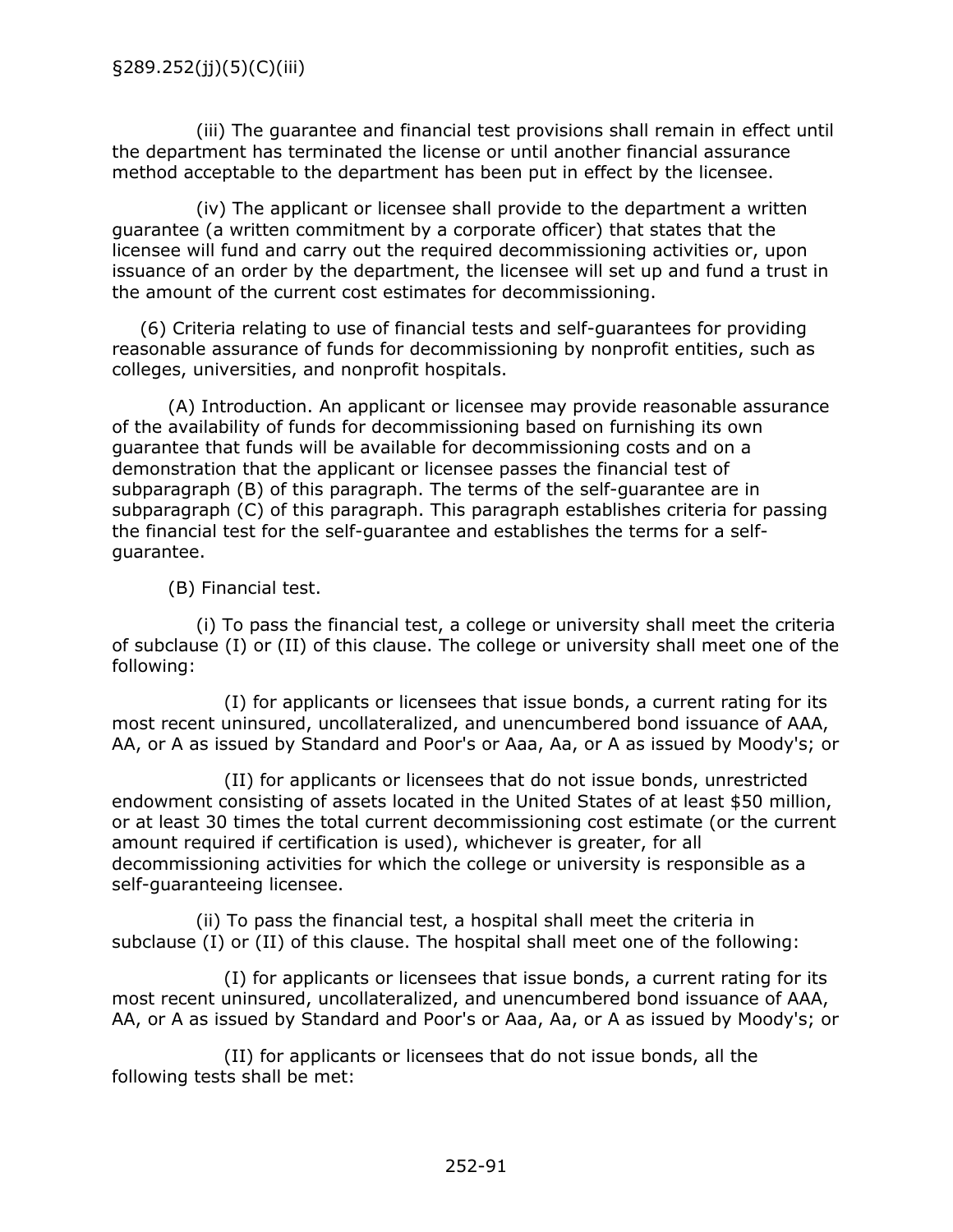(-a-) (total revenues less total expenditures) divided by total revenues shall be equal to or greater than 0.04;

(-b-) long term debt divided by net fixed assets shall be less than or equal to 0.67;

(-c-) (current assets and depreciation fund) divided by current liabilities shall be greater than or equal to 2.55; and

(-d-) operating revenues shall be at least 100 times the total current decommissioning cost estimate (or the current amount required if certification is used) for all decommissioning activities for which the hospital is responsible as a self-guaranteeing licensee.

(iii) In addition, to pass the financial test, a licensee shall meet all the following requirements:

(I) the licensee's independent certified public accountant shall have compared the data used by the licensee in the financial test that is required to be derived from the independently audited year-end financial statements, based on United States generally accepted accounting practices, for the latest fiscal year, with the amounts in the financial statement. In connection with that procedure, the licensee shall inform the department within 90 days of any matters coming to the attention of the auditor that cause the auditor to believe that the data specified in the financial test should be adjusted and that the licensee no longer passes the test; and

(II) after the initial financial test, the licensee shall repeat passage of the test within 90 days after the close of each succeeding fiscal year;

(III) if the licensee no longer meets the requirements of subparagraph (A) of this paragraph, the licensee shall send notice to the department of its intent to establish alternative financial assurance as specified in the department's rules. The notice shall be sent by certified mail, return receipt requested, within 90 days after the end of the fiscal year for which the year-end financial data show that the licensee no longer meets the financial test requirements. The licensee shall provide alternate financial assurance within 120 days after the end of such fiscal year.

(C) Self-guarantee. The terms of a self-guarantee that an applicant or licensee furnishes shall provide the following:

(i) The guarantee shall remain in force unless the licensee sends notice of cancellation by certified mail, return receipt requested, to the department. Cancellation may not occur unless an alternative financial assurance mechanism is in place.

(ii) The licensee shall provide alternative financial assurance as specified in the department's regulations within 90 days following receipt by the department of a notice of cancellation of the guarantee.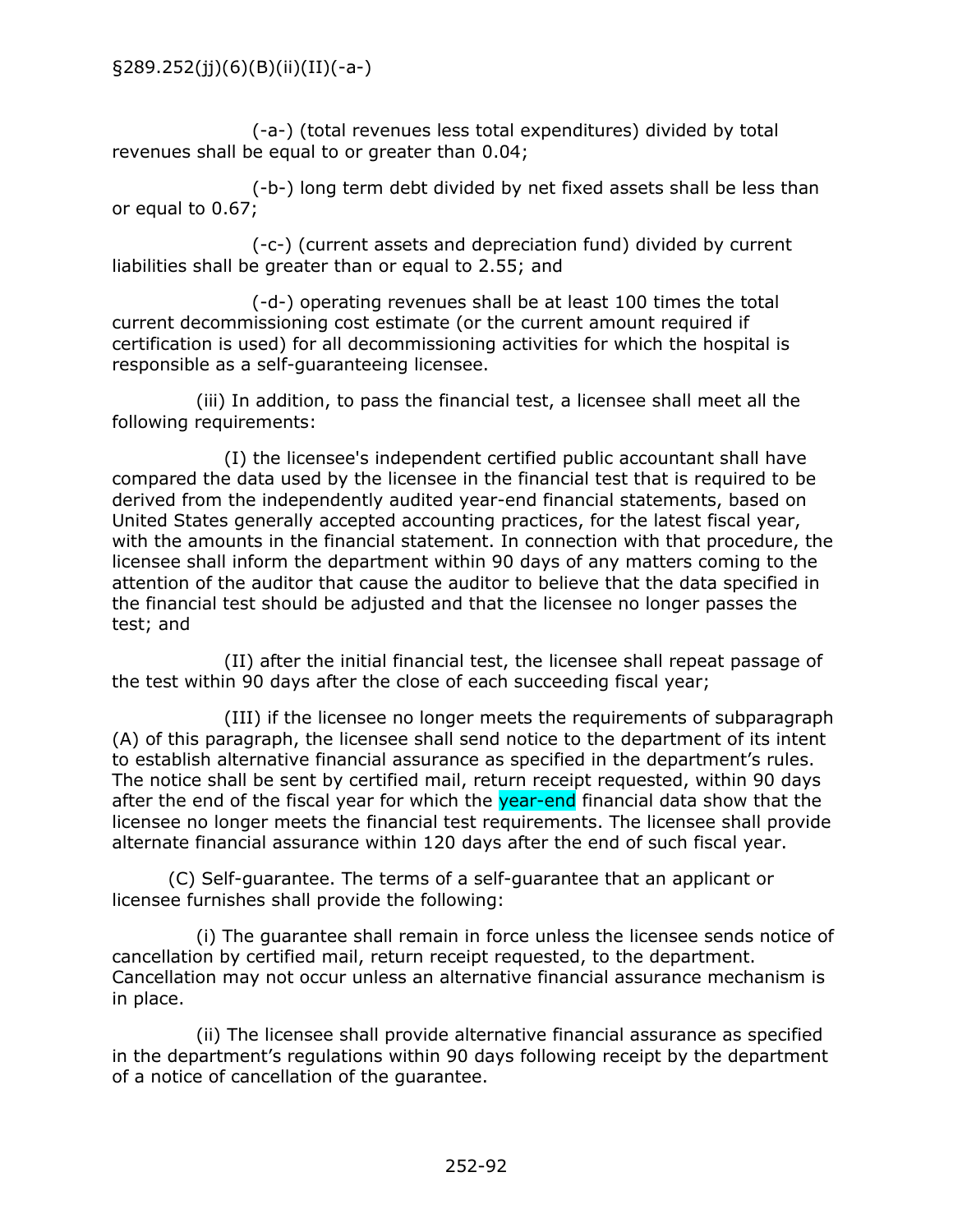(iii) The guarantee and financial test provisions shall remain in effect until the department has terminated the license or until another financial assurance method acceptable to the department has been put in effect by the licensee.

(iv) The applicant or licensee shall provide to the department a written guarantee (a written commitment by a corporate officer or officer of the institution) that states that the licensee will fund and carry out the required decommissioning activities or, upon issuance of an order by the department, the licensee will set up and fund a trust in the amount of the current cost estimates for decommissioning.

(v) If, at any time, the licensee's most recent bond issuance ceases to be rated in any category of "A" or above by either Standard and Poor's or Moody's, the licensee shall provide notice in writing of the fact to the department within 20 days after publication of the change by the rating service.

(7) Quantities of radioactive materials requiring consideration of the need for an emergency plan for responding to a release. The following table contains quantities of radioactive materials requiring consideration of the need for an emergency plan for responding to a release.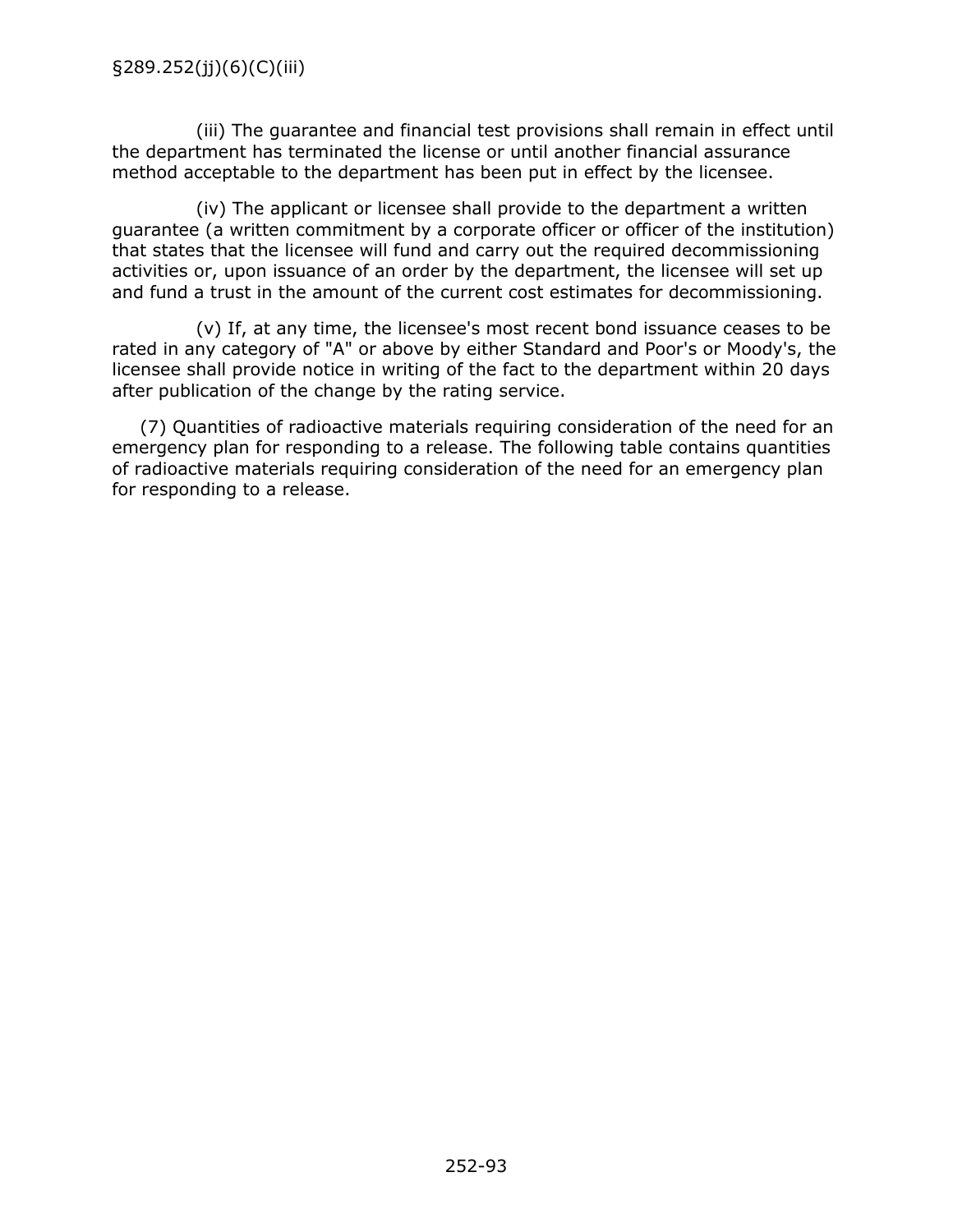Figure: 25 TAC §289.252(jj)(7)

| Radioactive<br>Material* | Release<br>Fraction | Quantity<br>(curies) | Radioactive<br>Material* | Release<br>Fraction | Ouantity<br>(curies) | Radioactive<br>Material*   | Release<br>Fraction | Quantity<br>(curies) |
|--------------------------|---------------------|----------------------|--------------------------|---------------------|----------------------|----------------------------|---------------------|----------------------|
| Ac-228 (89)              | 0.001               | 4,000                | $In-114m(49)$            | $0.01\,$            | 1,000                | $V-48(23)$                 | 0.01                | 7,000                |
| Am-241 $(95)$            | 0.001               | $\overline{2}$       | Ir-192 $(77)$            | 0.001               | 40,000               | $Xe-133(54)$               | 1.0                 | 900,000              |
| Am-242 $(95)$            | 0.001               | $\overline{c}$       | Fe-55 $(26)$             | 0.01                | 40,000               | $Y-91(39)$                 | 0.01                | 2,000                |
| Am-243 (95)              | 0.001               | 2                    | Fe-59 $(26)$             | 0.01                | 7,000                | $Zn-65(30)$                | 0.01                | 5,000                |
| $Sb-124(51)$             | 0.01                | 4,000                | $Kr-85(36)$              | 1.0                 | 6,000,000            | Zr-93 (40)                 | 0.01                | 400                  |
| $Sb-126(51)$             | 0.01                | 6,000                | Pb-210 $(82)$            | $0.01\,$            | 8                    | $Zr-95(40)$                | 0.01                | 5,000                |
| Ba-133 (56)              | 0.01                | 10,000               | $Mn-56(25)$              | $0.01\,$            | 60,000               | Any other                  |                     |                      |
| Ba-140 (56)              | 0.01                | 30,000               | $Hg-203(80)$             | 0.01                | 10,000               | $\beta$ - $\gamma$ emitter | $0.01\,$            | 10,000               |
| Bi-207 (83)              | 0.01                | 5,000                | Mo-99 $(42)$             | 0.01                | 30,000               | Mixed fission              |                     |                      |
| Bi-210 (83)              | 0.01                | 600                  | Np-237 (93)              | 0.001               | 2                    | products                   | $0.01\,$            | 1,000                |
| $Cd-109(48)$             | 0.01                | 1.000                | $Ni-63(28)$              | 0.01                | 20,000               | Mixed                      |                     |                      |
| $Cd-113(48)$             | 0.01                | 80                   | Nb-94 (41)               | 0.01                | 300                  | corrosion                  |                     |                      |
| $Ca-45(20)$              | 0.01                | 20,000               | $P-32(15)$               | 0.5                 | 100                  | products                   | 0.01                | 10,000               |
| $Cf-252(98)$             | 0.001               | 9(20mg)              | $P-33(15)$               | 0.5                 | 1,000                | Contaminated               |                     |                      |
| $C-14(6)$ **             | 0.01                | 50,000               | Po-210 $(84)$            | $0.01\,$            | 10                   | equipment,                 |                     |                      |
| $Ce-141(58)$             | 0.01                | 10,000               | $K-42(19)$               | $0.01\,$            | 9,000                | $B-\gamma$                 | 0.001               | 10,000               |
| $Ce-144(58)$             | 0.01                | 300                  | Pm-145 $(61)$            | $0.01\,$            | 4,000                | Irradiated                 |                     |                      |
| $Cs-134(55)$             | 0.01                | 2,000                | Pm-147 $(61)$            | 0.01                | 4,000                | material,                  |                     |                      |
| $Cs-137(55)$             | 0.01                | 3,000                | Ra-226 (88)              | 0.001               | 100                  | any form                   |                     |                      |
| $Cl-36(17)$              | 0.5                 | 100                  | $Ru-106(44)$             | 0.01                | 200                  | other than                 |                     |                      |
| $Cr-51(24)$              | 0.01                | 300,000              | Sm-151 $(62)$            | $0.01\,$            | 4,000                | solid non-                 |                     |                      |
| $Co-60(27)$              | 0.001               | 5,000                | Sc-46 $(21)$             | $0.01\,$            | 3,000                | combustible                | 0.01                | 1,000                |
| $Cu-64(29)$              | 0.01                | 200,000              | Se-75 $(34)$             | $0.01\,$            | 10,000               | Irradiated                 |                     |                      |
| $Cm-242(96)$             | 0.001               | 60                   | Ag-110m $(47)$           | 0.01                | 1,000                | material,                  |                     |                      |
| $Cm-243(96)$             | 0.001               | $\mathfrak{Z}$       | Na-22 (11)               | $0.01\,$            | 9,000                | solid non-                 |                     |                      |
| $Cm-244(96)$             | 0.001               | $\overline{4}$       | Na-24 (11)               | $0.01\,$            | 10,000               | combustible                | 0.001               | 10,000               |
| Cm-245 (96)              | 0.001               | $\overline{c}$       | $Sr-89(38)$              | $0.01\,$            | 3,000                | Mixed                      |                     |                      |
| Eu-152 $(63)$            | $0.01\,$            | 500                  | Sr-90 (38)               | $0.01\,$            | 90                   | radioactive                |                     |                      |
| Eu-154 $(63)$            | 0.01                | 400                  | $S-35(16)$               | 0.5                 | 900                  | waste, B-y                 | $0.01\,$            | 1,000                |
| Eu-155 $(63)$            | $0.01\,$            | 3,000                | Tc-99 $(43)$             | $0.01\,$            | 10,000               | Packaged                   |                     |                      |
| Ge-68 (32)               | $0.01\,$            | 2,000                | Tc-99 $m(43)$            | $0.01\,$            | 400,000              | waste,                     |                     |                      |
| Gd-153 (64)              | 0.01                | 5,000                | $Te-127m(52)$            | 0.01                | 5,000                | $B-\gamma$                 |                     |                      |
| Au-198 (79)              | $0.01\,$            | 30,000               | Te-129m $(52)$           | $0.01\,$            | 5,000                | ***                        | 0.001               | 10,000               |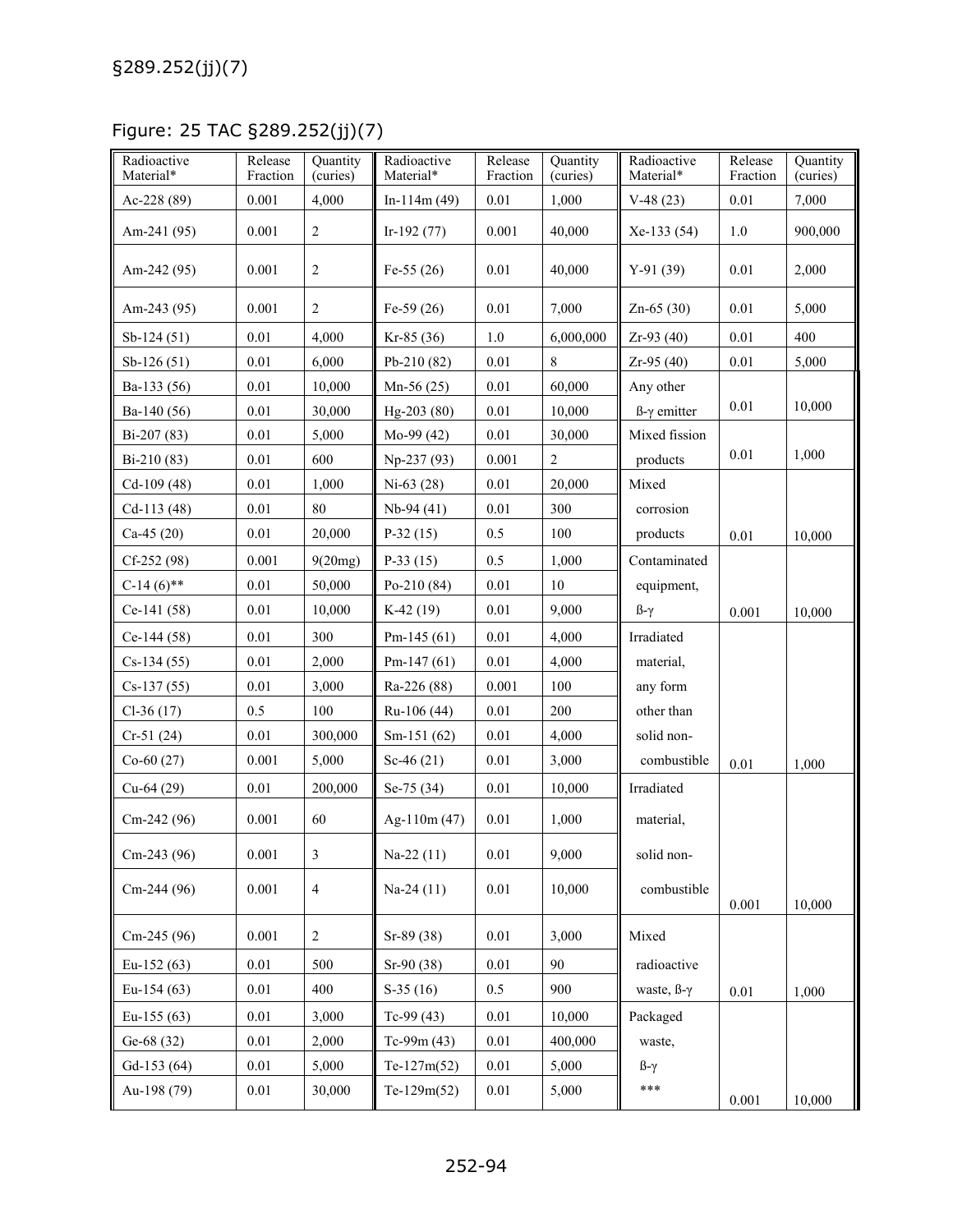| Radioactive   | Release  | Quantity | Radioactive | Release       | <b>Quantity</b> | Radioactive II | Release                       | Quantity |    |
|---------------|----------|----------|-------------|---------------|-----------------|----------------|-------------------------------|----------|----|
| Material*     | Fraction | (curies) | Material*   | Fraction      | (curies)        | Material*      | Fraction                      | (curies) |    |
| $Hf-172(72)$  | 0.01     | 400      |             | Tb-160 $(65)$ | 0.01            | 4,000          | Any other $\alpha$            |          |    |
| $Hf-181(72)$  | 0.01     | 7,000    |             | Tm-170 $(69)$ | 0.01            | 4,000          | emitter                       | 0.001    | 2  |
| Ho-166 $(67)$ | 0.01     | 100      |             | $Sn-113(50)$  | 0.01            | 10,000         | Contaminated                  |          |    |
| $H-3(1)$      | 0.5      | 20,000   |             | $Sn-123(50)$  | 0.01            | 3,000          | equipment $\alpha$            | 0.0001   | 20 |
| $I-125(53)$   | 0.5      | 10       |             | $Sn-126(50)$  | 0.01            | 000.1          | Packaged                      |          |    |
| $I-131(53)$   | 0.5      | 10       |             | $Ti-44(22)$   | 0.01            | 100            | waste $\alpha$ <sup>***</sup> | 0.0001   | 20 |

- \* For combinations of radionuclides, consideration of the need for an emergency plan is required if the sum of the ratios of the quantity of each radionuclide authorized to the quantity listed for that radionuclide in this paragraph exceeds one. ( ) indicates atomic number.
- \*\* Non CO forms only.<br>\*\*\* Waste packaged in 1

Waste packaged in Type B containers does not require an emergency plan.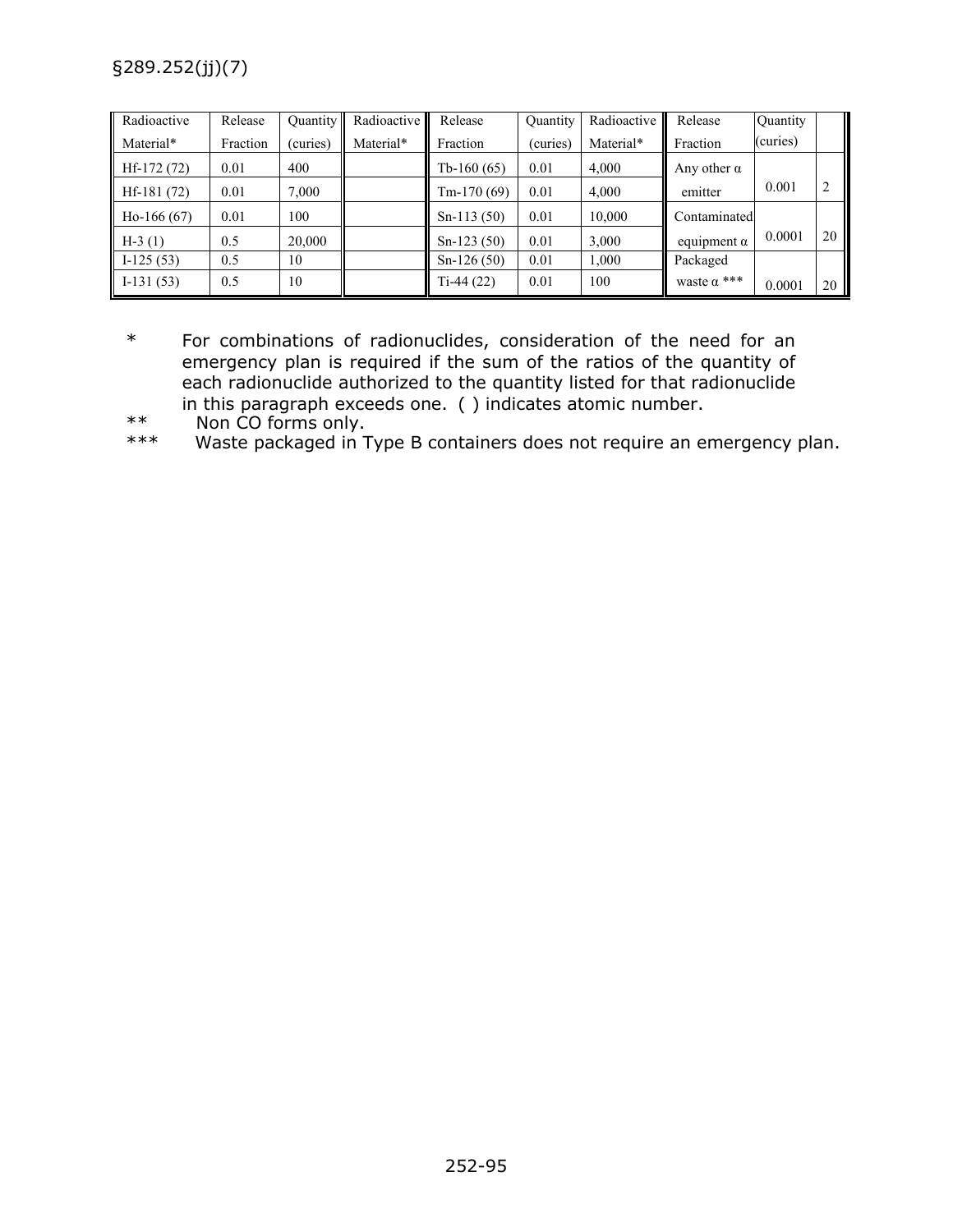(8) Requirements for demonstrating financial qualifications.

(A) If an applicant or licensee is not required to submit financial assurance in accordance with subsection (gg) of this section, that applicant or licensee shall demonstrate financial qualification by submitting attestation that the applicant or licensee is financially qualified to conduct the activity requested for licensure, including any required decontamination, decommissioning, reclamation, and disposal before the department issues a license.

(B) If an applicant or licensee is required to submit financial assurance in accordance with subsection (gg) of this section, that applicant or licensee shall:

(i) submit one of the following:

(I) the bonding company report or equivalent (from which information can be obtained to calculate a ratio in clause (ii) of this subparagraph) that was used to obtain the financial assurance instrument used to meet the financial assurance requirement specified in subsection (gg) of this section. However, if the applicant or licensee posted collateral to obtain the financial instrument used to meet the requirement for financial assurance specified in subsection (gg) of this section, the applicant or licensee shall demonstrate financial qualification by one of the methods specified in subclause (II) or (III) of this clause;

(II) Securities and Exchange Commission documentation (from which information can be obtained to calculate a ratio as described in clause (ii) of this subparagraph, if the applicant or licensee is a publicly-held company); or

(III) a self-test (for example, an annual audit report certifying a company's assets and liabilities and resulting ratio as described in clause (ii) of this subparagraph or, in the case of a new company, a business plan specifying expected expenses versus capitalization and anticipated revenues); and

(ii) declare its Standard Industry Classification (SIC) code. Several companies publish lists, on an annual basis, of acceptable assets-to liabilities (assets divided by liabilities) ratio ranges for each type of SIC code. If an applicant or licensee submits documentation of its current assets and current liabilities or, in the case of a new company, a business plan specifying expected expenses versus capitalization and anticipated revenues, and the resulting ratio falls within an acceptable range as published by generally recognized companies (for example, Almanac of Business and Industrial Financial Ratios, Industry NORM and Key Business Ratios, Dun & Bradstreet Industry publications, and Manufacturing USA: Industry Analyses, Statistics, and Leading Companies), the department will consider that applicant or licensee financially qualified to conduct the requested or licensed activity.

(C) If the applicant or licensee is a state or local government entity, a statement of such will suffice as demonstration that the government entity is financially qualified to conduct the requested or licensed activities.

(D) The department will consider other types of documentation if that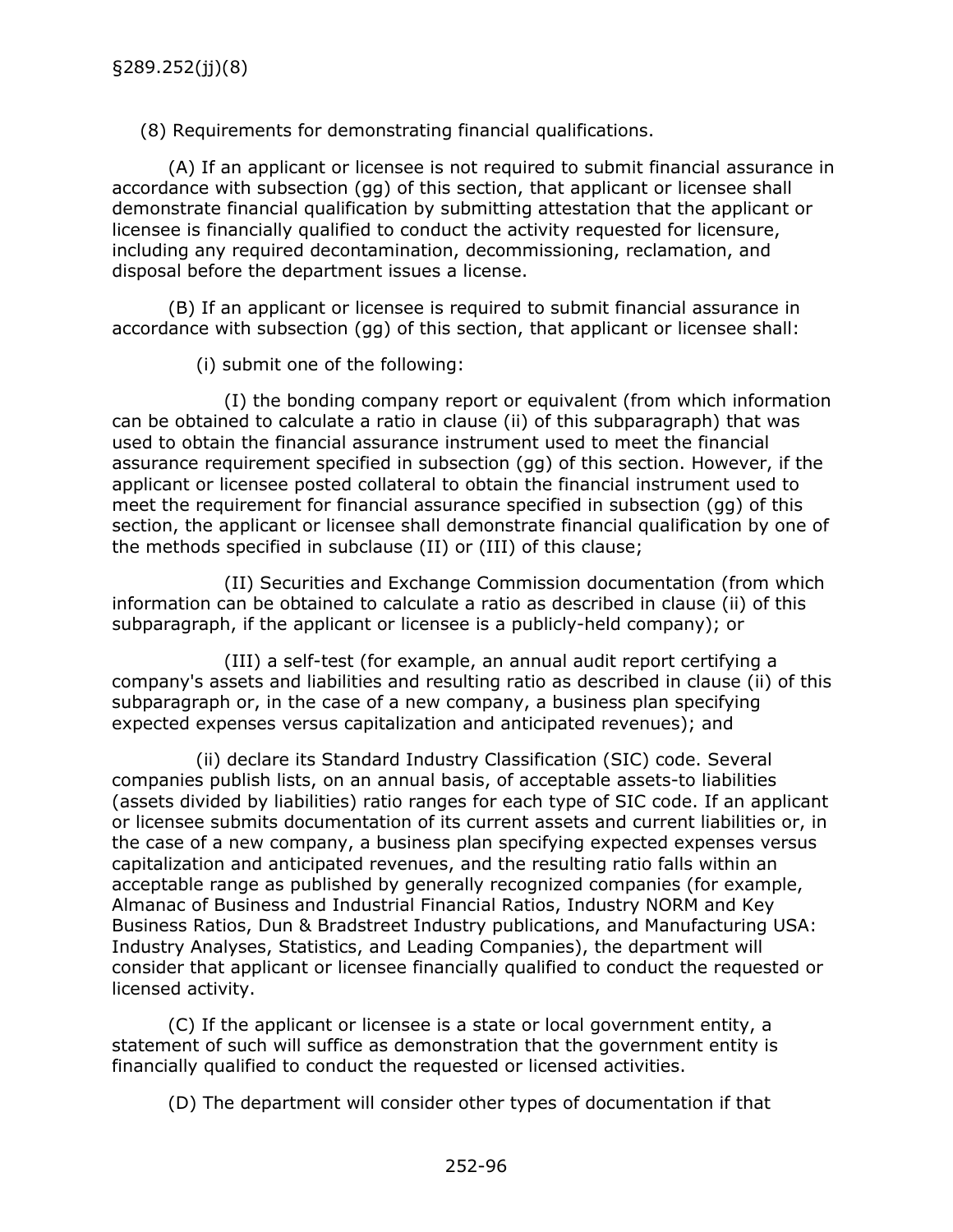documentation provides an equivalent measure of assurance of the applicant's or licensee's financial qualifications as found in subparagraphs (A) and (B) of this paragraph.

(9) Category 1 and category 2 radioactive materials. Licensees shall use Figure: 25 TAC §289.252(jj)(9) to determine whether a quantity of radioactive material constitutes a Category 1 or Category 2 quantity of radioactive material.

Figure: 25 TAC §289.252(jj)(9)

Category 1 and Category 2 Radioactive Material Thresholds

The terabecquerel (TBq) values are the regulatory standard. The curie (Ci) values specified are obtained by converting from the TBq value. The curie values are provided for practical usefulness only.

| <b>Radioactive Material</b> | Category<br>1(TBq) | Category<br>1(Ci) | Category<br>2(TBq) | Category<br>2(Ci) |
|-----------------------------|--------------------|-------------------|--------------------|-------------------|
| Americium-241               | 60                 | 1,620             | 0.6                | 16.2              |
| Americium-241/Be            | 60                 | 1,620             | 0.6                | 16.2              |
| Californium-252             | 20                 | 540               | 0.2                | 5.40              |
| Cobalt-60                   | 30                 | 810               | 0.3                | 8.10              |
| Curium-244                  | 50                 | 1,350             | 0.5                | 13.5              |
| Cesium-137                  | 100                | 2,700             | $\mathbf{1}$       | 27.0              |
| Gadolinium-153              | 1,000              | 27,000            | 10                 | 270               |
| Iridium-192                 | 80                 | 2,160             | 0.8                | 21.6              |
| Plutonium-238               | 60                 | 1,620             | 0.6                | 16.2              |
| Plutonium-239/Be            | 60                 | 1,620             | 0.6                | 16.2              |
| Promethium-147              | 40,000             | 1,080,000         | 400                | 10,800            |
| Radium-226                  | 40                 | 1,080             | 0.4                | 10.8              |
| Selenium-75                 | 200                | 5,400             | $\overline{2}$     | 54.0              |
| Strontium-90                | 1,000              | 27,000            | 10                 | 270               |
| Thulium-170                 | 20,000             | 540,000           | 200                | 5,400             |
| Ytterbium-169               | 300                | 8,100             | 3                  | 81.0              |

Note**:** Calculations Concerning Multiple Sources or Multiple Radionuclides

The "sum of fractions" methodology for evaluating combinations of multiple sources or multiple radionuclides is to be used in determining whether a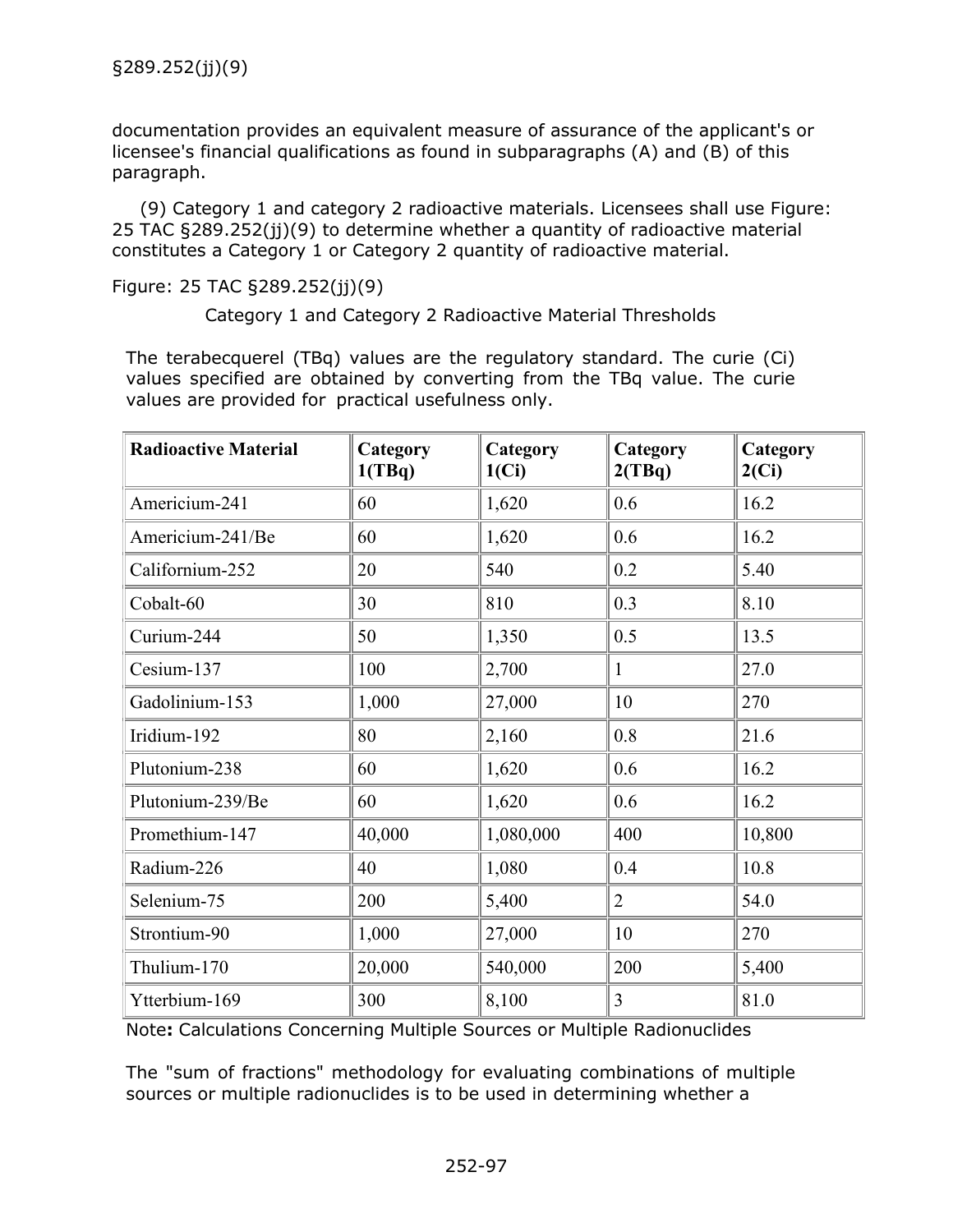location meets or exceeds the threshold and is thus subject to the requirements of §289.252(ii) of this title.

I. If multiple sources of the same radionuclide and/or multiple radionuclides are aggregated at a location, the sum of the ratios of the total activity of each of the radionuclides must be determined to verify whether the activity at the location is less than the category 1 or category 2 thresholds in Figure: 25 TAC §289.252(jj)(9), as appropriate. If the calculated sum of the ratios, using the equation below, is greater than or equal to 1.0, then the applicable requirements of §289.252(ii) of this title apply.

II. First determine the total activity for each radionuclide from Figure: 25 TAC §289.252(jj)(9). This is done by adding the activity of each individual source, material in any device, and any loose or bulk material that contains the radionuclide. Then use the equation below to calculate the sum of the ratios by inserting the total activity of the applicable radionuclides in the numerator of the equation and, in the denominator of the equation, the corresponding activity threshold from Figure: 25 TAC §289.252(jj)(9) which is applicable.

Calculations must be performed in metric values (i.e., TBq) and the numerator and denominator values must be in the same units.

 $R_1$  = total activity for radionuclide 1  $R<sub>2</sub>$  = total activity for radionuclide 2  $R_N$  = total activity for radionuclide n  $AR<sub>1</sub>$  = activity threshold for radionuclide 1  $AR<sub>2</sub>$  = activity threshold for radionuclide 2  $AR_N$  = activity threshold for radionuclide n

$$
\sum_{1}^{n} \left[ \frac{R_1}{AR_1} + \frac{R_2}{AR_2} + \frac{R_n}{AR_n} \right] \ge 1.0
$$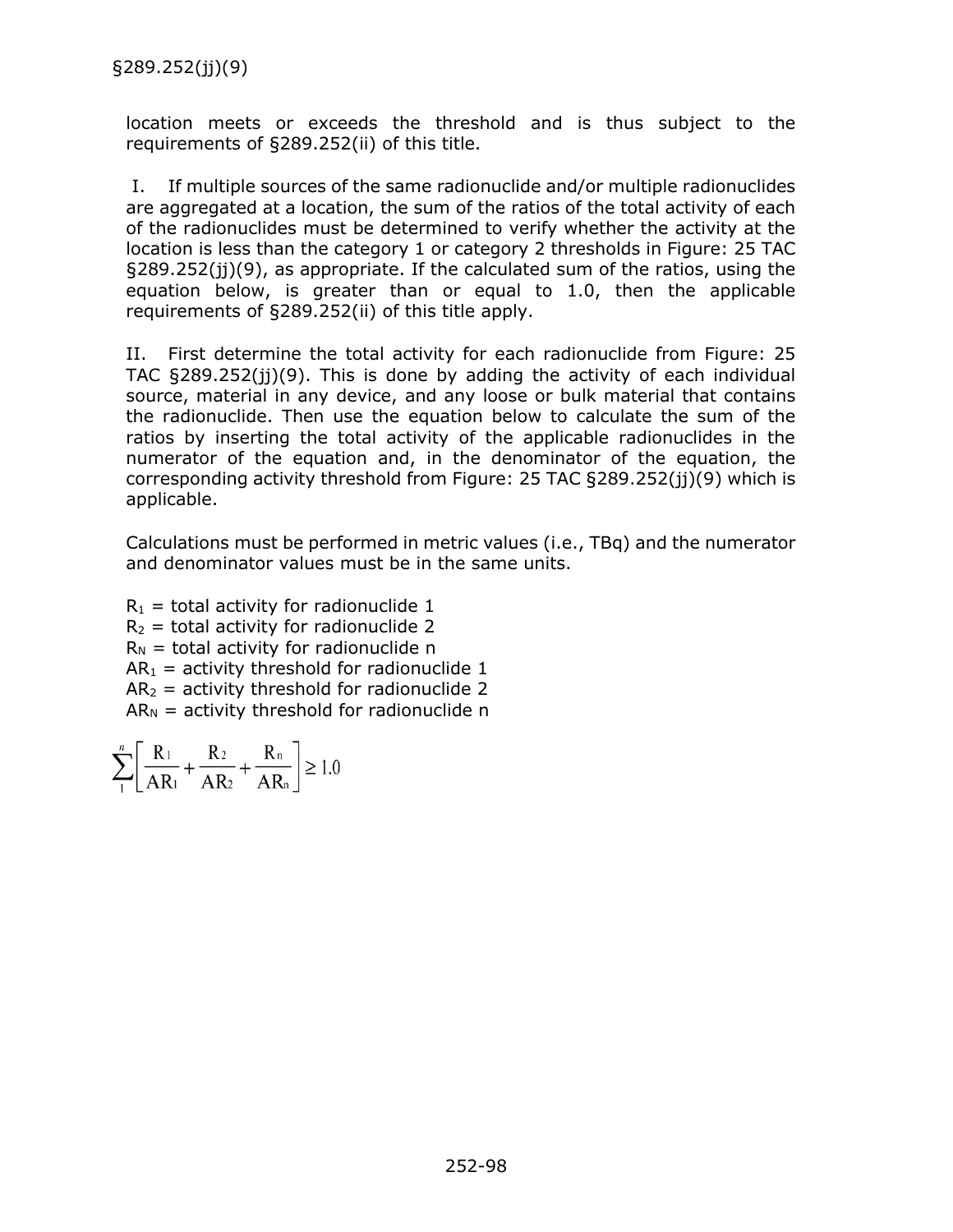(10) Broad scope license limits (for use in subsection (h) of this section).

## Figure: 25 TAC §289.252(jj)(10)

| <b>Radioactive Material</b> | <b>Type B curies</b> | <b>Type C curies</b> |
|-----------------------------|----------------------|----------------------|
| Antimony-122                | $\mathbf{I}$         | .01                  |
| Antimony-124                | $\mathbf{1}$         | .01                  |
| Antimony-125                | 1                    | .01                  |
| Arsenic-73                  | 10                   | $\cdot$              |
| Arsenic-74                  | $\mathbf{1}$         | .01                  |
| Arsenic-76                  | 1                    | .01                  |
| Arsenic-77                  | 10                   | $\cdot$              |
| Barium-131                  | 10                   | $\cdot$              |
| Barium-140                  | $\mathbf{1}$         | .01                  |
| Beryllium-7                 | 10                   | $\overline{1}$       |
| Bismuth-210                 | $\cdot$              | .001                 |
| Bromine-82                  | 10                   | $\cdot$ 1            |
| Cadmium-109                 | $\mathbf{1}$         | .01                  |
| Cadmium-115m                | $\mathbf{1}$         | .01                  |
| Cadmium-115                 | 10                   | $\overline{1}$       |
| Calcium-45                  | $\mathbf{1}$         | .01                  |
| Calcium-47                  | 10                   | $\cdot$              |
| $Carbon-14$                 | 100                  | $\mathbf{1}$         |
| Cerium-141                  | 10                   | $\cdot$              |
| Cerium-143                  | 10                   | $\cdot$              |
| Cerium-144                  | $\cdot$ 1            | .001                 |
| Cesium-131                  | 100                  | 1                    |
| Cesium-134m                 | 100                  | $\mathbf{1}$         |
| Cesium-134                  | $\cdot$              | .001                 |
| Cesium-135                  | 1                    | .01                  |
| Cesium-136                  | 10                   | $\cdot$ 1            |
| Cesium-137                  | $\cdot$              | .001                 |
| Chlorine-36                 | 1                    | .01                  |
| Chlorine-38                 | 100                  | $\mathbf{1}$         |
| Chromium-51                 | 100                  | $\mathbf{1}$         |
| Cobalt-57                   | 10                   | $\cdot$              |
| Cobalt-58m                  | 100                  | $\mathbf{1}$         |
| Cobalt-58                   | $\mathbf{1}$         | .01                  |
| Cobalt-60                   | $\cdot$ 1            | .001                 |
| Copper-64                   | 10                   | $\cdot$              |
| Dysprosium-165              | 100                  | $\mathbf{1}$         |
| Dysprosium-166              | 10                   | $\cdot$              |
| Erbium-169                  | 10                   | $\cdot$              |
| Erbium-171                  | 10                   | $\cdot$              |
| Europium-152 9.2 h          | 10                   | $\cdot$              |

Broad Scope License Limits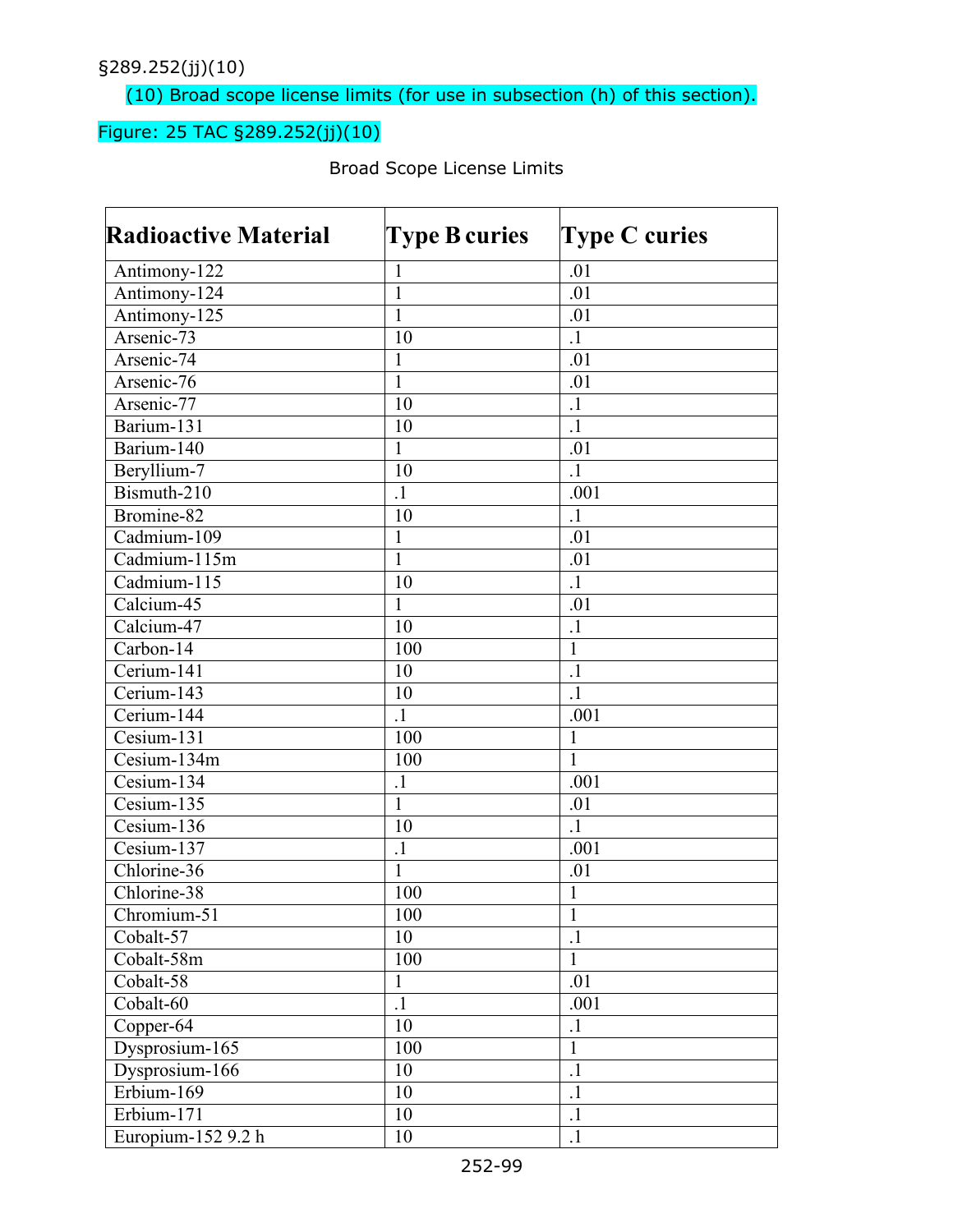# Figure: 25 TAC §289.252(jj)(10)

| <b>Radioactive Material</b> | <b>Type B curies</b> | <b>Type C curies</b> |
|-----------------------------|----------------------|----------------------|
| Europium-152 13 y           | $\cdot$ 1            | .001                 |
| Europium-154                | $\cdot$              | .001                 |
| Europium-155                | $\mathbf{1}$         | .01                  |
| Fluorine-18                 | 100                  | $\mathbf{1}$         |
| Gadolinium-153              | $\mathbf{1}$         | .01                  |
| Gadolinium-159              | 10                   | $\cdot$              |
| Gallium-72                  | 10                   | $\cdot$              |
| Germanium-71                | 100                  | $\mathbf{1}$         |
| Gold-198                    | 10                   | $\cdot$              |
| Gold-199                    | 10                   | $\cdot$              |
| Hafnium-181                 | $\mathbf{1}$         | .01                  |
| Holmium-166                 | 10                   | $\cdot$              |
| Hydrogen-3                  | 100                  | $\mathbf{1}$         |
| Indium- $113m$              | 100                  | $\mathbf{1}$         |
| Indium-114m                 | 1                    | .01                  |
| Indium-115m                 | 100                  | $\mathbf{1}$         |
| Indium-115                  | $\mathbf{1}$         | .01                  |
| Iodine- $125$               | $\cdot$ 1            | .001                 |
| Iodine-126                  | $\cdot$ 1            | .001                 |
| Iodine-129                  | $\cdot$ 1            | .01                  |
| Iodine-131                  | $\cdot$              | .001                 |
| Iodine-132                  | 10                   | $\cdot$ 1            |
| Iodine-133                  | $\mathbf{1}$         | .01                  |
| Iodine- $1\overline{34}$    | 10                   | $\cdot$              |
| Iodine-135                  | $\mathbf{1}$         | .01                  |
| Iridium-192                 | $\mathbf{1}$         | .01                  |
| Iridium-194                 | 10                   | $\cdot$              |
| $Iron-55$                   | 10                   | $\cdot$              |
| Irion-59                    | 1                    | .01                  |
| Krypton-85                  | 100                  | $\mathbf{I}$         |
| Krypton-87                  | 10                   | $\overline{1}$       |
| Lanthanum-140               | $\mathbf{1}$         | .01                  |
| Lutelium-177                | 10                   | $\cdot$              |
| Manganese-52                | 1                    | .01                  |
| Manganese-54                | $\mathbf{1}$         | .01                  |
| Manganese-56                | 10                   | $\cdot$              |
| $Mercury-197m$              | 10                   | $\cdot$              |
| Mercury-197                 | 10                   | $\cdot$ 1            |
| Mercury-203                 | $\mathbf{1}$         | .01                  |
| Molybdenum-99               | 10                   | $\cdot$              |
| Neodymium-147               | 10                   | $\cdot$              |
| Neodymium-149               | 10                   | $\cdot$              |
| Nickel-59                   | 10                   | $\cdot$ 1            |
|                             | $\mathbf{1}$         |                      |
| Nickel-63                   |                      | .01                  |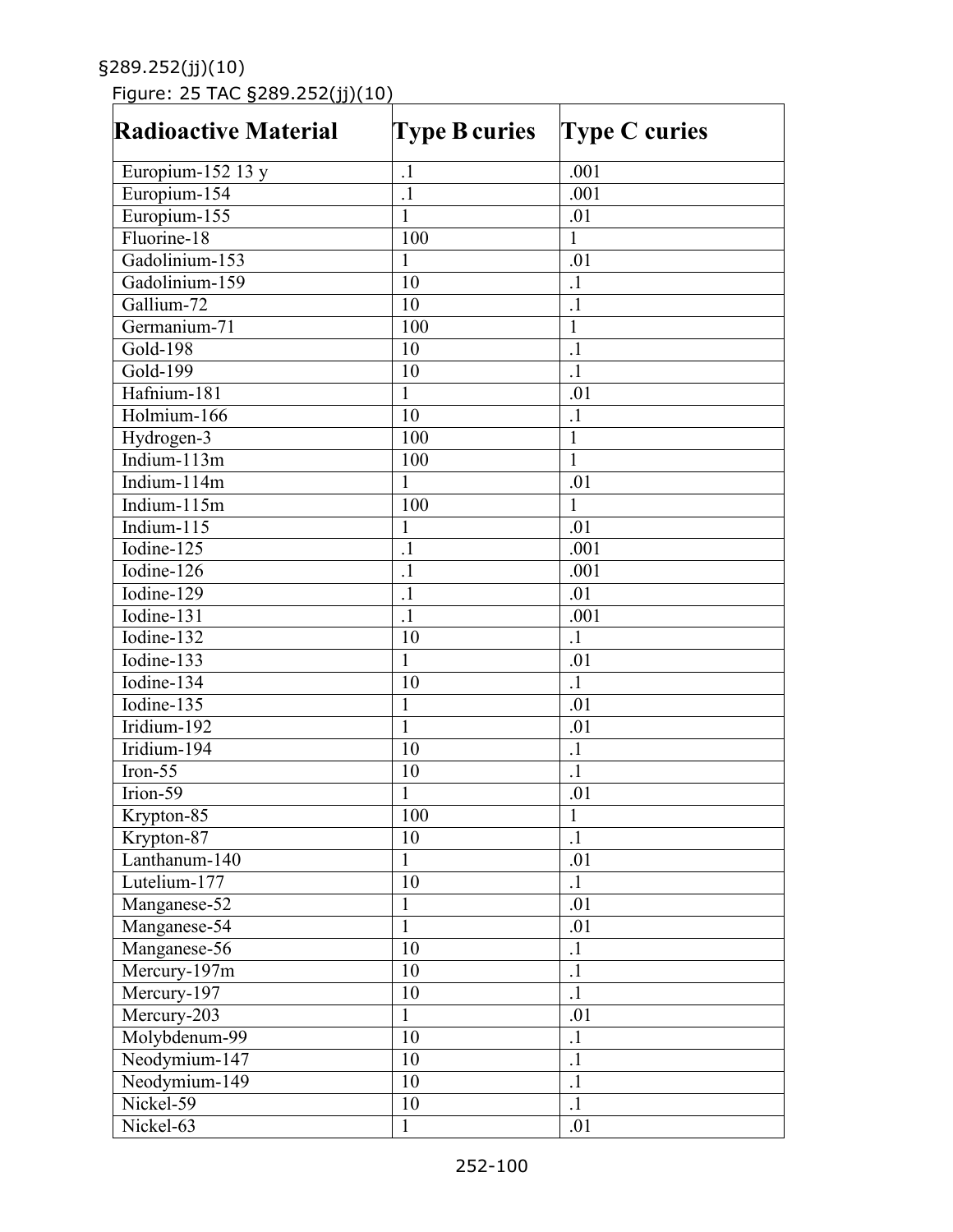# Figure: 25 TAC §289.252(jj)(10)

| <b>Radioactive Material</b> | <b>Type B curies</b> | <b>Type C curies</b> |  |  |
|-----------------------------|----------------------|----------------------|--|--|
| Nickel-65                   | 10                   | $\cdot$ 1            |  |  |
| Niobium-93m                 | $\mathbf{1}$         | .01                  |  |  |
| Niobium-95                  | 1                    | .01                  |  |  |
| Niobium-97                  | 100                  | 1                    |  |  |
| Osmium-185                  | 1                    | .01                  |  |  |
| Osmium-191m                 | 100                  | 1                    |  |  |
| Osmium-191                  | 10                   | $\cdot$              |  |  |
| Osmium-193                  | 10                   | $\cdot$              |  |  |
| Palladium-103               | 10                   | $\cdot$              |  |  |
| Palladium-109               | 10                   | $\cdot$              |  |  |
| Phosphorus-32               | $\mathbf{1}$         | .01                  |  |  |
| Platinum-191                | 10                   | $\cdot$              |  |  |
| Platinum-193m               | 100                  | $\mathbf{1}$         |  |  |
| Platinum-193                | 10                   | $\cdot$              |  |  |
| Platinum-197m               | 100                  | $\mathbf{1}$         |  |  |
| Platinum-197                | 10                   | $\cdot$ 1            |  |  |
| Polonium-210                | .01                  | .0001                |  |  |
| Potassium-42                | $\mathbf{1}$         | .01                  |  |  |
| Praseodymium-142            | 10                   | $\cdot$ 1            |  |  |
| Praseodymium-143            | 10                   | $\cdot$ 1            |  |  |
| Promethium-147              | $\mathbf 1$          | .01                  |  |  |
| Promethium-149              | 10                   | $\cdot$ 1            |  |  |
| Radium-226                  | 0.01                 | 0.0001               |  |  |
| Rhenium-186                 | 10                   | $\cdot$ 1            |  |  |
| Rhenium-188                 | 10                   | $\cdot$              |  |  |
| Rhodium-103m                | 1,000                | 10.                  |  |  |
| Rhodium-105                 | 10                   | $\cdot$ 1            |  |  |
| Rubidium-86                 | $\mathbf{1}$         | .01                  |  |  |
| Rubidium-87                 | $\mathbf{1}$         | .01                  |  |  |
| Ruthenium-97                | 100                  | $\mathbf{I}$         |  |  |
| Ruthenium-103               | 1                    | .01                  |  |  |
| Ruthenium-105               | 10                   | $\cdot$ 1            |  |  |
| Ruthenium-106               | $\cdot$ 1            | .001                 |  |  |
| Samarium-151                | $\mathbf{1}$         | .01                  |  |  |
| Samarium-153                | 10                   | $\cdot$ 1            |  |  |
| Scandium-46                 | $\mathbf{1}$         | .01                  |  |  |
| Scandium-47                 | 10                   | $\cdot$ 1            |  |  |
| Scandium-48                 | $\mathbf{1}$         |                      |  |  |
| Selenium-75                 | $\overline{1}$       | .01<br>.01           |  |  |
|                             |                      |                      |  |  |
| Silicon-31                  | 10                   | $\cdot$ 1            |  |  |
| Silver-105                  | $\mathbf{1}$         | .01                  |  |  |
| Silver-110m                 | $\cdot$              | .001                 |  |  |
| Silver-111                  | 10                   | $\cdot$ 1            |  |  |
| Sodium-22                   | 0.1                  | .001                 |  |  |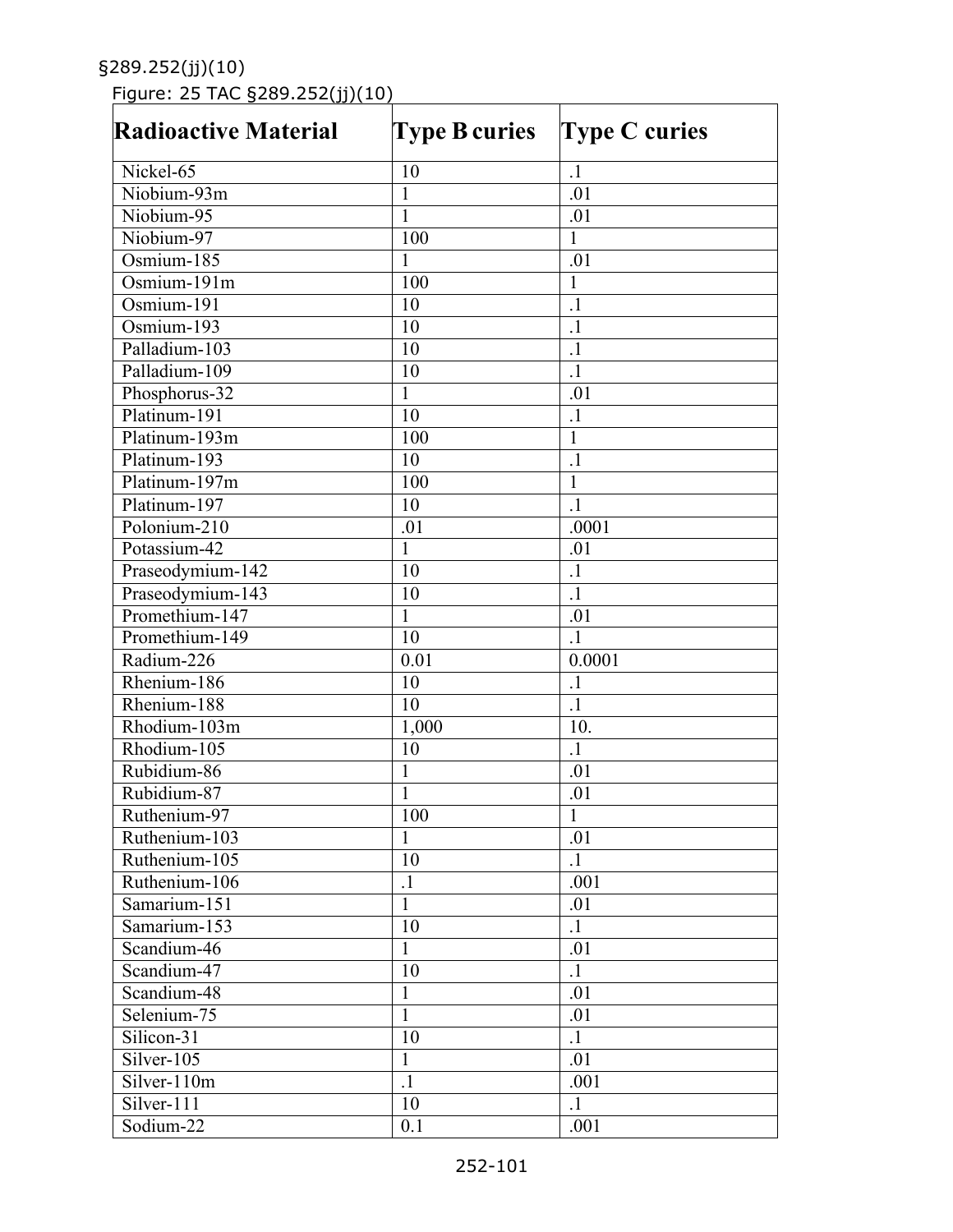Figure: 25 TAC §289.252(jj)(10)

| <b>Radioactive Material</b> | <b>Type B curies</b> | <b>Type C curies</b> |
|-----------------------------|----------------------|----------------------|
| Sodium-24                   | $\mathbf{1}$         | .01                  |
| Strontium-85m               | 1,000                | 10                   |
| Strontium-85                | 1                    | .01                  |
| Strontium-89                | 1                    | .01                  |
| Strontium-90                | .01                  | .0001                |
| Strontium-91                | 10                   | $\cdot$ 1            |
| Strontium-92                | 10                   | $\cdot$              |
| Sulphur-35                  | 10                   | $\cdot$              |
| Tantalum-182                | $\mathbf{1}$         | .01                  |
| Technetium-96               | 10                   | $\cdot$ 1            |
| Technetium-97m              | 10                   | $\cdot$              |
| Technetium-97               | 10                   | $\cdot$              |
| Technetium-99m              | 100                  | $\mathbf{1}$         |
| Technetium-99               | 1                    | .01                  |
| Tellurium-125m              | $\mathbf{1}$         | .01                  |
| Tellurium-127m              | $\mathbf{1}$         | .01                  |
| Tellurium-127               | 10                   | $\cdot$ 1            |
| Tellurium-129m              | $\mathbf{1}$         | .01                  |
| Tellurim-129                | 100                  | 1                    |
| Tellurium-131m              | 10                   | $\cdot$              |
| Tellurium-132               | $\mathbf{1}$         | .01                  |
| Terbium-160                 | $\mathbf{1}$         | .01                  |
| Thallium-200                | 10                   | $\cdot$              |
| Thallium-201                | 10                   | $\cdot$              |
| Thallium-202                | 10                   | $\cdot$ 1            |
| Thallium-204                | $\mathbf{1}$         | .01                  |
| Thulium-170                 | $\mathbf{1}$         | .01                  |
| Thulium-171                 | $\mathbf{1}$         | .01                  |
| $Tin-113$                   | 1                    | .01                  |
| Tin-125                     | 1                    | .01                  |
| Tungsten-181                | $\mathbf{1}$         | .01                  |
| Tungsten-185                | $\mathbf{1}$         | .01                  |
| Tungsten-187                | 10                   | $\cdot$ 1            |
| Vandadium-48                | 1                    | .01                  |
| Xenon-131m                  | 1,000                | 10                   |
| Xenon-133                   | 100                  | $\mathbf{1}$         |
| $Xenon-135$                 | 100                  | $\mathbf{1}$         |
| Ytterbium-175               | 10                   | $\cdot$ 1            |
| Yttrium-90                  | $\mathbf{1}$         | .01                  |
| Yttrium-91                  | $\mathbf{1}$         | .01                  |
| Yttrium-92                  | 10                   | $\cdot$              |
| Yttrium-93                  | $\mathbf{1}$         | .01                  |
| Zinc-65                     | $\mathbf{1}$         | $\overline{.}01$     |
|                             | 10                   | $\cdot$ 1            |
| Zinc-69m                    |                      |                      |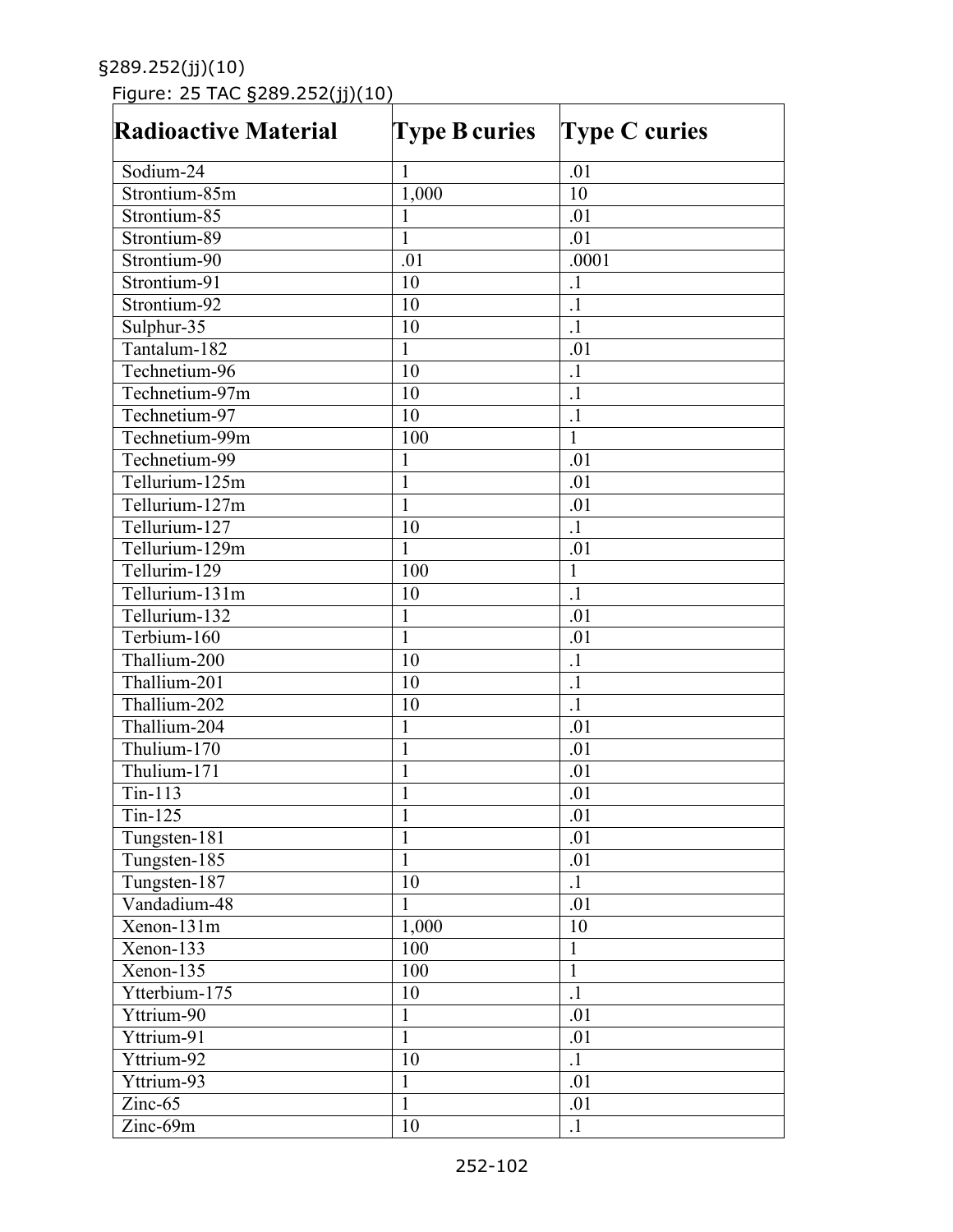| $1$ iguie. ZJ TAC SZ02. ZJZ (TITLED                                                           |                      |                 |  |  |  |
|-----------------------------------------------------------------------------------------------|----------------------|-----------------|--|--|--|
| <b>Radioactive Material</b>                                                                   | <b>Type B curies</b> | Type $C$ curies |  |  |  |
| $Zinc-69$                                                                                     | 100                  |                 |  |  |  |
| Zirconium-93                                                                                  |                      | .01             |  |  |  |
| Zirconium-95                                                                                  |                      | .01             |  |  |  |
| Zirconium-97                                                                                  |                      | .01             |  |  |  |
| Any radioactive material other<br>than alpha emitting radioactive<br>material not listedabove |                      | .001            |  |  |  |

#### $Fianira: 25 TAC 5289 252(ij)(10)$

(kk) Requirements for the issuance of specific licenses for a medical facility or educational institution to produce Positron Emission Tomography (PET) radioactive drugs for noncommercial transfer to licensees in its consortium.

(1) A license application will be approved if the department determines that an application from a medical facility or educational institution to produce PET radioactive drugs for noncommercial transfer to licensees in its consortium authorized for medical use in accordance with §289.256 of this title includes:

(A) a request for authorization for the production of PET radionuclides or evidence of an existing license issued in accordance with this section, the NRC, or another agreement states requirements for a PET radionuclide production facility within its consortium from which it receives PET radionuclides;

(B) evidence that the applicant is qualified to produce radioactive drugs for medical use by meeting one of the criteria in subsection  $(r)(1)(A)$  of this section;

(C) identification of individual(s) authorized to prepare the PET radioactive drugs if the applicant is a pharmacy, and documentation that each individual meets the requirements of an authorized nuclear pharmacist as specified in subsection  $(r)(3)(B)$  of this section; and

(D) information identified in subsection  $(r)(1)(B)$  of this section on the PET drugs to be noncommercially transferred to members of its consortium.

(2) Authorization in accordance with paragraph (1) of this subsection to produce PET radioactive drugs for noncommercial transfer to medical use licensees in its consortium does not relieve the licensee from complying with applicable FDA, other federal, and state requirements governing radioactive drugs.

(3) Each licensee authorized in accordance with paragraph (1) of this subsection to produce PET radioactive drugs for noncommercial transfer to medical use licensees in its consortium shall:

(A) satisfy the labeling requirements in subsection  $(r)(1)(C)$  of this section for each PET radioactive drug transport radiation shield and each syringe, vial, or other container used to hold a PET radioactive drug intended for noncommercial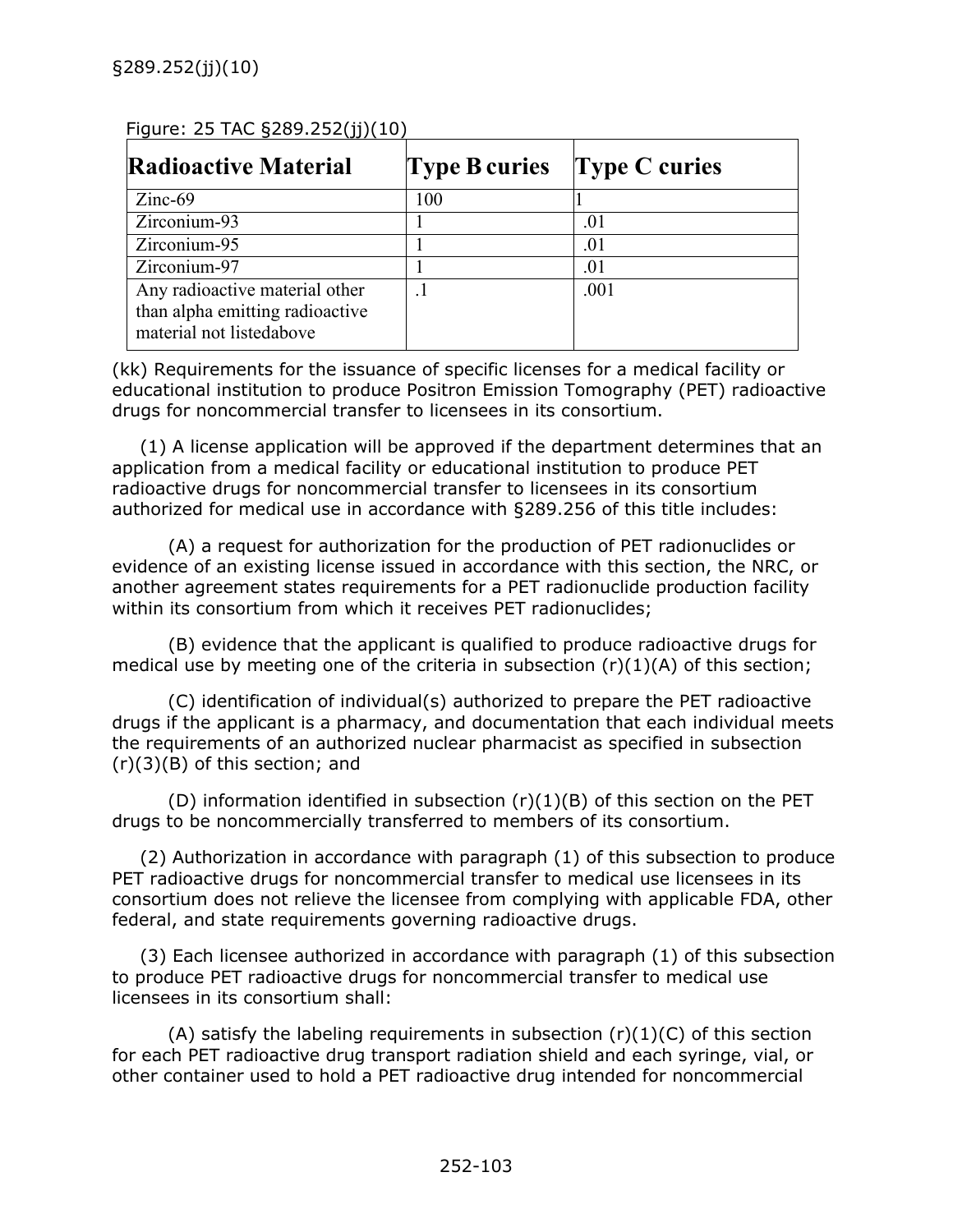#### distribution to members of its consortium; and

(B) possess and use instrumentation meeting the requirements of §289.202(p)(3)(D) of this title to measure the radioactivity of the PET radioactive drugs intended for noncommercial distribution to members of its consortium and meet the procedural, radioactivity measurement, instrument test, instrument check, and instrument adjustment requirements in subsection (r)(2) of this section.

(4) A licensee that is a pharmacy authorized in accordance with paragraph (1) of this subsection to produce PET radioactive drugs for noncommercial transfer to medical use licensees in its consortium shall require that any individual that prepares PET radioactive drugs shall be:

(A) an authorized nuclear pharmacist that meets the requirements in subsection (r)(3)(B) of this section; or

(B) an individual under the supervision of an authorized nuclear pharmacist as specified in §289.256(s) of this title.

(5) A pharmacy, authorized in accordance with paragraph (1) of this subsection to produce PET radioactive drugs for noncommercial transfer to medical use licensees in its consortium that allows an individual to work as an authorized nuclear pharmacist, shall meet the requirements of subsection  $(r)(3)(E)$  of this section.

(ll) Specific licenses for installation, repair, or maintenance of devices containing sealed sources of radioactive material.

(1) In addition to the requirements in subsection (e) of this section, a specific license authorizing persons to perform installation, repair, or maintenance of devices containing sealed source(s) including source exchanges will be issued if the department approves the information submitted by the applicant.

(2) Each installation, repair, or maintenance activity shall be documented and a record maintained for inspection by the department in accordance with subsection (mm) of this section. The record shall include the date, description of the service, initial survey results, and name(s) of the individual(s) who performed the work.

(3) Installation, repair, maintenance, or source exchange activities shall be performed by a specifically licensed person unless otherwise authorized in accordance with subsection (v) of this section.

(mm) Records/documents retention. Each licensee shall make, maintain, and retain at each authorized use site and for the time period set forth in the table, the records/documents described in the following table and in the referenced rule provision, and shall make them available to the department for inspection, upon reasonable notice.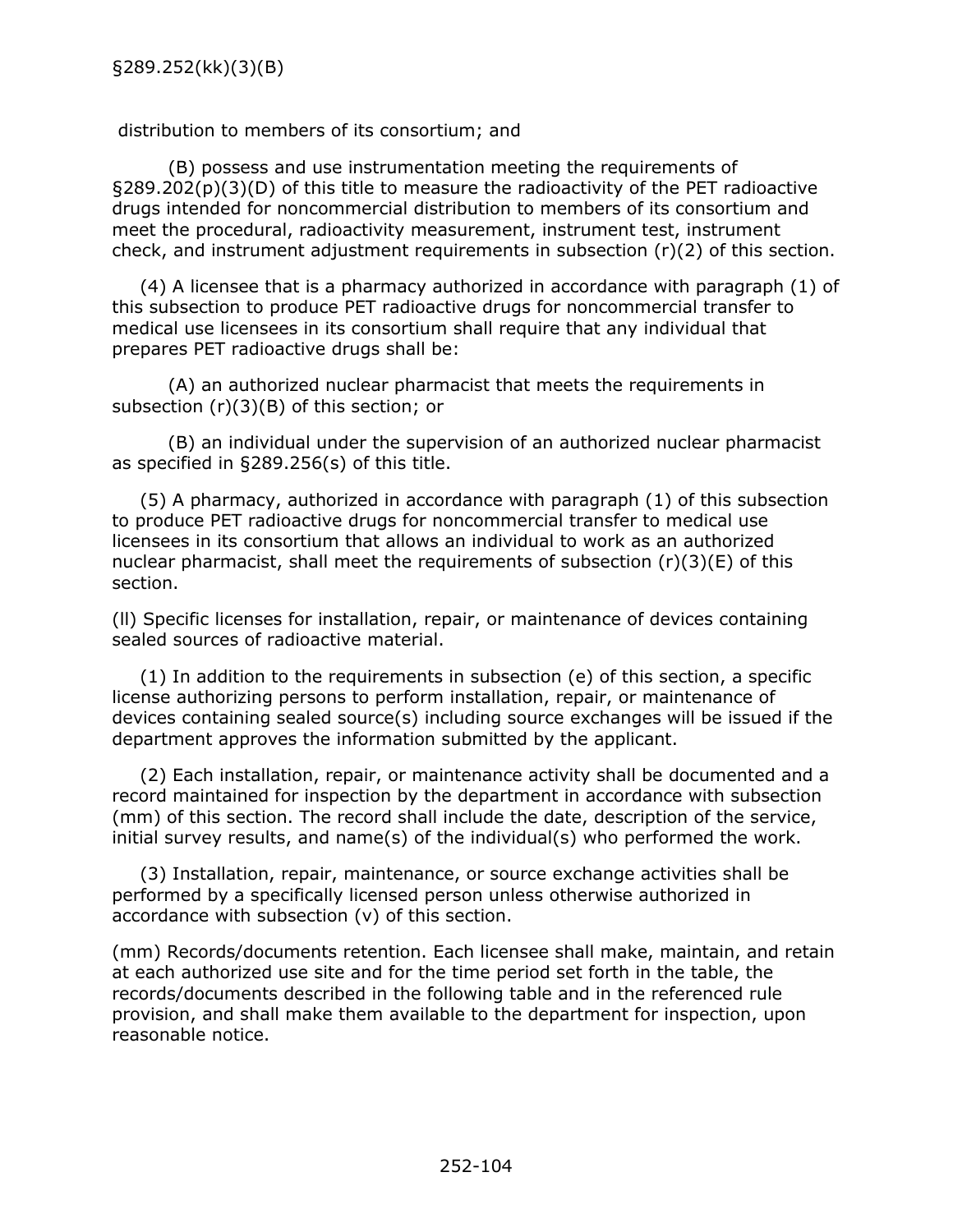## Figure: 25 TAC §289.252(mm)

| <b>Rule Cross</b> | Name of                                                                                                                                                                     | Time Interval for                                                                                                                                     |
|-------------------|-----------------------------------------------------------------------------------------------------------------------------------------------------------------------------|-------------------------------------------------------------------------------------------------------------------------------------------------------|
| Reference         | Records/Documents                                                                                                                                                           | Keeping Record/Document                                                                                                                               |
| (l)(7)(D)         | Documentation of all receipts and<br>transfers for the manufacture and<br>commercial distribution of devices                                                                | 3 years after the date of the<br>event (i.e. receipt or transfer)                                                                                     |
| (r)(2)(C)         | Records of tests and checks of<br>measurements of the radioactivity of<br>radioactive drugs                                                                                 | A minimum of 3 years after<br>when the record was made                                                                                                |
| (r)(3)(G)         | A complete description of any deviation<br>from the manufacturer's instructions when<br>eluting generators or processing<br>radioactive materials with a reagent kit        | 3 years after the record was<br>made                                                                                                                  |
| (s)(4)(G)         | Records including the name, address, and<br>point of contact for each general licensee<br>to whom depleted uranium in products or<br>devices is distributed                 | 2 years after the record was<br>made                                                                                                                  |
| (x)(10)           | Test results and records for generator<br>eluates of molybdenum-99 breakthrough<br>or strontium-82 and strontium-85<br>contamination                                        | 3 years after the record was<br>made                                                                                                                  |
| (cc)(6)(B)(v)     | All information supporting the report of a<br>transfer of small quantities of source<br>material                                                                            | 1 year after the transfer event<br>is included in a report to the<br>agency, the NRC, or any<br>agreement state                                       |
| (gg)(7)           | Records of information important to the<br>safe and effective decommissioning of the<br>facility                                                                            | Until the license is terminated<br>by the agency                                                                                                      |
| (ii)(3)(G)(i)     | Confirmation of receipt of a notification<br>to the individual of the right to complete,<br>correct and explain any reasons for denial<br>of personnel access authorization | 1 year after the date of the<br>notification                                                                                                          |
| (ii)(3)(H)(i)     | Documentation regarding the<br>trustworthiness and reliability of<br>individual employees                                                                                   | 3 years after the date the<br>individual no longer requires<br>unescorted access to category<br>1 or category 2 quantities of<br>radioactive material |
| (ii)(3)(H)(ii)    | Copy of the current access authorization<br>program procedures                                                                                                              | 3 years after the procedure is<br>no longer needed                                                                                                    |
| (ii)(3)(H)(ii)    | Superseded material for any portion(s) of<br>the access authorization program<br>procedures that is superseded                                                              | 3 years after the procedure or<br>any portion(s) of the procedure<br>is superseded                                                                    |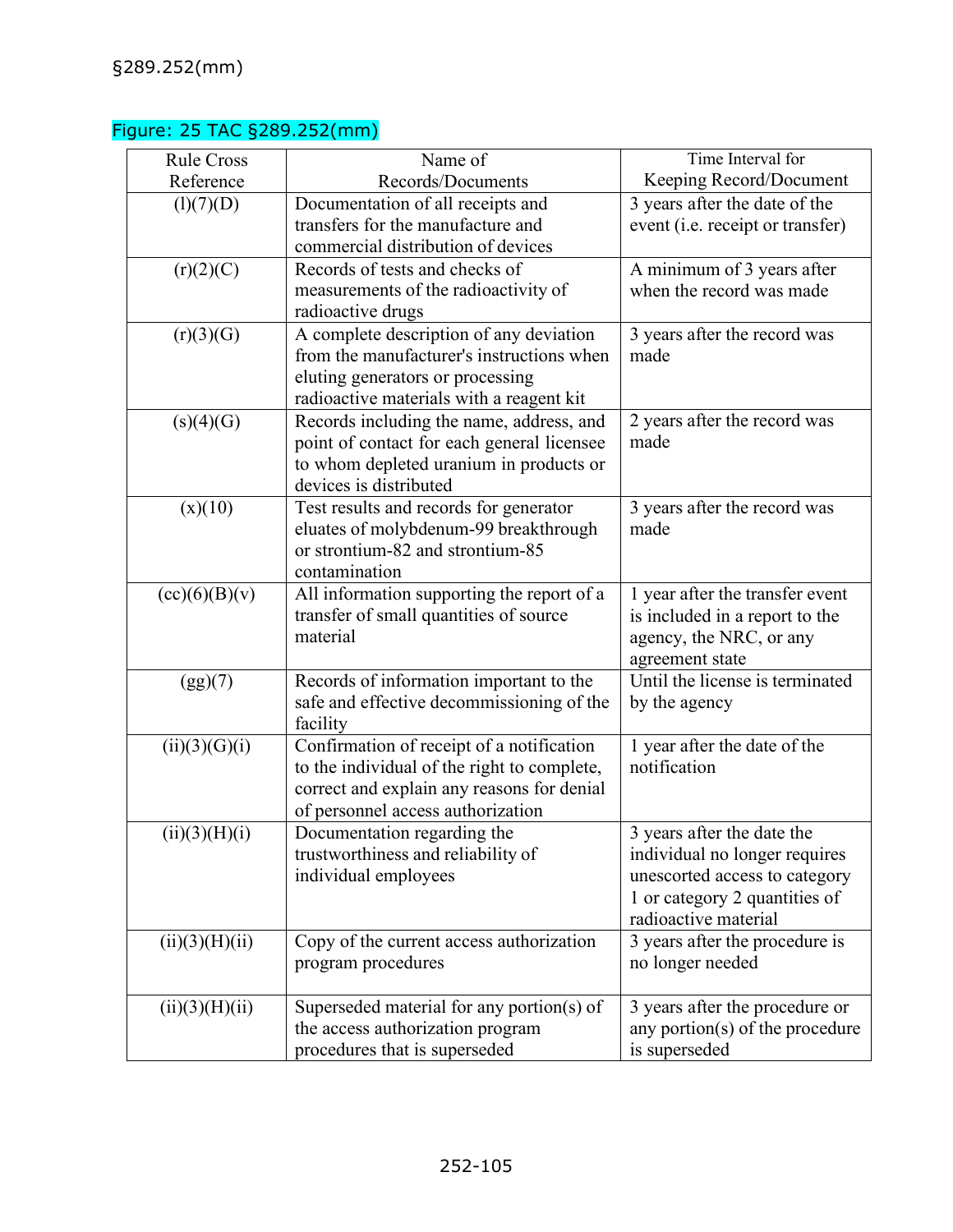| <b>Rule Cross</b><br>Reference | Name of<br>Records/Documents                                                                                                                                                                                                                                                                                                                                                                                                                                        | Time Interval for<br>Keeping Record/Document                                                                                                                                                                                                                         |
|--------------------------------|---------------------------------------------------------------------------------------------------------------------------------------------------------------------------------------------------------------------------------------------------------------------------------------------------------------------------------------------------------------------------------------------------------------------------------------------------------------------|----------------------------------------------------------------------------------------------------------------------------------------------------------------------------------------------------------------------------------------------------------------------|
| (ii)(3)(H)(iii)                | List of persons approved for unescorted<br>access authorization                                                                                                                                                                                                                                                                                                                                                                                                     | 3 years after the list is<br>superseded or replaced                                                                                                                                                                                                                  |
| (ii)(4)(A)(ii)                 | Certification in writing that each<br>individual employee's identification was<br>properly reviewed, and any documents<br>used for the review                                                                                                                                                                                                                                                                                                                       | 3 years after the date an<br>individual granted unescorted<br>access to category 1 or<br>category 2 quantities of<br>radioactive material no longer<br>requires such access, or, for an<br>individual denied access, 3<br>years from the date the record<br>was made |
| (ii)(6)(A)(xii)                | Written confirmation of an active security<br>clearance from the agency or employer<br>that granted the clearance or reviewed the<br>criminal history records check of the<br>individual                                                                                                                                                                                                                                                                            | 3 years after the date the<br>individual no longer requires<br>unescorted access to category<br>1 or category 2 quantities of<br>radioactive material                                                                                                                |
| (ii)(6)(A)(xiii)               | Written verification from a service<br>provider licensee for an individual<br>employed by that service provider that it<br>has conducted a background investigation<br>for the individual and approved that<br>individual for unescorted access to<br>category 1 or category 2 quantities of<br>radioactive material                                                                                                                                                | 3 years after the date the<br>individual employee no longer<br>requires unescorted access to<br>category 1 or category 2<br>quantities of radioactive<br>material                                                                                                    |
| (ii)(6)(B)                     | Written confirmation from an agency or<br>employer that reviewed the criminal<br>history records check for an individual<br>who has had a favorably adjudicated U.S.<br>Government criminal history records<br>check within the last 5 years, under a<br>comparable U.S. Government program<br>involving fingerprinting and an FBI<br>identification and criminal history records<br>check provided that he or she makes<br>available the appropriate documentation | 3 years after the date the<br>individual no longer requires<br>unescorted access to category<br>1 or category 2 quantities of<br>radioactive material                                                                                                                |
| (ii)(7)(E)                     | All fingerprint and criminal history<br>records on an individual (including data<br>indicating no record) received from the<br>FBI, or a copy of these records if the<br>individual's file has been transferred                                                                                                                                                                                                                                                     | 3 years after the date the<br>individual no longer requires<br>unescorted access to category<br>1 or category 2 quantities of<br>radioactive material                                                                                                                |